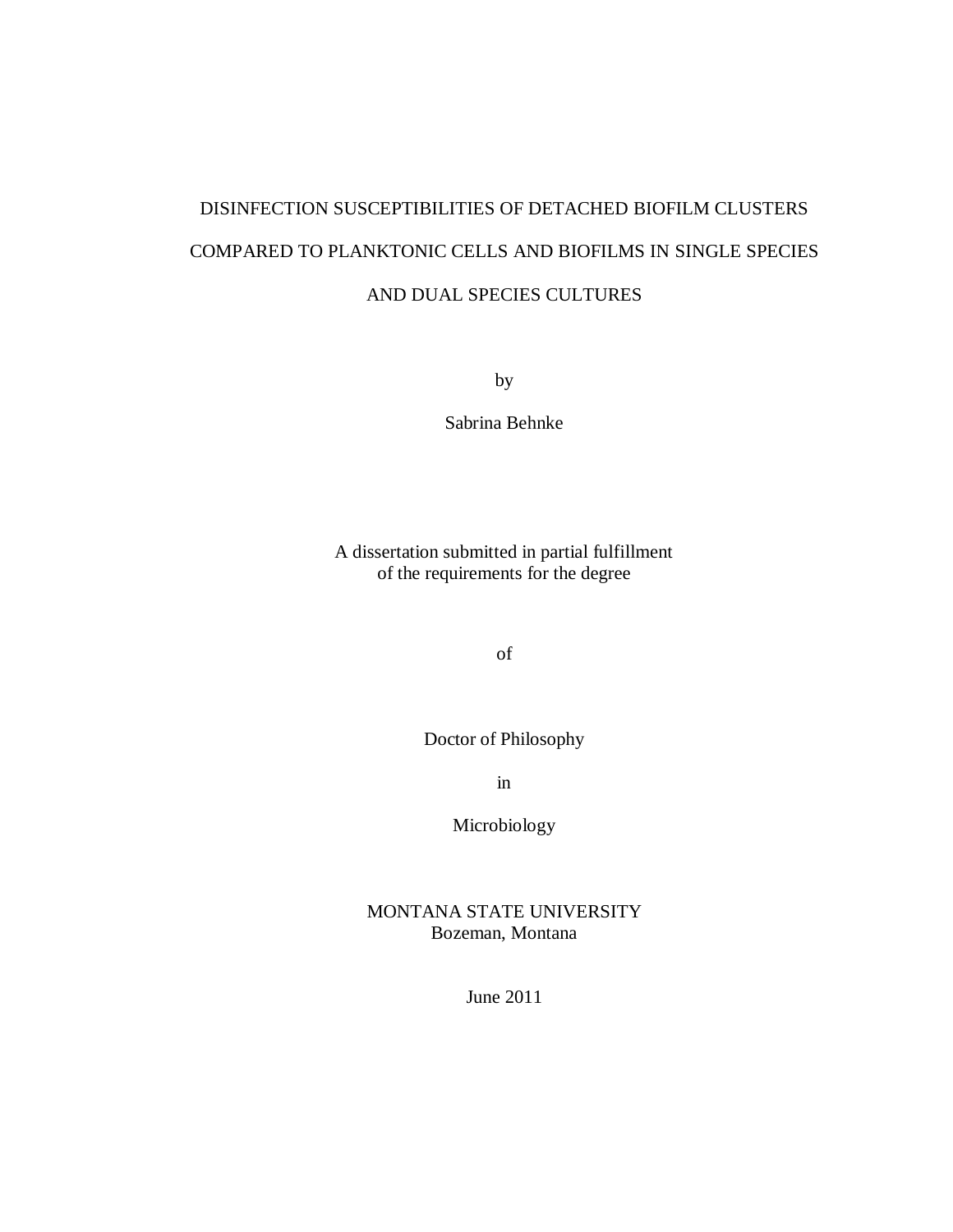# ©COPYRIGHT

by

Sabrina Behnke

2011

All Rights Reserved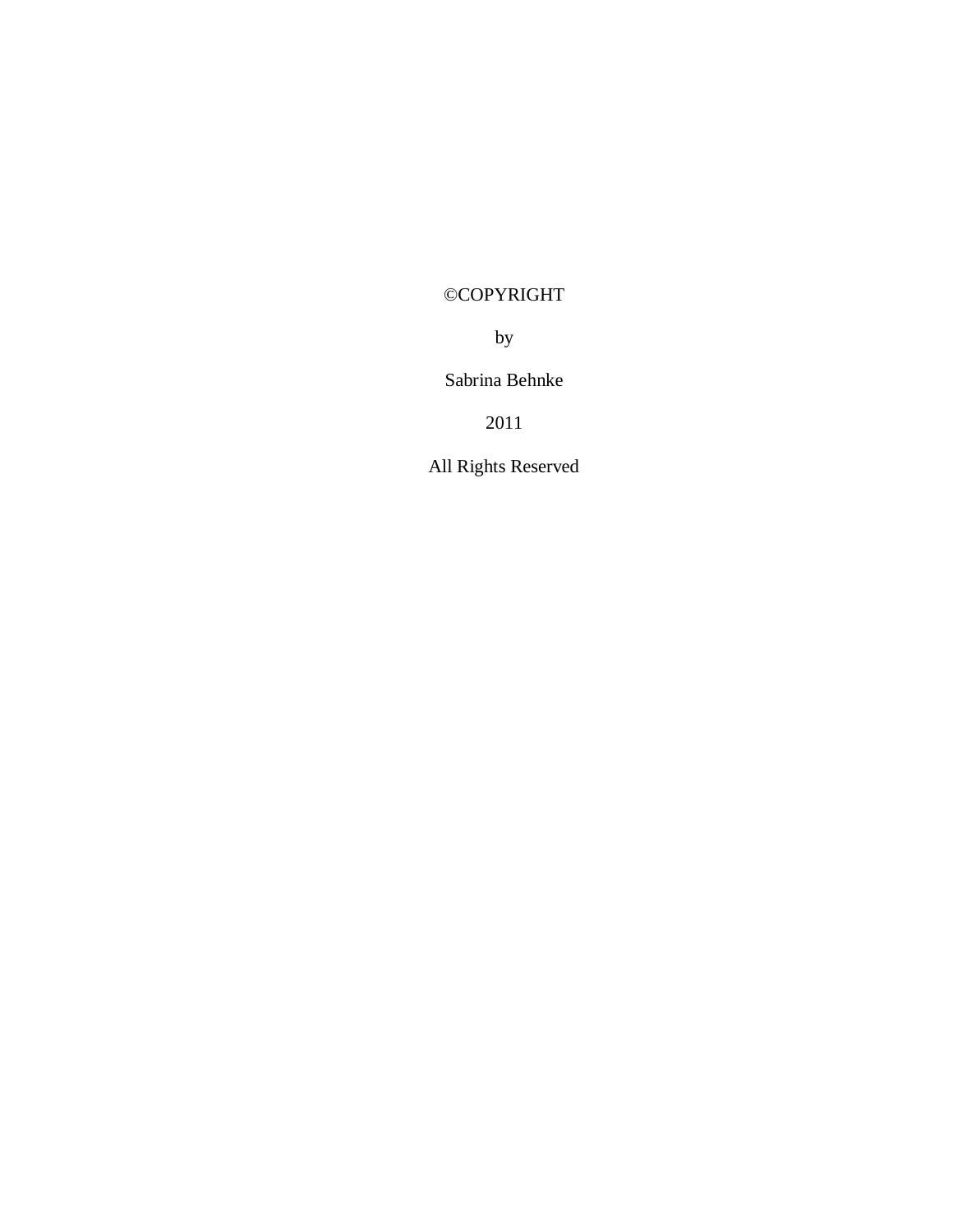### APPROVAL

### of a dissertation submitted by

### Sabrina Behnke

This dissertation has been read by each member of the dissertation committee and has been found to be satisfactory regarding content, English usage, format, citation, bibliographic style, and consistency, and is ready for submission to The Graduate School.

Dr. Anne K. Camper

Approved for the Department of Microbiology

Dr. Mark A. Jutila

Approved for The Graduate School

Dr. Carl A. Fox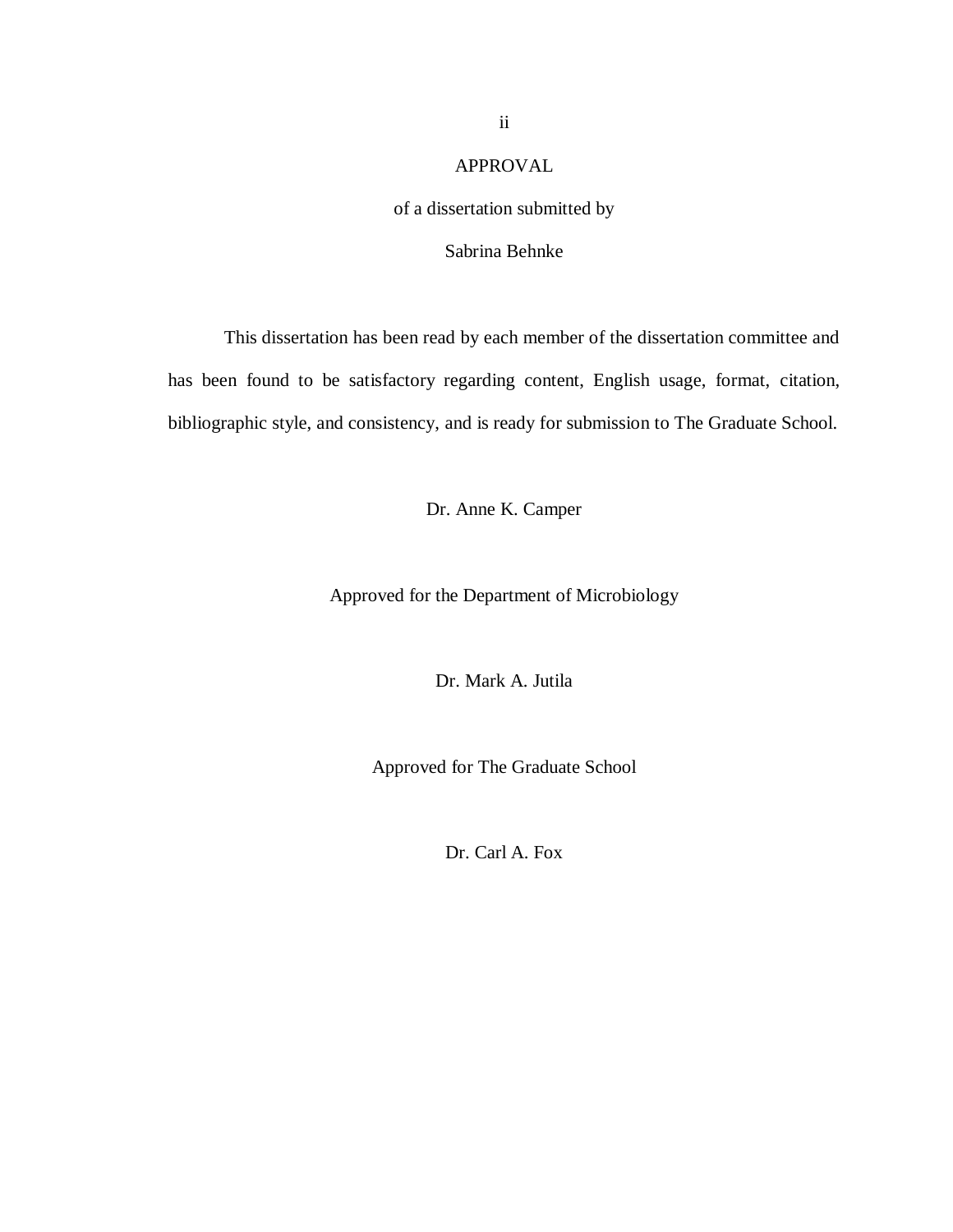### STATEMENT OF PERMISSION TO USE

In presenting this dissertation in partial fulfillment of the requirements for a doctoral degree at Montana State University, I agree that the Library shall make it available to borrowers under rules of the Library. I further agree that copying of this dissertation is allowable only for scholarly purposes, consistent with "fair use" as prescribed in the U.S. Copyright Law. Requests for extensive copying or reproduction of this dissertation should be referred to ProQuest Information and Learning, 300 North Zeeb Road, Ann Arbor, Michigan 48106, to whom I have granted "the exclusive right to reproduce and distribute my dissertation in and from microform along with the nonexclusive right to reproduce and distribute my abstract in any format in whole or in part."

Sabrina Behnke

June 2011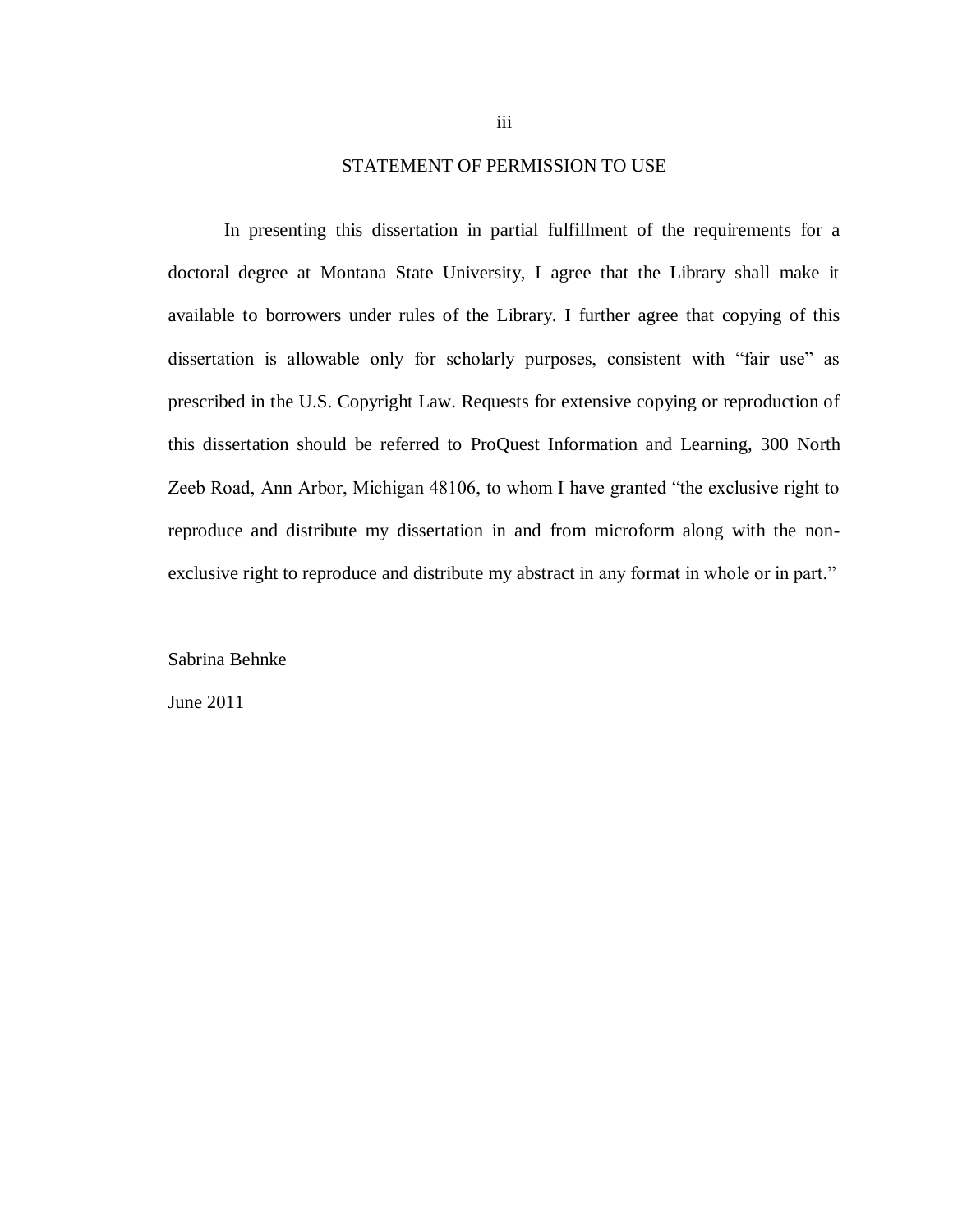#### ACKNOWLEDGEMENTS

First and foremost, I'd like to thank my advisor Anne Camper who has been a great mentor and advisor since I started working in the Environmental Biofilms group. I am very thankful for her ability to always keep me motivated, her trust in my abilities and her lessons in "polite pestering". I would also like to thank my other committee members, Matthew Fields, Timothy Ford, and Phil Stewart for their support and fruitful discussions. Additional thanks to my undergraduate advisor Hans-Curt Flemming who introduced me to the world of biofilms and not only supported but also encouraged my aspiration to study abroad. His influence was instrumental to my career path so far.

Thank you to Betsey Pitts for her indispensible training on the microscope and being one of the most inspiring and uplifting people I got to work with. Thanks also to Al Parker who taught me basic and not-so-basic statistics in a short amount of time with a lot of enthusiasm and humor. I am thankful for Ann Willis' and John Neuman's work around the Center for Biofilm Engineering and their assistance with virtually any lab-related issue. Thanks also to Carol Leist for providing my daily dose of smiles and delicious treats which made it even more enjoyable to come to work every day.

Of course I would like to thank all past and present fellow students and post-docs who became dear friends and made my 6 years at the Center for Biofilm Engineering an unforgettable time.

And most importantly, I would like to thank my parents who never had the opportunity to go to college, but made it possible for me to take my education and career

iv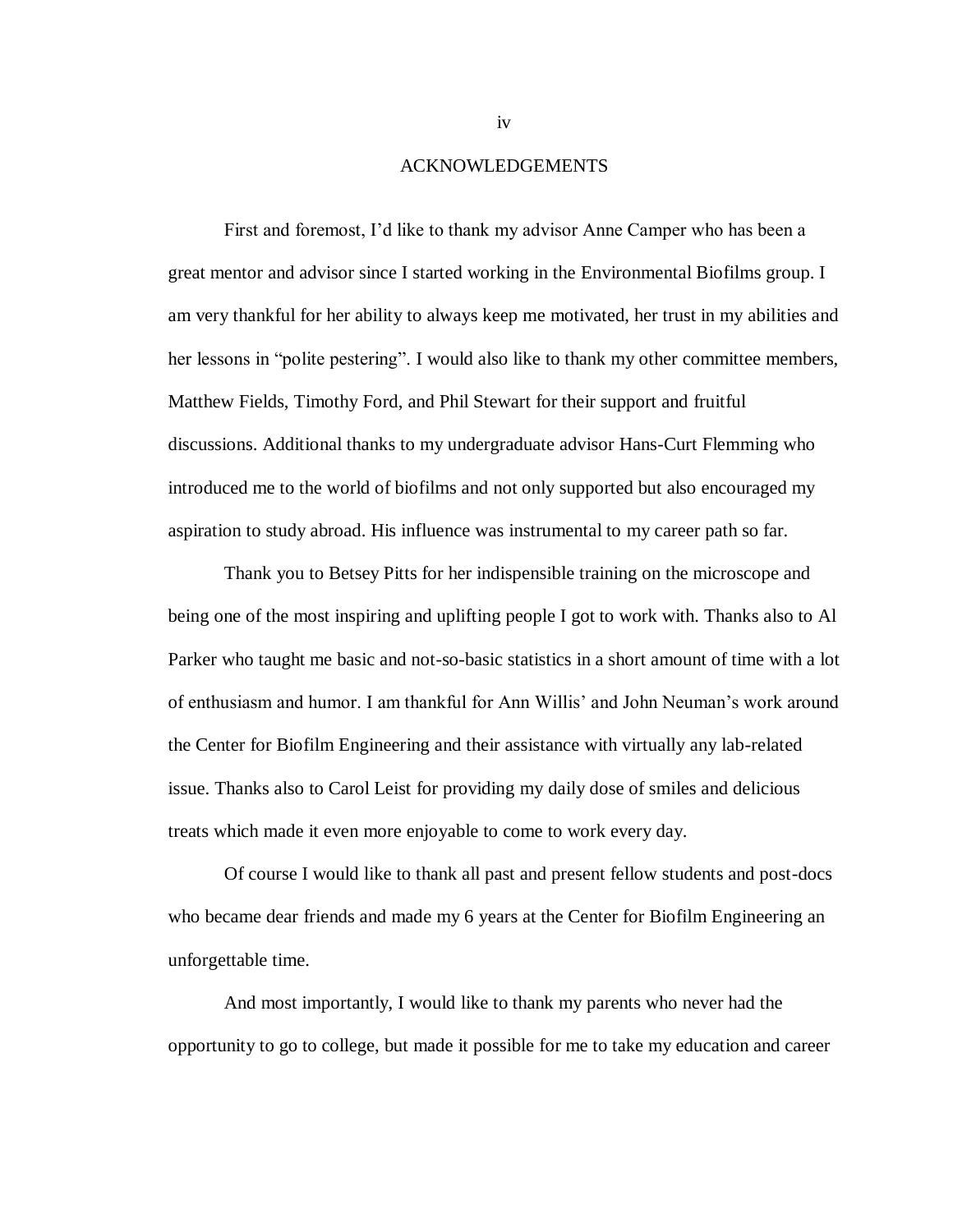### ACKNOWLEDGEMENTS - CONTINUED

where I wanted. It was not always easy to be this far away from home, but my family never let me doubt that I made the right decisions.

Thank you to Unilever U. K. Central Resources Limited with Dawn Woodall, Denise Donoghue, David Oliver and Simon Moore for giving me the opportunity to pursue a doctoral degree by funding part of this work.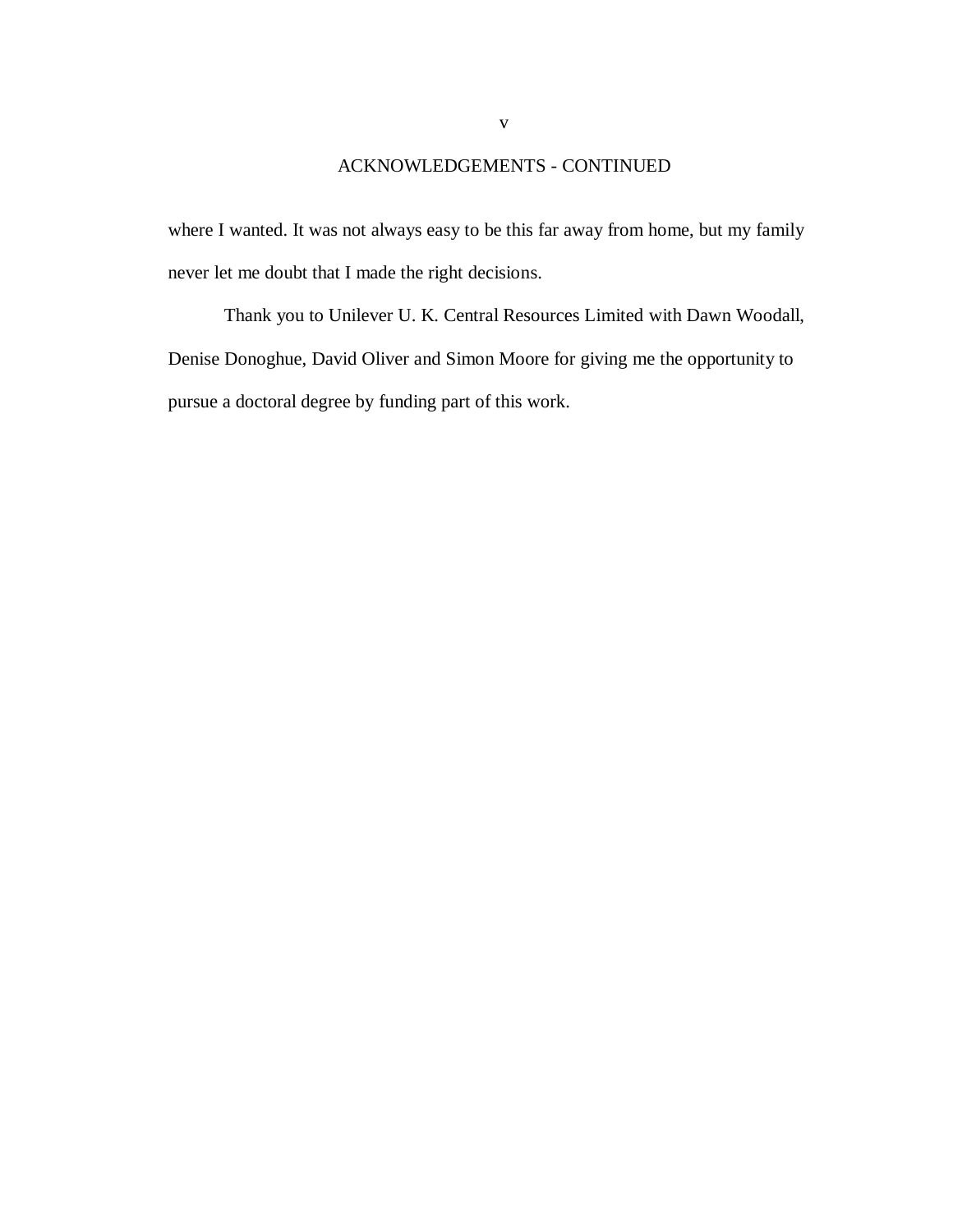# TABLE OF CONTENTS

| 2. COMPARING THE CHLORINE DISINFECTION OF DETACHED               |  |
|------------------------------------------------------------------|--|
| BIOFILM CLUSTERS WITH SESSILE BIOFILMS AND PLANKTONIC            |  |
|                                                                  |  |
|                                                                  |  |
|                                                                  |  |
|                                                                  |  |
|                                                                  |  |
|                                                                  |  |
|                                                                  |  |
|                                                                  |  |
|                                                                  |  |
|                                                                  |  |
|                                                                  |  |
|                                                                  |  |
|                                                                  |  |
|                                                                  |  |
|                                                                  |  |
| Microscopy and Image Analysis for Cluster Size Determination 31  |  |
|                                                                  |  |
|                                                                  |  |
|                                                                  |  |
|                                                                  |  |
|                                                                  |  |
|                                                                  |  |
|                                                                  |  |
|                                                                  |  |
| Cluster Size Distribution of Single and Dual Species Scenarios37 |  |
| Initial Cell Numbers and Species Distribution in Co-culture      |  |
|                                                                  |  |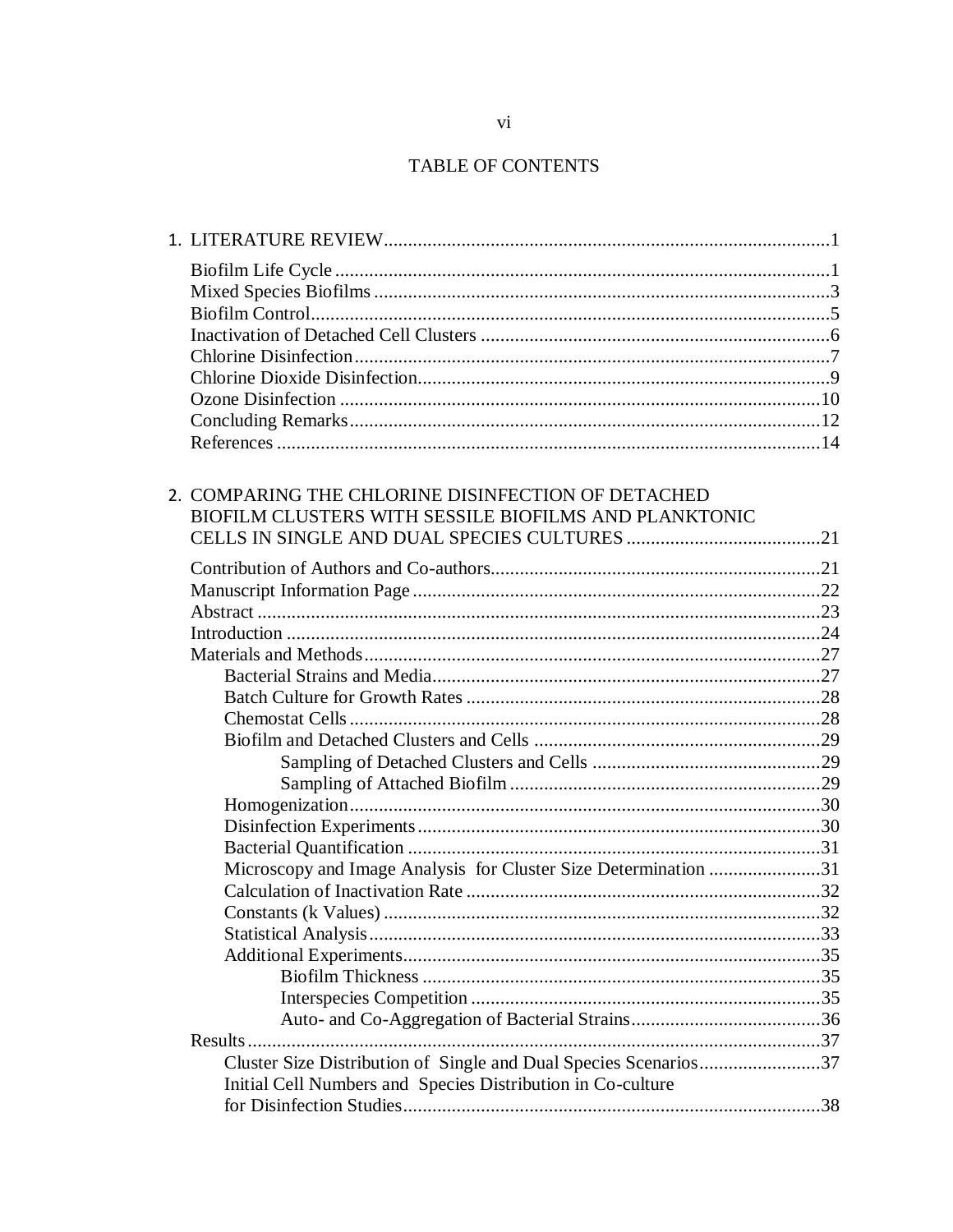# TABLE OF CONTENTS - CONTINUED

|  | Disinfection Susceptibilities of Planktonically Grown Cells                    |  |
|--|--------------------------------------------------------------------------------|--|
|  | Compared to Detached Biofilm Cells and Attached Biofilm                        |  |
|  |                                                                                |  |
|  | Disinfection Susceptibilities of B. cepacia and P. aeruginosa as               |  |
|  |                                                                                |  |
|  |                                                                                |  |
|  |                                                                                |  |
|  |                                                                                |  |
|  |                                                                                |  |
|  |                                                                                |  |
|  |                                                                                |  |
|  | Cluster Size Distribution in Dual and Single Species Cultures50                |  |
|  |                                                                                |  |
|  | Disinfection of Planktonically Grown Cells Compared to Detached                |  |
|  |                                                                                |  |
|  | Disinfection of <i>B. cepacia</i> and <i>P. aeruginosa</i> as a Single Species |  |
|  |                                                                                |  |
|  |                                                                                |  |
|  |                                                                                |  |
|  |                                                                                |  |
|  |                                                                                |  |
|  |                                                                                |  |
|  |                                                                                |  |
|  |                                                                                |  |
|  | 3. DIFFERENTIAL CHLORINE DIOXIDE DISINFECTION                                  |  |
|  | TOLERANCE OF DETACHED CLUSTERS, PLANKTONIC CELLS,                              |  |
|  |                                                                                |  |
|  |                                                                                |  |
|  |                                                                                |  |
|  |                                                                                |  |
|  |                                                                                |  |
|  |                                                                                |  |
|  |                                                                                |  |
|  |                                                                                |  |
|  |                                                                                |  |
|  |                                                                                |  |
|  | Sampling of Detached Clusters and Cells from the                               |  |
|  |                                                                                |  |
|  | Sampling of Attached Biofilm from the Biofilm Reactor 75                       |  |
|  |                                                                                |  |
|  |                                                                                |  |
|  |                                                                                |  |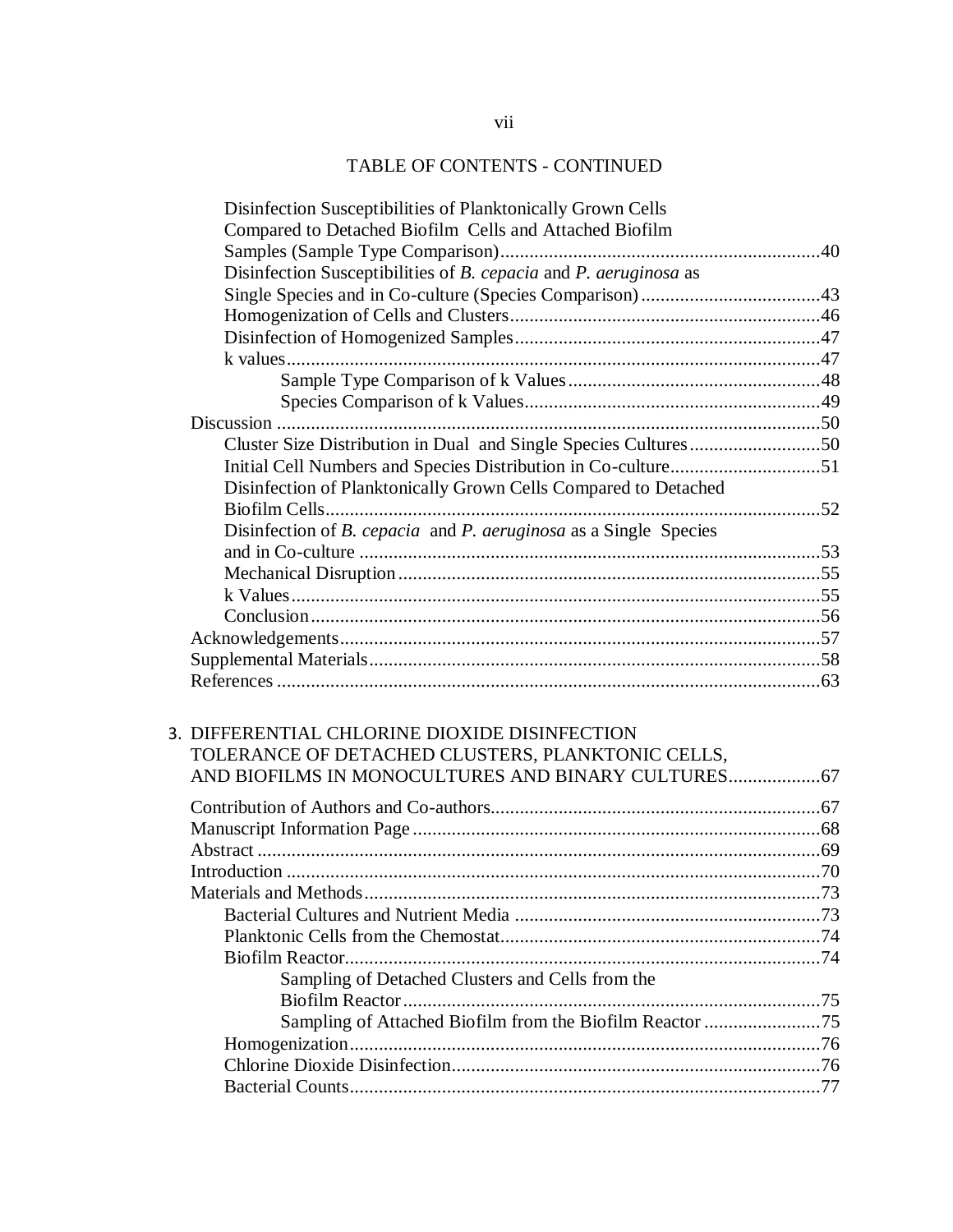# TABLE OF CONTENTS - CONTINUED

| Broken Line Regression / Calculation of Inactivation Rate        |  |
|------------------------------------------------------------------|--|
|                                                                  |  |
|                                                                  |  |
|                                                                  |  |
| Initial Cell numbers and Species Distribution in Co-culture for  |  |
|                                                                  |  |
|                                                                  |  |
|                                                                  |  |
|                                                                  |  |
|                                                                  |  |
|                                                                  |  |
|                                                                  |  |
|                                                                  |  |
|                                                                  |  |
|                                                                  |  |
|                                                                  |  |
|                                                                  |  |
|                                                                  |  |
|                                                                  |  |
|                                                                  |  |
|                                                                  |  |
|                                                                  |  |
|                                                                  |  |
|                                                                  |  |
| 4. SUSCEPTIBILITY OF BURKHOLDERIA CEPACIA FS-3 AS                |  |
|                                                                  |  |
| PLANKTONIC CELLS, DETACHED CELLS AND CLUSTERS,                   |  |
|                                                                  |  |
|                                                                  |  |
|                                                                  |  |
|                                                                  |  |
|                                                                  |  |
|                                                                  |  |
|                                                                  |  |
|                                                                  |  |
|                                                                  |  |
|                                                                  |  |
|                                                                  |  |
|                                                                  |  |
| Microscopy and Image Analysis for Cluster Size Determination 118 |  |
|                                                                  |  |
|                                                                  |  |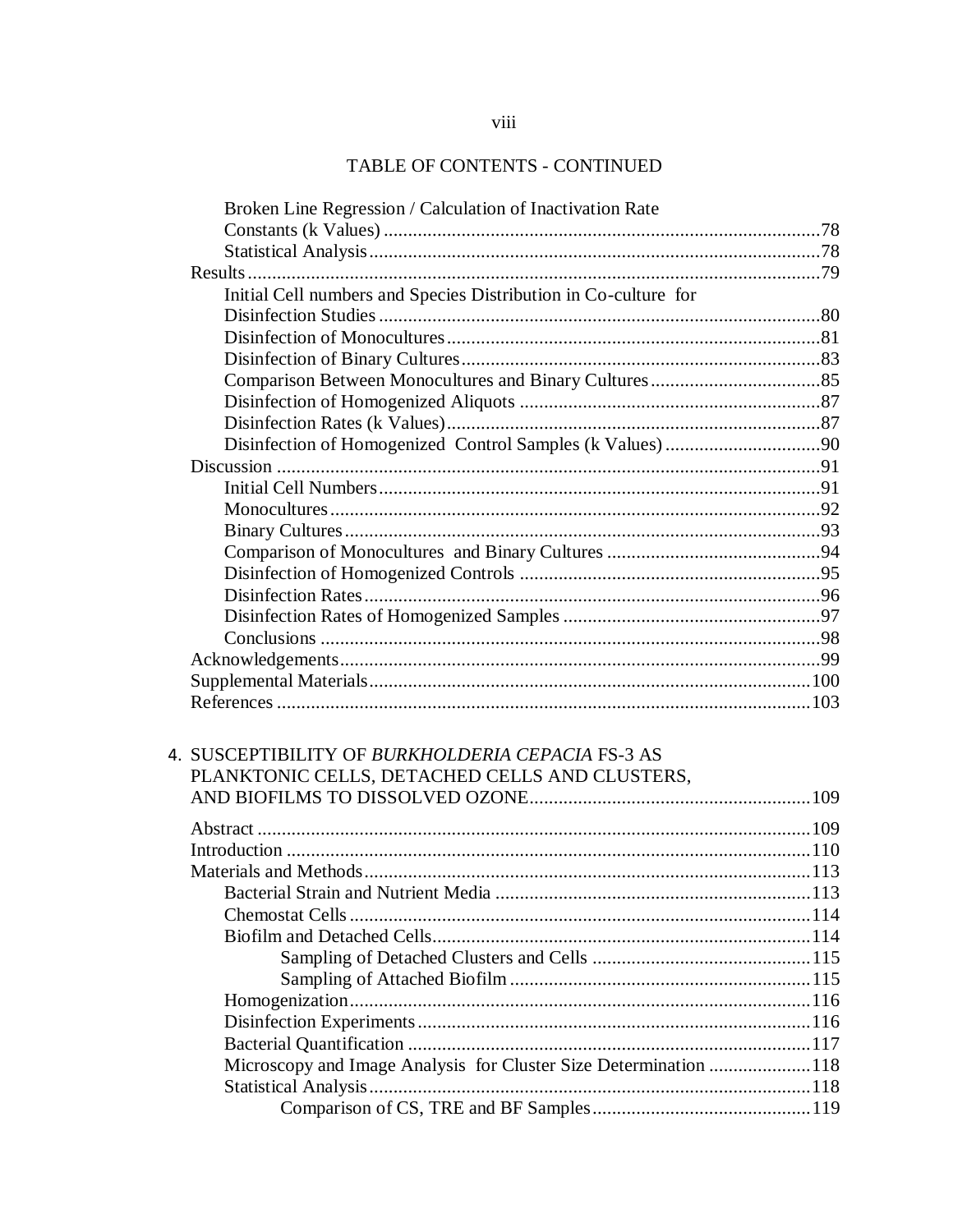# TABLE OF CONTENTS - CONTINUED

| Cluster Size Distribution of FS-3 in Chemostat and Tubing              |  |
|------------------------------------------------------------------------|--|
|                                                                        |  |
|                                                                        |  |
| Disinfection Susceptibilities of Planktonically Grown Cells            |  |
| Compared to Detached Biofilm Particles and Attached                    |  |
|                                                                        |  |
|                                                                        |  |
|                                                                        |  |
|                                                                        |  |
|                                                                        |  |
|                                                                        |  |
|                                                                        |  |
|                                                                        |  |
| Visualization of Different Species in Biofilm and Detached Clusters140 |  |
|                                                                        |  |
|                                                                        |  |
|                                                                        |  |
|                                                                        |  |
|                                                                        |  |
|                                                                        |  |
|                                                                        |  |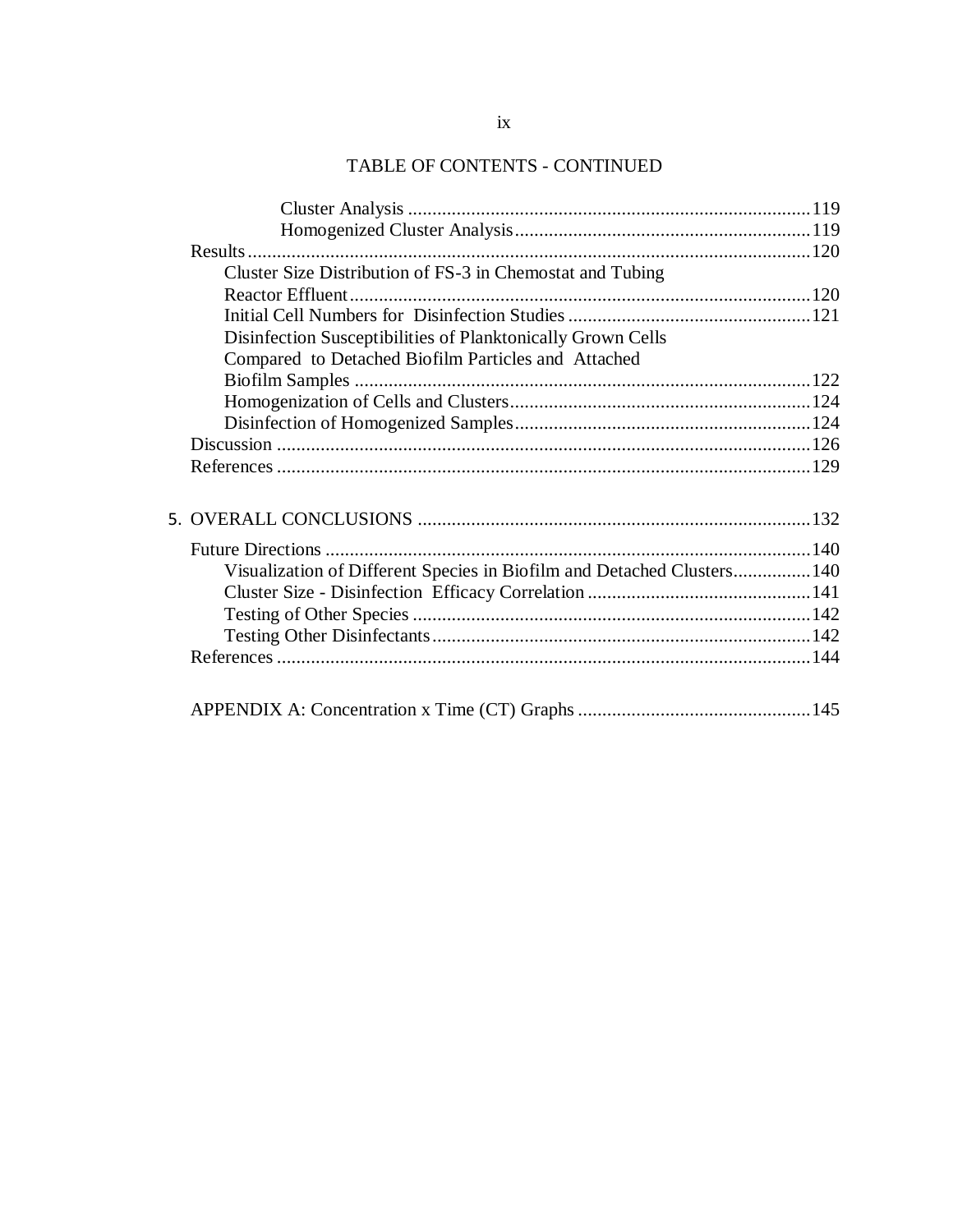## LIST OF TABLES

|                                                                                                                                                    | Page |
|----------------------------------------------------------------------------------------------------------------------------------------------------|------|
| Species, growth conditions, and chlorine doses for experiments                                                                                     |      |
| Initial cell concentrations in the chemostat, tube reactor effluent,<br>and attached biofilm in the single species and dual species experiments 40 |      |
| Mean $log_{10}$ reduction (LR) differences among species for each                                                                                  |      |
| Species comparison of cluster sizes pooled across the two sample                                                                                   |      |
| Cell cluster size comparison of homogenized and non-homogenized<br>samples, by species, for the two sample types (chemostat and tubing             |      |
|                                                                                                                                                    |      |
|                                                                                                                                                    |      |
| Starting mean $log_{10}$ densities of B. cepacia FS-3 and P. aeruginosa<br>RB-8 as monocultures and as a binary culture (co-culture of FS-3)       |      |
| $Log10$ densities of untreated controls (n=6) with one standard deviation. 121                                                                     |      |
| Subjectively chosen sub-lethal doses of chlorine chosen for CT curves 149                                                                          |      |
| Subjectively chosen sub-lethal doses of chlorine dioxide chosen                                                                                    |      |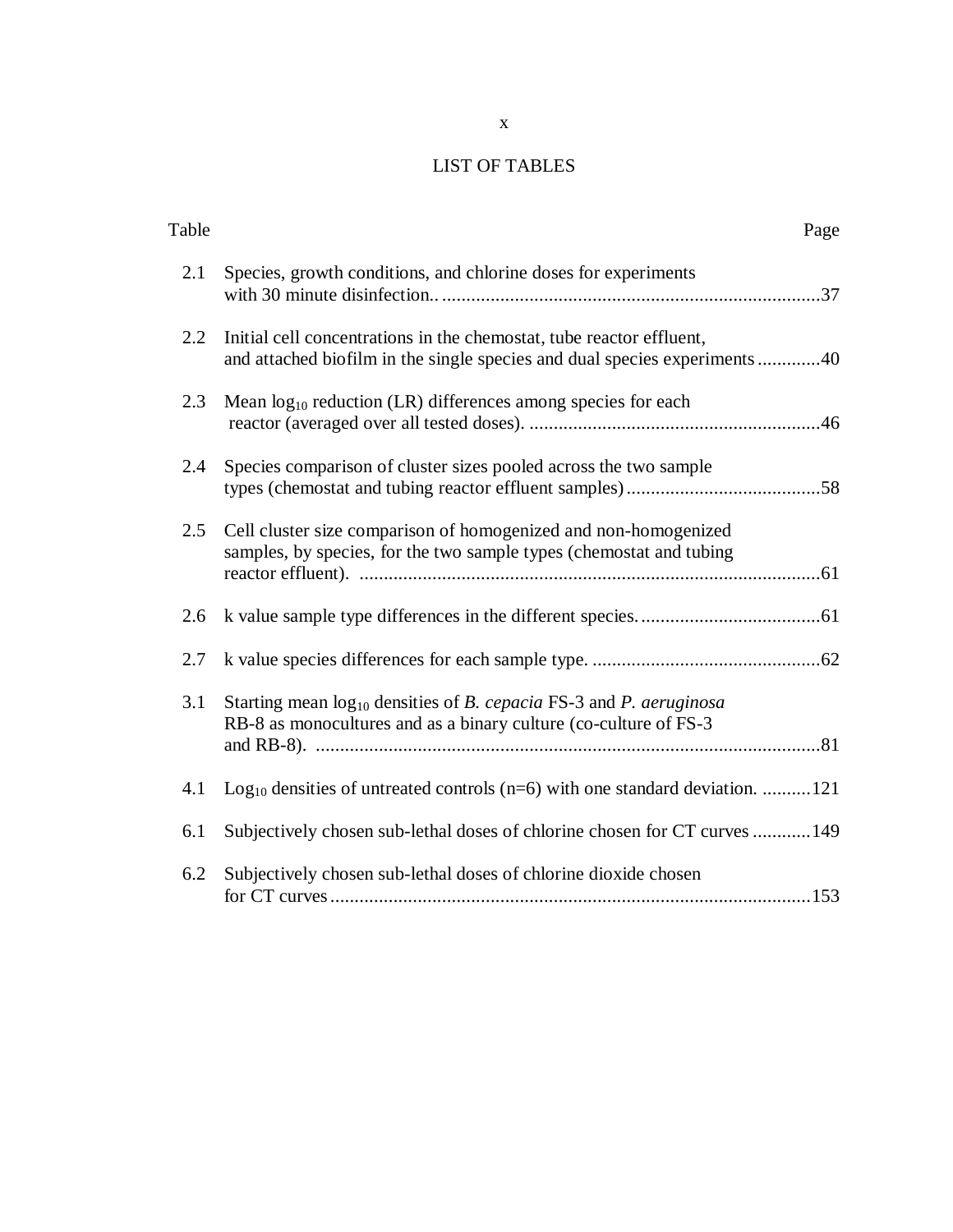# LIST OF FIGURES

| Figure |                                                                                                                                                                                                                                                                                           | Page |
|--------|-------------------------------------------------------------------------------------------------------------------------------------------------------------------------------------------------------------------------------------------------------------------------------------------|------|
| 2.1    | Cell cluster size distribution of single and dual species of<br>B. cepacia (FS-3) and P. aeruginosa (RB-8), from chemostat                                                                                                                                                                |      |
| 2.2    | $Log10$ reductions after 30 minute chlorine treatment (LR)                                                                                                                                                                                                                                |      |
| 2.3    | Mean $log_{10}$ reductions for 30 minute biofilm chlorine disinfection.<br>The bar and whisker indicates one standard deviation of the                                                                                                                                                    |      |
| 2.4    | $Log10$ reduction (LR) comparisons among species FS-3 ( <i>B. cepacia</i> );<br>RB-8 (P. aeruginosa), Dual FS-3 (dual species B. cepacia); Dual<br>RB-8 (dual species P. aeruginosa) for each reactor (chemostat,<br>tubing reactor effluent, and biofilm) across multiple representative |      |
| 2.5    | k <sub>initial</sub> values for all species in the chemostat and the tubing reactor                                                                                                                                                                                                       |      |
| 2.6    | $Log10$ reductions of homogenized and not homogenized B. cepacia<br>and P. aeruginosa as single species and in co-culture in the chemostat                                                                                                                                                |      |
| 2.7    | $Log10$ reductions of homogenized and not homogenized B. cepacia                                                                                                                                                                                                                          |      |
| 2.8    | k values ( $k_{initial}$ and $k_{end}$ ) of <i>B. cepacia</i> and <i>P. aeruginosa</i> as single                                                                                                                                                                                          |      |
|        | 3.1 Mean $log_{10}$ reductions of <i>B. cepacia</i> FS-3 and <i>P. aeruginosa</i> RB-8<br>monocultures in the chemostat, the tubing reactor effluent and                                                                                                                                  |      |
| 3.2    | Mean $log_{10}$ reductions of B. cepacia FS-3 and P. aeruginosa RB-8<br>as binary cultures in the chemostat, the tubing reactor effluent                                                                                                                                                  | 84   |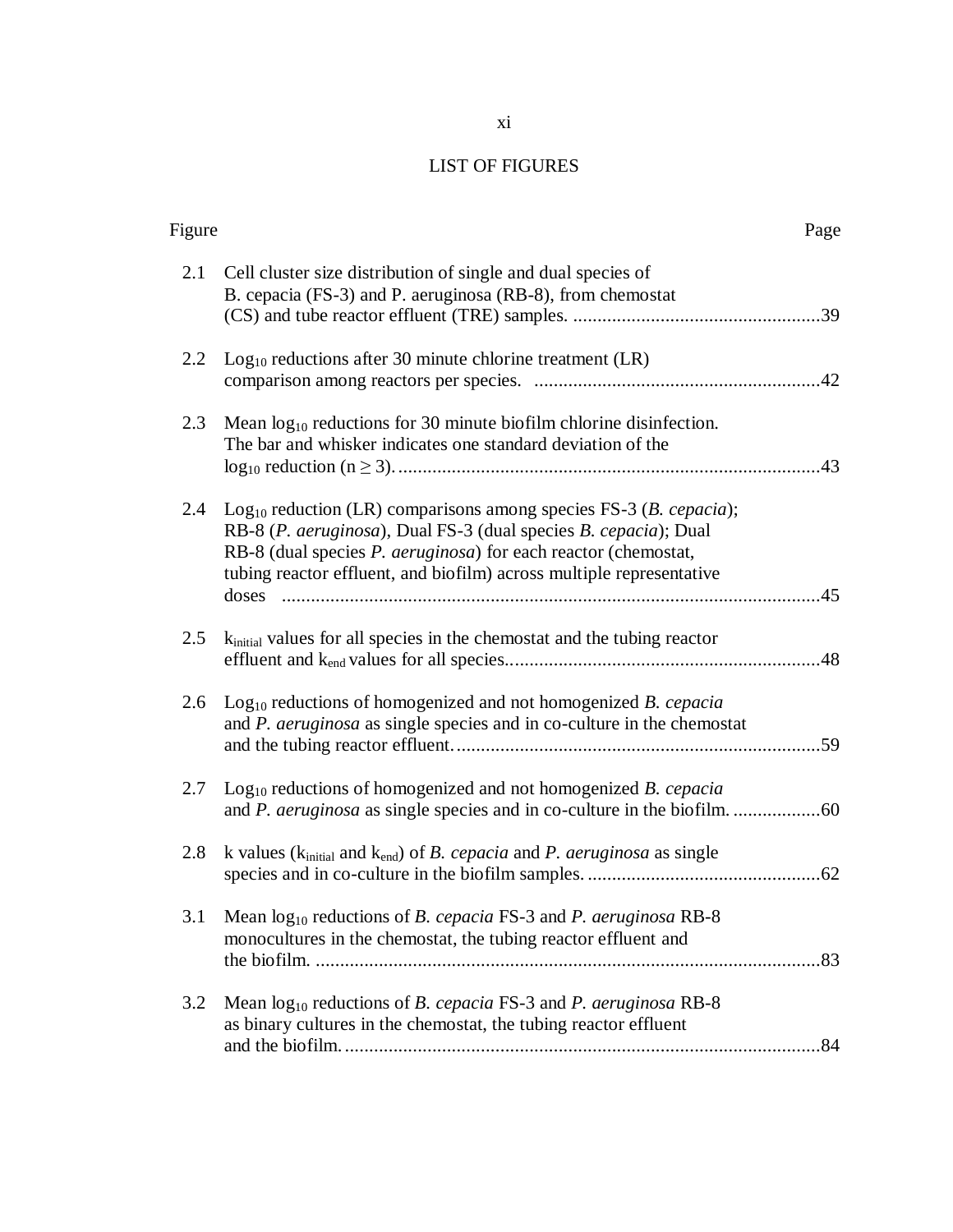# LIST OF FIGURES - CONTINUED

| Figure |                                                                                                                                                                                                                                                                                                 | Page |
|--------|-------------------------------------------------------------------------------------------------------------------------------------------------------------------------------------------------------------------------------------------------------------------------------------------------|------|
| 3.3    | Mean $log_{10}$ reductions of <i>B. cepacia</i> FS-3 and <i>P. aeruginosa</i> RB-8 as                                                                                                                                                                                                           |      |
| 3.4    | k values for the first minute $(k_{initial})$ of disinfection after the addition<br>of chlorine dioxide for the chemostat, the tubing reactor effluent,<br>and the biofilm for all 4 species scenarios $(B. cepacia FS-3$ and                                                                   |      |
| 3.5    | k values for minute 2 to minute 30 $(k_{\text{end}})$ of disinfection after the<br>addition of chlorine dioxide for the chemostat, the tubing reactor<br>effluent, and the biofilm for all 4 species scenarios (FS-3 and RB-8 as                                                                |      |
| 3.6    | Mean $log_{10}$ reductions of <i>B. cepacia</i> FS-3 and <i>P. aeruginosa</i> RB-8                                                                                                                                                                                                              |      |
| 3.7    | Mean $log_{10}$ reductions of <i>B. cepacia</i> FS-3 and <i>P. aeruginosa</i> RB-8                                                                                                                                                                                                              |      |
| 3.8    | Mean $log_{10}$ reductions of homogenized B. cepacia FS-3 and<br>P. aeruginosa RB-8 as monocultures and binary cultures in the                                                                                                                                                                  |      |
| 3.9    | k values of homogenized samples for the first minute $(k_{initial})$ of<br>disinfection after the addition of chlorine dioxide for the chemostat,<br>the tubing reactor effluent, and the biofilm for all 4 species scenarios<br>(B. cepacia FS-3 and P. aeruginosa RB-8 as monocultures and as |      |
|        | 3.10 k values of homogenized samples for minute 2 to minute 30 $(k_{end})$<br>of disinfection after the addition of chlorine dioxide for the chemostat.<br>the tubing reactor effluent, and the biofilm for all 4 species scenarios<br>(B. cepacia FS-3 and P. aeruginosa RB-8 as monocultures  |      |
| 4.1    | Cluster size distribution for Burkholderia cepacia FS-3 in the                                                                                                                                                                                                                                  |      |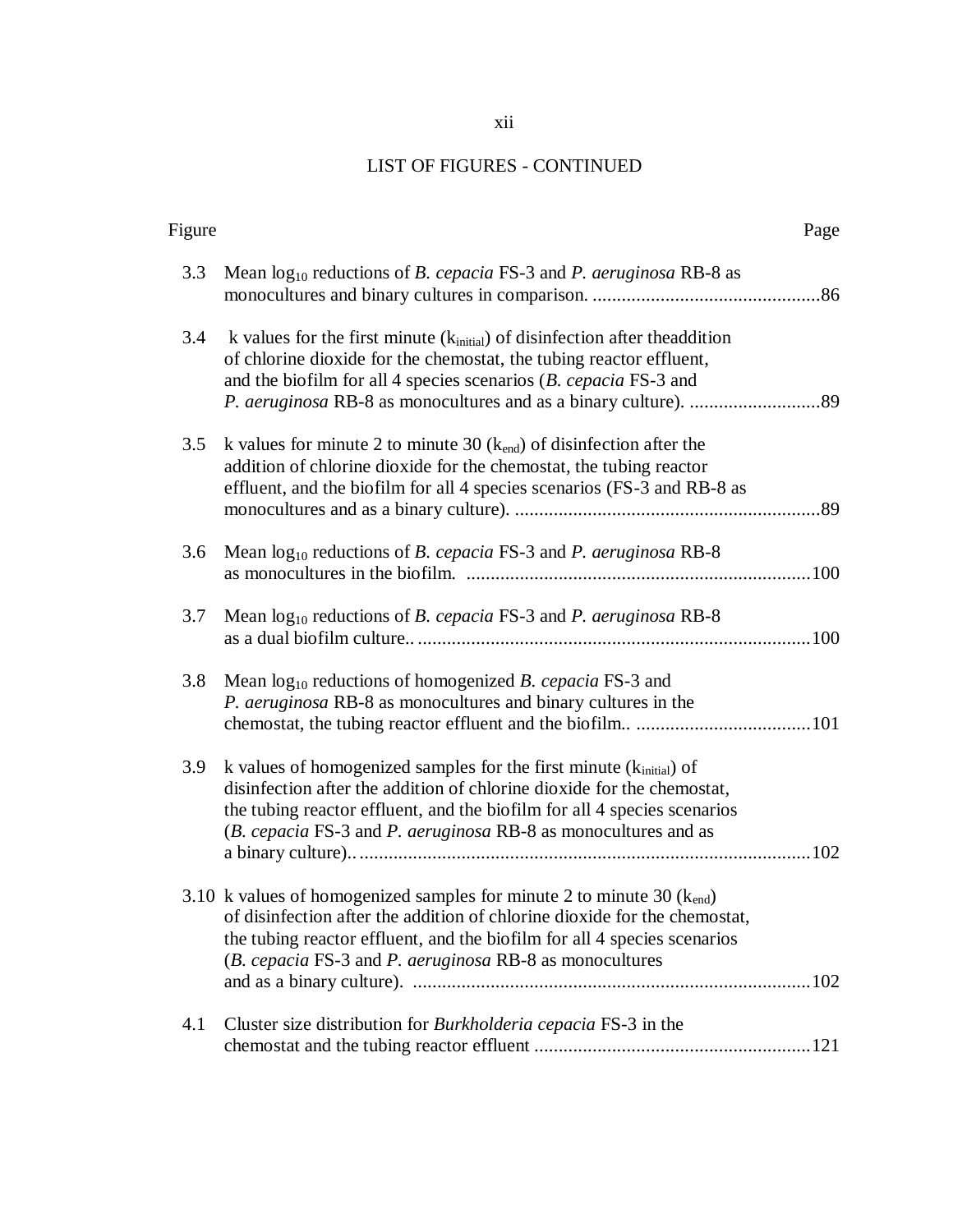### xiii

# LIST OF FIGURES - CONTINUED

| Figure |                                                                                                                                                                                                              | Page |
|--------|--------------------------------------------------------------------------------------------------------------------------------------------------------------------------------------------------------------|------|
| 4.2    | Individual $log_{10}$ reductions of <i>B. cepacia</i> FS-3 in the chemostat,                                                                                                                                 |      |
| 4.3    | Individual $log_{10}$ reductions of homogenized B. cepacia FS-3 in the                                                                                                                                       |      |
| 5.1    | Tolerance factors for chemostat (CS) samples over biofilm (BF)<br>samples and chemostat samples over detached cluster (TRE)<br>samples for single species and dual $(DL)$ species $log_{10}$ reductions at   |      |
| 5.2    | Tolerance factors for chemostat (CS) samples over homogenized<br>(HOM) biofilm (BF) samples for single species and dual (DL) species                                                                         |      |
| 5.3    | Tolerance factors for chemostat (CS) samples over biofilm (BF)<br>samples and chemostat samples over detached cluster (TRE) samples<br>for single species and dual (DL) species $log_{10}$ reductions at 0.5 |      |
| 5.4    | Tolerance factors for chemostat (CS) samples over homogenized<br>(HOM) biofilm (BF) samples for single species and dual (DL) species                                                                         |      |
| 6.1    | Concentration x time (Ct) curves for chemostat samples treated                                                                                                                                               |      |
| 6.2    | Concentration x time (Ct) curves for tubing reactor effluent samples                                                                                                                                         |      |
| 6.3    | Concentration x time (Ct) curves for biofilm samples treated                                                                                                                                                 |      |
| 6.4    | Concentration x time (Ct) curves for chemostat samples treated                                                                                                                                               |      |
| 6.5    | Concentration x time (Ct) curves for tubing reactor effluent                                                                                                                                                 |      |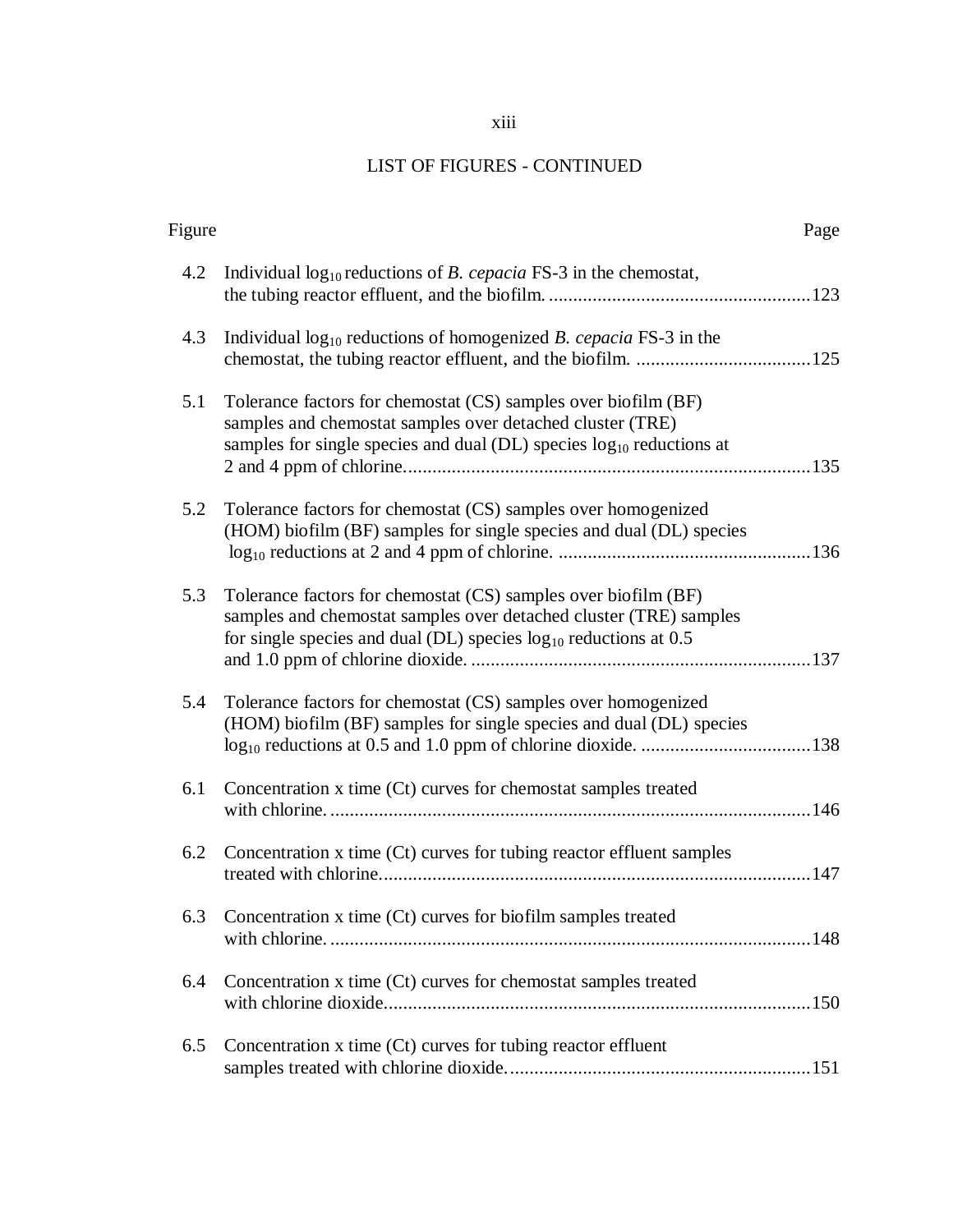### xiv

# LIST OF FIGURES - CONTINUED

|                                                                  | Page |
|------------------------------------------------------------------|------|
| 6.6 Concentration x time (Ct) curves for biofilm samples treated |      |
|                                                                  |      |
|                                                                  |      |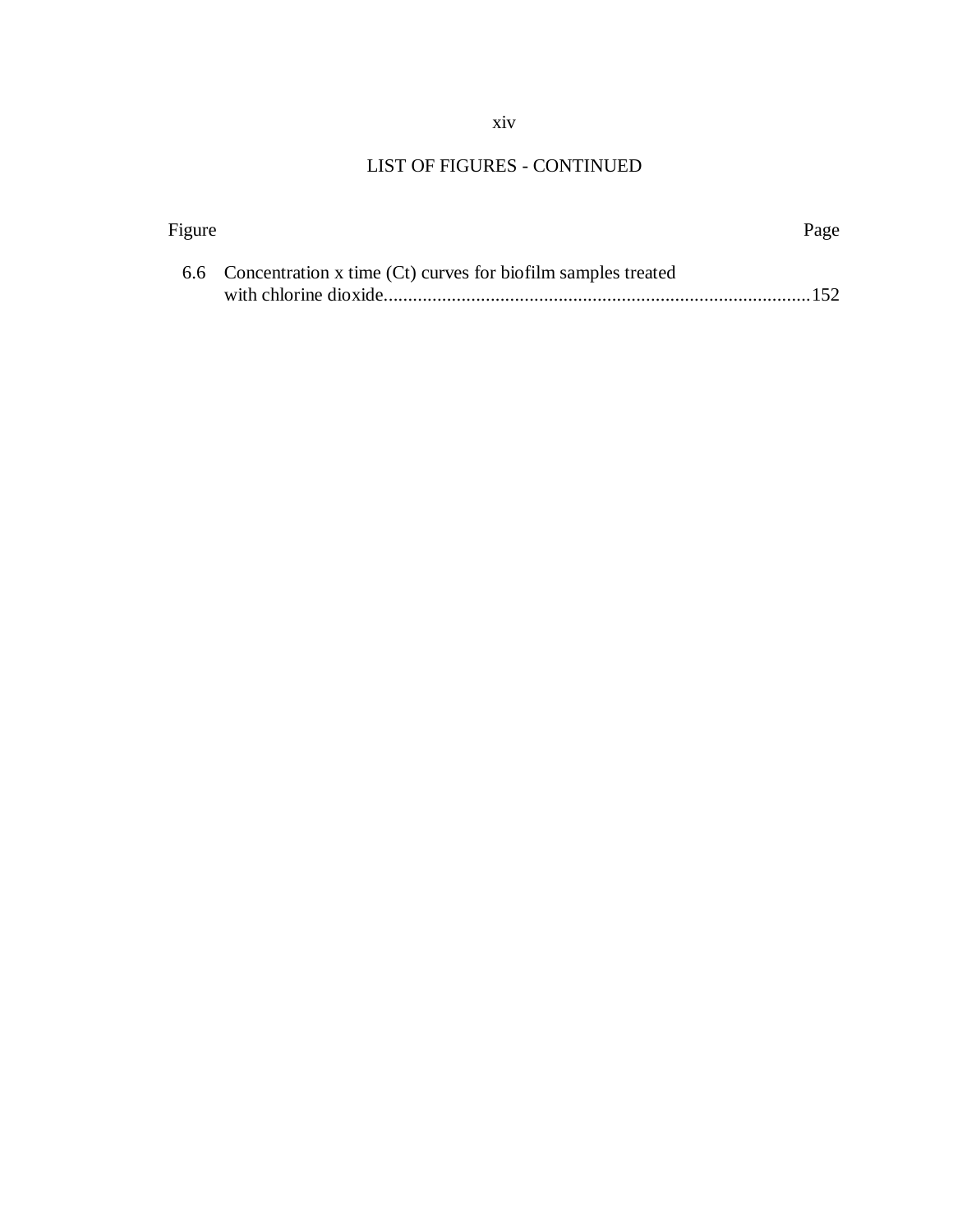### ABSTRACT

Detachment of cells and clusters from biofilms is an important process in the dissemination of microorganisms in industrial, environmental, and clinical settings but the disinfection susceptibilities of these cell clusters have not been sufficiently characterized.

With the help of fluorescent microscopy and image analysis, naturally detaching cells and clusters from single species and dual species biofilms of *Burkholderia cepacia* and *Pseudomonas aeruginosa* grown in biofilm tubing reactors were analyzed for cluster size distributions and compared to the cluster sizes in chemostat cultures.

The commonly used oxidizing agents free chlorine, chlorine dioxide and dissolved ozone were used for disinfection experiments and susceptibilities of detached clusters, planktonic cells, and intact biofilms in single species and dual species cultures were determined. Additionally, disinfection rates were calculated for chlorine and chlorine dioxide disinfection for all sample types and species.

In experiments with chlorine as the disinfectant, a correlation between cluster sizes and disinfection efficacy was observed for single species only. Samples with the higher percentage of large clusters were more tolerant than samples with fewer large clusters. Chemostat samples and detached clusters from dual species reactors contained lower numbers of large clusters but were equally or less susceptible than their single species counterparts. Biofilms required chlorine doses up to ten times higher than chemostat or detached biofilm cells for total inactivation.

Chlorine dioxide disinfection was independent of cluster size so that chemostat cells and detached clusters were similar with respect to log reductions and disinfection rates. Dual species chemostat cells, detached clusters, and biofilms were more tolerant to chlorine dioxide than the single species samples. As with chlorine, biofilms required much higher chlorine dioxide doses for total inactivation.

Ozone was very efficient against *B. cepacia* chemostat cells and detached clusters but failed to inactivate biofilm samples with the concentrations used in this study.

In general, detached clusters were more similar to chemostat cells and very different from biofilms with respect to disinfection susceptibilities and disinfection rates suggesting that biofilm-specific physical and physiological protection mechanisms may be lost shortly after the detachment event or may be absent in small clusters.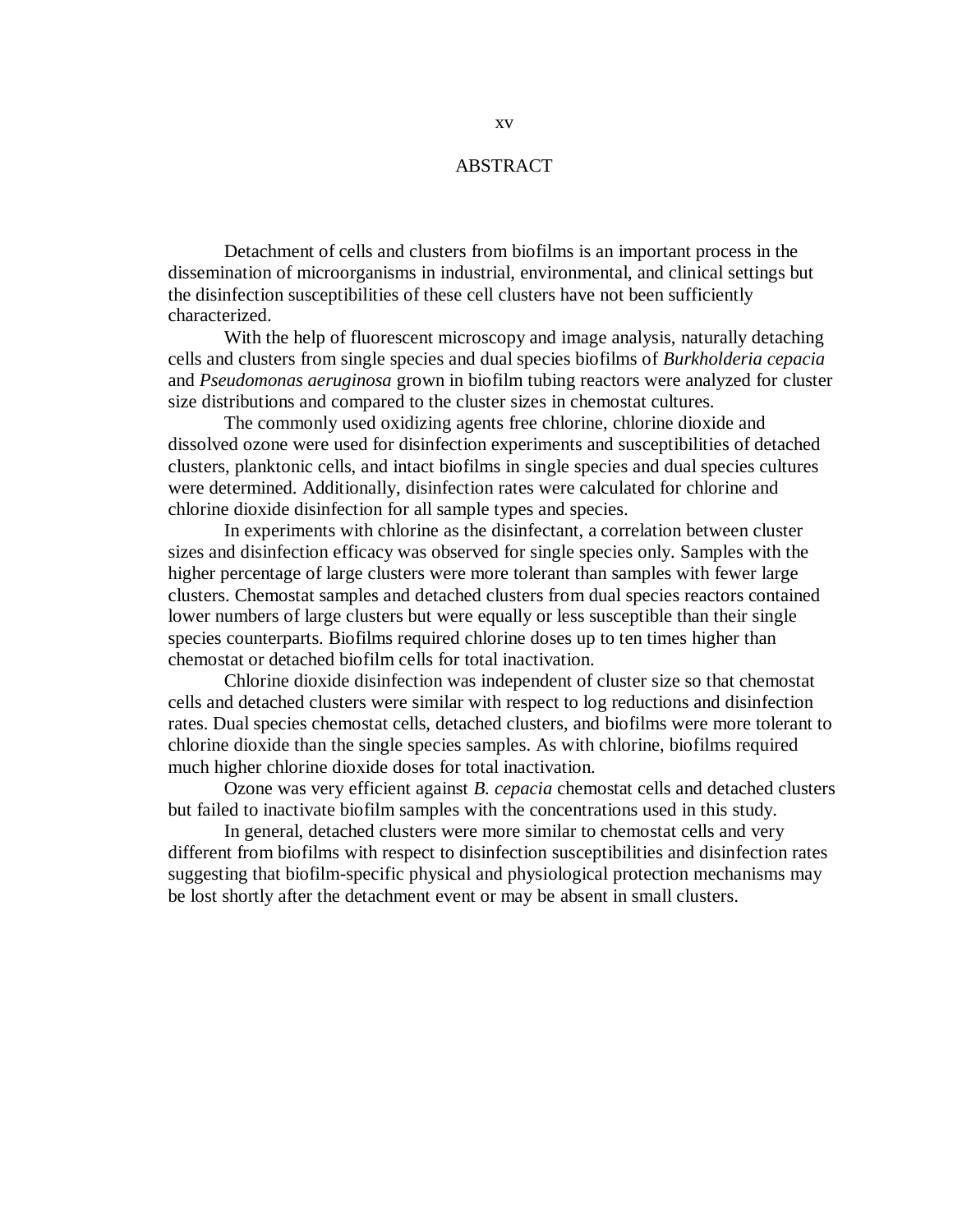### CHAPTER 1

### LITERATURE REVIEW

#### Biofilm Life Cycle

<span id="page-16-1"></span><span id="page-16-0"></span>In most environments, bacteria occur as structured communities rather than single cells. These so called biofilms represent a lifestyle that allows bacteria to survive in virtually any environment and inhabit new niches by dispersal of cells. Biofilms take advantage of several survival and protection mechanisms such as production of extracellular polymeric substances (EPS), cell to cell communication and cell differentiation (Donlan 2002).

After single planktonic cells attach to surfaces with the help of flagella-mediated motility and weak molecular interactions, they form permanent bonds with the substratum by excreting extracellular polymers (Characklis 1990). In differential gene expression assays, surface-regulated switches from swimming motility to twitching motility have been shown to induce irreversible attachment in *Pseudomonas putida* (Sauer & Camper 2001). Microbial EPS is a gel-like substance that aids in the process of cell attachment, is highly diverse in chemical composition and may include a variety of polysaccharides, proteins, nucleic acids, phospholipids and mainly water (Wingender *et al.* 1999).

Following initial attachment, pili- and flagella-mediated movement may help in the formation of microcolonies on the substratum (O'Toole & Kolter 1998). As the biofilm matures, a complex architecture with channels and pores is generated and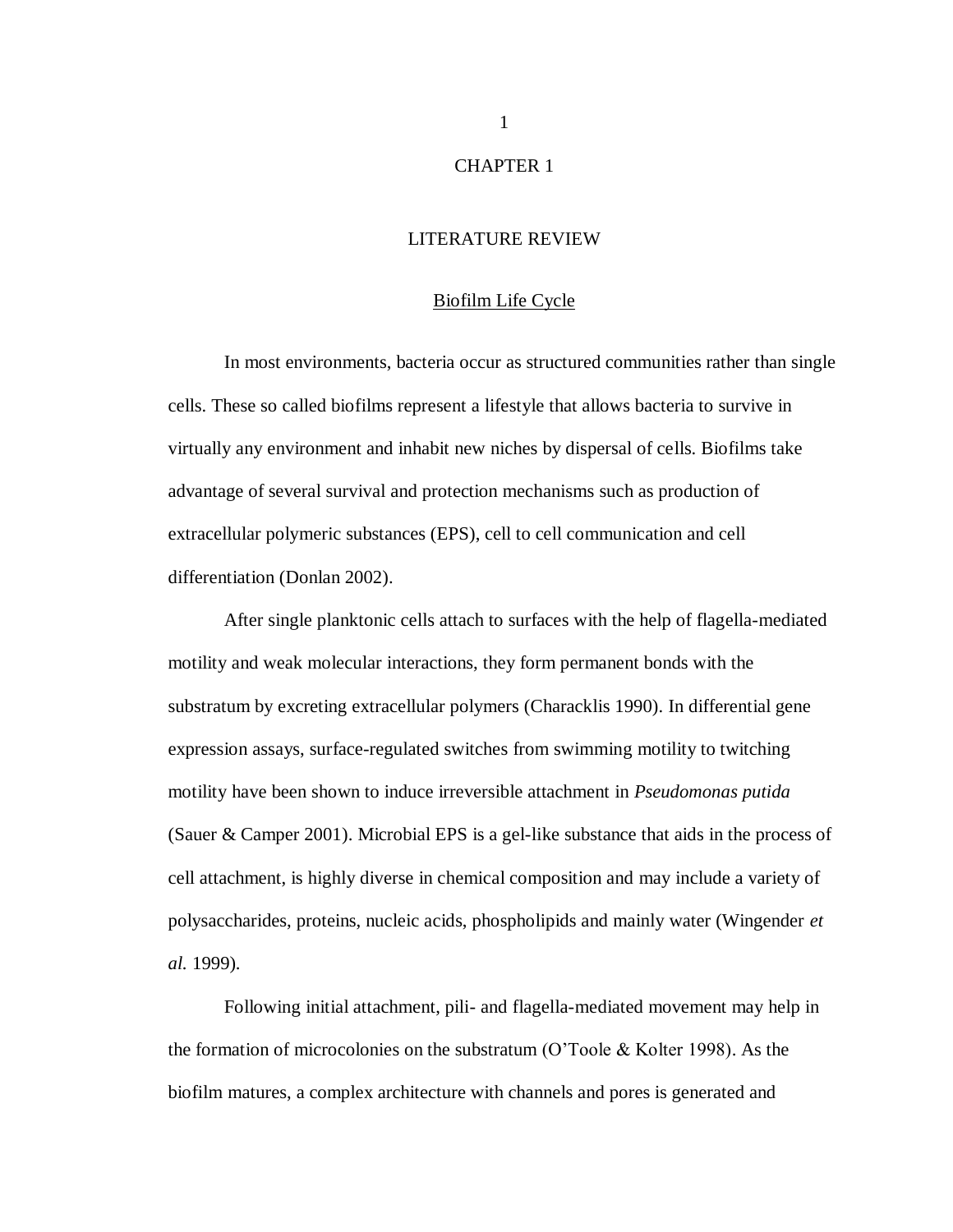bacteria grow away from the surface of initial attachment (Davies *et al.* 1998). This unique structure allows for the diffusion of oxygen, nutrients, and metabolites in and out of the biofilm (Donlan 2002, Stoodley *et al.* 1994). In addition, the characteristics of the biofilm become dramatically different from characteristics of planktonic cells. *P. aeruginosa* biofilms were shown to have very different protein profiles from cells in chemostats with respect to metabolism, phospholipid and LPS biosynthesis, membrane transport and secretion (Sauer *et al.* 2002). Nutrient requirements and growth rates of biofilm-associated cells change as a result of their natural habitat (Xu *et al.* 1998).

Another advantage of growth in close proximity for cells is cell-density dependent cell to cell communication (quorum sensing) that allows for concerted efforts such as gene regulation. Autoinducer molecules have been found in naturally occurring biofilms and laboratory biofilms (McLean *et al.* 1997; Davies *et al.* 1998) *P. aeruginosa* PAO1 biofilms require HSL (homoserine lactone) molecules in order to develop normal differentiated biofilms while quorum sensing mutants resulted in very thin biofilms.

Biofilms are also characterized by the active or passive detachment of cells and clusters which is not limited to mature biofilms (Bester *et al.* 2005). Depending on the species composition and mechanical biofilm stability, increased shear forces can lead to detachment of biofilm clumps, which may be enhanced when exposed to oxidizing agents such as chlorine (Simões *et al.* 2008; Simões *et al.* 2005). It has also been proposed that cells and clusters detach actively as a response to nutrient starvation by returning some cells into the bulk flow and thus optimizing nutrient supply for planktonic cells and remaining biofilm cells (Sauer *et al.* 2002, Hunt *et al.* 2004, O'Toole et al. 2000).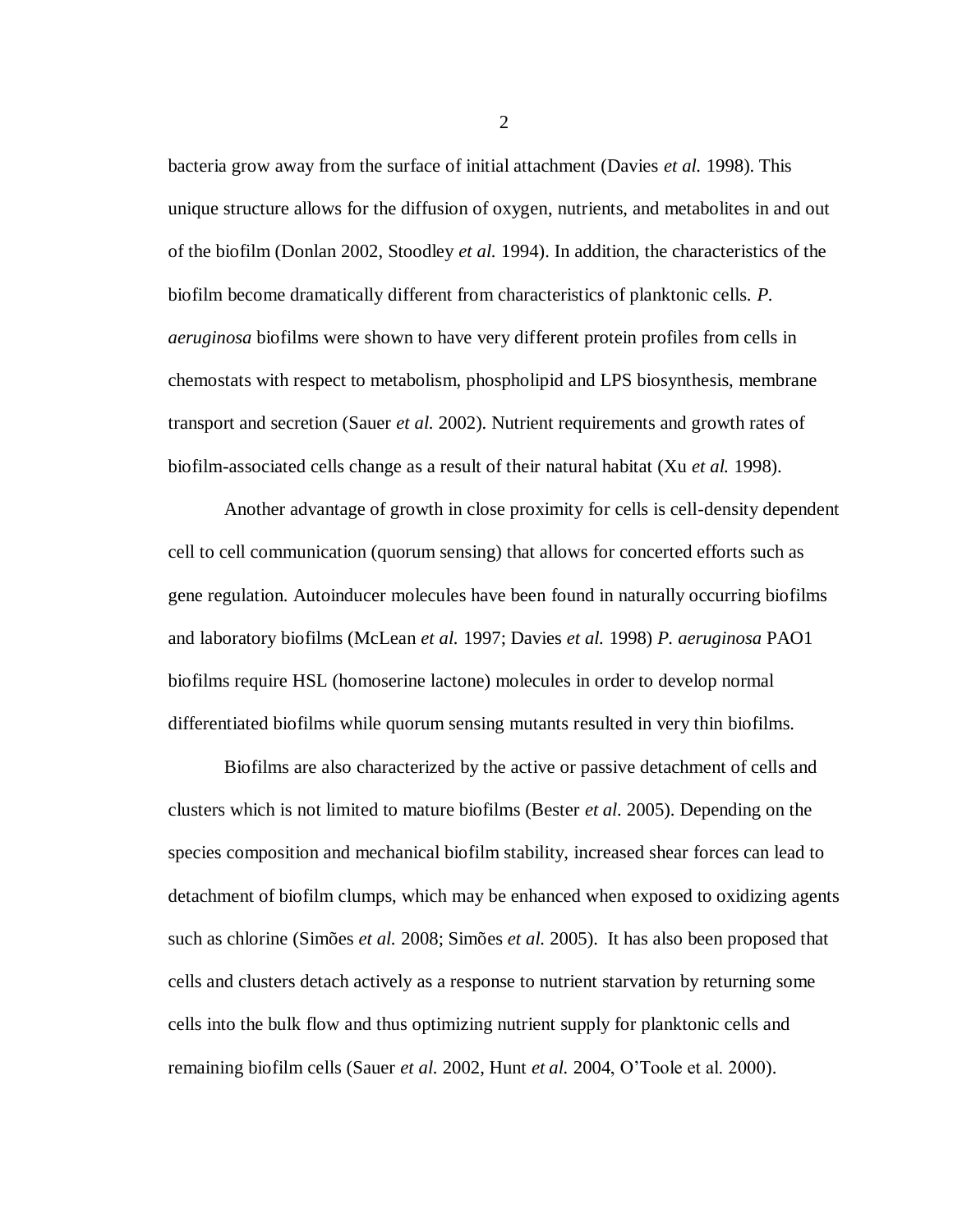Detachment can cover a wide range of cluster sizes including single cells but frequency and size distribution highly depend on species composition and growth or treatment conditions (Wilson *et al.* 2004). Detached cells are thought to express a transitional phenotype between sessile and planktonic states during the first hours after detachment, displaying similar growth kinetics and cell-surface properties as attached biofilm cells (Rollet *et al.* 2009). Sauer *et al.* (2002) found that dispersing biofilm cells return to a planktonic mode of growth, thus completing the biofilm life cycle.

### Mixed Species Biofilms

<span id="page-18-0"></span>In mixed species biofilms, which occur in nature rather than monospecies biofilms, bacteria inhabit suitable niches in a particular microenvironment and also undergo symbiotic relationships between different bacterial species (Møller *et al.* 1996, Møller *et al.*1998). Since complex mixed species biofilms are more difficult to study, researchers often investigate dual species biofilms with respect to species dominance, growth rates, competition, symbiotic interactions, and communication strategies (Banks & Bryers 1991; Komlos *et al.* 2005; Burmølle *et al.* 2006; Riedel *et al.* 2001; McKenney *et al.* 1995).

Dual species biofilm population dynamics are usually different from population dynamics in batch cultures. Banks and Bryers (1991) found that the organism with the faster planktonic growth rate was the dominant species in a dual species biofilm while the second species stayed established and even increased in numbers as the biofilm matured. However, planktonic growth rates do not always determine species dominance in a biofilm as shown by Komlos *et al.* (2005) who determined substrate concentration in the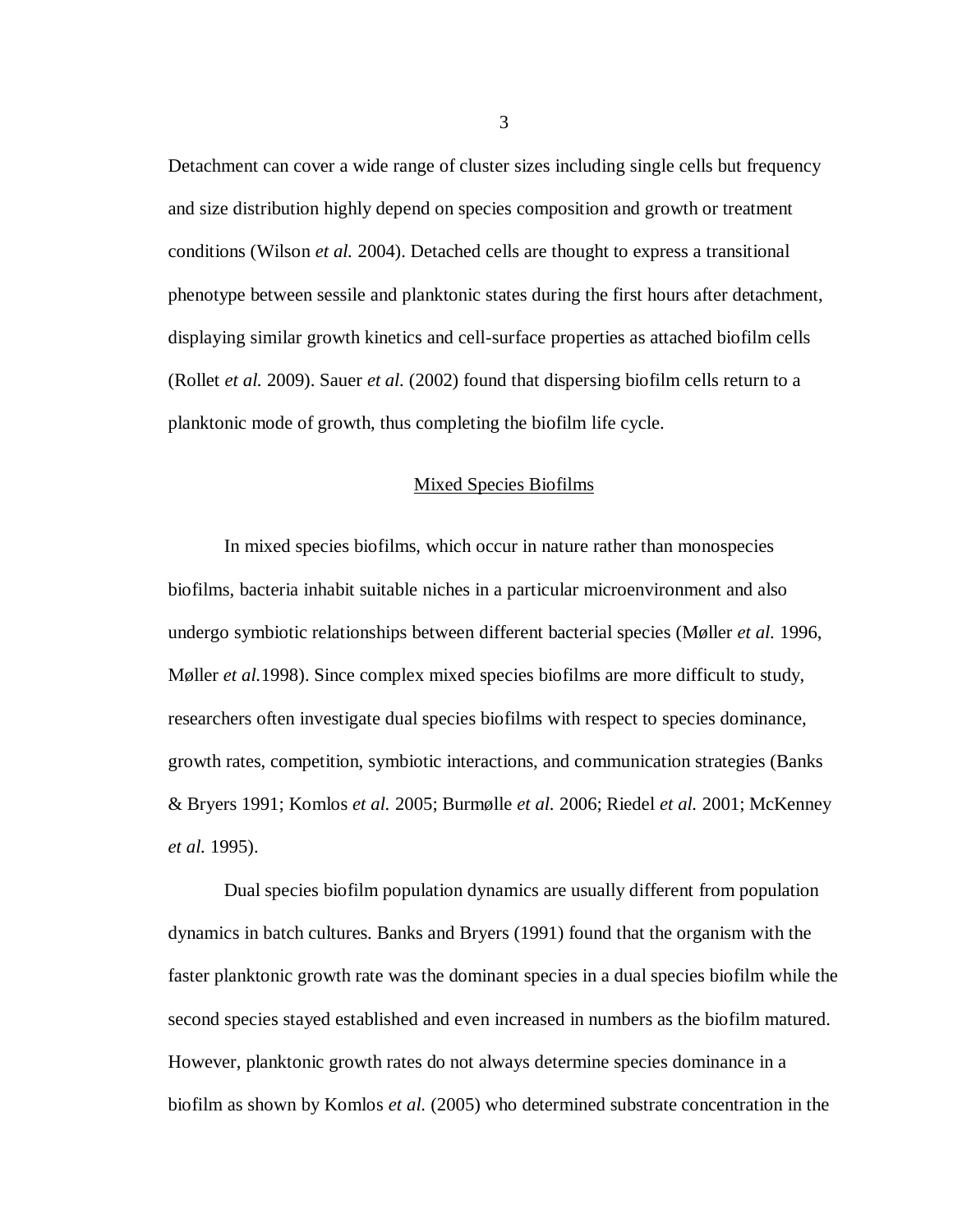growth medium to be the most important factor. Independent of growth rates and species dominance, mixed species biofilms are generally more resistant to disinfection challenges than their single species counterparts (Burmølle *et al.* 2006). Factors that may influence the increased tolerance are the production of more biomass and thicker biofilms along with changes in the EPS matrix that may slow diffusion through increased viscosity (Burmølle *et al.* 2006). Ghigo (2001) suggests that conjugative transfer of plasmids may be responsible for the dispersal of defense mechanisms within a biofilm. Where survival mechanisms are not exchanged via conjugation, enzyme complementation may support species diversity in a biofilm due to enzyme production of one of the species that allows survival of other species as shown in dental biofilm consortia (Shu *et al.* 2003). As a response to environmental changes, two species have been shown to re-organize spatially within a biofilm to take advantage of the protective mechanisms offered by one of the species (Cowan *et al.* 2000; Nielsen *et al.* 2000).

Synergistic relationships between two strains have been recognized in dual species biofilms of *Pseudomonas aeruginosa* and *Burkholderia cepacia* which are common environmental strains but also key pathogens in cystic fibrosis infections. Depending on the strain, *P. aeruginosa* and *B. cepacia* are able to communicate via *N*acylhomoserine-lactone molecules as shown by Riedel *et al.* (2001) using unidirectional signaling with *P. aeruginosa* excreting molecules and *B. cepacia* receiving them. The pathogenicity of clinically relevant *B. cepacia* in cystic fibrosis infections is influenced by the presence and signal molecule secretion of *P. aeruginosa* in terms of virulence factor production (McKenney *et al.* 1995).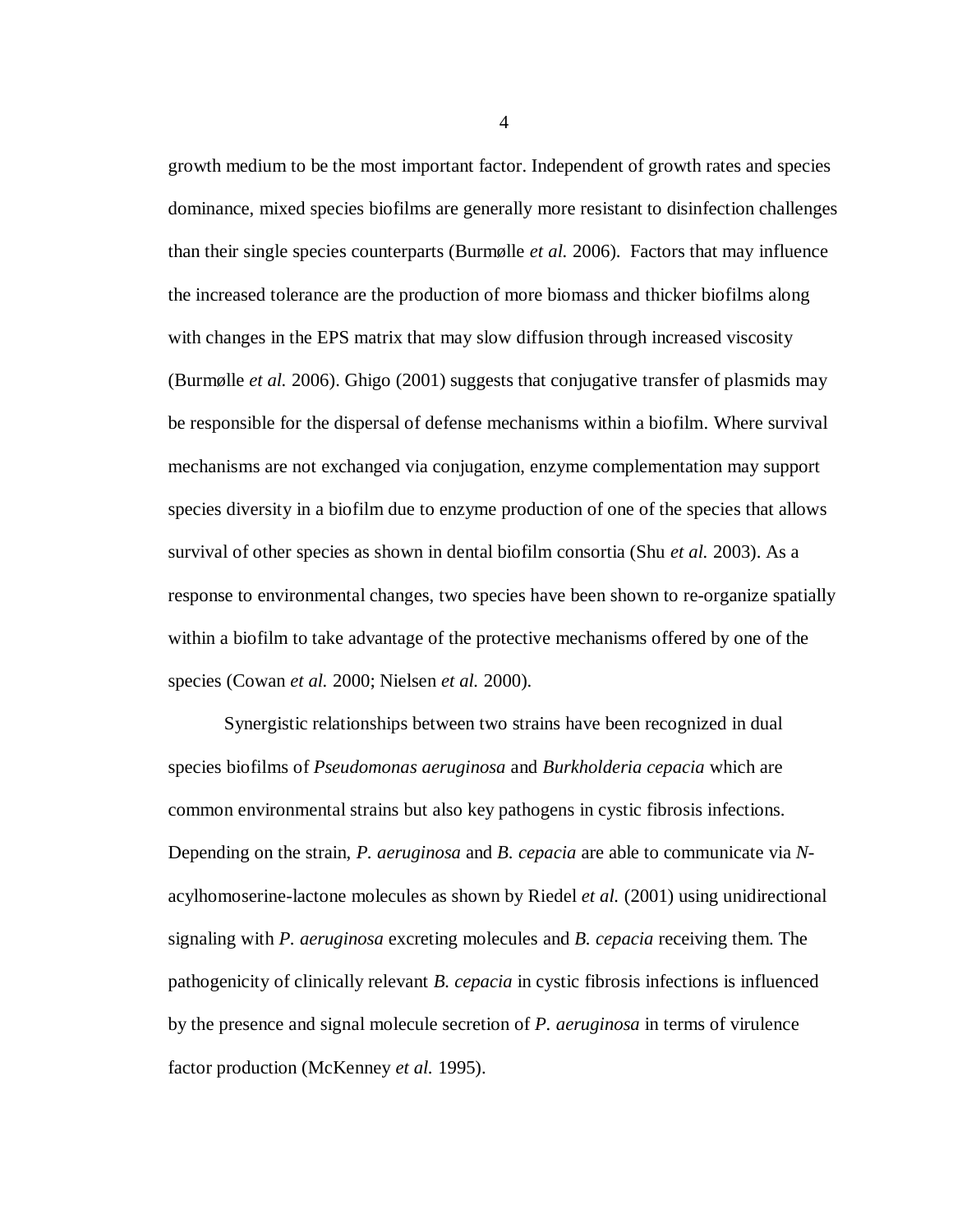#### Biofilm Control

<span id="page-20-0"></span>Biofilm control has become an important issue in water quality management, food processing plants, industrial water lines and many other applications. In these settings, biofilms are undesirable because of contamination and health risks, system failure due to hydraulic problems, contamination of end-products, degradation of materials (biofouling), and aesthetic reasons (Flemming 2002).

Studies have recognized that cells in biofilms are much more tolerant to disinfection than planktonic free-floating cells due to a variety of reasons. Since biofilm cells display different phenotypes, they allow for the differentiation of the biofilm into complex multicellular structures that optimizes survival during treatment with antibiotics or disinfectants (Davies *et al.* 1998, Sauer *et al.* 2002). Increased resistance may also be the result of limited diffusion or neutralization of disinfectants due to the gel-like EPS matrix that protects the deeper layers of cells from damage (DeBeer *et al.* 1994; Steed & Falkinham 2006; Donlan & Costerton 2002; Davies 2003). Additionally, it has been found that areas of low metabolic activity and oxygen limitation in the interior of the biofilm correlate with the regions that withstand antibiotics and disinfectants most effectively (Walters *et al.* 2003; Rani *et al.* 2007, Huang *et al.* 1995).

More recently, studies have considered the existence of so-called persister cells which are thought to be deeply dormant cells that are survive disinfectant treatment but are different from resistant or simply non-growing organisms (Keren *et al.* 2004).

Disinfection solutions and biofilm control strategies largely depend on the application and system characteristics. Factors to be considered are range of application,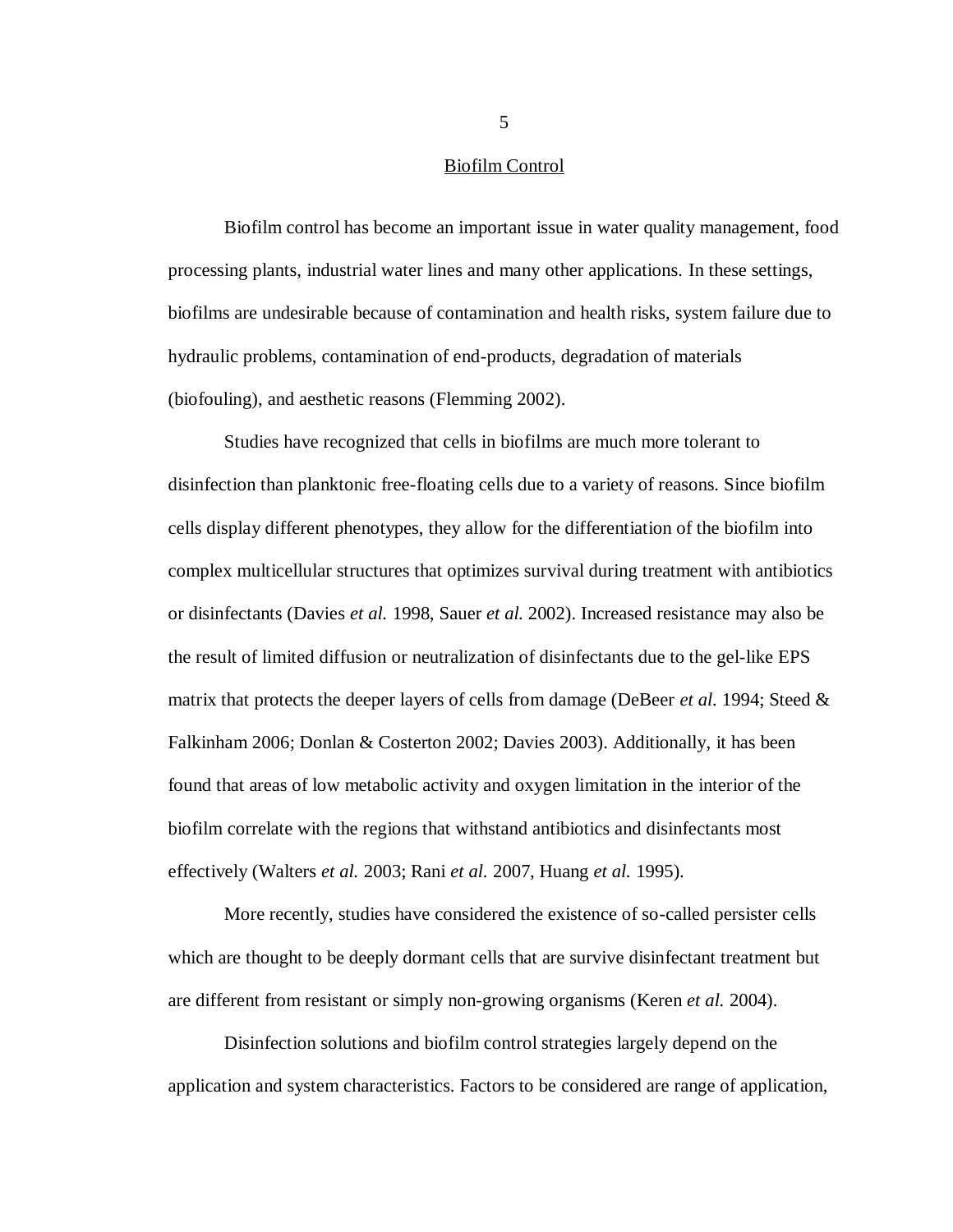availability, price and by-product formation (Mara & Horan 2003). If water is to be treated, the chemical composition of the water may influence the choice of disinfectant. Free chlorine, chlorine dioxide, chloramines, ozone and UV light are possible disinfectants for water. Chlorine-based oxidants are the only disinfectants that deliver a continuing level of disinfection known as residual disinfectant which is required by law for some utilities that disinfect water (Alternative Disinfectants and Oxidants Guidance Manual, EPA 815-R-99-014, April 1999).

### Inactivation of Detached Cell Clusters

<span id="page-21-0"></span>As part of the natural biofilm life cycle or as a result of cell to cell signaling, cell clusters can actively detach from biofilms to initiate further biofilm growth downstream and possibly guarantee survival of the community (Sauer *et al.* 2002, Hunt *et al.* 2004). Detachment can occur in very young (6 h) biofilms and is not limited to mature biofilms (Bester *et al.* 2005). Passive forms of detachment can occur when shear stress increases or certain chemicals alter the cohesion of the EPS (Simões *et al.* 2008; Simões *et al.* 2005, Davison *et al.* 2010). Cluster sizes detaching from biofilm range from single cells to large clusters containing more than 1000 cells and the proportions are dependent on species composition and growth conditions of the biofilm (Wilson *et al.* 2004).

Compared to planktonically grown cells, detached cells and clusters show increased tolerance to antibiotics (Fux *et al.* 2004) or disinfection with chlorine (Steed & Falkinham 2006), but are less resistant than the sessile biofilm. These cell clusters may not be inactivated properly if insufficient amounts of disinfectant are applied which can also be dependent of particle size (Winward *et al.* 2008). Detached clusters may behave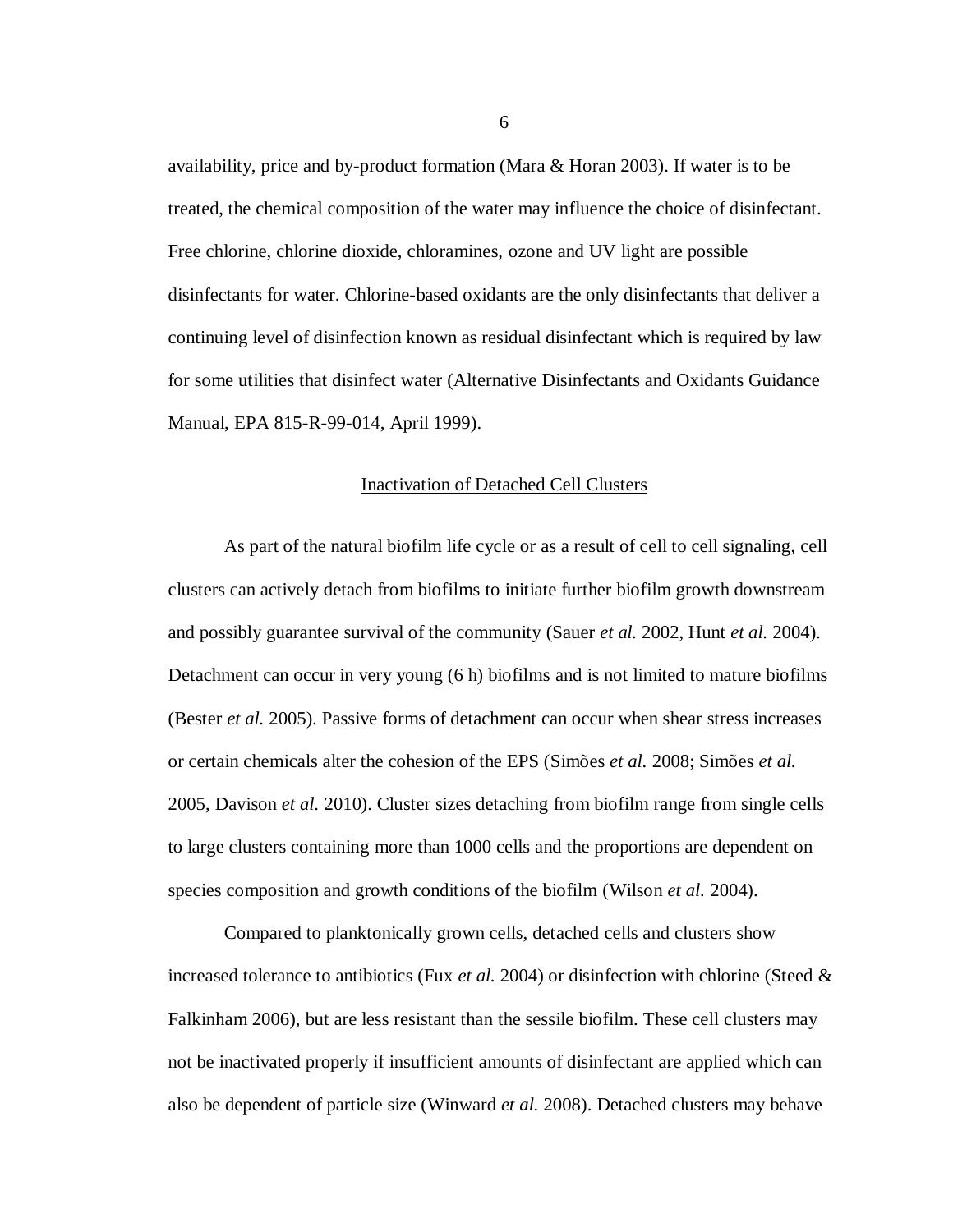similarly to biofilms when exposed to disinfectants especially shortly after the detachment event (Rollet *et al.* 2009).

Surviving cells in clusters may initiate re-growth of the biofilm downstream of the disinfection site which can present a risk to human health in water treatment and food processing and is also relevant in other industrial settings. Additionally, detaching cell clusters can contain a number of bacteria that may represent an infective dose of a pathogen which is typically not found in a bulk fluid when cells are suspended and diluted (Hall-Stoodley & Stoodley 2005).

### Chlorine Disinfection

<span id="page-22-0"></span>To control microbial growth in industrial settings, oxidizing agents like chlorine, chlorine dioxide, or ozone are frequently used because they are inexpensive and easily accessible. Free chlorine is one of the most frequently used disinfectants in water treatment because it readily available as gas, liquid or powder, is highly soluble in solution (7,000 ppm), and thus easy to apply. Another important characteristic of free chlorine is its ability to leave a residual in disinfected water which offers a continuing level of protection. A disadvantage of chlorine is the production of halogenated disinfection byproducts, for example trihalomethanes and halogenated acidic acids that are considered a risk to human health with respect to potential for cancer and reproductive /developmental effects (Richardson *et al.* 2007).

Free chlorine is a very effective and fast-acting disinfectant that inactivates a wide range of bacteria at low concentrations (Ridgway & Olson 1982) but is less effective against protozoan oocysts (Venczel *et al.* 1997), viruses like the Noro virus (Keswick *et*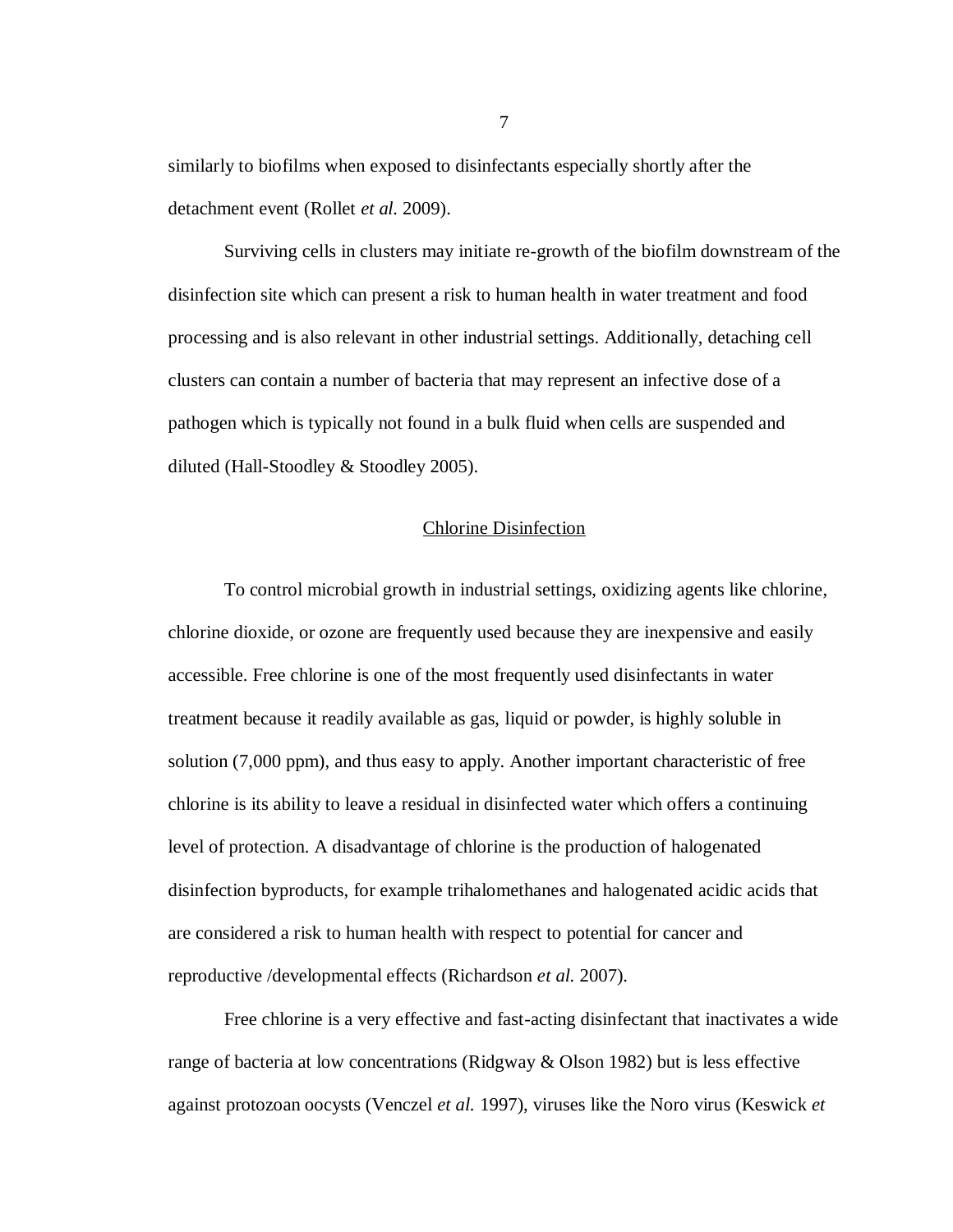*al.* 1985), Hepatitis A (Mbithi *et al.* 1990), and the coxsackievirus which needs up to 5,000 ppm of chlorine for inactivation (Sattar *et al.* 1989).

Chlorine is a strong oxidizer and attacks cells in multiple ways. When it comes in contact with the bacterial membrane it can inhibit membrane mediated active transport processes like the update of glucose as a carbon source (Camper & McFeters 1979). Venkobachar *et al.* (1977) reported leakage of marcomolecules along with proteins and nucleic acids from the cells suggesting permeability changes of the membrane. Phosphate and oxygen uptake have also been shown to be inhibited by chlorine treatment (Venkobachar *et al.* 1977). Once in the cells, free chlorine is able to attack nucleic acids by introducing single- and double-stranded lesions into the bacterial chromosome (Shih & Lederberg 1976a) and can lead to mutations (Shih & Lederberg 1976b). In addition, protein synthesis may be inhibited (Benarde *et al.* 1967) and amino acids are oxidatively decarboxylated (Pereira *et al.* 1973).

Lisle *et al.* (1998) proposed that chlorine first reacts with extrinsic components (e.g., the capsule and outer membrane) thus reducing the concentration of the disinfectant. After extracellular targets have been overwhelmed the chlorine can diffuse into the cytoplasmic membrane and cause oxidative damage which induces repair mechanisms (heat shock proteins and redox regulon) in the cells. This theory is supported by Camper and McFeters (1979) who demonstrated that low amounts of chlorine can sub-lethally injure cells that subsequently recover under suitable conditions.

Recent studies have found that virtually all bacteria are much more tolerant to disinfection when they are associated with biofilms (see background "Biofilm Control").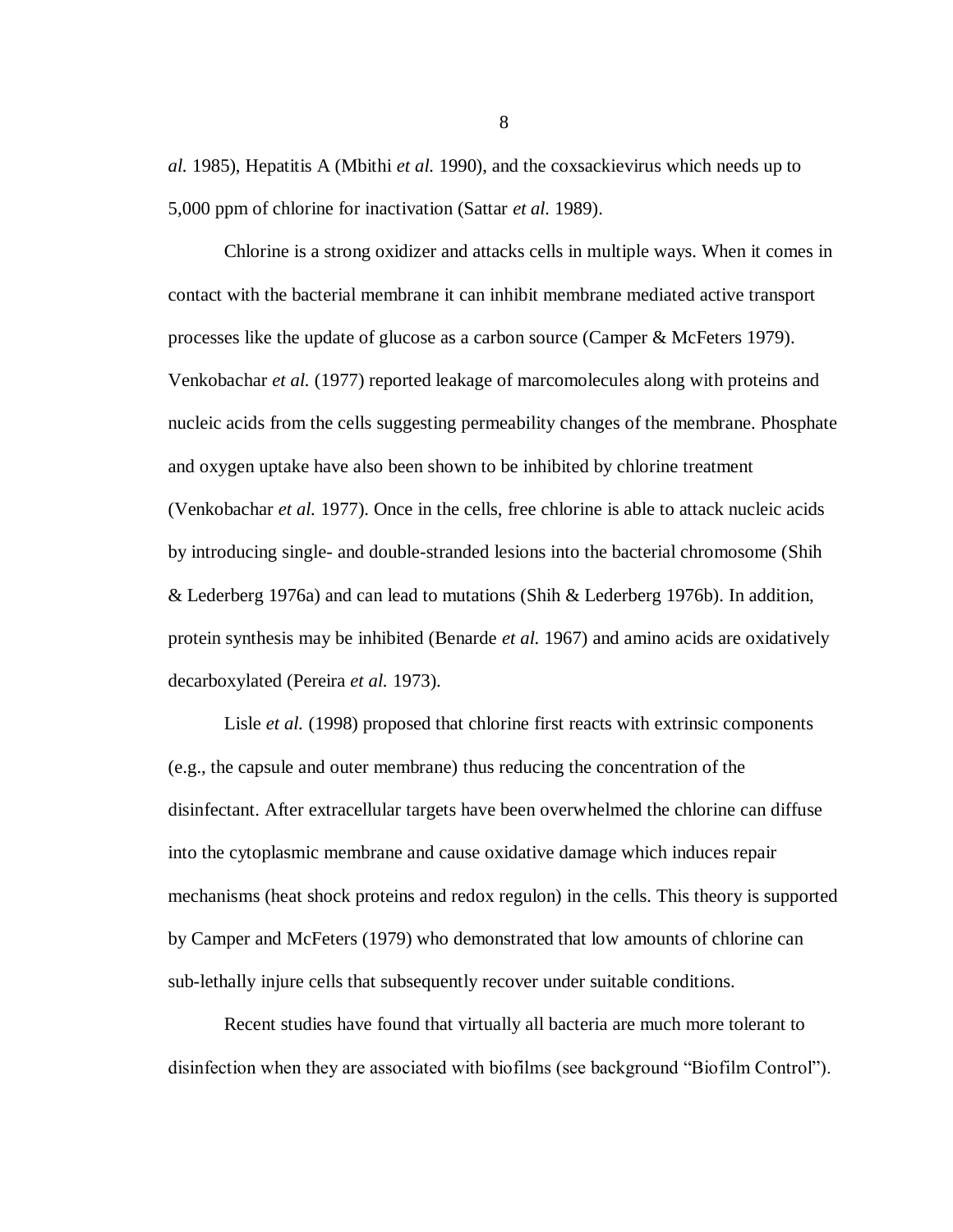Biofilms and their constituents have a high chlorine demand due to the presence of compounds that react with chlorine (Lu *et al.* 1999). DeBeer *et al.* (1994) showed that chlorine simultaneously reacts with EPS constituents while it diffuses into the biofilm which decreases the concentration of chlorine within the biofilm compared to the bulk fluid.

#### Chlorine Dioxide Disinfection

<span id="page-24-0"></span>Chlorine dioxide is a yellowish-green gas and potent oxidizing disinfectant that is used in water treatment. Volk *et al.* (2002) reported that disinfection with chlorine dioxide significantly reduces the formation of trihalomethanes that are commonly formed during chlorine disinfection.

Compared to chlorine, chlorine dioxide does not react with ammonia nitrogen, amines or other oxidizable organic matter and is also independent of pH (Aieta *et al.* 1980). In potable and waste water treatment applications, researchers have commented on the significantly lower demand of the water for chlorine dioxide than for chlorine (Ingols & Ridenour, 1948, Ridenour & Ingols 1947). On the other hand more chlorine dioxide is required to maintain a given residual over a longer period of time in water compared to chlorine (Aieta *et al.* 1980).

Although chlorine and chlorine dioxide are both oxidizing agents, their modes of action on cells differ slightly from each other. Berg *et al.* (1986) observed that no macromolecules leaked out of the cells after chlorine dioxide treatment, but a release of potassium ions indicated a loss of permeability of the membranes and the destruction of the trans-membrane ionic gradient.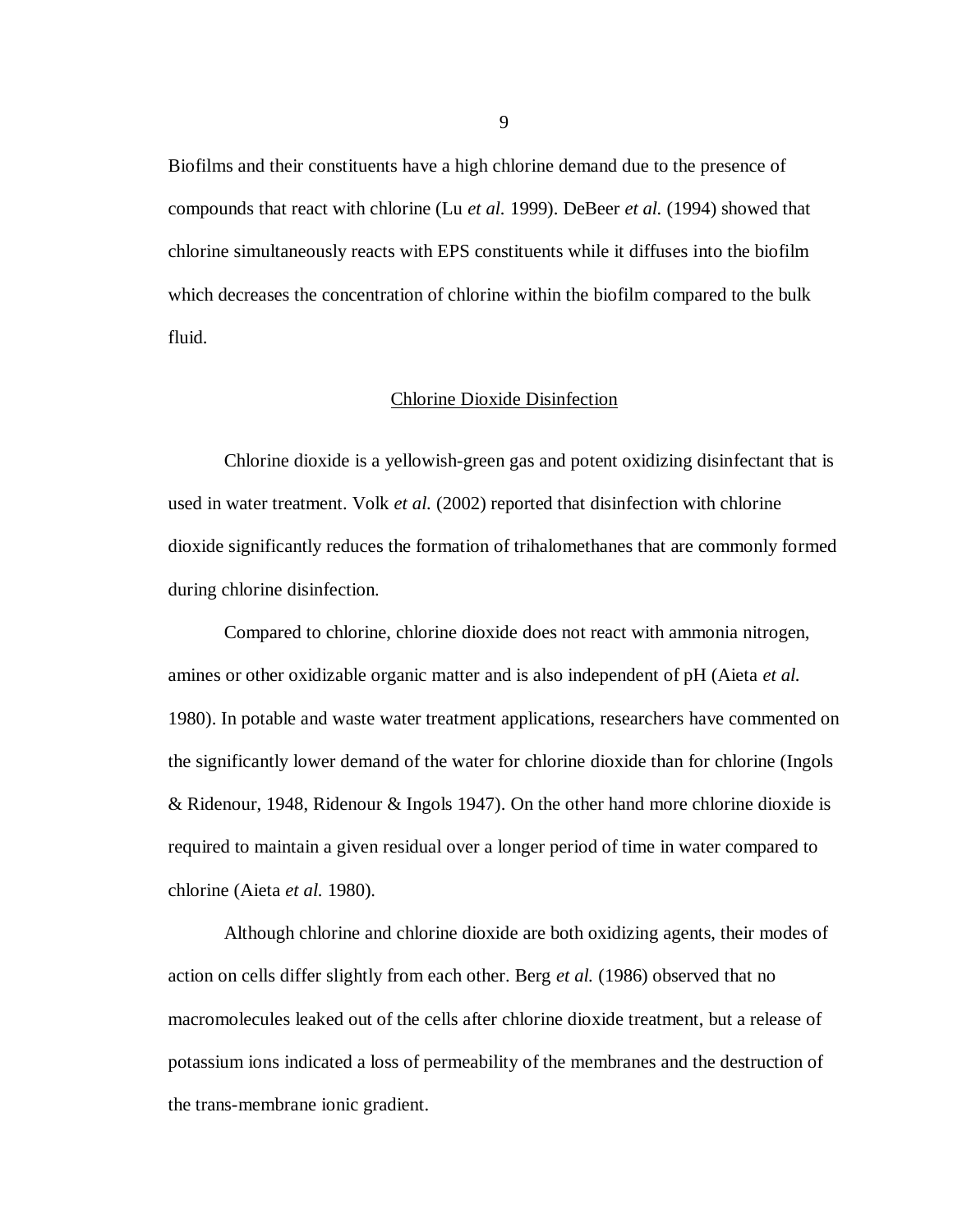In comparison to free chlorine, chlorine dioxide has a greater bactericidal activity (Benarde *et al.* 1965) as well as being significantly more effective against viruses (Aieta *et al.* 1980). Chlorine dioxide has been shown to damage nucleic acids and the protein capsid in viruses (Li *et al.* 2004). Reactivity of chlorine dioxide with viral proteins and bacterial protein synthesis has been shown previously (Benarde *et al.* 1967; Noss *et al.* 1985).

Chlorine dioxide, with a high oxidation capability, has been described to be more effective than chlorine against biofilms (Mayack 1984). Jang *et al.* (2006) reported that chlorine dioxide at 25 ppm was able to penetrate biofilms up to  $100 \mu m$  in thickness after 15 minutes exposure time which indicates fast penetration of the disinfectant into the biofilm.

#### Ozone Disinfection

<span id="page-25-0"></span>Ozone is an unstable gas created from  $O_2$  via corona discharge or ultraviolet light methods and can be produced directly where needed.  $O_3$  is only slightly soluble in water (1.05 g/L at  $0^{\circ}$ C) compared to chlorine and chlorine dioxide, but can be brought into solution using gas diffusers for disinfection purposes (Roth & Sullivan 1981). It has been successfully used in water treatment facilities in Europe for several decades and also has been recognized by the food industry as an efficient and safe disinfectant (Glaze 1987).  $O<sub>3</sub>$  is often a preferred disinfectant because it does not produce trihalomethanes that have been identified as harmful disinfection by-products arising from the disinfection with chlorine (Bull 1982). However, other non-halogenated disinfection by-products such as a variety of ketones, aldehydes, and carboxylic acids have been identified (Richardson *et*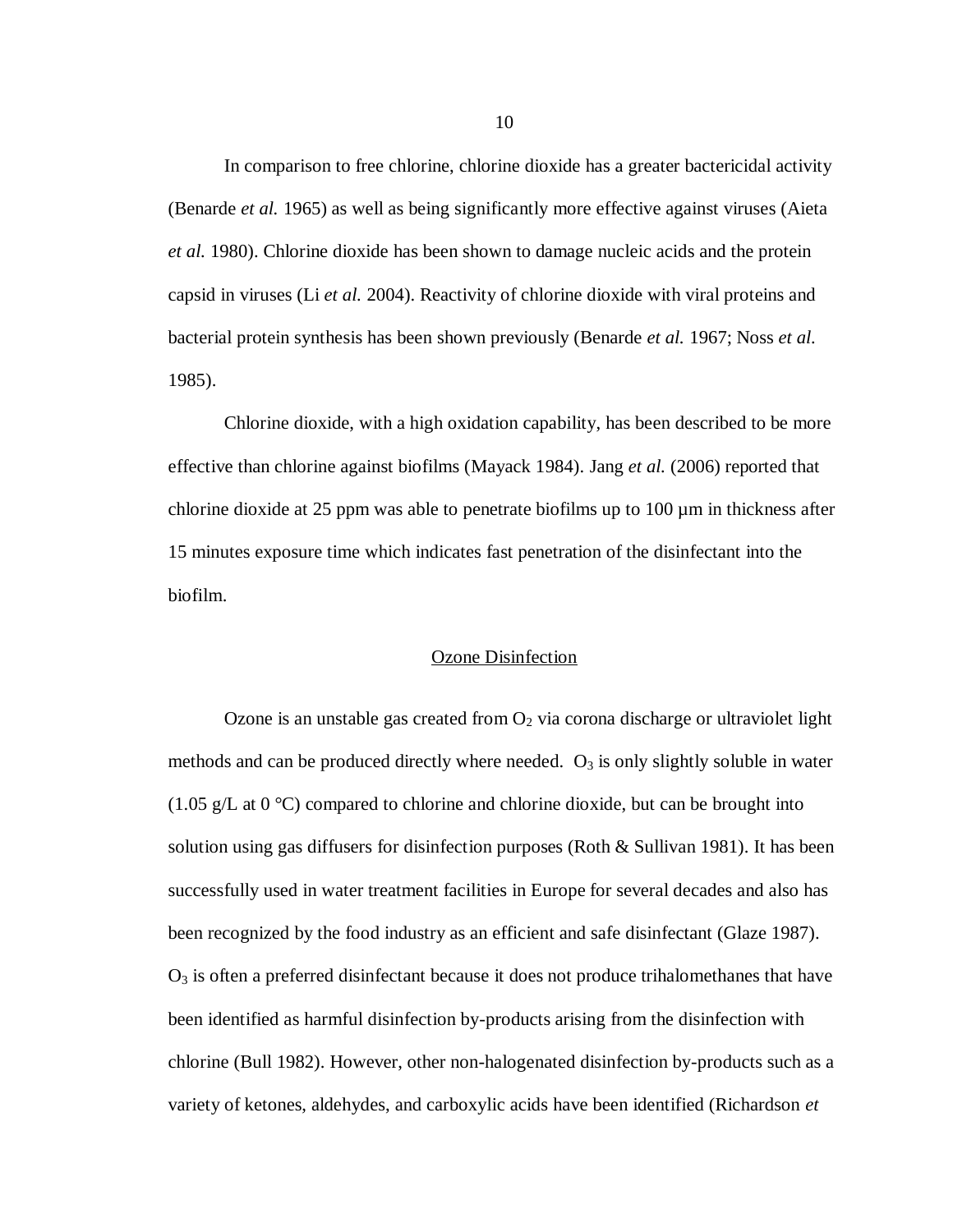$al. 2000$ ). Since  $O_3$  is very reactive it is often used for the oxidation of organic and inorganic pollutants in water, making ozonation a suitable approach for meeting treatment requirements.

Once dissolved in water,  $O_3$  decays quickly into free radicals and reacts with organic substances as well as cells and cell constituents. It has been reported that ozone damages bacterial membranes (Scott & Leshner 1962) and then diffuses into the cells to react with cell constituents (Ishizaki *et al.* 1987). Hamelin *et al.* (1978) observed single stranded breaks in DNA of treated bacteria which resulted in extensive DNA damage followed by cell death. Ishizaki *et al.* (1987) also proposed chromosomal DNA damage as a major factor in bacterial killing by ozone. In the gaseous or aqueous phase,  $O_3$  has a wide range of activity as a powerful disinfectant against bacteria (Kim & Yousef, 2008), fungi (Lezcano *et al.* 2000), protozoa (Rennecker *et al* 1999), and viruses (Vaughn *et al.* 1987; Katzenelson & Biedermann 1976).

Although ozone is very efficient at killing suspended cells at low concentrations, much higher concentrations can be necessary to kill biofilm cells. Studies determined that the disinfection efficacy of ozone on biofilms depends on the applied concentration as well as the exposure time (Viera *et al.* 1999a, Viera *et al.* 1999b). O<sub>3</sub> reacts with and may remove extracellular polymeric substances (EPS) from cells so that biofilms display a higher degree of tolerance to the disinfectant due to reaction-diffusion limitations (Tachikawa *et al.* 2009).

Lezcano *et al.* (1999) recognized that species composition of the biofilm is a crucial factor that determines ozone dose and exposure time, with environmental strains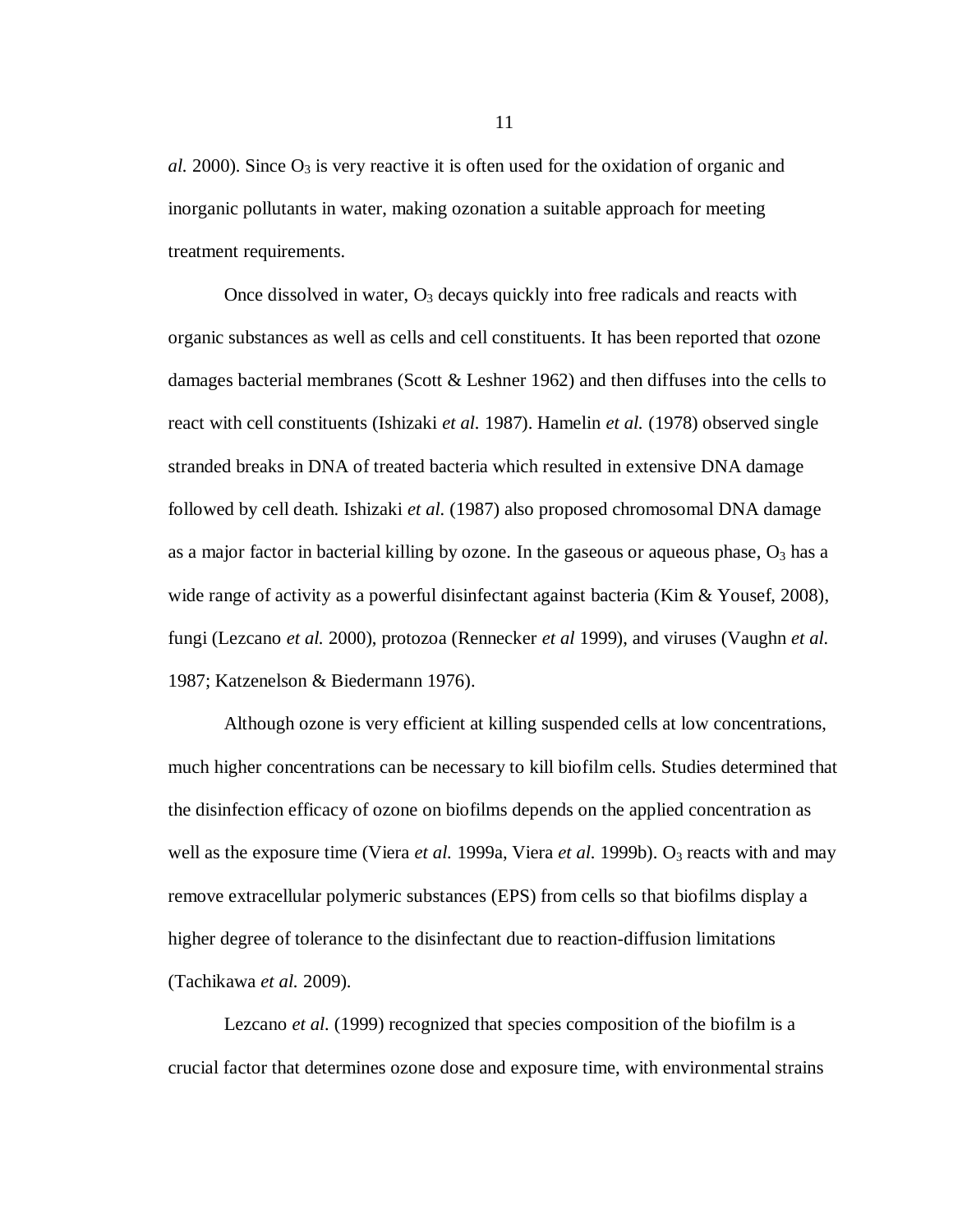<span id="page-27-0"></span>being more tolerant to ozone treatment than regularly used, commercially available lab strains.

### Concluding Remarks

Disinfectants are commonly judged on their efficacy against planktonic cells or more recently, biofilm cells. While it has been noted that disinfectants are orders of magnitude less effective against cells in biofilms compared to planktonic cells, questions regarding the disinfection tolerance of detached biofilm clusters remain largely unanswered.

In order to appropriately test for trends in the disinfection tolerance of detached particles, a few aspects have to be considered. Studies suggested that mixed species cultures, in particular biofilms, are more tolerant to disinfection challenges (Burmølle *et al.* 2006) so that not only monocultures should be subjected to treatment.

Cell to cell communication is common in environmental samples (Fuqua *et al.* 1996) and has been shown to not only impact biofilm architecture, dispersal, and EPS production (Irie & Parsek 2008), but also may increase the transcription of the *rpoS* gene (Kojic & Venturi 2001) that codes for a central regulator system involved in survival of starvation and environmental challenges such as oxidative stress (Loewen & Hengge-Aronis 1994).

Environmental isolates of *Burkholderia cepacia* and *Pseudomonas aeruginosa* are good candidates for co-culture disinfection studies since it has been demonstrated that some *Burkholderia* and *Pseudomonas* strains may be able to communicate via signaling molecules and thus be more tolerant to biocide challenges (Riedel *et al.* 2001).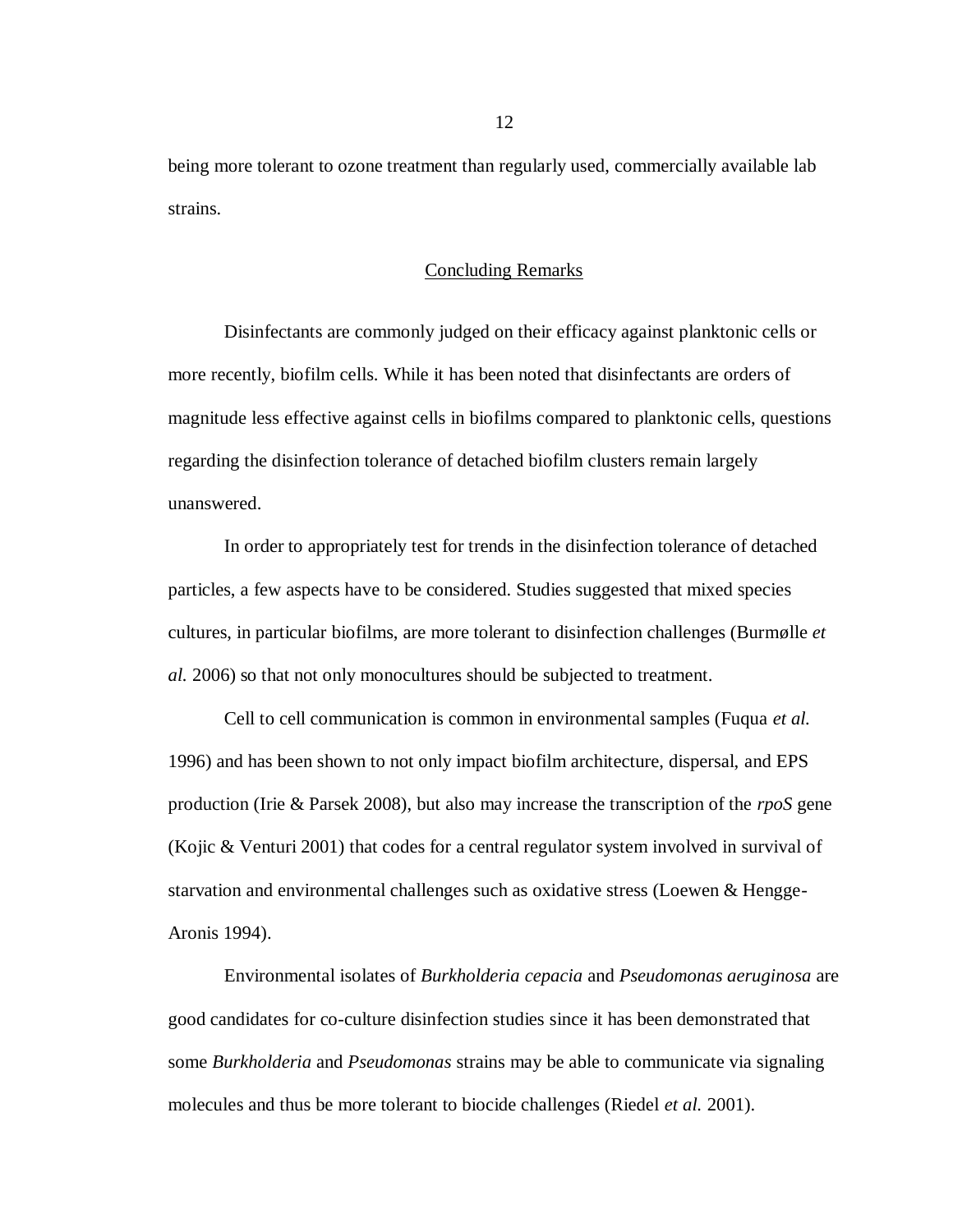Increased tolerance in binary biofilms may lead to detached particles from binary biofilms with similar tolerance to disinfection compared to their single species counterparts.

Additionally, cluster sizes of detached particles have been shown to be a crucial factor in disinfection efficacy (Winward *et al.* 2008), with larger clusters presenting a barrier during disinfection due to slowed diffusion into the middle of the cluster (deBeer et al. 1994, Stewart & Raquepas 1995). To allow for the correlation of disinfection results with detached cluster sizes, microscopic analysis of detached particles was performed as an integral part of this study.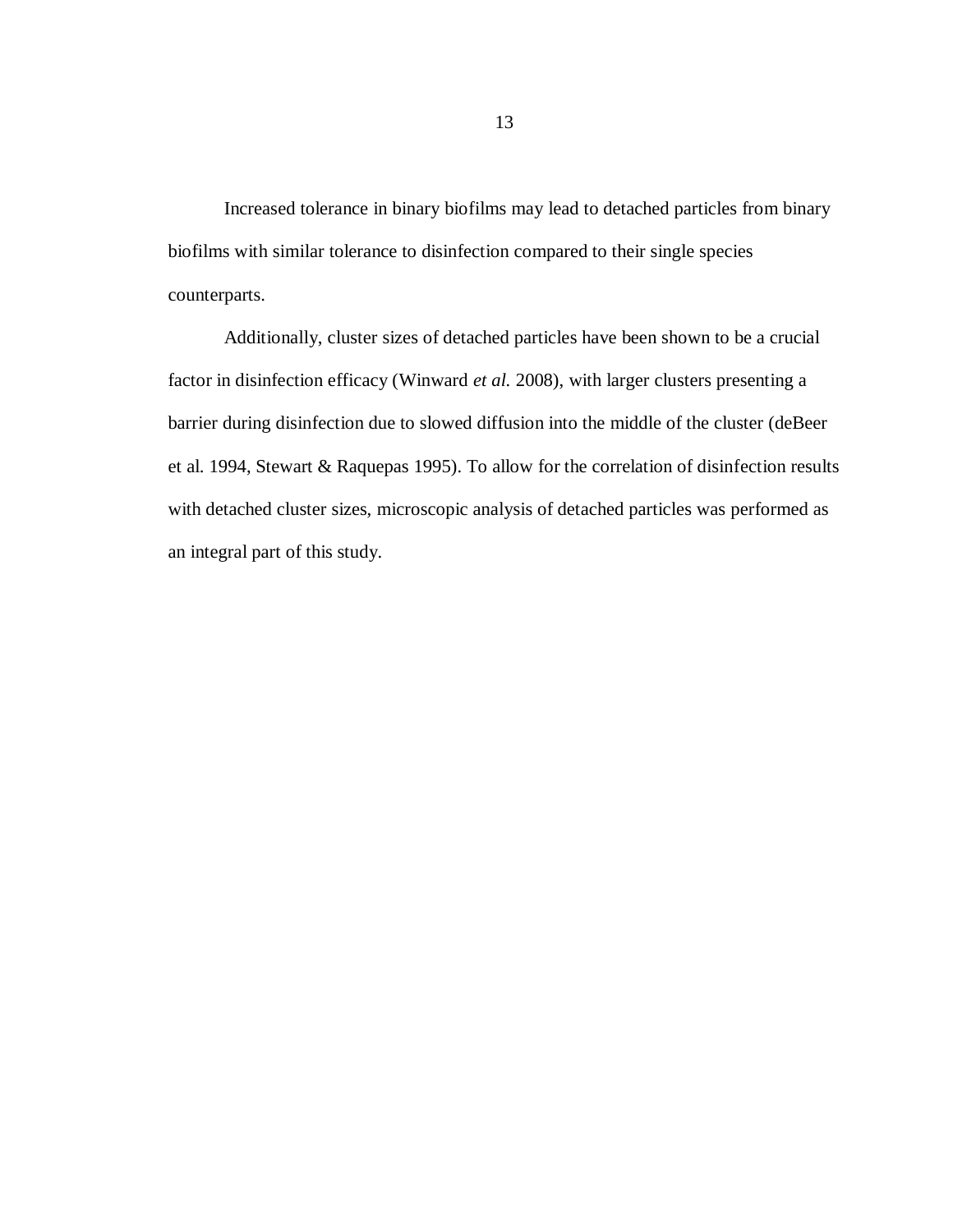### References

<span id="page-29-0"></span>Aieta, E. M., J. D. Berg, P. V. Roberts, and R. C. Cooper. 1980. Comparison of chlorine dioxide and chlorine in wastewater disinfection. J. Water Pollut. Con. F. 52:810-822.

Banks, M. K. and J. D. Bryers. 1991. Bacterial species dominance within a binary culture biofilm. Appl. Environ. Microbiol. 57:1974-1979.

Benarde, M. A., B. M. Israel, V. P. Olivieri, and M. L. Granstrom. 1965. Efficiency of chlorine dioxide as a bactericide. Appl. Microbiol. 13:776–780.

Benarde, M. A., W. B. Snow, V. P. Olivieri, and B. Davidson. 1967. Kinetics and mechanism of bacterial disinfection by chlorine dioxide. Appl. Microbiol. 15:257–265.

Berg, J. D., P. V. Roberts, and A. Matin. 1986. Effect of chlorine dioxide on selected membrane functions of *Escherichia coli*. J. Appl. Bacteriol. 60: 213-220.

Bester, E., G. Wolfaardt, L. Joubert, K. Garny, and S. Saftic. 2005. Planktonic-cell yield of a pseudomonad biofilm. Appl. Environ. Microbiol. 71:7792–7798.

Bull, R. J.. 1982. Health effects of drinking water disinfectant and disinfection byproducts. Environ. Sci. Technol. 16:554-559.

Burmølle, M., J. S. Webb, D. Rao, L. H. Hansen, S. J. Sørensen, and S. Kjelleberg. 2006. Enhanced biofilm formation and increased resistance to antimicrobial agents and bacterial invasion are caused by synergistic interactions in multispecies biofilms. Appl. Environ. Microbiol. 72:3916-3923.

Camper, A. K. and G. A. McFeters. 1979. Chlorine injury and the enumeration of waterborne coliform bacteria. Appl. Environ. Microbiol. 37: 633-641.

Characklis, W. G.. 1990. Biofilm processes. In Biofilms. ed.W. G. Characklis, K. C. Marshall. New York: Wiley 195–23.

Cowan, S. E., E. Gilbert, D. Liepmann, and J. D. Keasling. 2000. Commensal interactions in a dual-species biofilm exposed to mixed organic compounds. Appl. Environ. Microbiol. 66:4481-4485.

Davies, D. G., M. R Parsek., J. P. Pearson, B. H.Iglewski, J. W.Costerton, and E. P.Greenberg. 1998. The involvement of cell-to-cell signals in the development of a bacterial biofilm. Science 280:295–98.

Davies, D. 2003. Understanding biofilm resistance to antibacterial agents. Nat. Rev. Drug Discov. 2:114-122.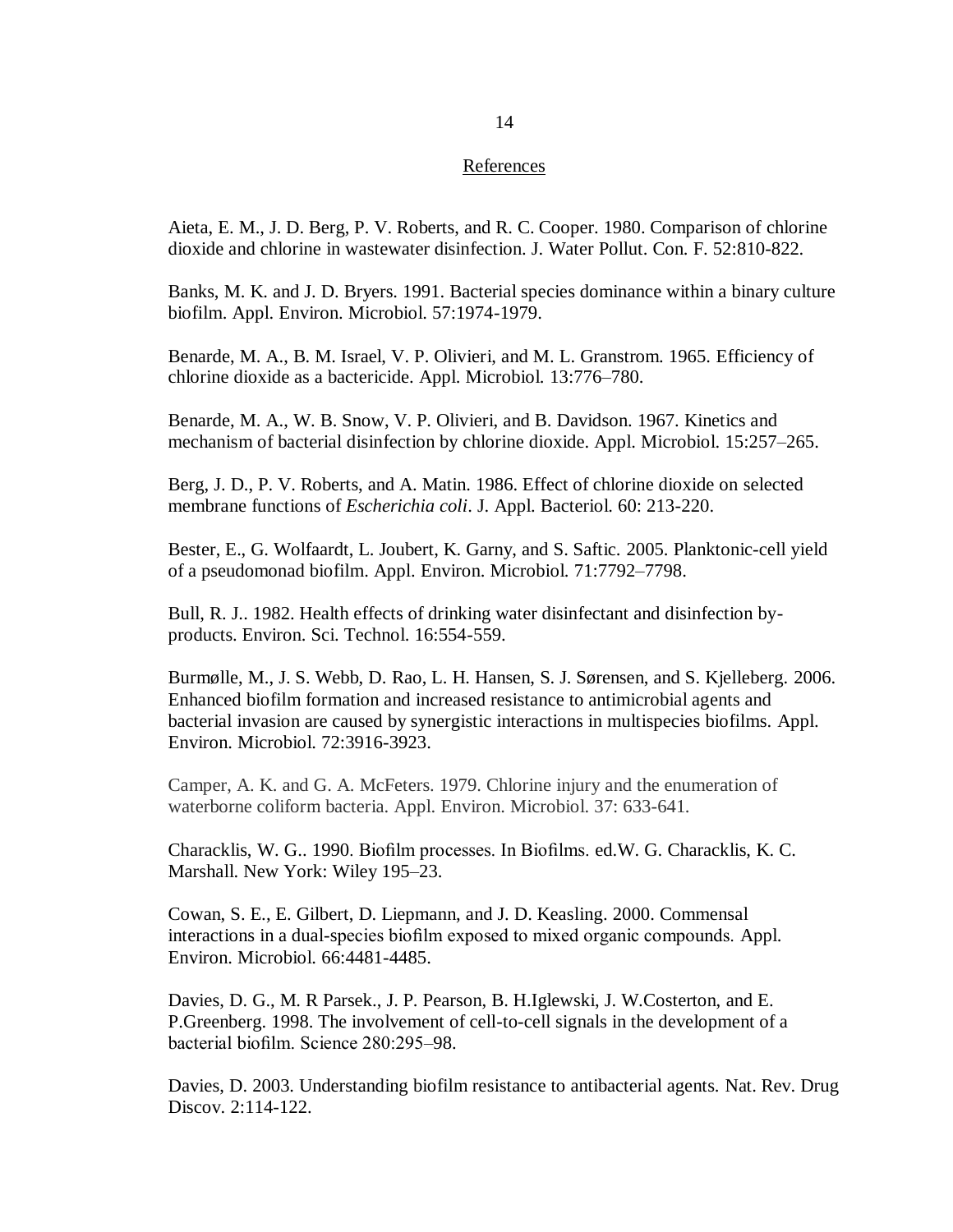Davison, W. M., B. Pitts, and P. S. Stewart. 2010. Spatial and temporal patterns of biocide action against *Staphylococcus epidermidis* biofilms. Antimicrob. Agents Chemother. 54:2920-2927.

DeBeer, D., R. Srinivasan, and P. S. Stewart*.* 1994. Direct measurement of chlorine penetration into biofilms during disinfection*.* Appl. Environ. Microbiol. 60:4339-4344.

Donlan, R. M. 2002. Biofilms: microbial life on surfaces, Emerg. Infect. Dis. 8:881-890.

Donlan, R. M., and J. W. Costerton. 2002. Biofilms: Survival mechanisms of clinically relevant microorganisms. Clin. Microbiol. Rev. 15:167-193.

Flemming, H.-C. 2002. Biofouling in water systems – cases, causes and countermeasures. Appl. Microbiol. Biotechnol. 59:629–640.

Fuqua, C., S. C. Winans, and E. P. Greenberg. 1996. Census and consensus in bacterial ecosystems: the LuxR-LuxI family of quorum-sensing transcriptional regulators. Annu. Rev. Microbiol. 50:727-751.

Fux, C. A., S. Wilson, and P. Stoodley. 2004. Detachment characteristics and oxacillin resistance of *Staphylococcus aureus* biofilm emboli in an in vitro catheter infection model. J. Bacteriol. 186:4486–4491.

Ghigo, J.-M. 2001. Natural conjugative plasmids induce bacterial biofilm development. Nature 412:442-445.

Glaze, W. H. 1987. Drinking water treatment with ozone. Environ. Sci. Technol 21:224- 230.

Hall-Stoodley, L., and P. Stoodley. 2005. Biofilm formation and dispersal and the transmission of human pathogens. Trends Microbiol.13:7-10.

Hamelin, C., F. Sarhan, and Y. S. Chung. 1978. Induction of deoxyribonucleic acid degradation in *Escherichia coli* by ozone. Experientia 34:1578-1579.

Huang, C.-T., F. P. Yu,G. A. McFeters, and P. S. Stewart. 1995. Nonuniform spatial patterns of respiratory activity within biofilms during disinfection. Appl. Environ. Microbiol. 61:2252-2256.

Hunt, S. M., E. M. Werner, B. Huang, M. A. Hamilton, and P. S. Stewart. 2004. Hypothesis for the role of nutrient starvation in biofilm detachment. Appl. Environ. Microbiol. 70:7418-7425.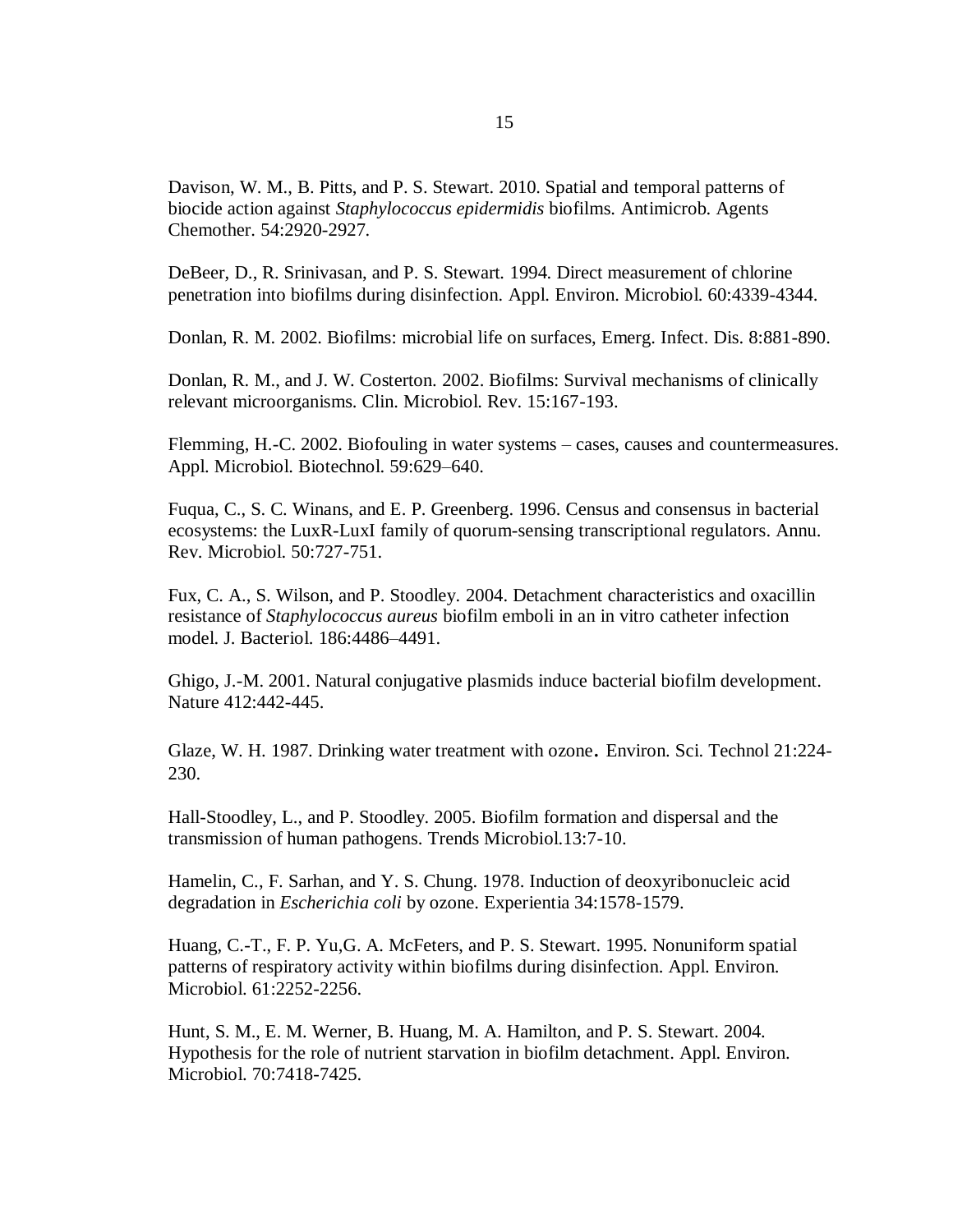Ingols*,* R. S. and G. M. Ridenour. 1948. Chemical properties of chlorine dioxide*,* J. Am. Water Works Ass. 40:1207–1227.

Irie, Y. and M. R. Parsek. 2008. Quorum sensing and microbial biofilms. 2008. Curr. Top. Microbiol. 322:67-84.

Ishizaki, K., K. Sawadaishi, K. Miura, and N. Shinriki. 1987. Effect of ozone on plasmid DNA of *Escherichia coli in situ.* Water Res. 21:823-827.

Jang, A., J. Szabo, A. A. Hosni, M. Coughlin, and P. L. Bishop. 2006. Measurement of chlorine dioxide penetration in dairy process pipe biofilms during disinfection. Appl. Microbiol. Biotechnol. 72:368-376.

Katzenelson, E. and N. Biedermann. 1976. Disinfection of viruses in sewage by ozone. Water Res. 10:629-631.

Keren, I., N. Kaldalu, A. Spoering, Y. Wang, and K. Lewis. 2004. Persister cells and tolerance to antimicrobials. FEMS Microbiol. Letters 230:13-18.

Keswick, B. H., T. K. Satterwhite, P. C. Johnson, H. L. DuPont, S. L. Secor, J. A. Bitsura, G. W. Gary, and J. C. Hoff. 1985. Inactivation of Norwalk virus in drinking water by chlorine. Appl. Environ. Microbiol. 50:261-264.

Kim, J.-G. and Yousef, A. 2000. Inactivation kinetics of foodborne spoilage and pathogenic bacteria by ozone*.* J. Food Science 65:521-528.

Kojic, M. and V. Venturi. 2001. Regulation of *rpoS* gene expression in *Pseudomonas*: Involvement of a TetR family regulator. J. Bact. 183:3712-3720.

Komlos, J., A. B. Cunningham, A. K. Camper, and R. R. Sharp. 2005. Effect of substrate concentration on dual-species biofilm population densities of *Klebsiella oxytoca* and *Burkholderia cepacia* in porous media. Biotechnol. Bioeng. 93:434-442.

Lezcano, I., R. Pérez Rey, C. Baluja, and E. Sánchez. 1999. Ozone inactivation of *Pseudomonas aeruginosa*, *Escherichia coli*, *Shigella sonnei* and *Salmonella typhimurium* in water. Ozone Sci. Eng. 21:293-300.

Li, J. W., Z. T. Xin, X. W.Wang, J. L. Zheng, and F. H. Chao. 2004. Mechanisms of inactivation of hepatitis A virus in water by chlorine dioxide. Water Res. 38:1514–1519.

Lisle, J. T., S. C. Broadaway, A. M. Prescott, B. H. Pyle, C. Fricker, and G. A. McFeters. 1998. Effects of starvation on physiological activity and chlorine disinfection resistance in *Escherichia coli* O157:H7. Appl. Environ. Microbiol. 64:4658–4662.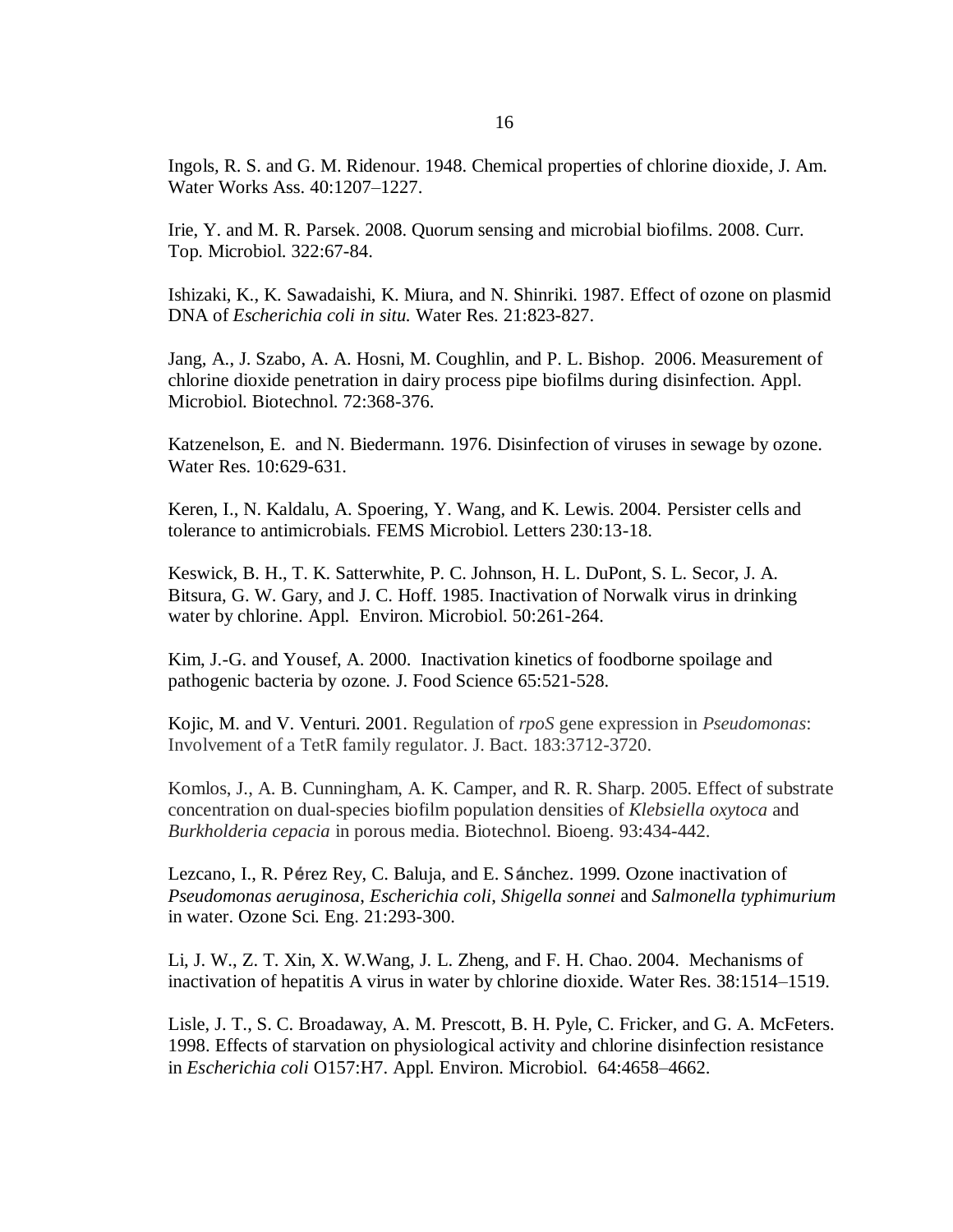Loewen, P. C. and R. Hengge-Aronis. 1994. The role of the sigma factor sigma S (KatF) in bacterial global regulation. Annu. Rev. Microbiol. 48:53-80.

Lu, W., L. Kiene, and Y. Levi. 1999. Chlorine demand of biofilms in water distribution systems. Water Res. 33:827-835.

Mara, D. and N. J. Horan. 2003. Handbook of Water and Wastewater Microbiology. Academic Press  $1<sup>st</sup>$  edition.

Mayack, L. A., R. J. Soracco, E. W. Wilde, and D. H. Pope. 1984**.** Comparative effectiveness of chlorine and chlorine dioxide biocide regimes for biofouling control. Water Res. 18:593-599.

Mbithi, J. N., V. S. Springthorpe, and S. A. Sattar. 1990. Chemical disinfection of hepatitis A virus on environmental surfaces. Appl. Environ. Microbiol. 56:3601-360.

McKenney, K., E. Brown, and D. G. Allison. 1995. Influence of *Pseudomonas aeruginosa* exoproducts on virulence factor production in *Burkholderia cepacia*: Evidence of interspecies communication. J. Bacteriol. 23:6989-6992.

McLean, R. J., M. Whiteley, D. J. Stickler, and W. C. Fuqua. 1997. Evidence of autoinducer activity in naturally occurring biofilms. FEMS Microbiol. Lett. 154:259–263.

Møller, S. C. Sternberg, J. B. Andersen, B. B. Christensen, J. L. Ramos, M. Giskov, and S. Molin. 1998. In situ gene expression in mixed-culture biofilms: Evidence of metabolic interactions between community members. Appl. Environ. Microbiol. 64:721–732.

Møller, S., A. R. Pedersen, L. K. Poulsen, E. Arvin, and S. Molin. 1996. Activity and three-dimensional distribution of toluene-degrading *Pseudomonas putida* in a multispecies biofilm assessed by quantitative in situ hybridization and scanning confocal laser microscopy. Appl. Environ. Microbiol. 62:4632–4640.

Nielsen, A. T., T. Tolker-Nielsen, K. B. Barken, and S. Molin. 2000. Role of commensal relationships on the spatial structure of a surface-attached microbial consortium. Environ. Microbiol. 2:59-68.

Noss, C. I., F. S. Hauchman, and V. P. Olivieri. 1985. Chlorine dioxide reactivity with proteins. Water Res. 20:351-356.

O'Toole, G. A., H. B. Kaplan, and R. Kolter. 2000. Biofilm formation as microbial studies II. The reaction of aqueous hypochlorous acid with  $\alpha$ -amino acids and dipeptides. Biochim. Biophys. Acta 313:170-180.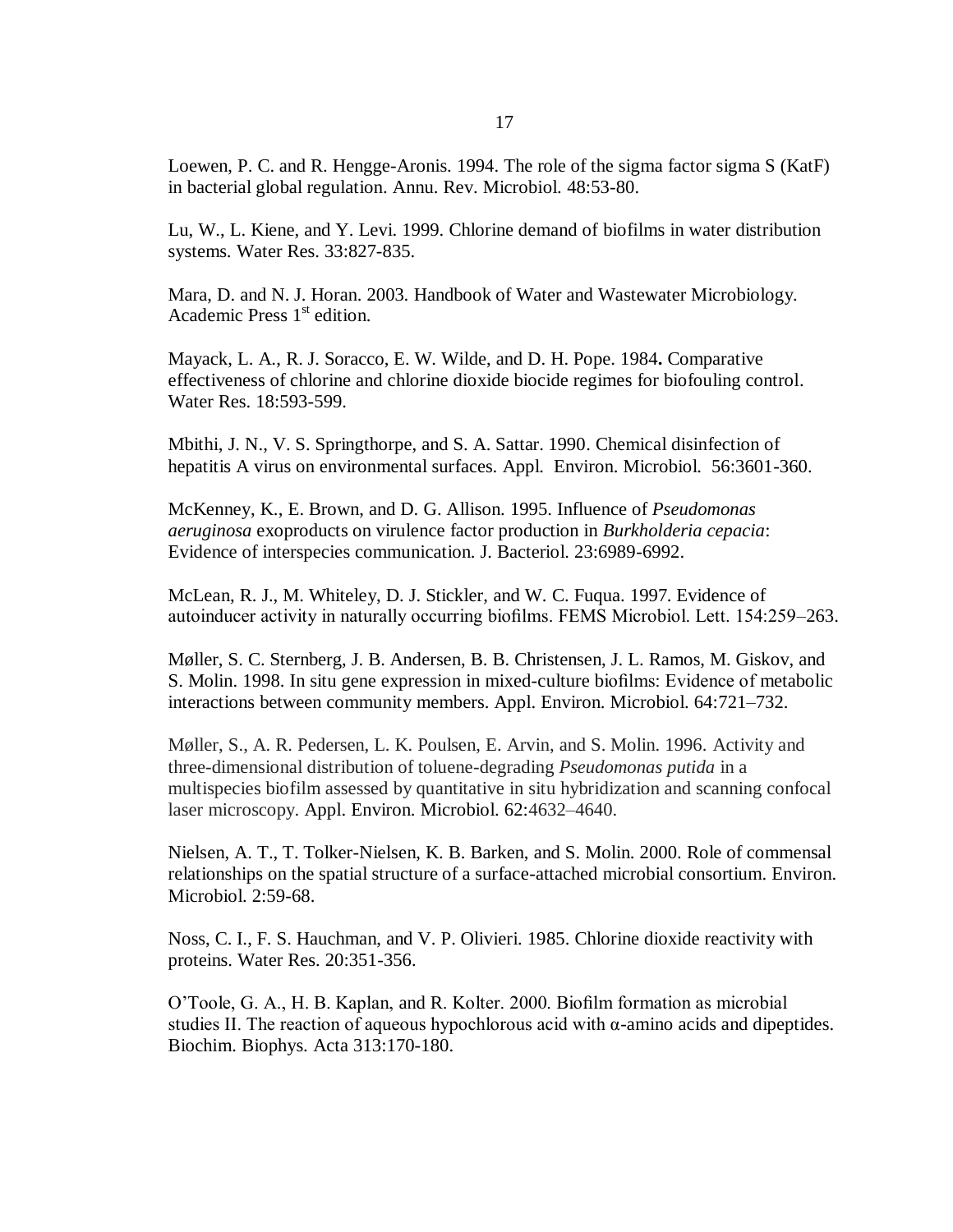O'Toole, G. A. and R. Kolter. 1998**.** Flagellar and twitching motility are necessary for *Pseudomonas aeruginosa* biofilm development. Mol. Microbiol. 30:295–304.

Rani, S. A., B. Pitts, H. Beyenal, R. A. Veluchamy, Z. Lewandowski, W. M. Davison, K. Buckingham-Meyer, and P. S. Stewart. 2007. Spatial patterns of DNA replication, protein synthesis, and oxygen concentration within bacterial biofilms reveal diverse physiological states. J. Bacteriol. 189:4223–4233.

Rennecker, J. L., B. J. Mariñas, J. H. Owens, and E. W. Rice. 1999. Inactivation of *Cryptosporidium parvum* oocysts with ozone. Water Res. 33:2481–2488.

Richardson, S. D., A. D. [Thruston,](http://www.springerlink.com/content/?Author=A.+D.+Thruston) T. V. [Caughran,](http://www.springerlink.com/content/?Author=T.+V.+Caughran) P. H. [Chen,](http://www.springerlink.com/content/?Author=P.+H.+Chen) T. W. [Collette,](http://www.springerlink.com/content/?Author=T.+W.+Collette) K. [M.](http://www.springerlink.com/content/?Author=K.+M.+Schenck) [Schenck,](http://www.springerlink.com/content/?Author=K.+M.+Schenck) B. W. [Lykins,](http://www.springerlink.com/content/?Author=B.+W.+Lykins) C. [Rav-Acha,](http://www.springerlink.com/content/?Author=C.+Rav-Acha) and V. [Glezer.](http://www.springerlink.com/content/?Author=V.+Glezer) 2000. Identification of new drinking water disinfection by-products from ozone, chlorine dioxide, chloramine, and chlorine. Water Air Soil Poll. 123:95-102.

Richardson, S. D., M. J. Plewa, E. D. Wagner, R. Schoeny, and D. M. DeMarini. 2007. Occurrence, genotoxicity, and carcinogenicity of regulated and emerging disinfection byproducts in drinking water: A review and roadmap for research. Mutat. Res. / Rev. Mutat. Res. 636:178-242.

Ridenour*,* G. M. and R. S. Ingols. 1947. Bactericidal properties of chlorine dioxide. J. Am. Water Works Ass. 39:561–567.

Ridgway, H. F. and B. H. Olson. 1982. Chlorine resistance patterns of bacteria from two drinking water distribution systems. Appl. Environ. Microbiol. 44:972-987.

Riedel, K., M. Hentzer, O. Geisenberger, B. Huber, A. Steidle, H. Wu, N. Høiby, M. Givskov, S. Molin, and L. Eberl. 2001. Acylhomoserine-lactone-mediated communication between *Pseudomonas aeruginosa* and *Burkholderia cepacia* in mixed biofilms. Soc. General Microbiol. 147:3249-3262.

Rollet, C., L. Gal, and J. Guzzo. 2009. Biofilm-detached cells, a transition from a sessile to a planktonic phenotype: a comparative study of adhesion and physiological characteristics in *Pseudomonas aeruginosa*. FEMS Microbiol. Lett. 290:135-142.

Roth, J. A. and D. E. Sullivan. 1981. Solubility of ozone in water. Ind. Eng. Chem. Fundam. 20:137-140.

Sattar, S. A., V. S. Springthorpe, Y. Karim, and P. Loro. 1989. Chemical disinfection of non-porous inanimate surfaces experimentally contaminated with four human pathogenic viruses. Epidem. Inf. 102:493-505.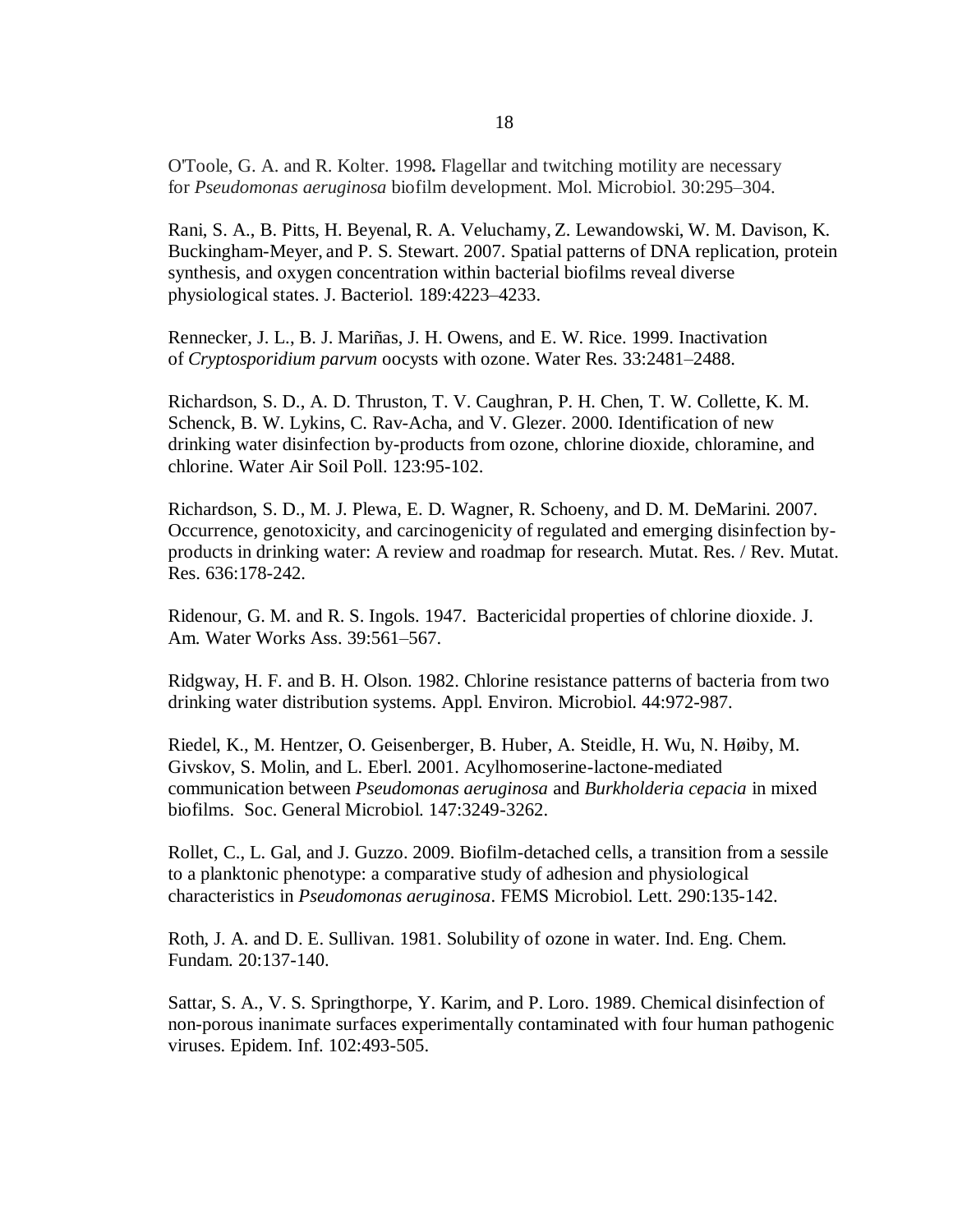Sauer, K. and A. K. Camper. 2001. Characterization of phenotypic changes in *Pseudomonas putida* in response to surface associated growth. J. Bacteriol. 183:6579–89.

Sauer, K., A. K. Camper, G. D. Ehrlich, J. W. Costerton, and D. G. Davies. 2002. *Pseudomonas aeruginosa* displays multiple phenotypes during development as a biofilm. J. Bacteriol. 184:1140-1154.

Scott, D. B. M. N. and E. C. Lesher. 1963. Effect of ozone on survival and permeability of *Escherichia coli*. J. Bacteriol. 85:567–576.

Shih, K. L. and J. Lederberg. 1976a. Effects of chloramines on *Bacillus subtilis* deoxyribonucleic acid. J. Bacteriol. 125:934-945.

Shih, K. L. and J. Lederberg. 1976b. Chloramine mutagenesis in *Bacillus subtilis*. Science 192:1141.

Shu, M., C. M. Browngardt, Y.-Y. M. Chen, and R. A. Burne. 2003. Role of urease enzymes in stability of a 10-species oral biofilm consortium cultivated in a constantdepth film fermenter. Infect. Immun. 71:7188-7192.

Simões, M., L. C. Simões, M. O. Pereira, and M. J. Vieira**.** 2008. Antagonism between *Bacillus cereus* and *Pseudomonas fluorescens* in planktonic systems and in biofilms. Biofouling 24:339-349.

Simões, M., M. O. Pereira and M. J. Vieira. 2005. Action of a cationic surfactant on the activity and removal of bacterial biofilms formed under different flow regimes. Water Res. 39:478-486.

Steed, K. A., and J. O. Falkinham III. 2006. Effect of growth in biofilms on chlorine susceptibility of *Mycobacterium avium* and *Mycobacterium intracellulare*. Appl. Environ. Microbiol. 72:4007-4011.

Stoodley, P., D. DeBeer, and Z. Lewandowski. 1994. Liquid flow in biofilm systems. Appl. Environ. Microbiol. 60:2711-2716.

Tachikawa, M., K. Yamanaka, and K. Nakamuro. 2009. Studies on the disinfection and removal of biofilms by ozone water using an artificial microbial biofilm system. Ozone Sci. Eng. 31:3–9.

Vaughn, J. M., Y. S. Chen, K. Lindburg, and D. Morales. 1987. Inactivation of human and simian rotaviruses by ozone. Appl. Environ. Microbiol. 53:2218-2221.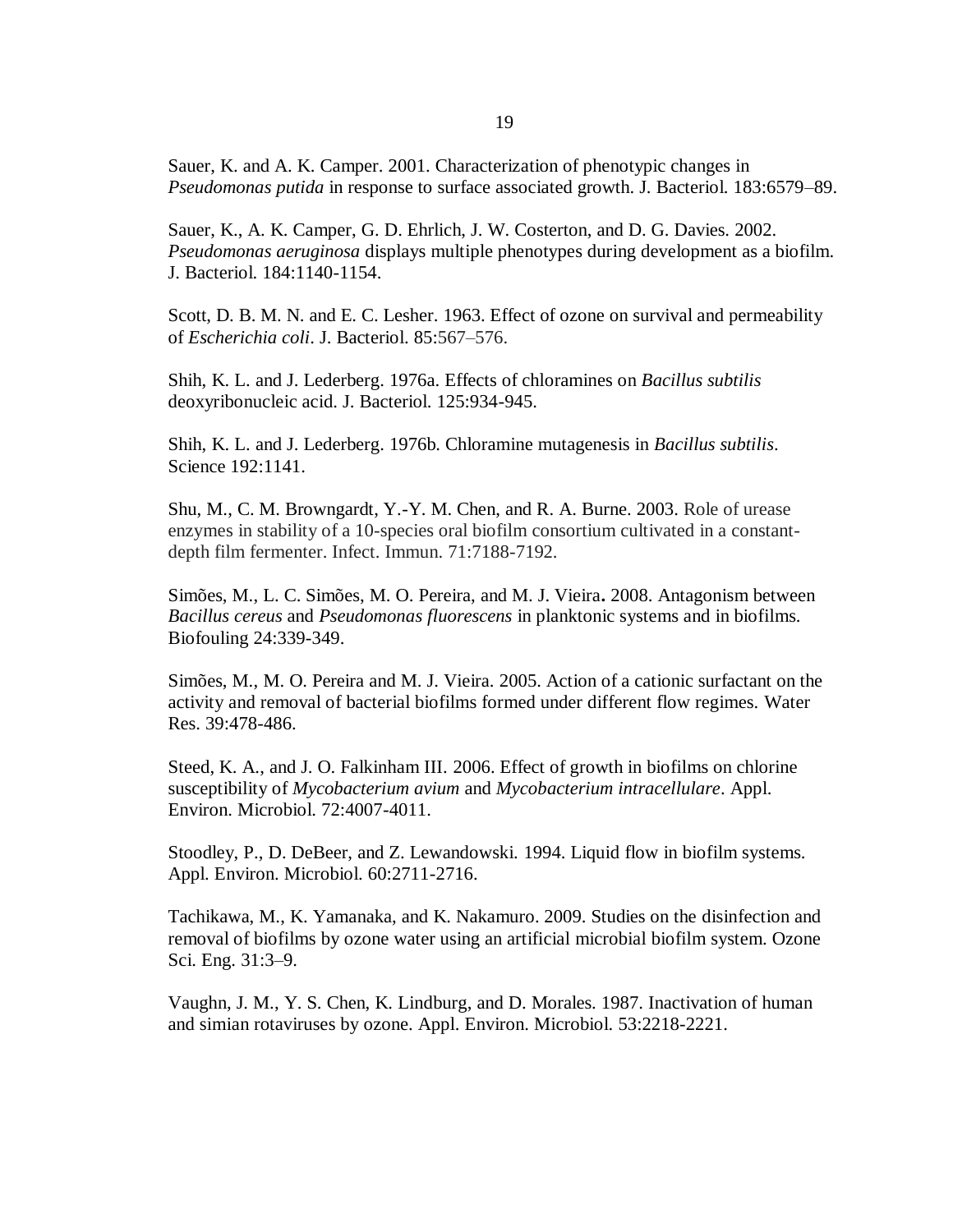Venczel, L. V., M. Arrowood, M. Hurd, and M. D. Sobsey. 1997. Inactivation of *Cryptosporidium parvum* oocysts and *Clostridium perfringens* spores by a mixed-oxidant disinfectant and by free chlorine. Appl. Environ. Microbiol. 63:1598–1601.

Venkobachar, C., L. Iyengar and A.V.S. Prabhakara Rao. 1977. Mechanism of disinfection: Effect of chlorine on cell membrane functions. Water Res. 11:727-729.

Viera, M. R., P. S. Guiamet, M. F. L. de Mele, and H. A. Videla. 1999. Use of dissolved ozone for controlling planktonic and sessile bacteria in industrial cooling systems. Int. Biodeter. Biodegr. 44:201-207.

Viera, M. R., P. S. Guiamet, M. F. L. De Mele, and H. A. Videla. 1999. Biocidal action of ozone against planktonic and sessile *Pseudomonas fluorescens*. Biofouling 14:131- 141.

Volk, C.J., R. Hofmann, C. Chauret, G.A. Gagnon, G. Ranger, and R.C. Andrews. 2002. Implementation of chlorine dioxide disinfection: Effects of the treatment change on drinking water quality in a full-scale distribution system. J. Environ. Eng. Sci. 1:323–330.

Walters, M. C. III, F. Roe, A. Bugnicourt, M. J. Franklin, and P. S. Stewart. 2003. Contributions of antibiotic penetration, oxygen limitation, and low metabolic activity to tolerance of *Pseudomonas aeruginosa* biofilms to ciprofloxacin and tobramycin. Antimicrob. Agents Chemother. 47:317-323.

Wilson, S., M. A. Hamilton, G. C. Hamilton, M. R. Schumann, and P. Stoodley. 2004. Statistical quantification of detachment rates and size distributions of cell clumps from wild-type (PAO1) and cell signaling mutant (JP1) *Pseudomonas aeruginosa* biofilms. Appl. Environ. Microbiol. 70:5847-5852.

Wingender, J., T.R. Neu, and H.-C. Flemming. 1999. What are bacterial extracellular polymeric substances? In Microbial Extracellular Polymeric Substances, ed. J. Wingender, T.R. Neu, H.-C. Flemming, pp. 93–112. Berlin: Springer

Winward, G. P., L. M. Avery, T. Stephenson, and B. Jefferson. 2008. Chlorine disinfection of grey water for reuse: Effect of organics and particles. Water Res. 42:483- 491.

Xu, K. D., P. S. Stewart, F. Xia, C.-T. Huang, and G. A. McFeters. 1998. Spatial physiological heterogeneity in *Pseudomonas aeruginosa* biofilm is determined by oxygen. Appl. Environ. Microbiol. 64:4035-4039.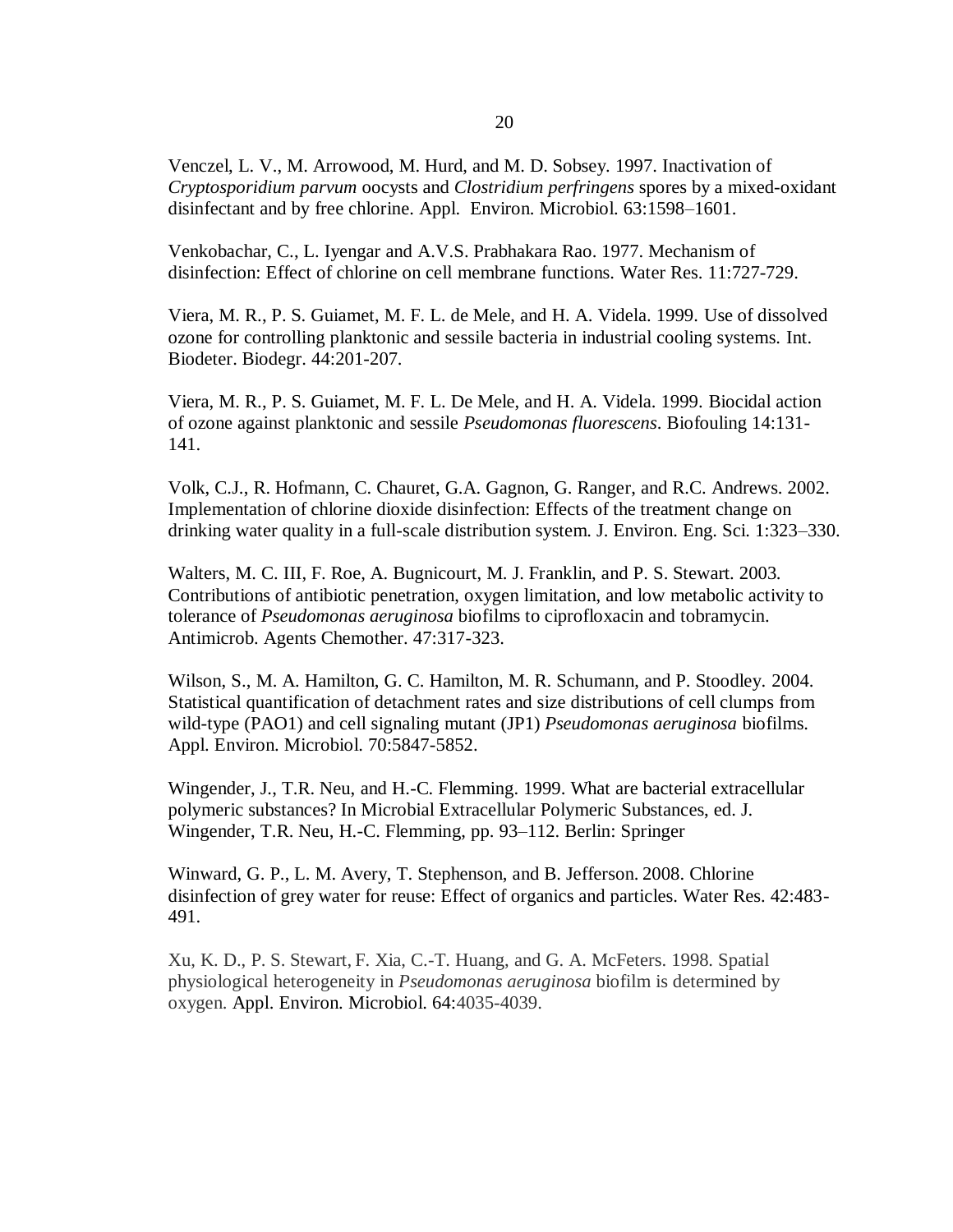# CHAPTER 2

# COMPARING THE CHLORINE DISINFECTION OF DETACHED BIOFILM CLUSTERS WITH SESSILE BIOFILMS AND PLANKTONIC CELLS IN SINGLE AND DUAL SPECIES CULTURES

## Contribution of Authors and Co-authors

Manuscript in Chapter 2 (with modifications after revision by committee)

Author: Sabrina Behnke

Contributions: Experimental design, laboratory experiments, data analysis, statistical data analysis, manuscript writing

Co-author: Albert E. Parker

Contributions: Design of statistical data analysis, manuscript writing of relevant sections, and editing

Co-author: Dawn Woodall

Contributions: Experimental design and editing

Co-author: Anne K. Camper

Contributions: Experimental design and editing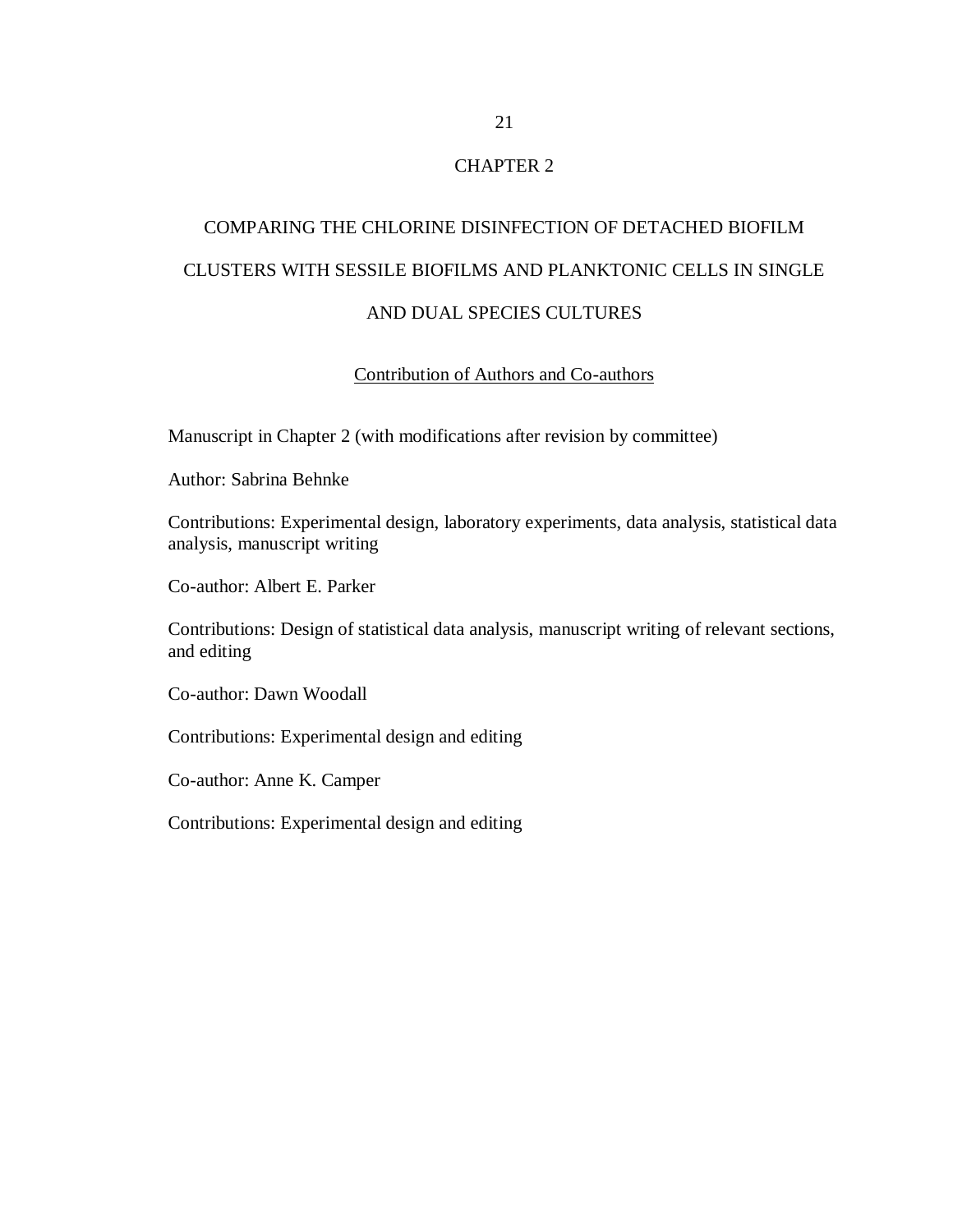# Manuscript Information Page

Authors: Sabrina Behnke, Albert E. Parker, Dawn Woodall, Anne K. Camper

Journal: Applied and Environmental Microbiology

Status of manuscript:

\_\_\_Prepared for submission to a peer-reviewed journal

\_x\_Officially submitted to a peer-reviewed journal

\_\_\_Accepted by a peer-reviewed journal

\_ Published in a peer-reviewed journal

Publisher: American Society for Microbiology

Submission date: 05/17/2011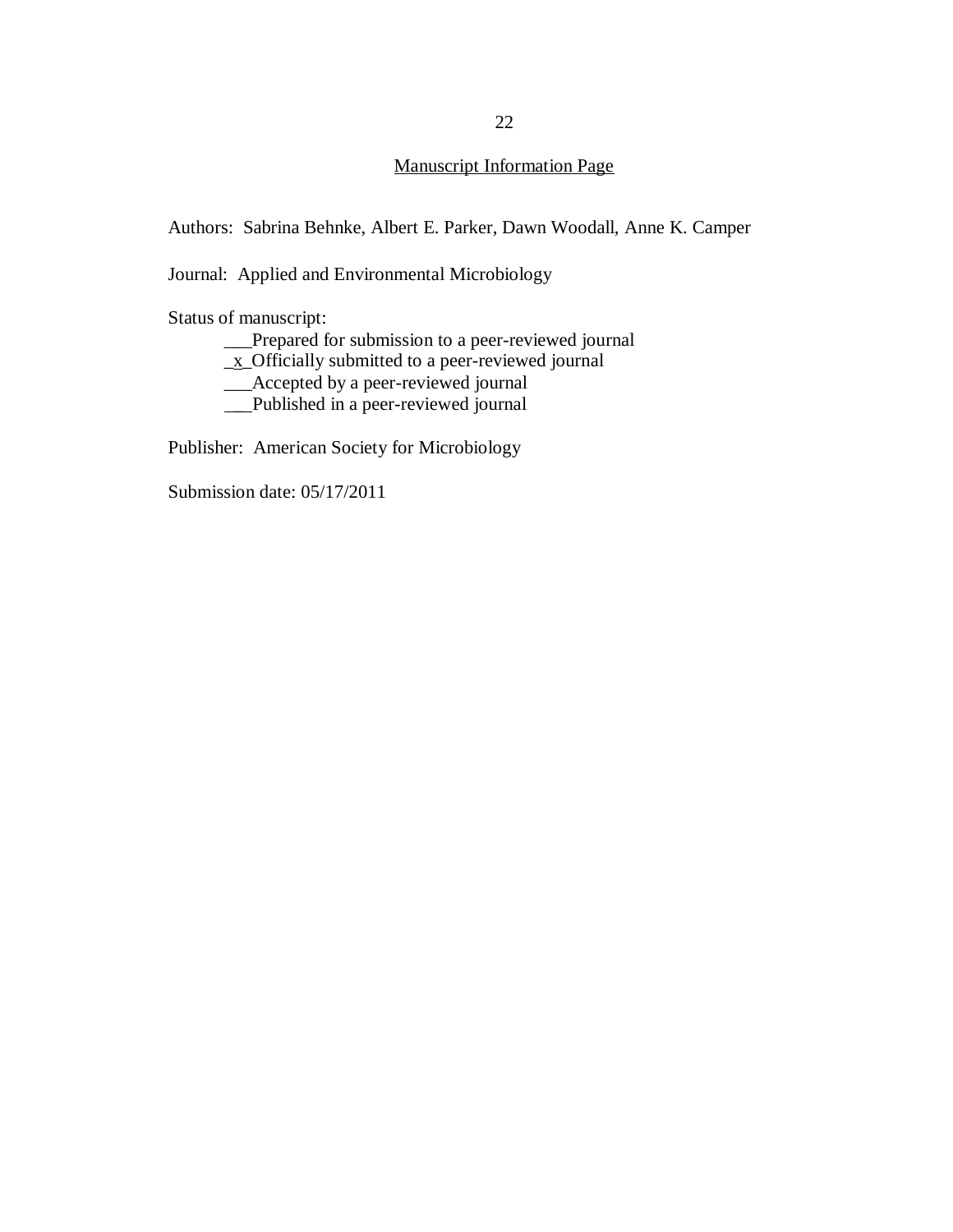#### Abstract

Although the detachment of cells from biofilms is of fundamental importance to the dissemination of organisms in both public health and clinical settings, the disinfection efficacies of commonly used biocides on detached biofilm particles has not been investigated. Therefore, the question arises whether cells in detached aggregates can be killed with disinfectant concentrations sufficient to inactivate planktonic cells. *Burkholderia cepacia* and *Pseudomonas aeruginosa* were grown in standardized laboratory reactors as single species and in co-culture. Cluster size distributions in chemostats and biofilm reactor effluent were measured. Chlorine susceptibility was assessed for planktonic cultures, attached biofilm, and particles and cells detached from the biofilm.

Disinfection tolerance generally increased with a higher percentage of larger cell clusters in the chemostat and detached biofilm. Samples with a lower percentage of large clusters were more easily disinfected. Thus, disinfection tolerance depended on the cluster size distribution rather than sample type for chemostat and detached biofilm. Intact biofilms were more tolerant to chlorine independent of species.

Homogenization of samples led to significantly increased susceptibility in all biofilm samples as well as detached clusters for single species *B. cepacia*, *B. cepacia* in co-culture, and *P. aeruginosa* in co-culture.

The disinfection efficacy was also dependent on species composition; co-culture was advantageous to the survival of both species when grown as a biofilm or as clusters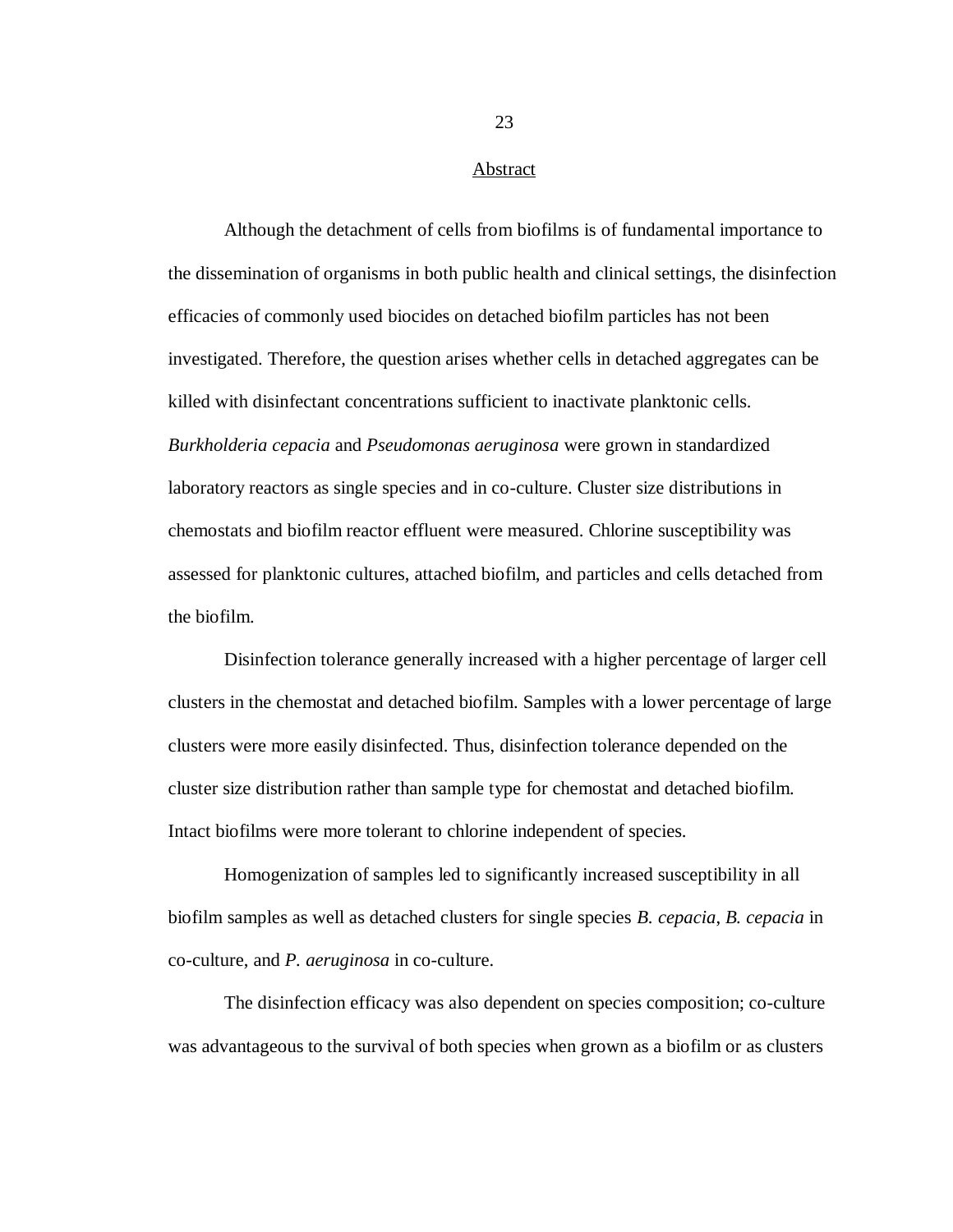detached from biofilm but surprisingly resulted in a lower disinfection tolerance when grown as a mixed planktonic culture.

### Introduction

In natural, industrial, and medical settings, bacteria attach to surfaces and grow in biofilm communities. These microorganisms are surrounded by a matrix of extracellular polymeric substances and may contain channels that allow for the diffusion of oxygen, nutrients, and metabolites (Donlan 2002, Stoodley *et al.* 1994). As a result of their habitat, the physiological characteristics of biofilm-associated cells are different from free-floating planktonic cells in terms of growth rates, the production of extracellular polymeric substances (EPS) and expression of genes associated with the biofilm state (Davies 2003).

Most importantly, biofilm cells have been shown to be significantly more tolerant to antibiotics and disinfectants than their planktonic counterparts (Steed & Falkinham 2006; Donlan & Costerton 2002; Davies 2003). Increased resistance may be the result of limited diffusion of disinfectants into the biofilm due to the gel-like EPS matrix that protect the deeper layers of cells from damage (DeBeer *et al.* 1994). Additionally, it has been found that areas of low metabolic activity and oxygen limitation in the interior of the biofilm are associated with the regions that withstand antibiotics and disinfectants most effectively (Walters *et al.* 2003; Rani *et al.* 2007). Cells in a biofilm display different phenotypes, therefore allowing for the differentiation of the biofilm into complex multicellular structures and optimizing survival during treatment with antibiotics or disinfectants (Davies *et al.* 1998, Sauer *et al.* 2002).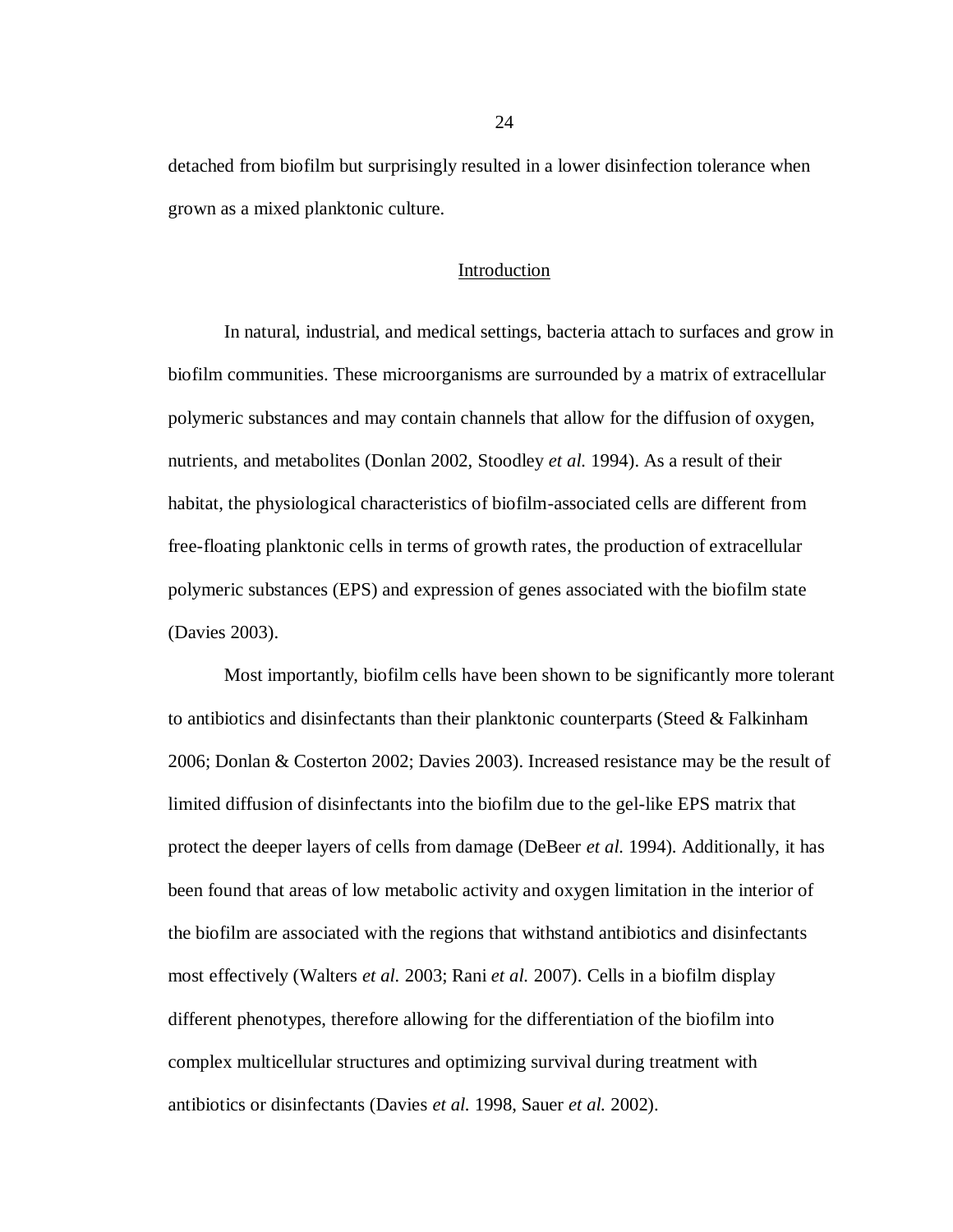Biofilms are also characterized by the active or passive detachment of cell and clusters. Depending on the species composition and mechanical biofilm stability, increased shear forces can lead to detachment of biofilm clumps, which may be enhanced when treated with oxidizing disinfectants such as chlorine (Simões *et al.* 2008; Simões *et al.* 2005). It has also been proposed that cells and clusters detach actively as a response to nutrient starvation by returning some cells into the bulk flow and thus optimizing nutrient supply for planktonic cells and the remaining biofilm cells (Sauer *et al.* 2002, Hunt *et al.* 2004). Detached cell clusters can cover a wide range of cluster sizes also including single cells and the cluster size distribution highly depends on species composition and growth or treatment conditions (Stoodley *et al.* 2001; Wilson *et al.* 2004). Detached cells are thought to express a transitional phenotype between sessile and planktonic states during the first hours after detachment, displaying similar growth kinetics and cell-surface properties as attached biofilm cells (Rollet *et al.* 2009). Compared to planktonically grown cells, detached cells and clusters have increased tolerance to antibiotics (Fux *et al.* 2004) or disinfection with chlorine (Steed & Falkinham 2006), but are less resistant than the attached biofilm itself. Efficacy of the disinfection of particle-associated cells is closely linked to the size of the particles and may lead to failure of treatment if pre-filtration is not present or insufficient amounts of disinfectant are added (Winward *et al.* 2008). Regrowth of these cells may present a risk to human health and is also relevant in industrial settings and virtually any liquid flow scenario when surviving cells re-attach to surfaces downstream of the disinfection site and form new biofilms.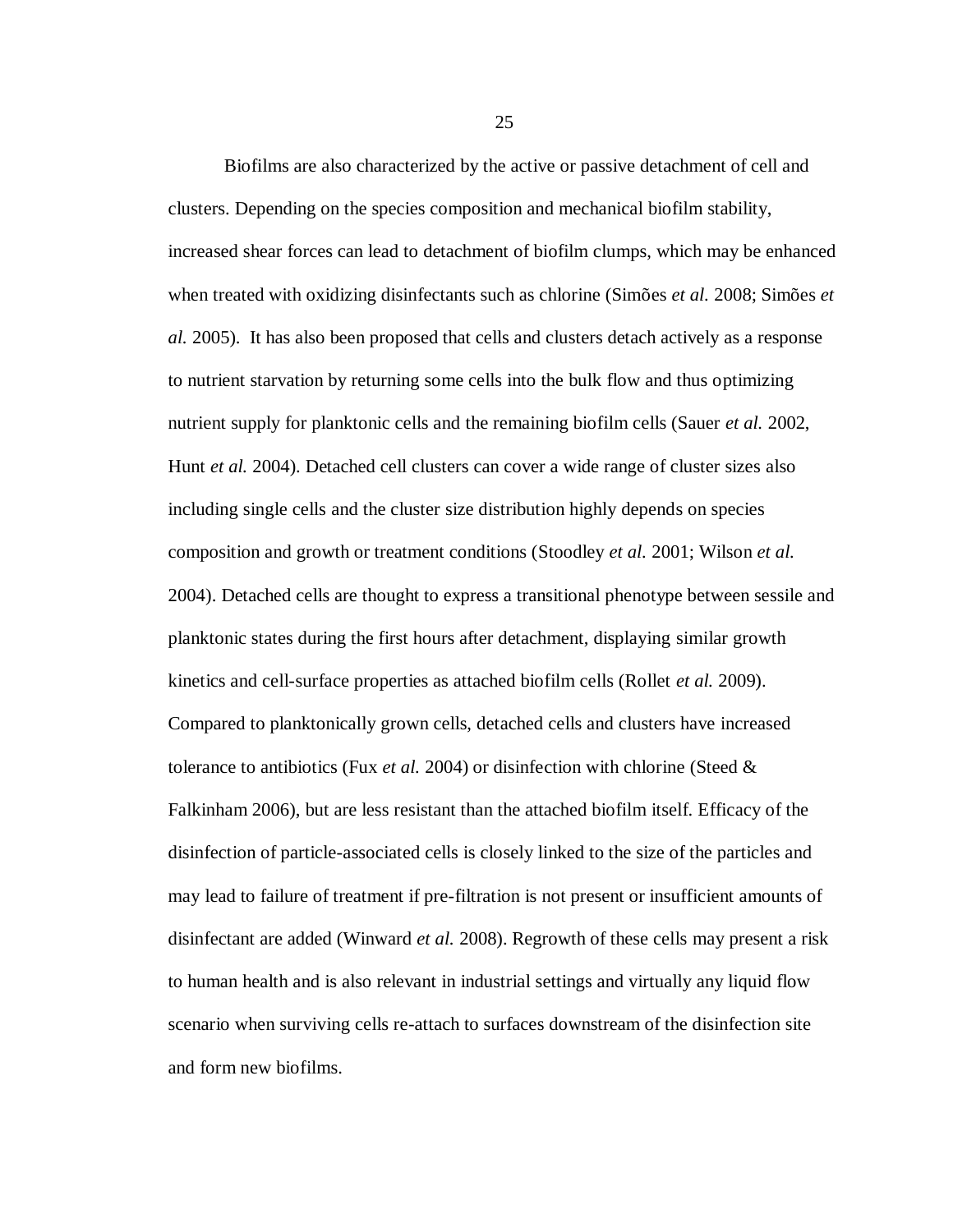Although detachment of aggregated cells from biofilms is of fundamental importance to the dissemination of contamination and infection in both public health and clinical settings, the disinfection efficacies of commonly used biocides on detached particles have not been adequately investigated.

The goal of this study was the evaluation of the chlorine susceptibility of detached cells and cell clusters of environmental isolates of *Burkholderia cepacia* (FS-3) and *Pseudomonas aeruginosa* (RB-8) in comparison to their planktonic cultures and attached biofilms grown as a single species. Another aspect was to grow the organisms in coculture to determine how the presence of a second bacterial species alters disinfection tolerance. Synergistic interactions of more than one species have been previously described as advantageous in disinfection studies (Burmølle *et al.* 2006). Some strains of *B. cepacia* and *P. aeruginosa* are known to utilize the same signal molecules (Riedel *et al.* 2001) and have been shown to communicate on an interspecies level (McKenney *et al.* 1995) which makes them good candidates for co-culture.

Initially, the occurrence and size distribution of clusters detaching from biofilms grown in tubing reactors were characterized. Three different biofilms were considered; a single species *B. cepacia* (FS-3), single species *P. aeruginosa* (RB-8), and a co-culture of both species. The organisms were grown in a low nutrient growth medium to simulate low nutrient environments. This was followed by the evaluation of the chlorine susceptibility of the single and dual species in 3 different experimental scenarios: grown as planktonic cultures in a continuously stirred chemostat, grown as biofilms attached to the inner walls of silicone tubing, and as detached cells and cell clusters from the effluent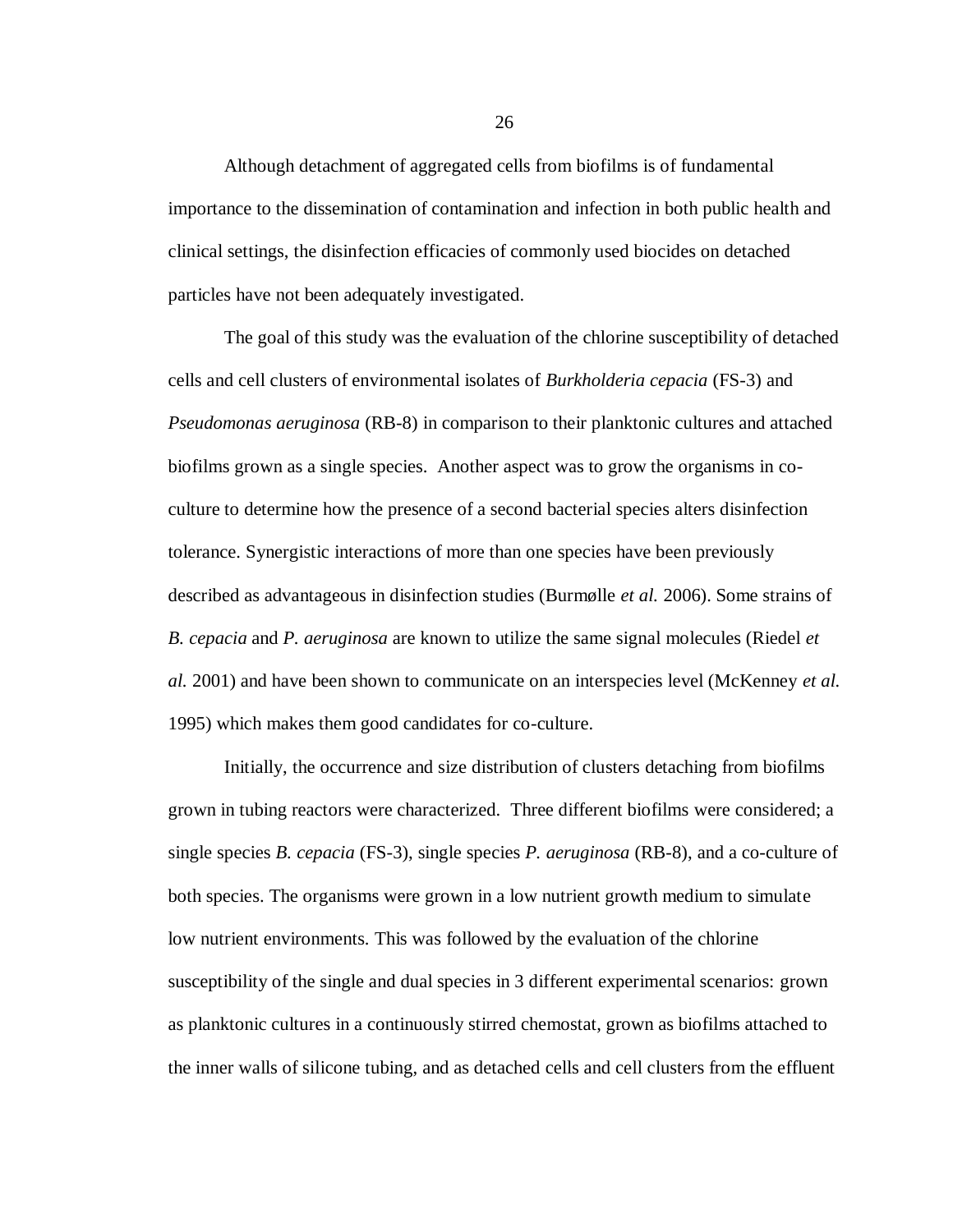of the tubing reactor. This represented three physiological states: planktonic, biofilm and detached as single species and as a dual culture.

### Materials and Methods

To compare the chlorine susceptibilities of planktonic cells to cells detached from biofilm, as well as attached biofilm, environmental isolates of *Burkholderia cepacia* (FS-3) and *Pseudomonas aeruginosa* (RB-8) were grown as single species cultures and dual species cultures (co-inoculation of both species into a reactor) in chemostats and biofilm tubing reactors (see Table 2.1). Cluster sizes were analyzed for the chemostat samples and the tubing reactor effluent, and disinfection susceptibilities were assessed for all sample types (chemostat, tubing reactor effluent, and attached biofilm, as well as the homogenized control samples) and all species scenarios (single FS-3, single RB-8, dual FS-3, and dual RB-8).

## Bacterial Strains and Media

Cultures of FS-3 and RB-8 were grown at room temperature  $(22 \pm 2^{\circ}C)$ . Inoculation cultures were grown for 18 h on a shaker in a low nutrient sterile defined medium consisting of 0.1 g/L glucose, 0.018 g/L NH4Cl, 3.93g/L phosphate buffer (2.71 g/L Na2HPO4;  $1.22$  g/L KH2PO4), and  $2 \text{ ml/L } 0.1 \text{ M MgSO4}$  (Fisher Scientific, Pittsburgh, PA). Glucose was used as the sole carbon source because it has little chlorine demand. To avoid secondary effects of the formation chloramines during chlorine disinfection, the ammonia concentration was adjusted so it was completely used by the bacterial culture. For experiments where reactor effluent or chemostat samples were used,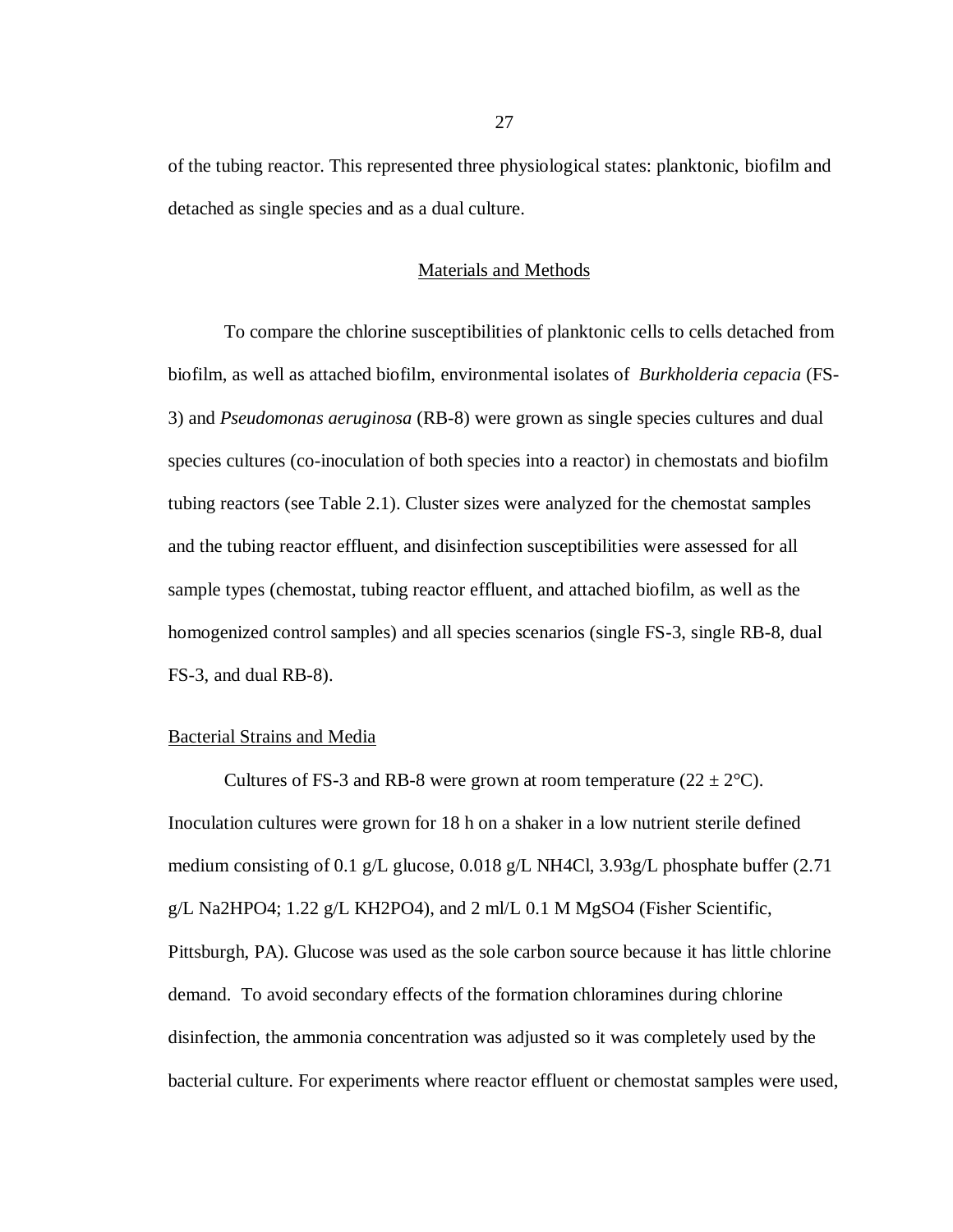total ammonia measurements using the salicylate method (AmVer™ Low Range Ammonia, Hach Lange, Loveland, CO) at 655nm confirmed the absence of ammonia in the spent and filtered medium. Alternatively, ammonia was removed (replacement of media with buffer) when collecting detached cells and clusters from the biofilm effluent.

## Batch Culture for Growth Rates

Overnight cultures were grown in the defined medium described previously. A small aliquot was transferred to fresh medium at the start of the growth curve. Samples were taken every 2 hours, diluted appropriately and plated on R2A agar (see section on bacterial quantification).

# Chemostat Cells

Planktonic cultures were grown in the defined medium mentioned above. The chemostat (BioSurface Technologies Corp., Bozeman, Mont.) had a volume of 170 ml and the residence time was set to be slightly over 6 hours using a nutrient flow of 0.5 ml/min. The chemostat was filled with medium and then inoculated with 3 ml of the 18 h overnight cultures (1.5 ml of each strain for dual culture inoculation). Batch mode (no flow) for 2 doubling times (12 hours) was followed by continuous flow for another 6 doubling times (36 hours) to reach a steady state of the planktonic culture. To reduce biofilm formation on the walls of the chemostat, the operation time was limited to 48 hours. The flow was then turned off and the lid of the chemostat was removed for collection of a sample.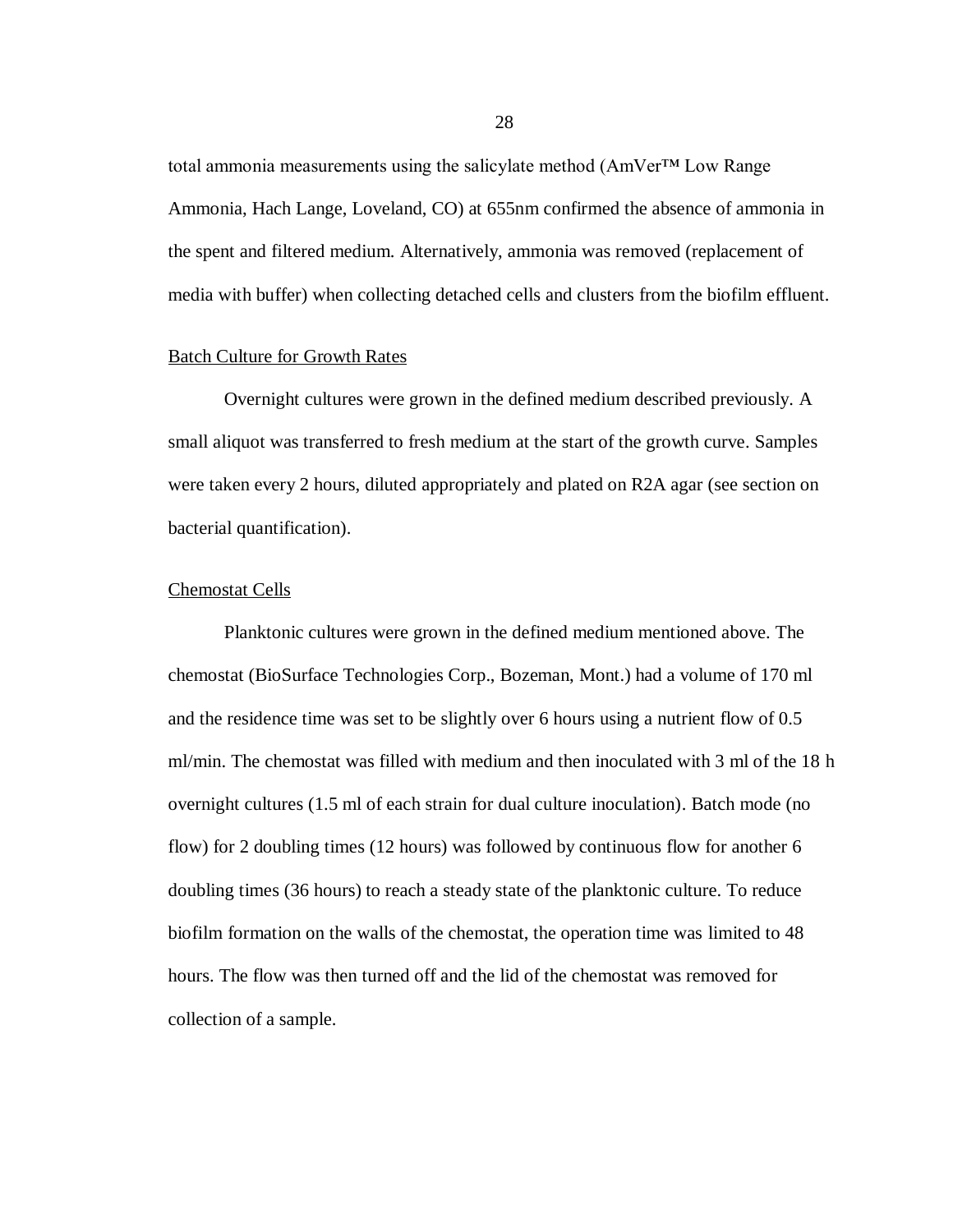#### Biofilm and Detached Clusters and Cells

Biofilms were grown in a biofilm tubing reactor which consisted of 45 cm of silicone tubing (ColeParmer Masterflex Size 16 peroxide-cured silicone tubing) supplied with nutrient medium via a peristaltic pump. The tubing has an inner diameter of 0.31 cm with a total reactor volume of 3.4 ml and a residence time of 6.8 min when the flow rate was set at 0.5 ml/min. The autoclaved, sterile reactor was filled with the medium described before and inoculated with 2 ml of overnight culture (1 ml of each strain for dual culture), followed by an attachment period of 3 h with no flow. After the flow was turned on the biofilms were grown for 4 days at room temperatures ( $22 \pm 2$ °C). Since the residence time is below the doubling time of the strains, it was assumed that planktonic cells were washed out of the reactor and cells and clusters found in the effluent were the result of detachment.

Sampling of Detached Clusters and Cells Immediately before collecting tubing reactor effluent samples the nutrient medium was switched to buffer (defined medium without NH<sub>4</sub>Cl and glucose). The tubing reactor was detached from the waste carboy and the effluent samples collected in a 50 ml sterile falcon tube (Becton Dickinson, Franklin Lakes, NJ) on ice.

Sampling of Attached Biofilm For destructive biofilm sampling, the tubing reactor was disconnected from the nutrient medium and emptied. The exposed outside of the tubing was ethanol disinfected before cutting the tubing into smaller pieces to provide a reproducible cell number for the disinfection experiments. The pieces were individually submerged into 10 ml cooled buffer for quantification or treatment. For enumerating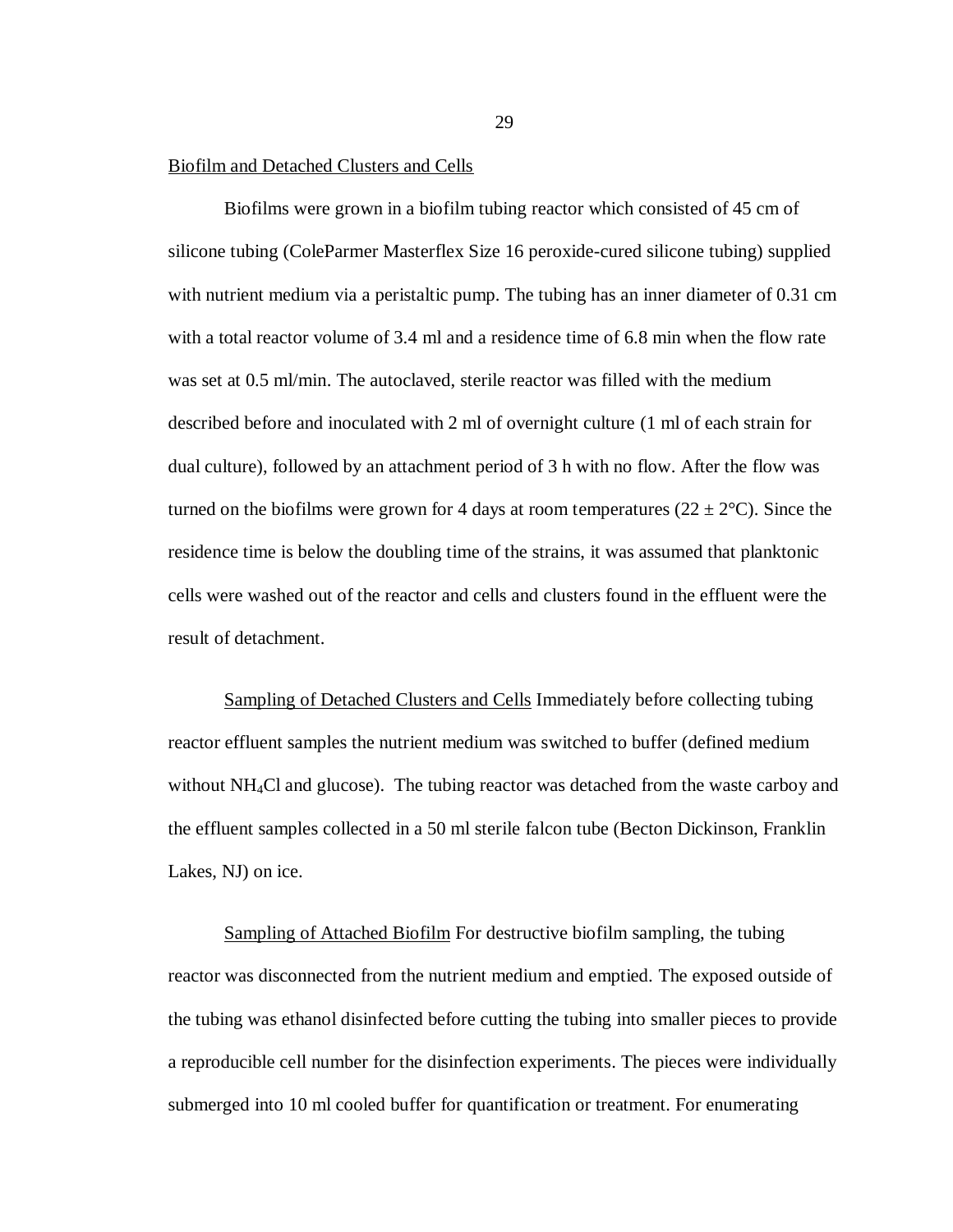cells, biofilm was extruded from the tubing with the help of sterile tweezers. Detached biofilm was suspended in the buffer by pulse-vortexing for 1 min., followed by removal of the tubing and shear homogenization at 20,500 rpm for another minute.

#### **Homogenization**

Prior to disinfection, and for comparison with intact clusters, aliquots of the planktonic, tubing reactor effluent and biofilm samples were shear homogenized (shear homogenizer, IKA Labortechnik, Staufen, Germany) at 20,500 rpm for 1 min. The homogenizer was sterilized between samples by flaming with ethanol.

## Disinfection Experiments

Sodium hypochlorite (Fisher Scientific, Pittsburgh, PA) was used as a source for free chlorine. A chlorine stock was prepared daily and the concentration was measured with the DPD colorimetric method (LaMotte spectrophotometer DC1100 and DPD chemicals, LaMotte, Chestertown, MD). Chlorine was added to samples according to a standard curve made with increasing amounts of fresh chlorine stock in medium without nitrogen, or carbon source, or, alternatively in filtered spent chemostat medium. To achieve total inactivation, samples were treated in separate experiments with incrementally increasing doses of chlorine until no culturable cells could be detected on the agar plates. Prior to the addition of chlorine, chemostat and tubing reactor effluent samples were standardized to 7  $log_{10}$  (CFU/ml) by dilution with sterile buffer. The CFU of the attached biofilm were standardized by immersing a cut piece of tubing (1-4 cm length) into 10 ml of sterile buffer that resulted in approximately 7  $log_{10}$  (CFU/ml) after homogenization in the buffer. Therefore, the CFU of the attached biofilm are also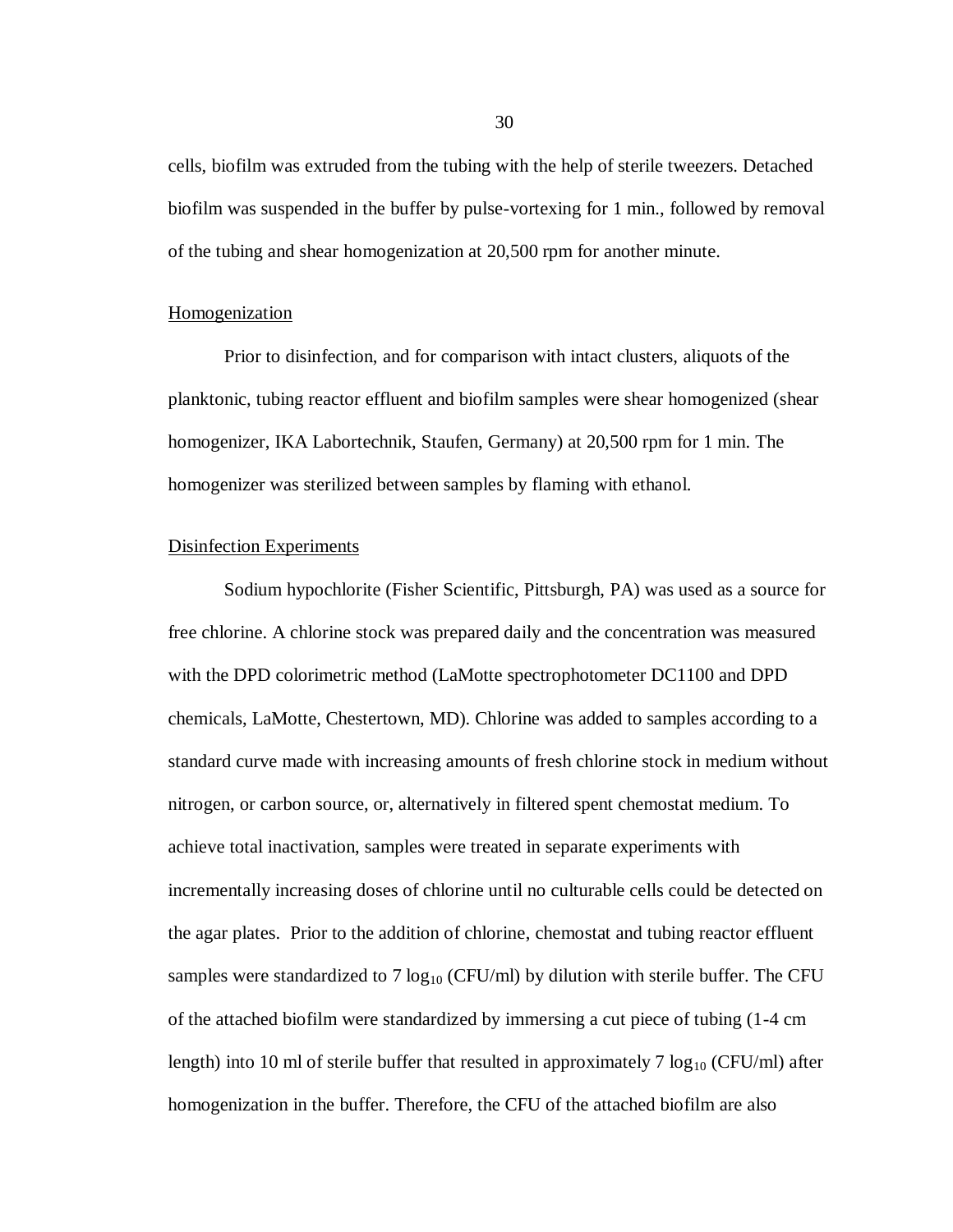expressed in CFU/ml. Samples were exposed to chlorine for 30 minutes in a shaking incubator at room temperature along with untreated control samples. Neutralization was done with sodium thiosulfate (Fisher Scientific, Pittsburgh, PA).

#### Bacterial Quantification

Samples were appropriately diluted in sterile1x PBS buffer (8g of NaCl, 0.2g of KCl, 1.44g of Na<sub>2</sub>HPO<sub>4</sub>, and 0.24g of  $KH_2PO_4$  suspended in 1 L purified water, chemicals by Fisher Scientific, Pittsburg, PA) and plated on R2A plates (Difco™ R2A Agar, BectonDickinson, Franklin Lakes, NJ) using the drop plate method (Herigstad et al. 2001). The incubation period was 48 hours at  $30^{\circ}$ C. The two strains were easily distinguished from each other by the appearance of their colonies. Total inactivation was defined as the concentration that resulted in the absence of any colony forming units (CFU) in the undiluted treated sample  $(0<sup>th</sup>$  dilution). If no CFU were present on the drops on the R2A plates, a 1 was substituted for one of the drops and then averaged over 3 drops (EPA guidance for data quality assessment QA/G-9, section 4.7, 1998).

## Microscopy and Image Analysis for Cluster Size Determination

LIVE/DEAD® BacLight™ stain (Invitrogen – Molecular Probes, Carlsbad, CA) was added to samples from chemostats and tube reactor effluents and incubated for 15 min. Then, the samples were filtered onto a black polycarbonate membrane (Poretics®, 0.22 µm, 25 mm). Fluorescent samples were visualized using a fluorescent microscope (Nikon Eclipse E800, software: MetaVue® for Fluorescence (Universal Imaging Corporation, v 7.4), and a 100x oil immersion lens (Nikon). Image analysis was done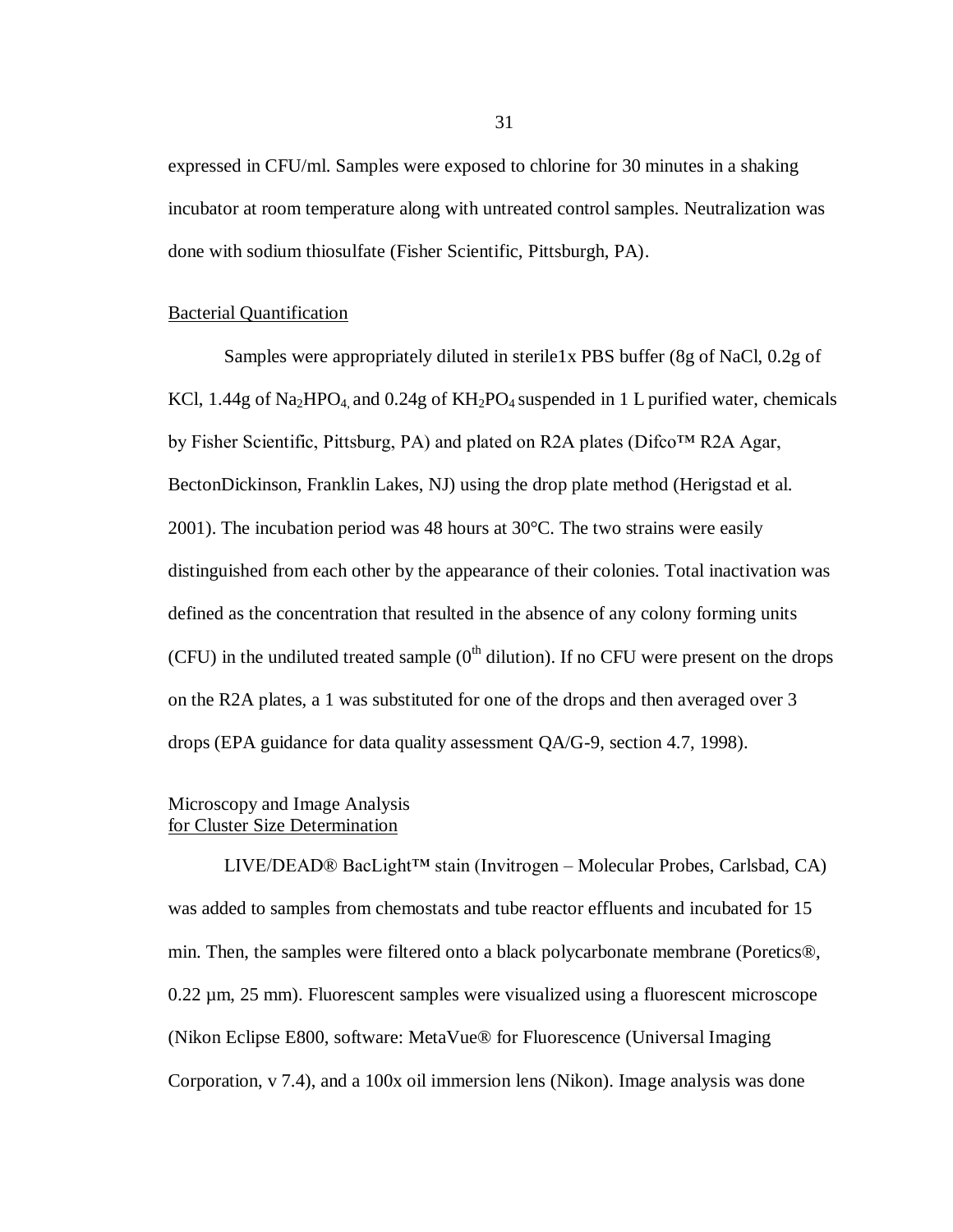with the MetaMorph® (Universal Imaging Corporation, Downingtown, PA) software to determine the number of single cells, number of clusters, and the number of cells per cluster. Thirty random fields of view (6445  $\mu$ m<sup>2</sup>) were recorded using MetaVue® software and analyzed with the MetaMorph® software. The area of the flattened clusters and cells was calculated by converting pixels into  $\mu$ m<sup>2</sup>(1 pixel = 0.119  $\mu$ m) and recording the occurrence and size of clusters. For each species a calibration was done to associate the size of the area with the number of bacteria in the cluster (Wilson *et al.* 2004). This also takes into account the amount of extracellular polymeric substances produced by the bacteria. To get a measure of the proportion of each cluster type out of the entire population of cells, the area on the filter covered by each cluster type was divided by the total area of all clusters for each species.

# Calculation of Inactivation Rate Constants (k Values)

To calculate inactivation rate constants additional disinfection experiments were done where chlorine was added to cultures and sampled after 1, 2, 5, 10, 20, and 30 minutes, neutralized and plated. Inactivation curves were generated in Microsoft Excel by plotting the ln(CFU/ml) that survived the treatment. Due to the bi-phasic behavior of the disinfection curves, k values were calculated for the first minute (for chemostat and tube reactor effluent samples only), the first 2 minutes, and also for disinfection times longer than 2 minutes. The  $k_{initial}$  values were calculated from the 2 time points using the following equation:

 $k = -ln(N/N_0)/C*t$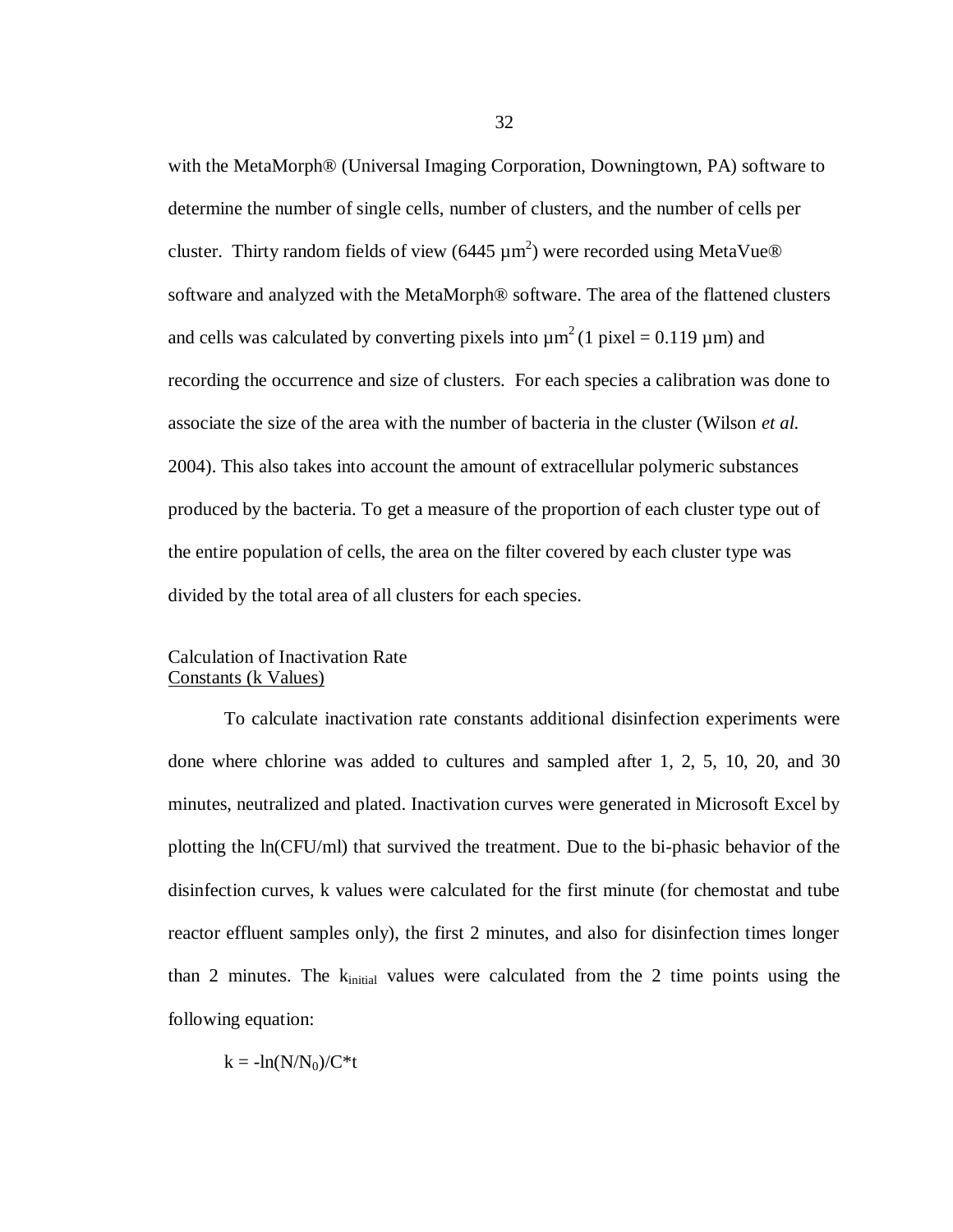where  $'N_0'$  is the initial CFU/ml, 'N' is the CFU/ml after time 't', and 'C' is the concentration of disinfectant (Chick 1908). For k values with multiple time points, a regression line was fit to  $ln(N)$  to obtain a slope 'm' and an intercept  $ln(N_0)$ . The k value was subsequently found by setting  $k = -m/C$ .

#### Statistical Analysis

The density of organisms were reported as CFU/ml, and then log transformed to the log density (LD)  $log_{10}(CFU/ml)$ . Analyses of the disinfection susceptibilities were performed using log reductions (LR), defined as

 $LR = LD_{untreated} - LD_{dose}.$ 

where LD<sub>untreated</sub> is the LD of the organisms when no disinfectant was applied, and  $LD<sub>dose</sub>$  is the LD of organisms which survived disinfection at some specified dose. The LD<sub>untreated</sub> for organisms grown as single species was 7, but the RB-8 LDs were below 7 in the dual species cultures (Table 2.2).

For each pairwise species comparison (FS-3 vs. RB-8; FS-3 vs. dual FS-3, RB-8 vs. dual RB-8), an ANOVA was fit with reactor, species, and chlorine dose (1 ppm, 2 ppm, 3 ppm, and 4 ppm) as factors. Biofilm samples were not included in this analysis since LRs for 1 and 3 ppm were not measured. To account for the pairing of the dual FS-3 and dual RB-8 species grown in the same reactor, the difference between the LRs of the two species was calculated for each reactor, and an ANOVA with reactor and dose was fit to these differences. This same paired analysis was used to compare homogenized and unhomogenized samples which were collected from the same reactor. To compare the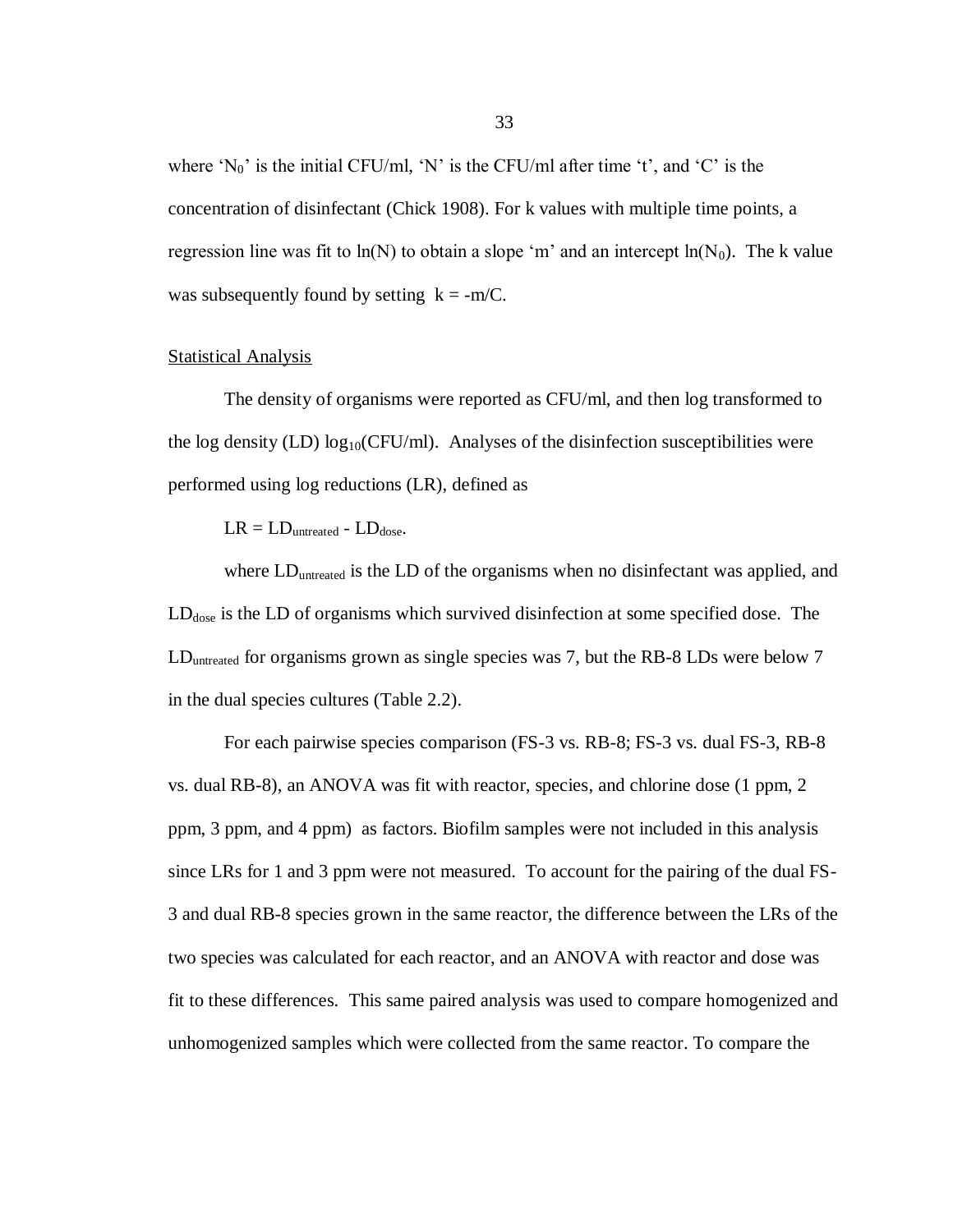LDs of the biofilm controls of the two species in a dual culture, a paired t-test was performed.

The cell cluster analysis was performed separately for each of the cluster types (single,  $2 - 5$ ,  $6 - 10$ ,  $11 - 100$ , and  $100 +$  cells) using an ANOVA with species (FS-3, RB-8, and dual, where dual refers to both dual FS-3 and dual RB-8 grown in a co-culture), sample type (chemostat and detached), and the 2-way interaction as fixed effects. For the 6 - 10 and 11 - 100 cell clusters, a weighted least squares analysis was performed, since the variance of the proportions in these cases increased as the mean increased.

To determine the effect of homogenization on the cluster distributions, the cluster type proportion for the homogenized cells was subtracted from the proportion for the unhomogenized cells for each reactor. These differences were analyzed separately for each species using an ANOVA with 'Cluster type' (single, 2 - 5, 6 - 10, 11 - 100, and 100+ cells as levels) and reactor (chemostat and detached) as fixed effects, and experiment as a random effect.

All of the ANOVA models were fit in Minitab (Version 16). The follow-up ttests and the weighted least squares were performed in R (version 2.11.0).

The extensive analyses described above were divided into seven categories: The LRs for FS-3 vs RB-8; FS-3 vs. dual FS-3; RB-8 vs. dual RB-8; dual FS-3 vs. dual RB-8; homogenized vs. unhomogenized; k-values; and the cluster analyses. A Benjamini-Hochberg correction (Benjamini & Hochberg 1995) was applied to each of these seven groups to maintain the false discovery rate at either 5% or 10% for each group. Claims of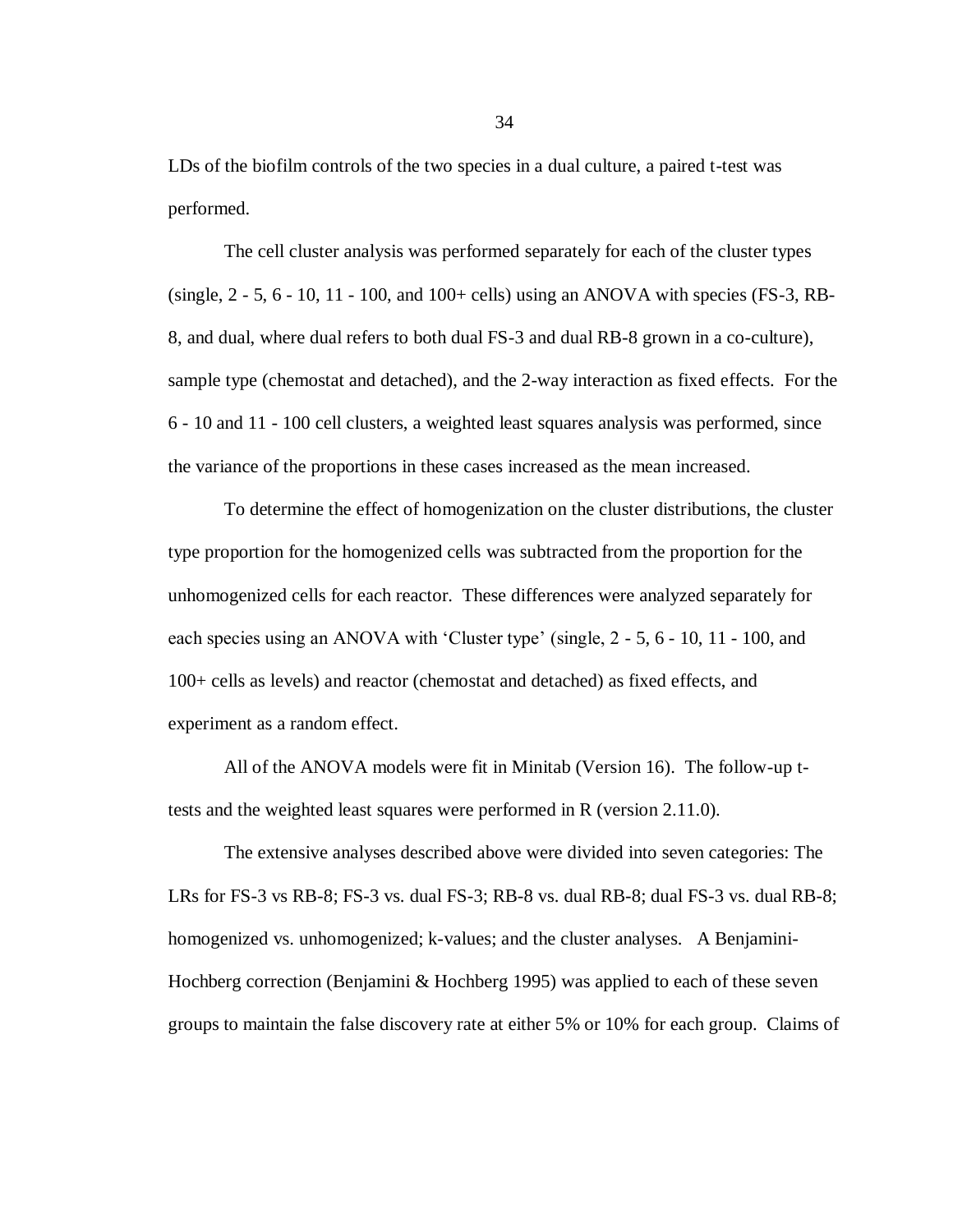statistical significance were made with respect to this correction, although the p-values reported are un-adjusted.

## Additional Experiments

Biofilm Thickness To measure the thickness of the biofilm, the tubing was cut into smaller sections and then cut lengthwise using a clean, sterile razorblade. The exposed biofilm was subsequently covered with OCT embedding medium (Tissue-Tek, Sakura Finetech U.S.A., Inc., Torrance, CA) and frozen on dry ice. Using sterile forceps, the silicone tubing was carefully removed and the biofilm sectioned into 5 µm slices in a cryostat (Leica CM1850) and viewed under transmitted light and a 20x or 4x objective (Nikon). Thickness was calculated using the MetaMorph® (Universal Imaging Corporation, Downingtown, PA) software. After four days of growth at continuous flow, the RB-8 biofilm was the thickest at 28  $\mu$ m ( $\pm$ 4  $\mu$ m), followed by the FS-3 biofilm at 26  $\mu$ m ( $\pm$ 4  $\mu$ m). The dual species biofilm was thinner than the single species biofilms at 23  $\mu$ m ( $\pm$  4  $\mu$ m). There was a significant difference between the dual species biofilm and the RB-8 biofilm (p-value  $= 0.0018$ ).

Interspecies Competition Testing was done to determine whether *P. aeruginosa* or *B. cepacia* produced substances that were harmful to the other species and therefore made them more susceptible to chlorine disinfection. For that purpose two individual chemostat reactors were run separately with *B. cepacia* (FS-3) and *P. aeruginosa* (RB-8) at the conditions described before. Two centrifuge tubes with 20 ml of the cultures were mixed with 20 ml sterile buffer and 20 ml cell-free spent medium of the other culture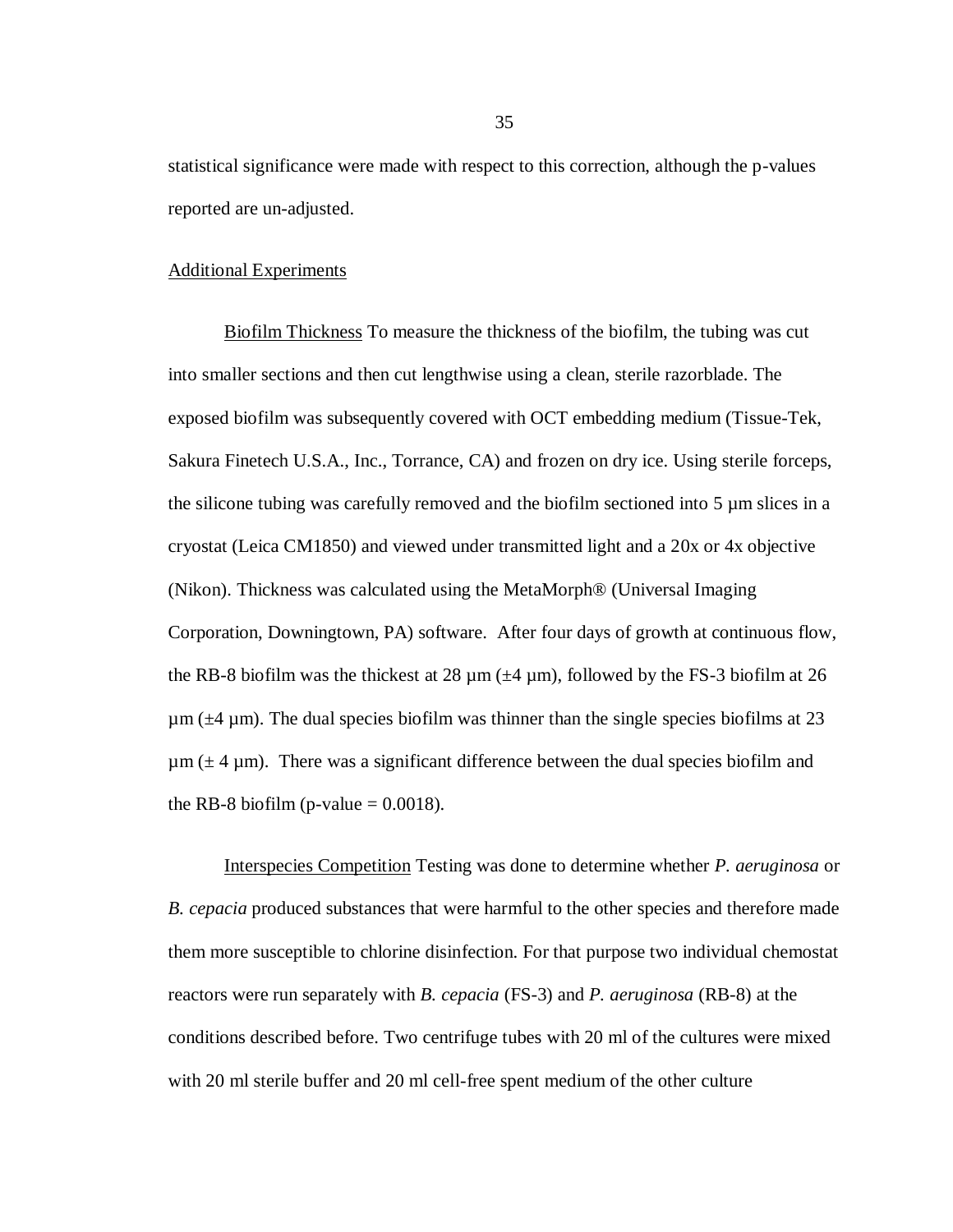respectively. After incubation at room temperature for 6 hrs, samples were treated with 1 and 2 ppm of chlorine at the conditions described before. Surviving cells were quantified on R2A agar. No decreased tolerance to chlorine for either species could be found in the presence of the other species' supernatant ( $p = 0.468$  for FS-3). For RB-8 the LRs were significantly lower after the addition of FS-3 supernatant ( $p = 0.034$ ) (data not shown).

Auto- and Co-Aggregation of Bacterial Strains Auto-aggregation was tested as a control to assess whether the two strains have a tendency to interact with each other or themselves without EPS being present. Experiments were done according to the amended method of Rickard *et al.* (2000). Batch cultures were washed with sterile deionized water three times and brought to an  $OD_{650nm}$  of 1.5, then identical volumes were mixed together, vortexed for 10 seconds and gently rolled for 30 seconds. The scoring criteria were as follows: 0, no flocs in suspension; 1, very small uniform flocs in a turbid suspension; 2, easily visible small flocs in a turbid suspension; 3, clearly visible flocs which settle, leaving a clear supernatant; 4, very large flocs of co-aggregates that settle almost instantaneously, leaving a clear supernatant. Control tubes of each isolate on their ownwere also included to visually assess auto-aggregation. Auto-aggregationwas scored by using the same criteria, and the score was deducted from the co-aggregation score. Only turbidity could be observed in the experiments indicating that the strains did not auto-aggregate or co-aggregate with each other (a co- and auto-aggregation score of 0 was always observed).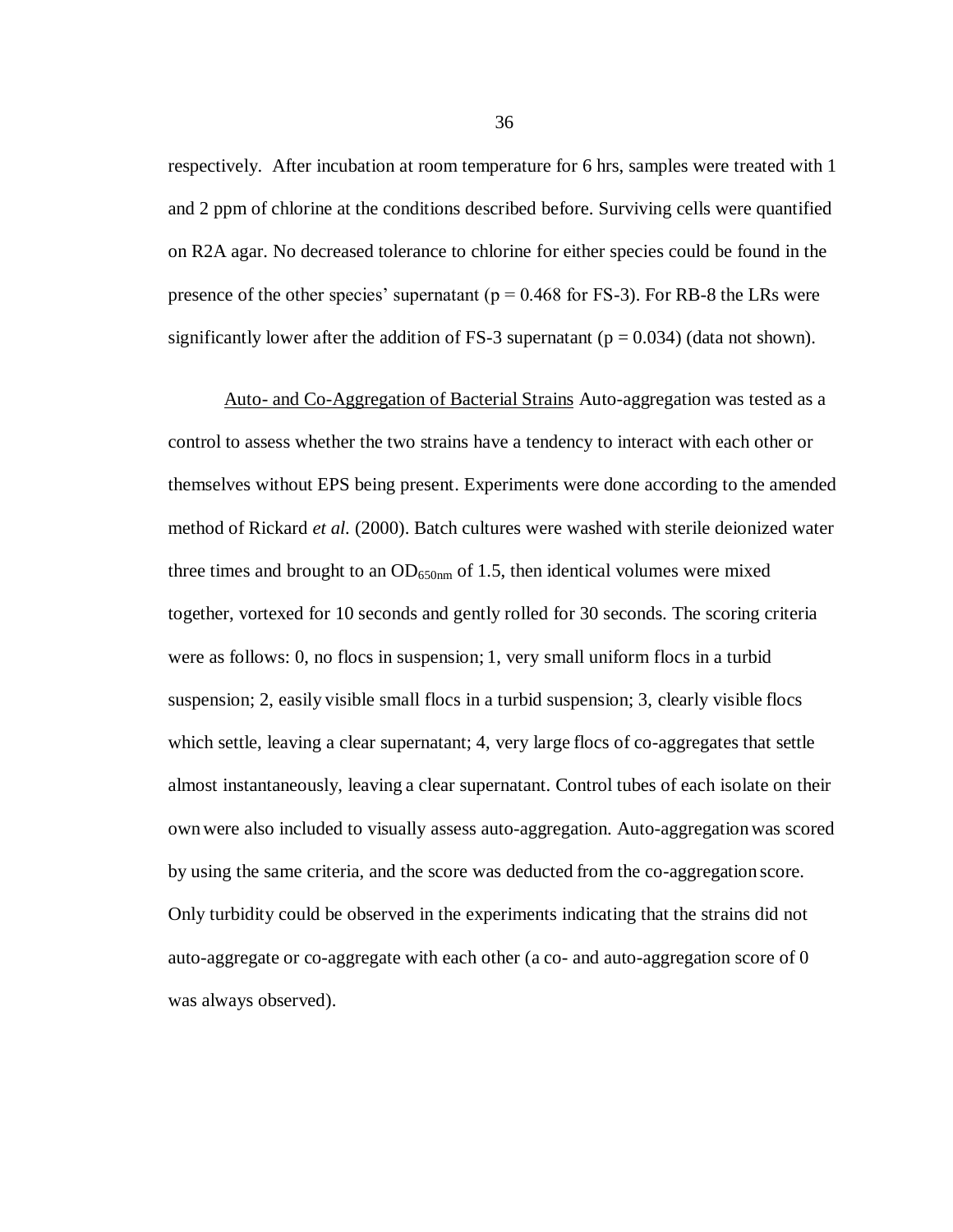### Results

To determine the chlorine susceptibility of detached cells and clusters compared to chemostat grown cells and biofilms, single species and dual species cultures of *Burkholderia cepacia* FS-3 and *Pseudomonas aeruginosa* RB-8 were treated with incrementally increasing amounts of chlorine until total inactivation was reached (Table 2.1). Additionally, cluster size distribution was recorded for chemostat and detached cluster samples and correlated to the disinfection results.

Table 2.1 Species, growth conditions, and chlorine doses for experiments with 30 minute disinfection. Chlorine doses were incrementally increased until the culture was inactivated completely. FS-3 = *Burkholderia cepacia*; RB-8 = *Pseudomonas aeruginosa*.

| Species composition         | Reactor type (doses in ppm) |                         |                                    |  |
|-----------------------------|-----------------------------|-------------------------|------------------------------------|--|
|                             | Chemostat                   | Tubing reactor effluent | <b>Biofilm</b>                     |  |
| FS-3 (single species)       | 1, 2, 3, 4                  | 1, 2, 3, 4, 5, 6, 8, 10 | 2, 4, 6, 8, 10, 20, 30             |  |
| RB-8 (single species)       | 1, 2, 3, 4, 5               | 1, 2, 3, 4              | 2, 4, 6, 8, 10, 20, 30, 40         |  |
| Co-culture of FS-3 and RB-8 | 1, 2, 3, 4                  | 1, 2, 3, 4, 5, 6        | 2, 4, 6, 8, 10, 20, 30, 40, 50, 60 |  |

# Cluster Size Distribution of Single and Dual Species Scenarios

Microscopic analysis of RB-8 (*P. aeruginosa*) and FS-3 (*B. cepacia*) as single strains and in co-culture showed that chemostat grown cells do not always exist as single cells. Up to 52% of cells were present in small clusters containing between 2 - 5 cells (Figure 2.1). Organisms were also present as single cells (up to 36% of all cells) and some larger clusters (up to 30%). Similarly, mainly smaller clusters detached from the tubing biofilm. FS-3 and RB-8 grown as single species resulted in cluster distributions with approximately 15 - 20% single cells, 50 - 75% smaller clusters of 2 - 10 cells, and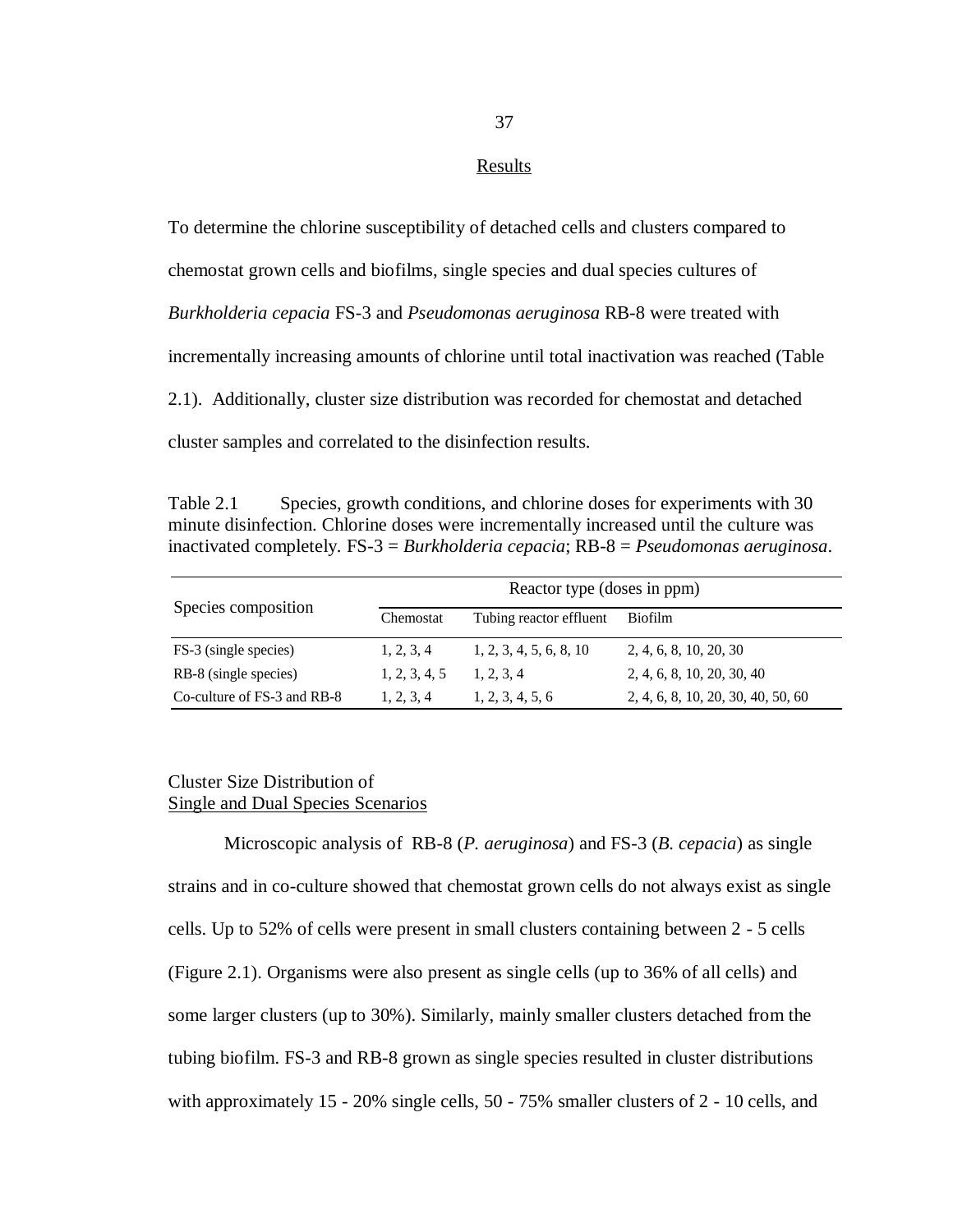10 - 30% larger clusters of 11 or more cells. However, when grown in co-culture (for the chemostat as well as the tubing reactor effluent), FS-3 plus RB-8 produced 30-35% single cells, 45-55% smaller clusters between 2 - 10 cells, and only 15-20% large clusters of 11 cells or more. The proportion of large clusters (11- 100 cells) was reduced in co-culture while more small clusters  $(2-5$  cells) were present when compared to the single species samples in the chemostat as well as the tubing reactor effluent samples (Figure 2.1). Coaggregation and auto-aggregation did not appear to be responsible for cluster formation as determined by experiments done with both species.

Statistically significant differences in cluster size were detected between the single species clusters (both FS-3 and RB-8) and the clusters from the co-culture, with more single cells in co-culture, and more clusters containing 6 to 10 cells in single species cultures (Table 2.4, supplemental materials). On average, there were no significant differences in clusters size proportions between the chemostat and tubing reactor effluent for any of the species.

# Initial Cell Numbers and Species Distribution in Co-culture for Disinfection Studies

All reactors were inoculated with overnight cultures containing  $8.02 \pm 0.07$  $log_{10}(CFU/ml)$  for FS-3 and  $8.16 \pm 0.12 log_{10}(CFU/ml)$  for RB-8. After growth in the reactor, cultures were normalized to approximately 7.0  $log_{10}$  (CFU/ml) so that all disinfection experiments started with similar  $log_{10}$  densities except for RB-8 grown in coculture (Table 2.2). For all three sample types (chemostat, tubing reactor effluent, and biofilm), the only significant difference was that the log density for RB-8 in co-culture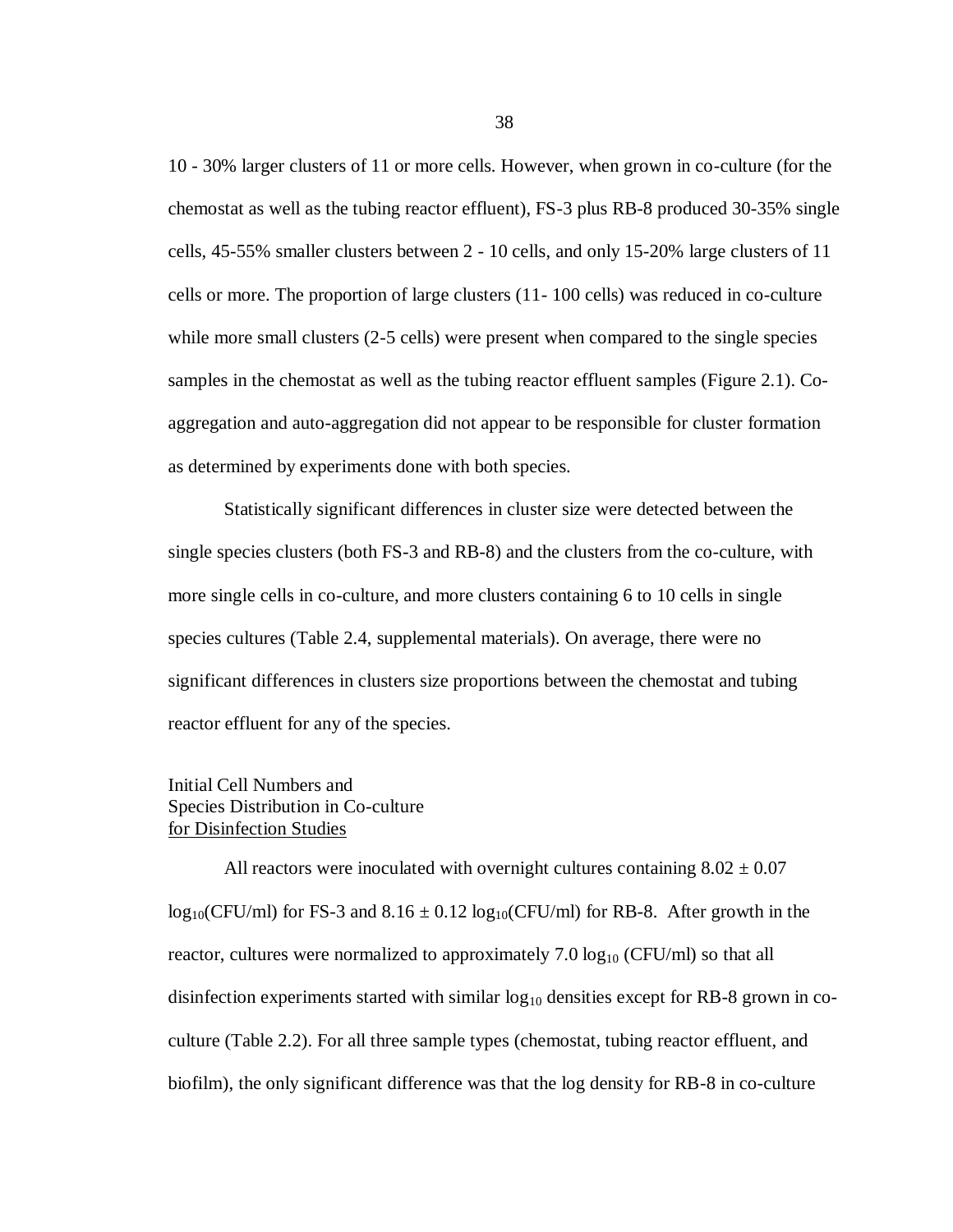was smaller on average than either RB-8 or FS-3 grown as a single species, or FS-3 grown in co-culture (p-value  $\leq 0.0015$ ). In co-culture, FS-3 was the most abundant strain in the three different scenarios: chemostat, biofilm effluent, and attached biofilm (Table 2.2). *B. cepacia* (FS-3) had a slightly higher growth rate than RB-8 with  $0.198 \pm 0.02$ ) hr<sup>-1</sup> and 0.173 ( $\pm$  0.02) hr<sup>-1</sup>, respectively, but the two growth rates were not statistically different (p-value  $= 0.409$ ) in the defined low nutrient medium. Due to these differences in initial cell log densities, the log reduction was used as the measure of susceptibility to the disinfectant.



Figure 2.1 Cell cluster size distribution of single and dual species of *B. cepacia* (FS-3) and *P. aeruginosa* (RB-8), from chemostat (CS) and tube reactor effluent (TRE) samples.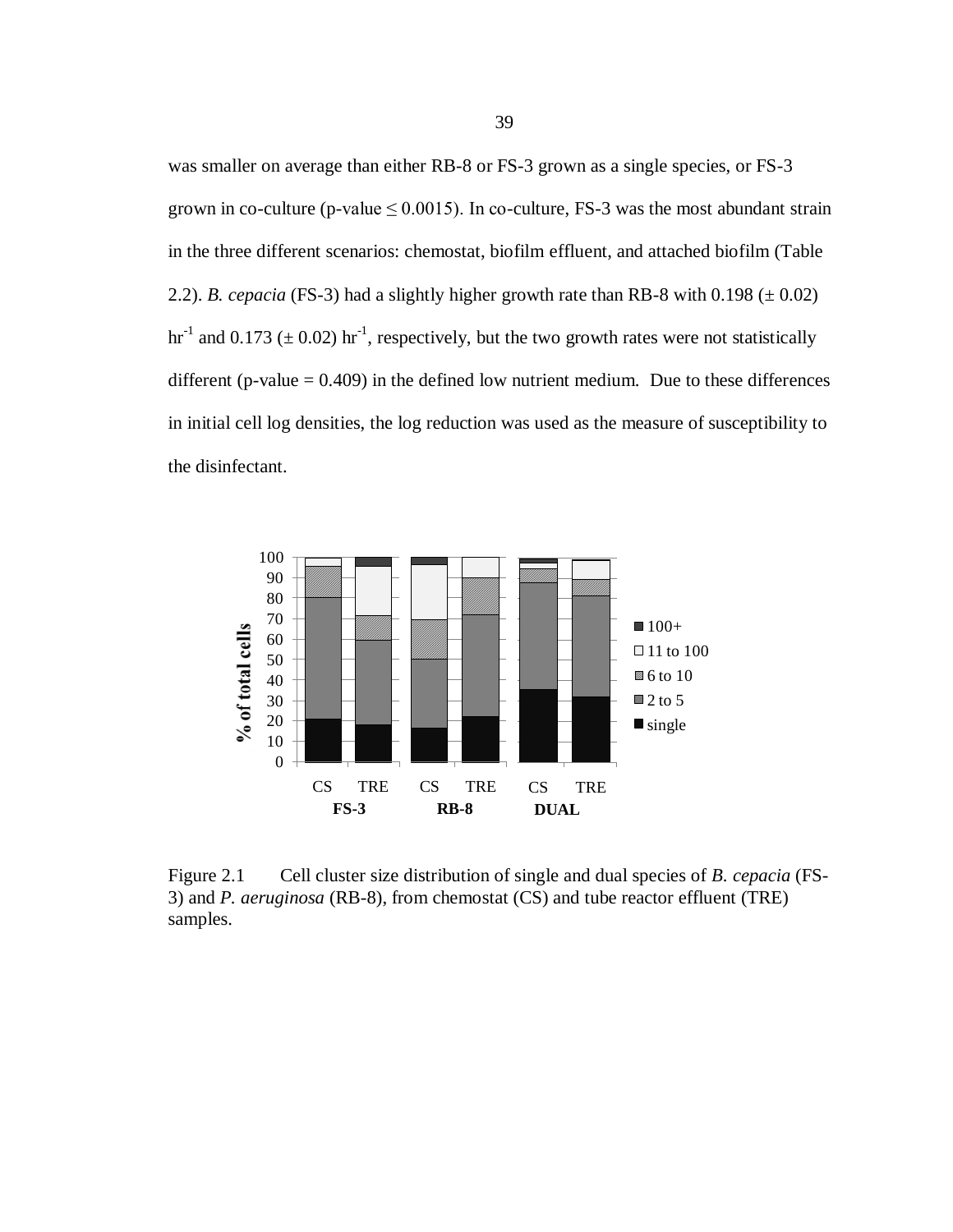Table 2.2 Initial cell concentrations in the chemostat, tube reactor effluent, and attached biofilm in the single species and dual species experiments; log densities and standard deviations are expressed as  $log_{10}$  (CFU/ml),  $n \ge 3$ ; FS-3 = *B. cepacia*; RB-8 = *P. aeruginosa*. Dual species FS-3 and dual species RB-8 = strains in co-culture.

|                                              | Species           | Average log       | Standard  | $\mathbf n$    |
|----------------------------------------------|-------------------|-------------------|-----------|----------------|
| Sample type                                  |                   | densities $(t=0)$ | deviation |                |
| Chemostat                                    | FS-3 only         | 7.00              | 0.11      | 5              |
|                                              | RB-8 only         | 7.01              | 0.13      | 6              |
|                                              | Dual species FS-3 | 7.02              | 0.04      | 3              |
|                                              | Dual species RB-8 | 5.73              | 0.22      | $\mathfrak{Z}$ |
| Tubing reactor effluent                      | FS-3 only         | 7.07              | 0.22      | 15             |
|                                              | RB-8 only         | 6.88              | 0.24      | 5              |
|                                              | Dual species FS-3 | 7.14              | 0.30      | 7              |
|                                              | Dual species RB-8 | 5.74              | 0.48      | 7              |
| Biofilm in $log_{10}$ (CFU/ml)               | FS-3 only         | 7.42              | 0.09      | 10             |
|                                              | RB-8 only         | 7.28              | 0.10      | 5              |
|                                              | Dual species FS-3 | 7.13              | 0.14      | 6              |
|                                              | Dual species RB-8 | 5.43              | 0.36      | 6              |
| Biofilm in $log_{10}$ (CFU/cm <sup>2</sup> ) | FS-3 only         | 8.25              | 0.09      | 10             |
|                                              | RB-8 only         | 8.13              | 0.10      | 5              |
|                                              | Dual species FS-3 | 8.14              | 0.14      | 6              |
|                                              | Dual species RB-8 | 6.45              | 0.36      | 6              |

Disinfection Susceptibilities of Planktonically Grown Cells Compared to Detached Biofilm Cells and Attached Biofilm Samples (Sample Type Comparison)

Chlorine treatment at concentrations below 10 ppm of chemostat and tubing reactor effluent samples for 30 minutes inactivated all single species and the dual species samples (Figure 2.2).

**FS-3** in a single species chemostat culture was inactivated with 3 ppm of chlorine within 30 minutes of exposure. Eight ppm resulted in total inactivation in the TRE. The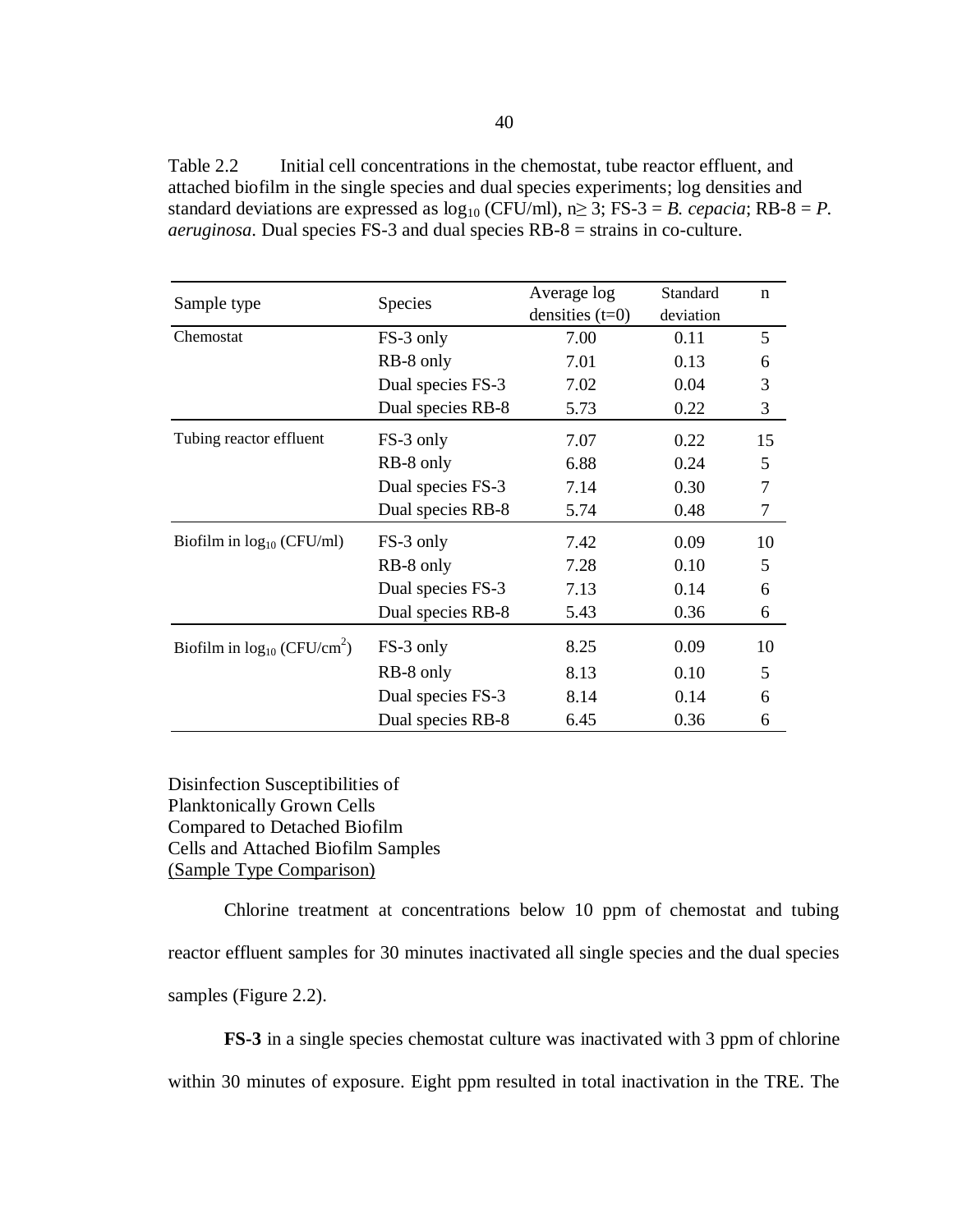mean LRs in the CS and the TRE were compared for 1 to 4 ppm chlorine and the chlorine susceptibility for the CS samples was significantly higher than the chlorine susceptibility of the TRE sample in the single species FS-3 (p-value  $< 0.001$ ) (Figure 2.2).

Four ppm in the chemostat and 3 ppm in the tubing reactor effluent inactivated all **RB-8** samples. Significant differences (at the 10% level ) in chlorine susceptibility over 1 – 4 ppm could only be found for RB-8 samples treated with 2 and 3 ppm where CS samples were more tolerant to disinfection than TRE samples (1 ppm: p-value 0.29; 2 ppm: p-value 0.08; 3 ppm: p-value 0.06; 4 ppm: p-value 0.86).

Both species in **co-culture** are readily inactivated with 2 ppm of free chlorine when grown in the CS. In the TRE, 5 ppm inactivated all detached cells and clusters. There was a significant difference between the CS and TRE for dual species FS-3 over all 4 doses (p-value <0.001) with the CS samples being more susceptible to chlorine treatment. The dual RB-8 CS samples were only significantly more susceptible at the 10% level at doses 1 and 2 compared to the TRE samples (1ppm: p-value 0.06; 2 ppm: pvalue 0.09).

Although there were no statistically significant differences among the initial mean log densities for each of the species (except for RB-8 in the co-culture, see Table 2.2), the disinfection susceptibility was generally less for cells and clusters that had been grown planktonically than cells and clusters that detached from the biofilm (Figure 2.2). As an exception, RB-8 alone was less tolerant than RB-8 in co-culture when the cells were detached biofilm.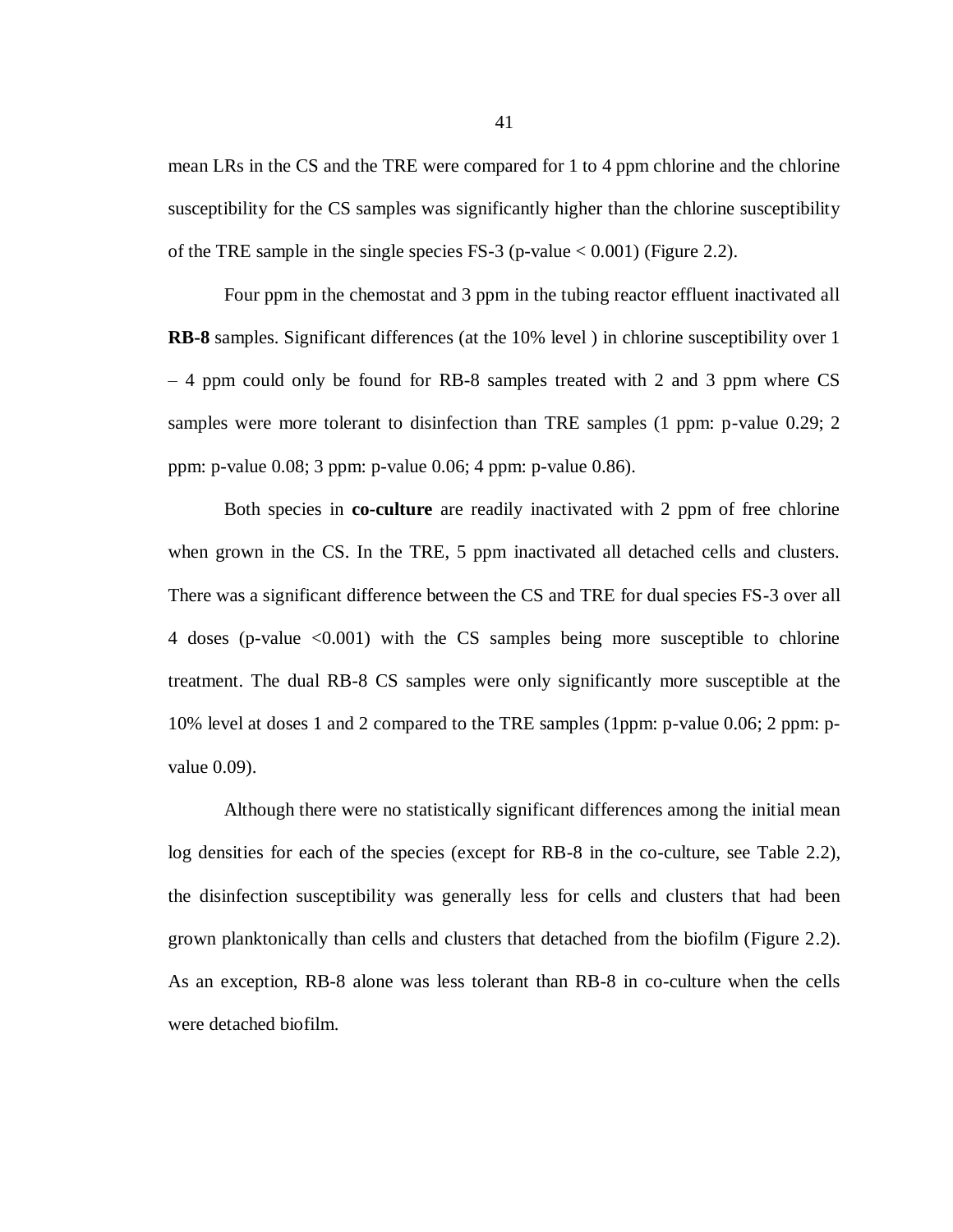As anticipated, the biofilm required doses of chlorine approximately ten times higher than that used for the tubing reactor effluent and the planktonic cells (Figure 2.3).



Figure 2.2 Log<sub>10</sub> reductions after 30 minute chlorine treatment (LR) comparison among reactors per species. Each point represents the mean LR. The bar and whisker indicates one standard deviation of the LR ( $n \ge 3$ ). Significance at 1% is indicated by\*\*\*, significance at 5% is indicated by \*\*, and significance at 10% is indicated by \*.  $FS-3 = B. cepacia; RB-8 = P. aeruginosa.$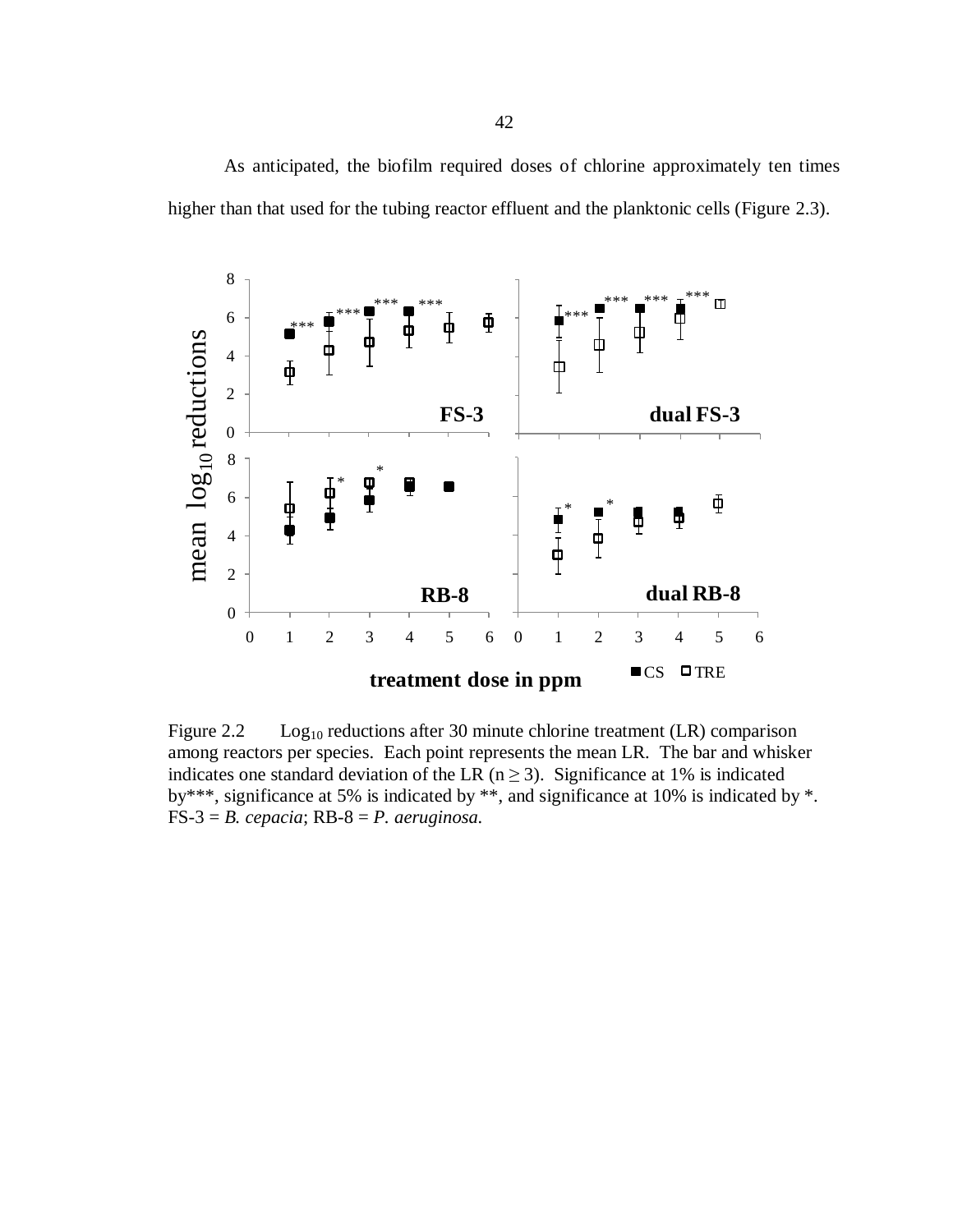

Figure 2.3 Mean  $log_{10}$  reductions for 30 minute biofilm chlorine disinfection. The bar and whisker indicates one standard deviation of the  $log_{10}$  reduction (n  $\geq$  3). See Table 2.1 for all chlorine treatment doses. FS-3 = *B. cepacia*; RB-8 = *P. aeruginosa*.

Disinfection Susceptibilities of *B. cepacia* and *P. aeruginosa* as Single Species and in Co-culture (Species Comparison)

RB-8 and FS-3 were grown as single species and in co-culture in the CS and the

TRE to test for differences in disinfection susceptibility depending on species

composition. Figure 2.4 shows representative disinfectant doses of the experiments for

CS, TRE, and BF.

As anticipated, **CS** cultures were readily inactivated by low concentrations of

chlorine. RB-8 had lower  $log_{10}$  reductions in the CS when grown as single species or in

co-culture indicating that it is more tolerant than FS-3 in the CS (Table 2.3). On the other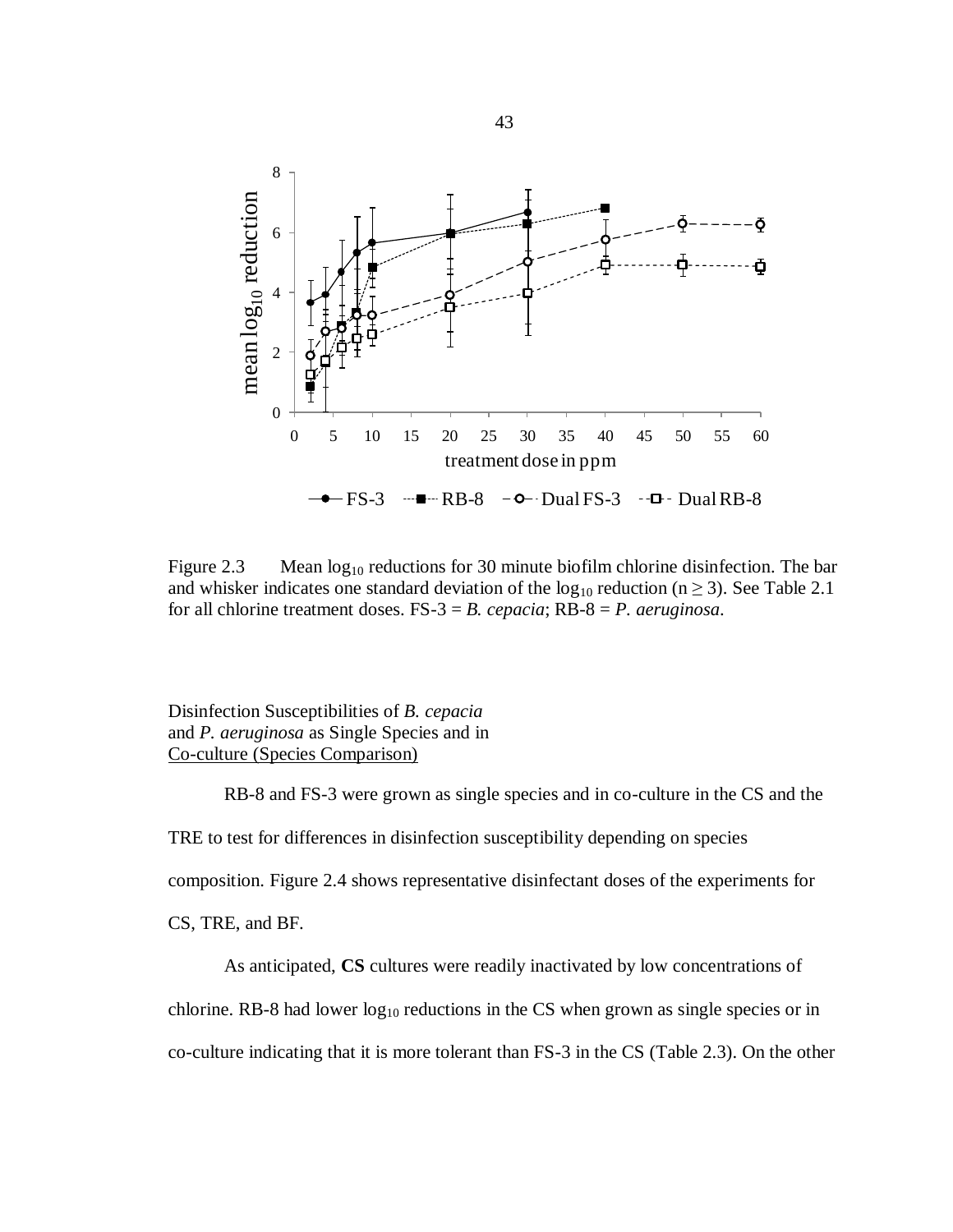hand, growth in co-culture was of no benefit to FS-3 and RB-8 so that 2 ppm led to total inactivation of the CS culture.

In the **TRE,** the single species FS-3 was more tolerant to the chlorine treatment than the single species RB-8 (See Figure 2.4; Table 2.3 shows mean  $log_{10}$  reduction differences for all species and sample types). The  $log_{10}$  reductions of FS-3 and dual FS-3 were generally similar at 1 and 2 ppm and the  $log_{10}$  reductions for RB-8 in co-culture were much lower at 1 and 2 ppm compared to the single species RB-8 (Figure 2.4). These significant differences in species within one same sample type exist between FS-3 and RB-8 and between dual RB-8 and RB-8 (mentioned above) as well as both dual species (p-values  $< 0.01$ ). The only significant difference in  $log_{10}$  reductions in the CS was between both dual species (p-values < 0.01). There was a significant interaction between dose, species, and reactor (p-value  $= 0.04$ ) for dual RB-8 and RB-8 (Table 2.3). Due to this interaction the mean LR for RB-8 was significantly larger than the mean LR for dual RB-8 for 4 ppm only in the CS, but there was no significant difference when pooled across all doses.

Complete inactivation of attached **biofilms** required about 10 times the concentration needed for the inactivation of CS cultures. RB-8 in the single species biofilm displayed the highest tolerance to chlorine at low concentrations (2 ppm in Figure 2.4) and FS-3 was significantly more susceptible than single RB-8 over all tested doses. FS-3 grown in co-culture displayed better survival and lower  $log_{10}$  reductions than the single FS-3, especially at higher disinfectant concentrations (10, 20, and 30 ppm). Although RB-8 in co-culture did not reach an initial cell log density of 7  $\log_{10}(CFU/ml)$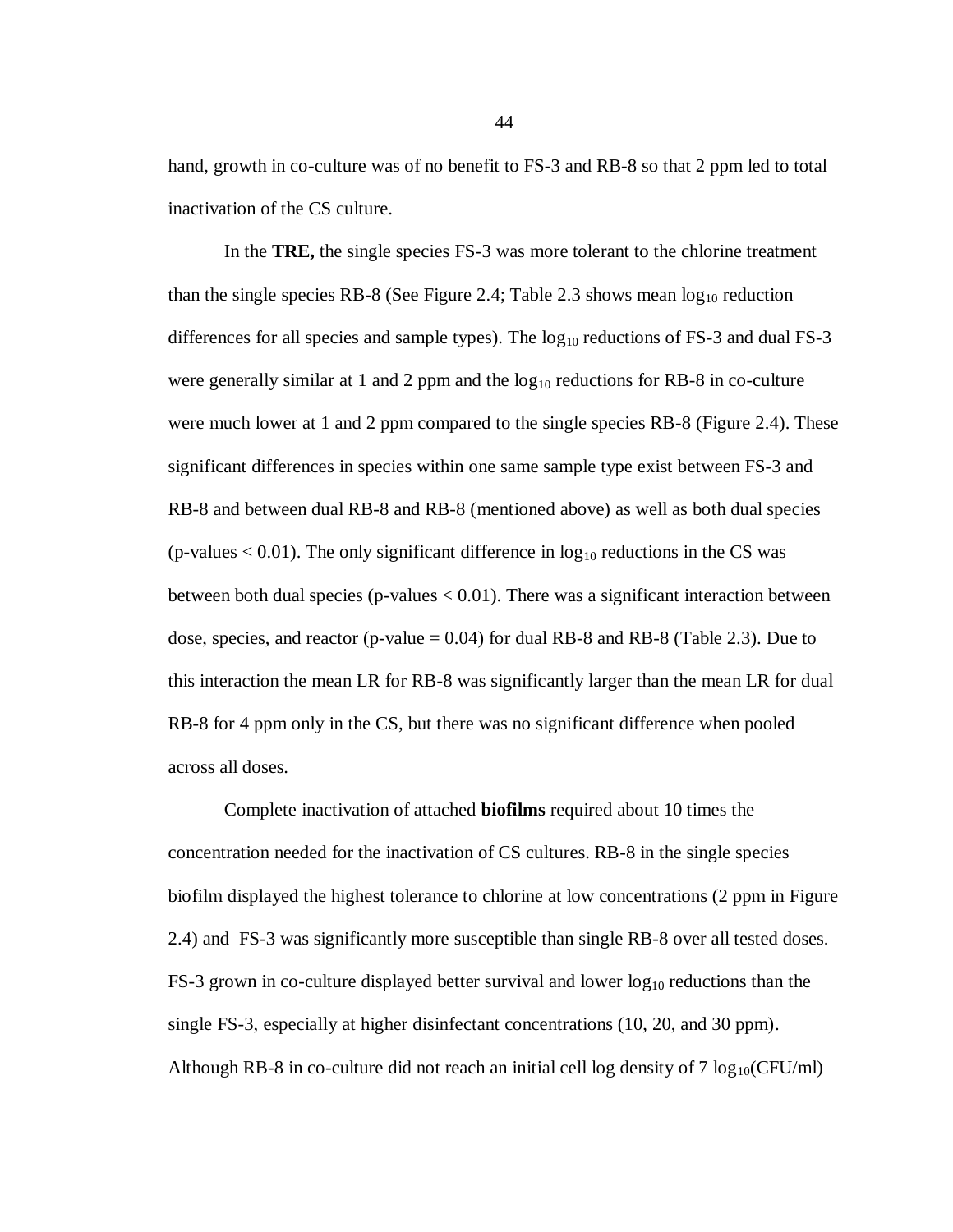the low initial biomass did not result in decreased tolerance. In co-culture, RB-8 displayed mean lower  $log_{10}$  reductions than single RB-8.



Figure 2.4 Log<sub>10</sub> reduction (LR) comparisons among species FS-3 (*B. cepacia*); RB-8 (*P. aeruginosa*), Dual FS-3 (dual species *B. cepacia*); Dual RB-8 (dual species *P. aeruginosa*) for each reactor (chemostat, tubing reactor effluent, and biofilm) across multiple representative doses (not all doses shown). The top of each bar represents the mean LR. The bar and whiskers indicate one standard deviation of the LR (n  $\geq$ 3).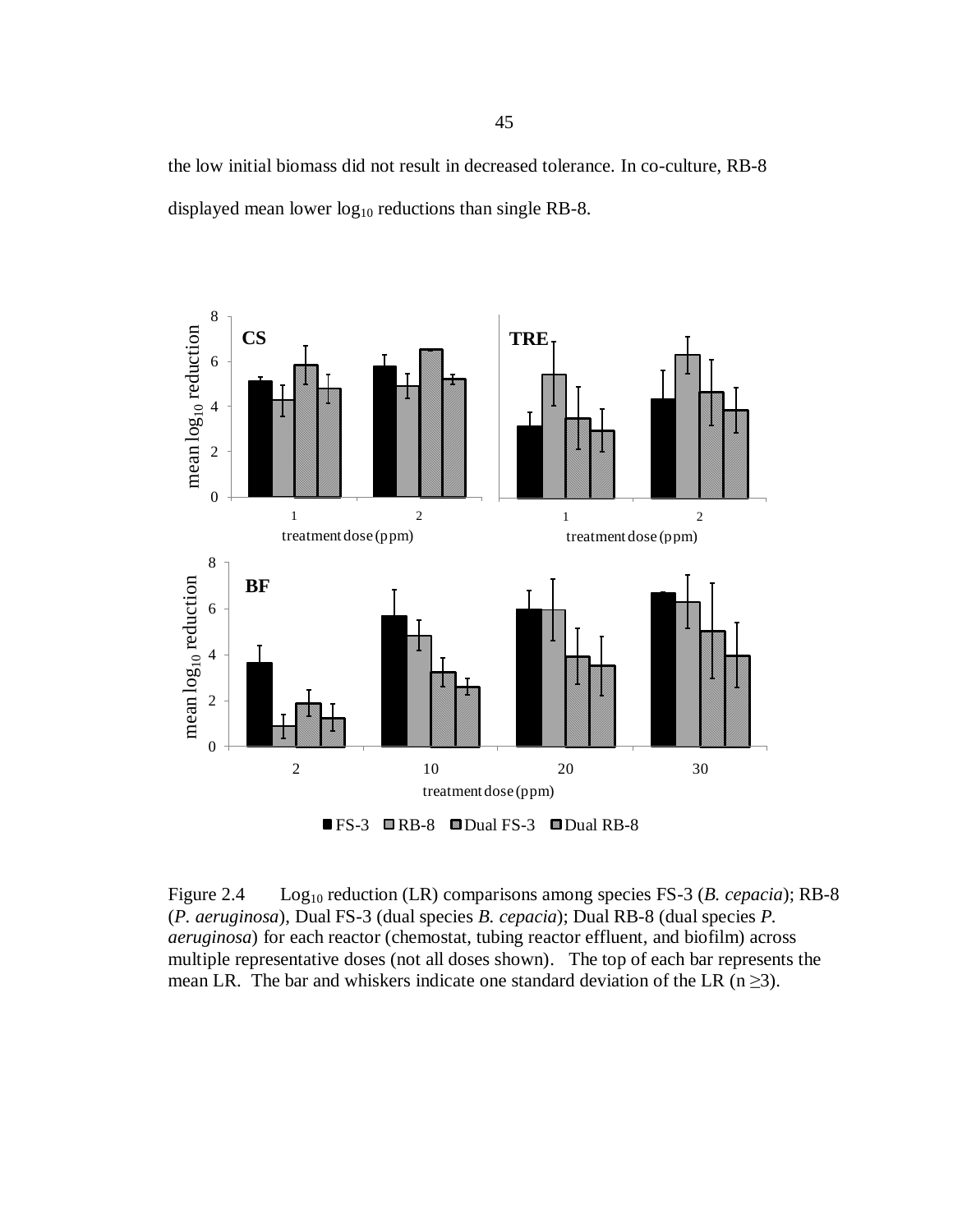|            | Species pair |            |               |                                                             |  |  |
|------------|--------------|------------|---------------|-------------------------------------------------------------|--|--|
| sample     |              |            |               | FS-3 - RB-8 DL FS-3 - FS-3 DL RB-8 - RB-8 DL FS-3 - DL RB-8 |  |  |
| type       |              |            | $\mathcal{L}$ | 8 M                                                         |  |  |
| <b>CS</b>  | 0.5          | 0.45       | $-0.29 +$     | $1.23***$                                                   |  |  |
| <b>TRE</b> | $-1.92***$   | 0.47       | $-2.18***$    | $0.73***$                                                   |  |  |
| BF         | $1.45***$    | $-1.88***$ | $-1.16***$    | $0.73***$                                                   |  |  |

Table 2.3 Mean  $log_{10}$  reduction (LR) differences among species for each reactor (averaged over all tested doses).

Significance at 1% is indicated by \*\*\*, significance at 5% is indicated by \*\*, and significance at 10% is indicated by \*. † indicates that although there is no significant LR difference between DL RB-8 and RB-8 when pooled across all doses, the mean LR for RB-8 was significantly larger than the mean LR for dual RB-8 at a dose of 4ppm only.

#### Homogenization of Cells and Clusters

Because multiple methods for measuring the amount of EPS in clusters were unsuccessful (data not shown) an alternative method for investigation of the importance of the matrix was used. Therefore, an indirect method for assessing the importance of cell clustering and numbers on disinfection was necessary. Homogenization was chosen because it will disrupt cell clusters and potentially release the matrix that binds the cells together.

Shear homogenization at 20,500 rpm was unable to disrupt smaller cell clusters but somewhat reduced the number of larger clusters. Homogenized single FS-3 from the TRE had significantly higher proportions of smaller cluster sizes than when not homogenized (p-value  $< 0.01$ ) while single FS-3 CS samples did not lead to a significant difference in cluster proportions. Homogenized RB-8 grown as a single species also exhibited a higher percentage of smaller cluster sizes compared to the unhomogenized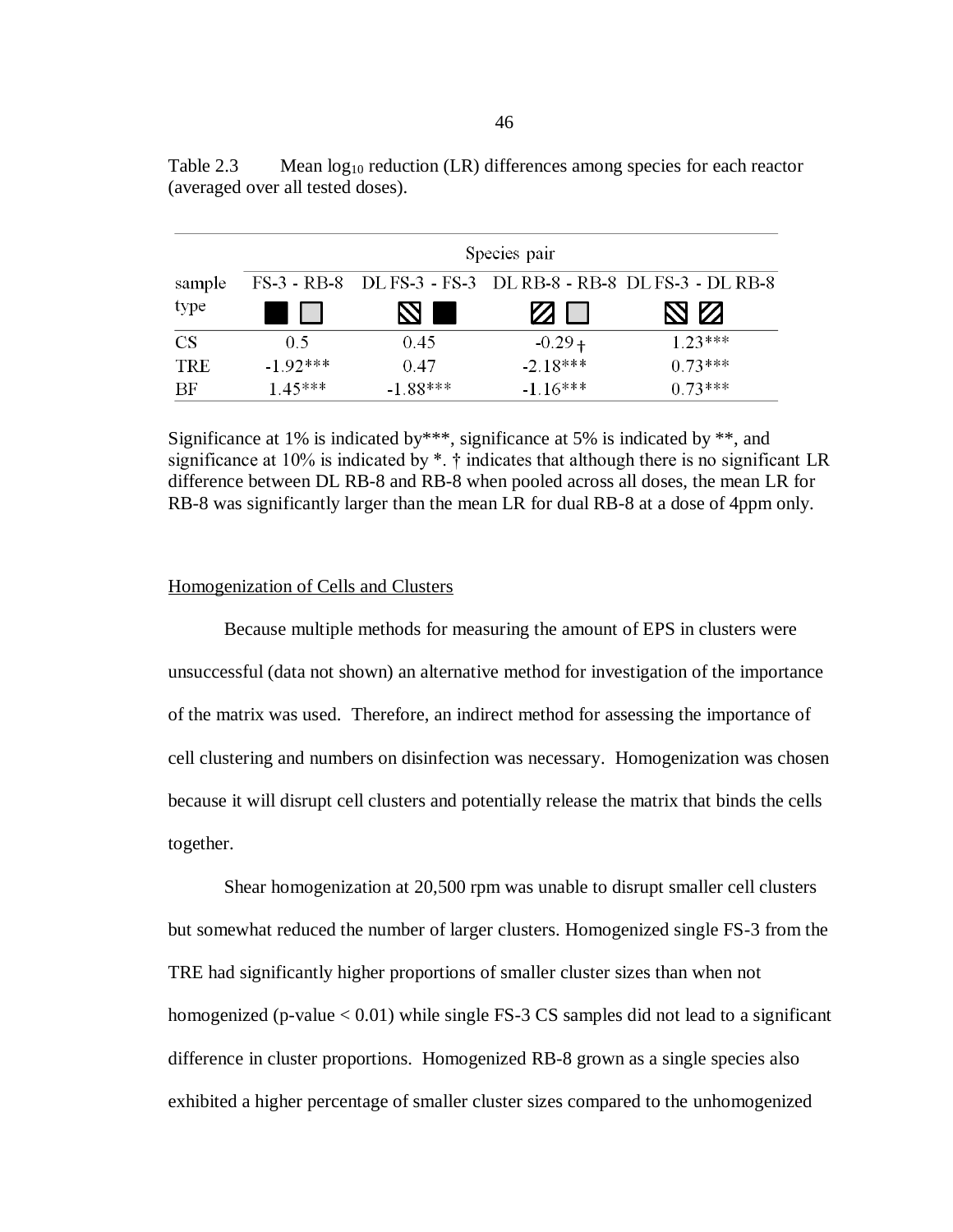samples, but these differences were not statistically significant at the 10% level. Homogenized TRE samples of FS-3 and RB-8 in co-culture resulted in a higher proportion of cells being contained in clusters with  $2 - 5$  cells and a lower proportion of cells in cluster of 11-100 cells (Table 2.5, supplemental materials). Although there were only few statistically significant differences, the number of single cells and small clusters generally increased and the occurrence of large clusters was reduced after shear homogenization (Table 2.5, supplemental materials).

#### Disinfection of Homogenized Samples

Initial  $log_{10}$  densities were not significantly different after homogenization (pvalues  $\geq$  0.313) except for the single species RB-8 which displayed higher log<sub>10</sub> densities following the homogenization (p-value  $\leq 0.001$ ).

Homogenized samples did not show significantly different chlorine susceptibilities in the chemostat compared to unhomogenized samples ( $p$ -values  $> 0.056$ ) (Figure 2.6, supplemental materials). FS-3, as well as dual FS-3 and dual RB-8 were more susceptible to chlorine in TRE samples after homogenization (p-values  $\leq 0.001$ ). Biofilm samples were always significantly (p-values  $\leq 0.001$ ) more susceptible to disinfection after mechanical removal from the silicone surface followed by shear homogenization (Figure 2.7, supplemental material).

## k values

To compare the disinfection rate constants, k values were calculated using two different methods:  $k_{initial}$  was calculated using only the initial minute (i.e. using LR at times t=0 and t=1) in the CS and the TRE and  $k_{end}$  was calculated over the period from 2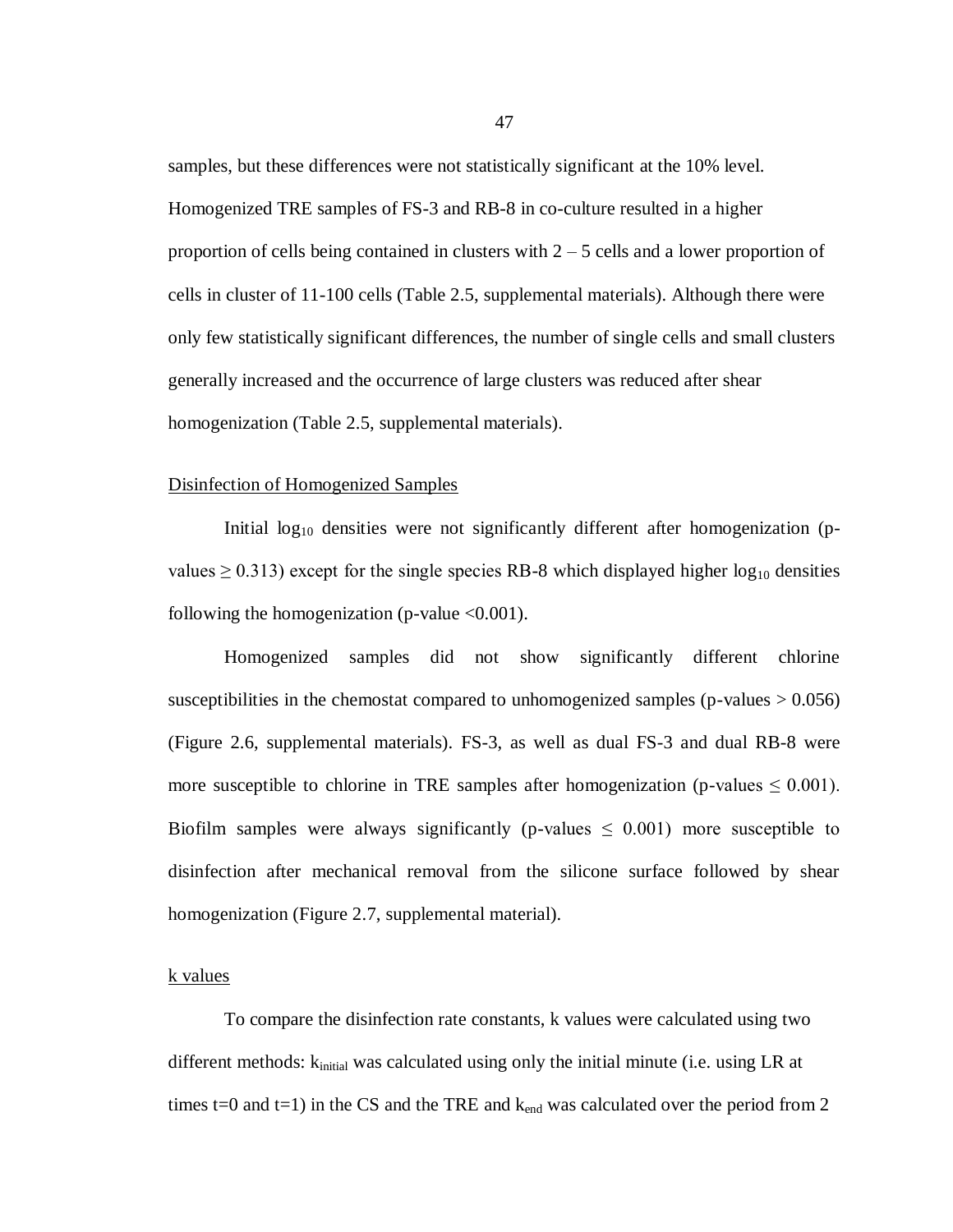to 30 minutes. The k values describe the reaction constants which are dependent on the microorganism, the type and concentration of the disinfectant, and the exposure time. The higher the k values, the faster the inactivation of cells is over a given time and concentration. The disinfection reaction with chlorine mainly occurs in the first minutes with a significant decrease of log density followed by little or no change in the later time points so that kinitial was always bigger than k<sub>end</sub> (Figure 2.5). Therefore, kinitial captured the most important information.



Figure 2.5 kinitial values for all species in the chemostat and the tubing reactor effluent and kend values for all species. The bar and whisker indicates one standard deviation. Note the difference in y-axis values.

Sample Type Comparison of k Values: The disinfection rate of FS-3 in the first minute ( $k_{initial}$ ) in chemostat samples was significantly larger than  $k_{initial}$  of FS-3 in the tubing reactor effluent (p-value =  $0.03$ ) while  $k_{initial}$  of RB8 in the chemostat was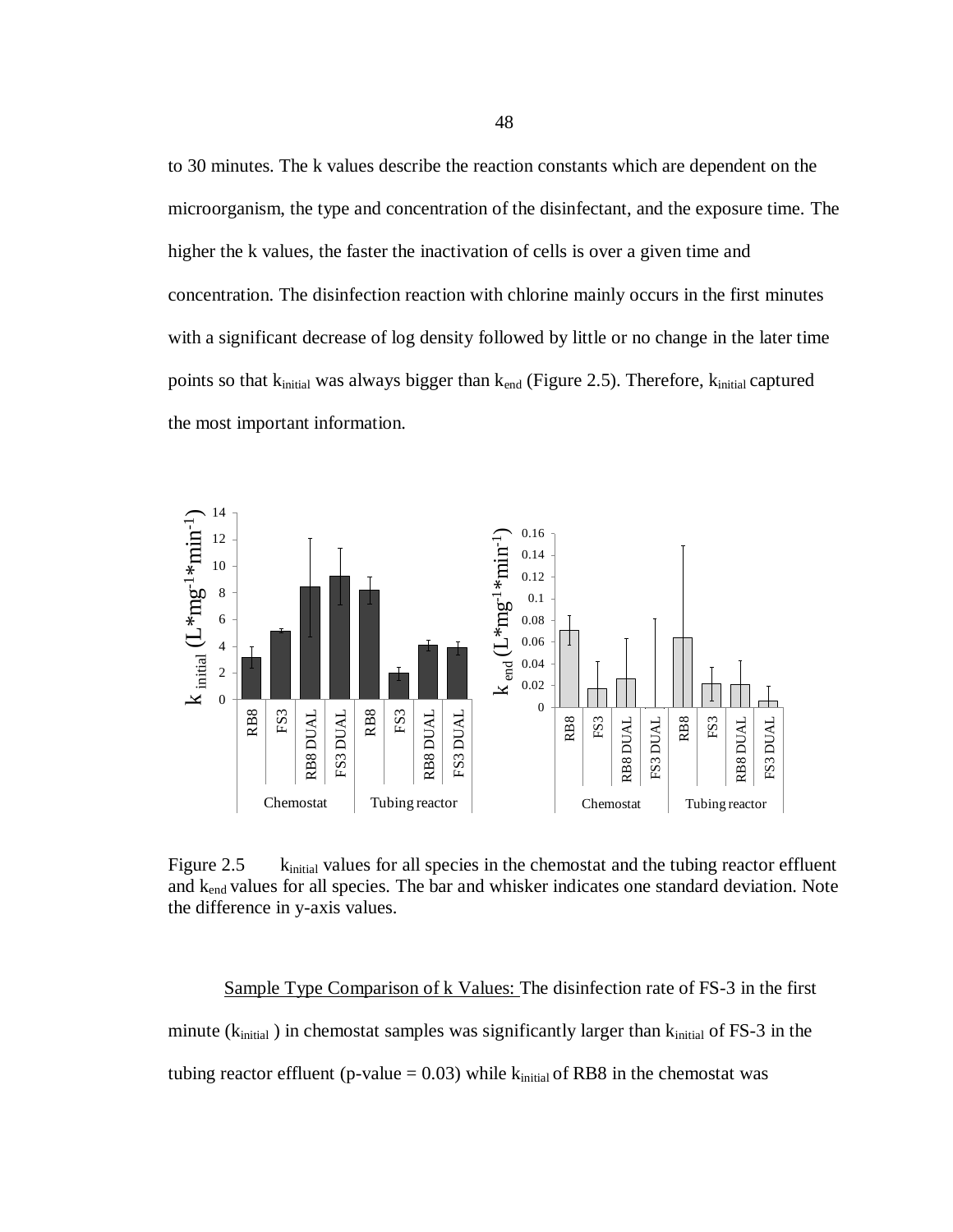significantly smaller than  $k_{initial}$  of RB8 in the tubing reactor effluent (p-value <0.001) (Table 2.6, supplemental materials). There was no significant difference between the disinfection rate in the first minute for chemostat and tubing reactor effluent samples for both dual species FS-3 and RB-8. All  $k_{initial}$  for the biofilm were below 1.0 L\*mg<sup>-1\*</sup>min<sup>-1</sup> and were different from chemostat and tubing reactor effluent sample k values (Figure 2.8, supplemental materials).

The disinfection rates after 2 minutes to the end of the experiment  $(k_{end})$  were not significantly different between the chemostat and tubing reactor effluent samples for all 4 combinations of species.

Species Comparison of k Values: (see Table 2.6 and 2.7, supplemental materials for k value differences and significance levels). In chemostat samples, the disinfection rate in the first minute ( $k_{initial}$ ) of FS-3 was larger than the  $k_{initial}$  of RB8. The  $k_{initial}$  value for FS-3 was smaller than  $k_{initial}$  of the dual FS-3 while  $k_{initial}$  for RB8 was smaller than in the dual species scenario demonstrating that both single species were more tolerant in the chemostat than the dual species within the first minute of disinfection. In tubing reactor effluent samples, the  $k_{initial}$  for FS-3 was smaller than the  $k_{initial}$  for RB-8, and  $k_{initial}$  for the dual RB-8 was also smaller than the  $k_{initial}$  for RB-8 indicating that single species RB-8 detached cells and clusters were more susceptible to chlorine when compared to single species FS-3 and also RB-8 in co-culture.

For the disinfection rate from the second minute to the end of the experiment (kend), significant but small species differences could only be found between FS-3 and FS-3 in co-culture for chemostat samples.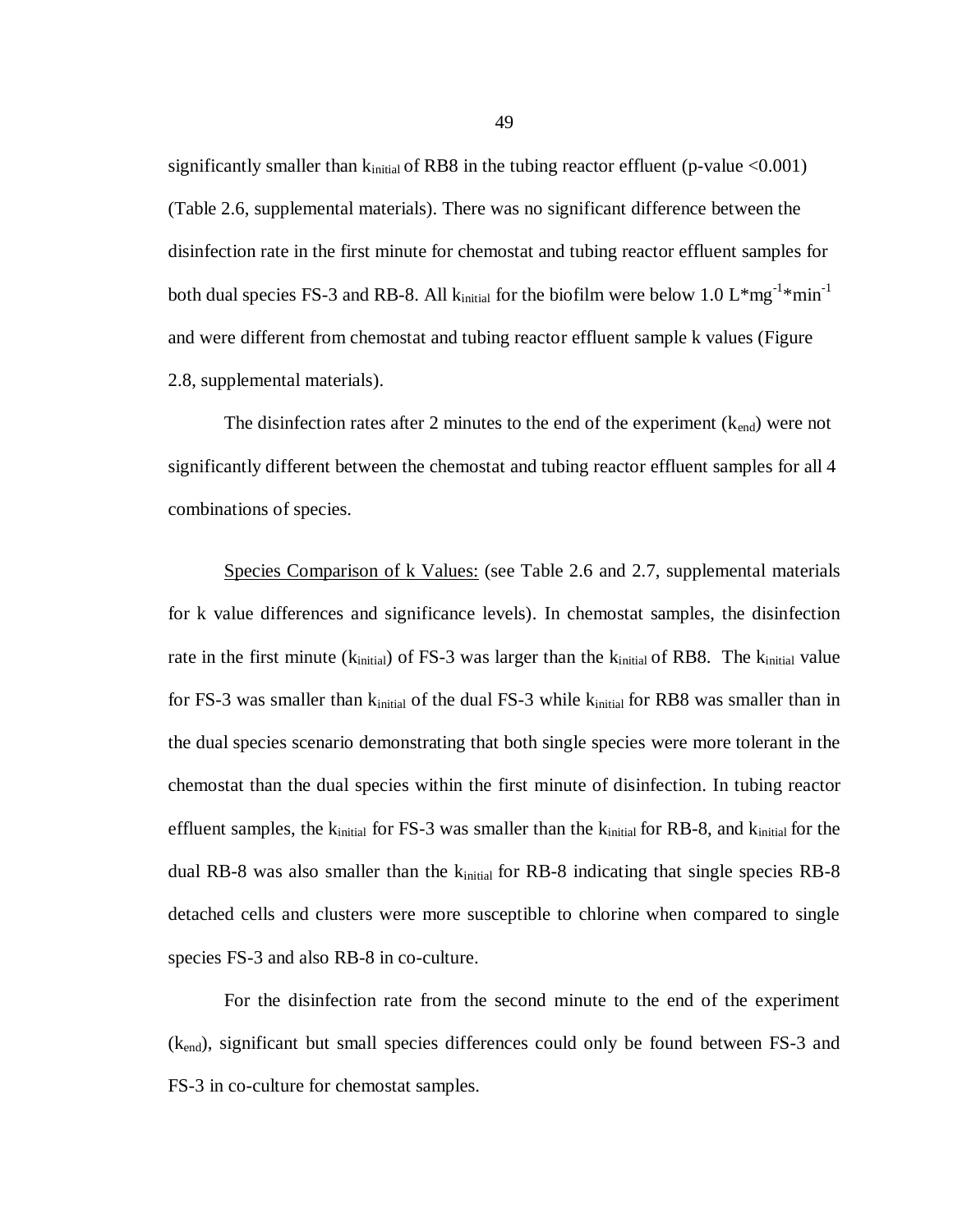### Discussion

## Cluster Size Distribution in Dual and Single Species Cultures

To assess whether particle size is a factor in disinfection tolerance, the cluster size distribution for cells grown in the chemostat was analyzed and compared to detaching biofilm clusters. Interestingly, chemostat grown cells were not exclusively present as single cells in the chemostat, but rather most of the cells formed clusters in solution. This result has been shown previously (Krometis *et al.* 2009). Previous studies have also found that cell to cell adhesion is independent of the pH of the medium and therefore cell surface charge (Singh, 1987; Clark 1958). Singh & Vincent (1987) found that clumping is enhanced in low nutrient solutions due to enhanced capsule formation, making cells ‗stickier'. Rickard *et al*. (2002) also reported that aggregation increases with the age of the cultures which is supported by Clark (1957) who hypothesized that dead cells cluster more easily. In the present study, the cluster size distributions of detached biofilm particles and particles from the planktonic culture were comparable, with single cells and small to medium-sized clusters occurring most frequently. Larger clusters were rarer but still accounted for a large proportion of cells. The presence of the EPS matrix in the biofilm results in clusters in the biofilm effluent when pieces of the intact biofilm detach or slough off. However, detachment characteristics are species dependent and can range from single cells to large clusters, as was observed in Fux *et al.* (2004). In the single species cultures (CS and TRE), a high number of cells (up to 50%) were contained in medium sized and larger clusters (6 cells and more). However, when FS-3 and RB-8 were grown together the majority (up to 90% of all cells) of cells were present as single cells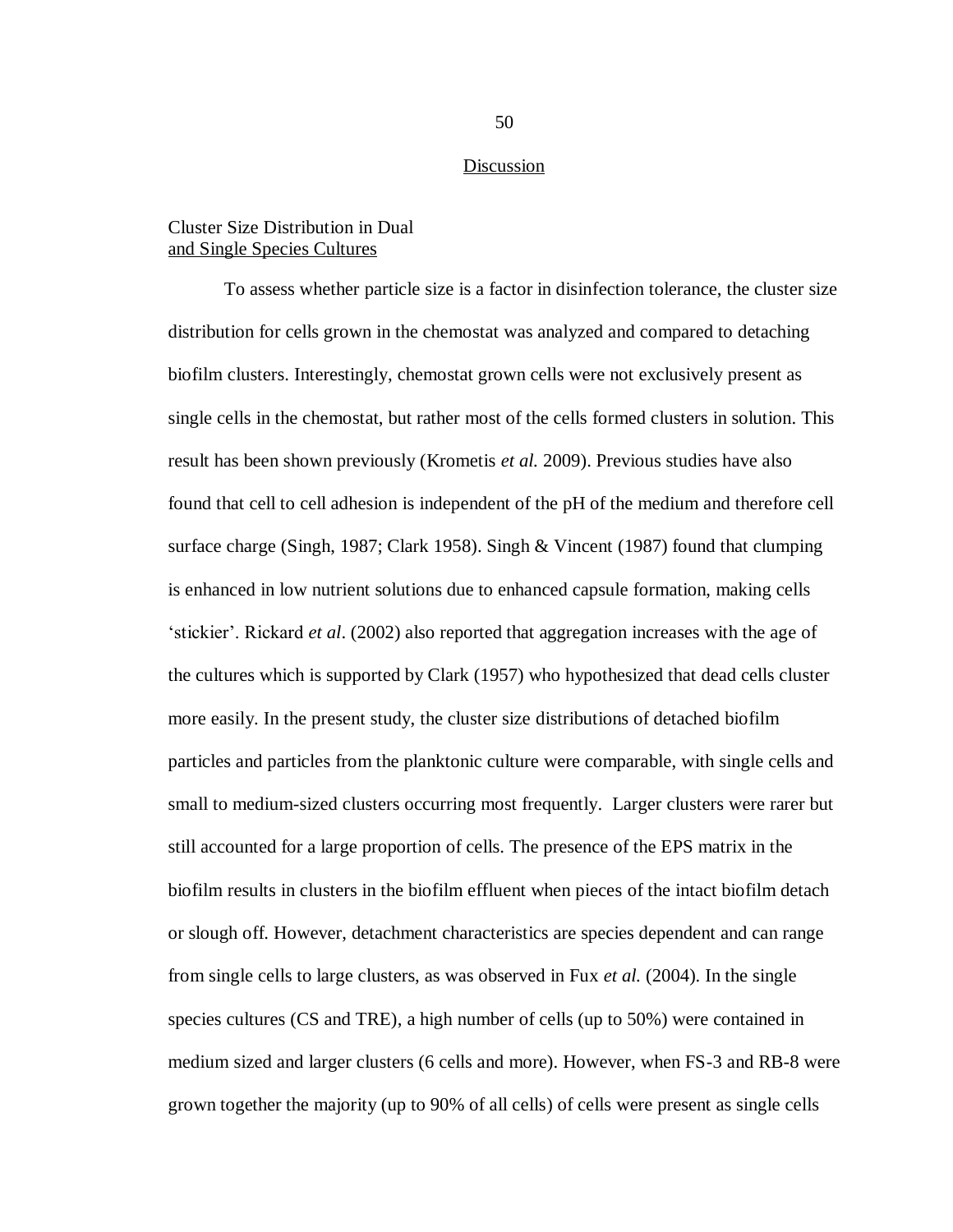and in small clusters up to 5 cells (Figure 2.1). The occurrence of low proportions of large clusters may indicate that the two species do not attract each other via adhesins or receptors as described by Rickard *et al.* (2003). After testing the aggregation behavior of the two species using the amended method of Rickard *et al.* (2000), co-aggregation of FS-3 and RB-8 can be excluded. The species also did not auto-aggregate in sterile deionized water. Since auto- and co-aggregation is only tested on thoroughly washed cells where EPS has presumably been removed, cluster formation in the chemostat may be due to EPS production which makes cells "stickier".

# Initial Cell Numbers and Species Distribution in Co-culture

*B. cepacia* (FS-3) was the dominant species in the co-culture when comparing the initial species distribution in all three experimental scenarios (Table 2.2). *B. cepacia* has a slightly higher growth rate than *P. aeruginosa* (RB-8) which might explain the differences in the species distribution. However, after 4 days of growth in the biofilm tubing reactor, RB-8 remains established in the attached biofilm and in the reactor effluent. This may indicate that RB-8, despite the slower growth rate, is a persistent species in the biofilm. Banks & Bryers (1991) have reported similar observations with dual species biofilms where the two species have different growth rates. The faster growing species was dominant in the biofilm while the slower growing species remained established through the experiment. Komlos *et al.* (2005) reported that the population density in a dual species biofilm changed with nutrient concentrations and planktonic growth rate was not an indicator of population distribution. As shown in experiments with cell free extracts in this study, RB-8 and FS-3 do not produce substances that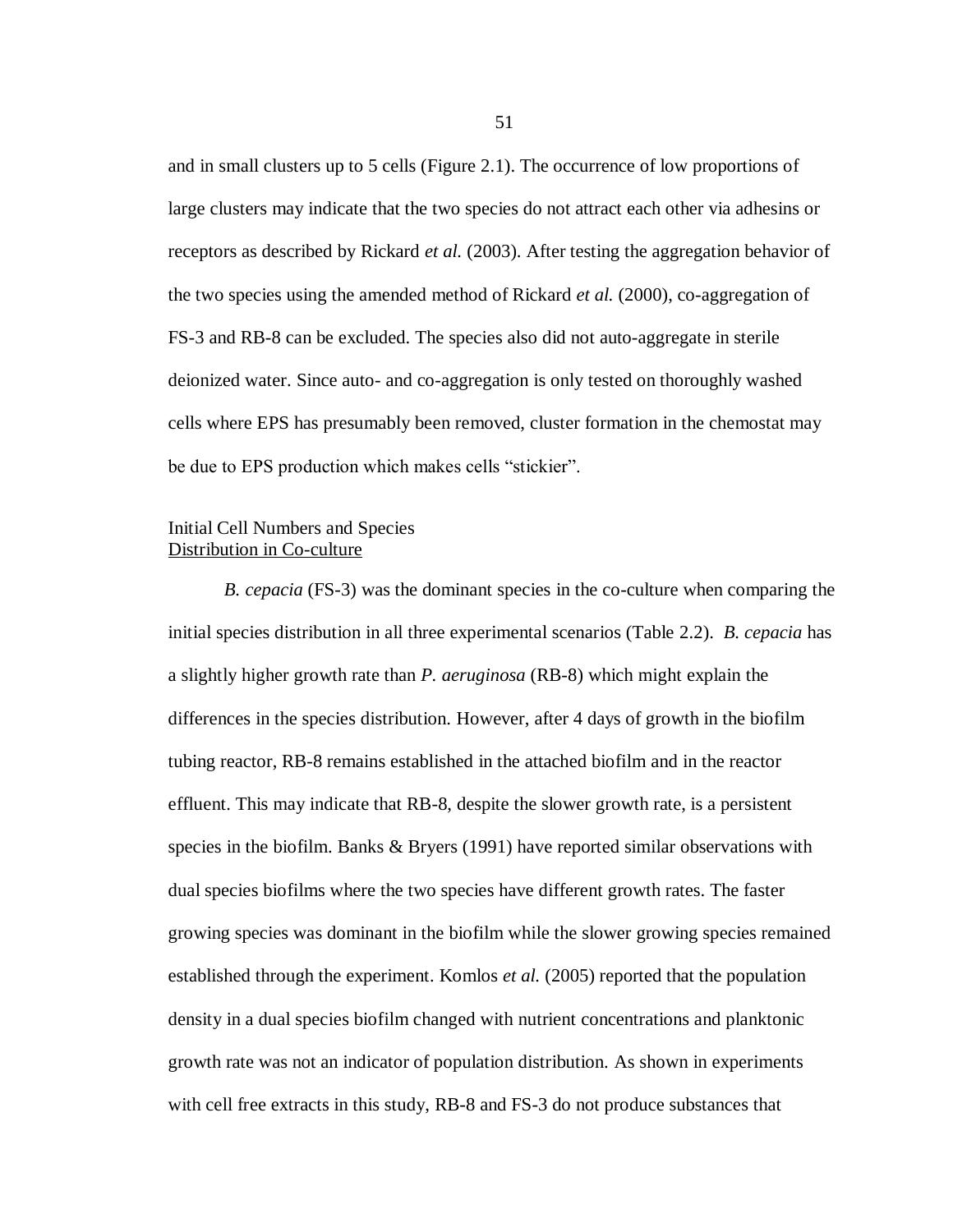influence the disinfection tolerance of the other strain. However, the possibility for interaction via cell to cell signaling or other mechanisms cannot be excluded.

# Disinfection of Planktonically Grown Cells Compared to Detached Biofilm Cells

Although initial cell numbers were very similar in all cultures, chlorine tolerance differed from species to species and from CS to TRE samples. Generally, TRE samples had more large clusters than chemostat samples, perhaps making them more tolerant to chlorine. In contrast to *B.cepacia*, when *P. aeruginosa* was grown as a pure culture it produced more large clusters in the chemostat which may result in increased tolerance to disinfection.

These results indicate that increased resistance may be directly linked to more cells being contained in larger clusters and thus being shielded from disinfection. Also, an increased amount of extracellular polymeric substances surrounding clusters and cells stemming from the biofilm may be protective in a disinfection scenario. More organic substances in the sample react with the available chlorine making less of it available for disinfection as has been reported by deBeer *et al.* (1994) and Xu *et al.* (1995). The reaction of the biofilm matrix with the available chlorine also results in a retardation of diffusion into the biofilm. Xu *et al.* (1995) entrapped bacteria in alginate beads to model the disinfection of cells surrounded by a matrix and noticed that the presence of such substances decreased disinfection susceptibility.

In addition it has been shown that when in the CS, cells are actively growing which is known to make cells more susceptible to disinfection than cells in the stationary phase (Benjamin *et al.* 1986, Mittander & Littbrand 1980). Growth rates in the biofilm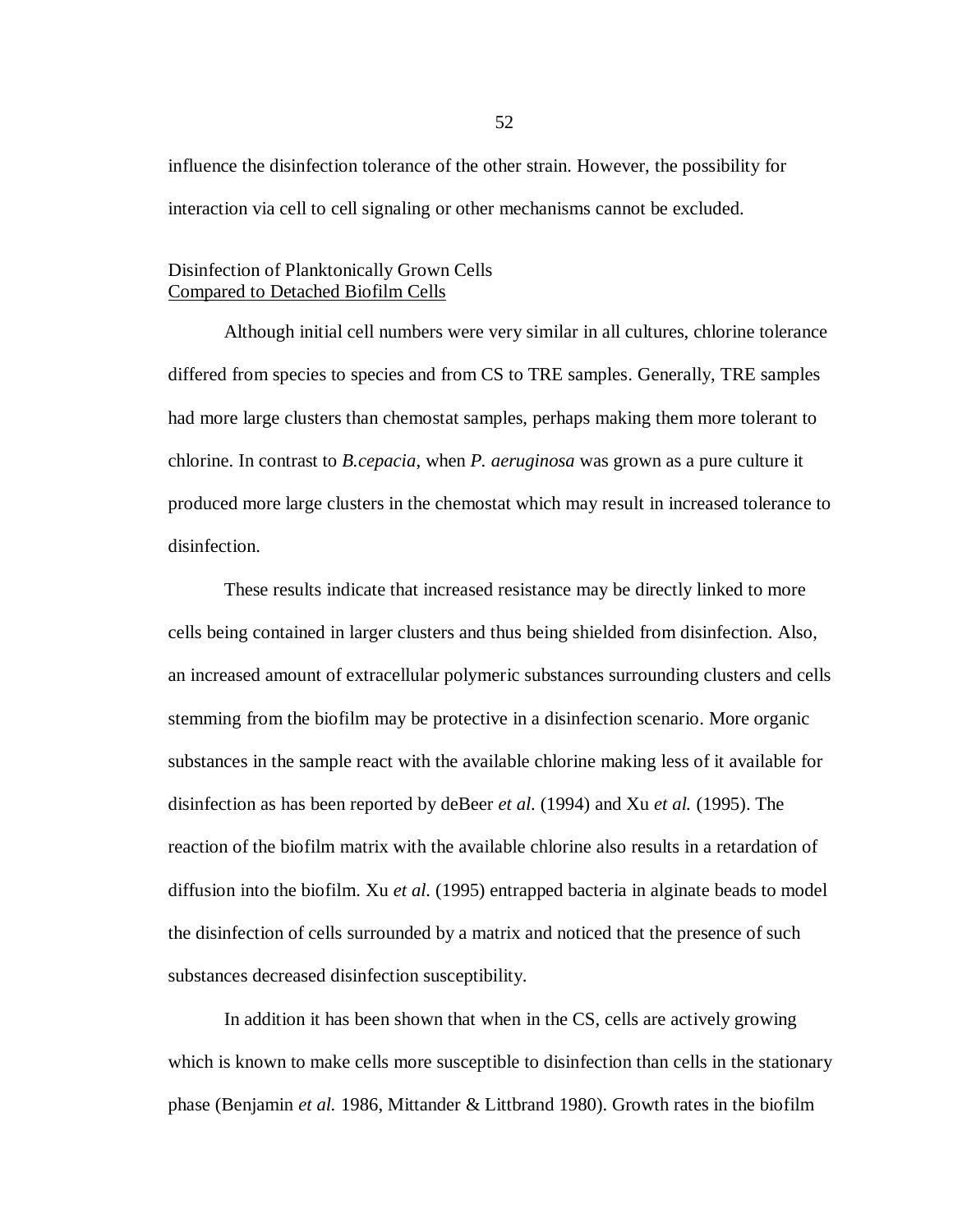highly depend on the location within the biofilm and the availability of nutrients. Biofilm layering may also influence the physiological states of the cells in the clusters and thus alter disinfection susceptibility (Huang *et al.* 1995).

Slower growth rates and nutrient limitation may be factors in making biofilms more tolerant to disinfection compared to planktonic samples and tubing reactor effluent samples (Walters *et al.* 2003; Rani *et al.* 2007). The attachment to a surface (silicone tubing in this study) may be protective to the biofilm since chlorine can attack the biofilm from only one side and chlorine is reacting with the EPS matrix before it can reach cells in lower layers of the biofilm.

# Disinfection of *B. cepacia* and *P. aeruginosa* as a Single Species and in Co-culture

The disinfection susceptibility of the two strains RB-8 and FS-3 depends on whether each is grown as a single species culture or in co-culture. Single species in the CS compared to the co-culture in the CS were more likely to survive disinfection (Figure 2.4).

In contrast, the two species in detached biofilm clusters responded more similarly to disinfection when grown as a co-culture which leads to better survival of RB-8 and more efficient killing of FS-3 compared to the single species. Interestingly, the dual species biofilm reactor effluent had a high percentage of single cells and smaller clusters  $(> 80\%)$  in comparison to the single species (Figure 2.1), but the tolerance to chlorine has increased (Figure 2.4). This outcome suggests that the disinfection efficacy largely depends on the amount and occurrence of larger clusters in the samples, but other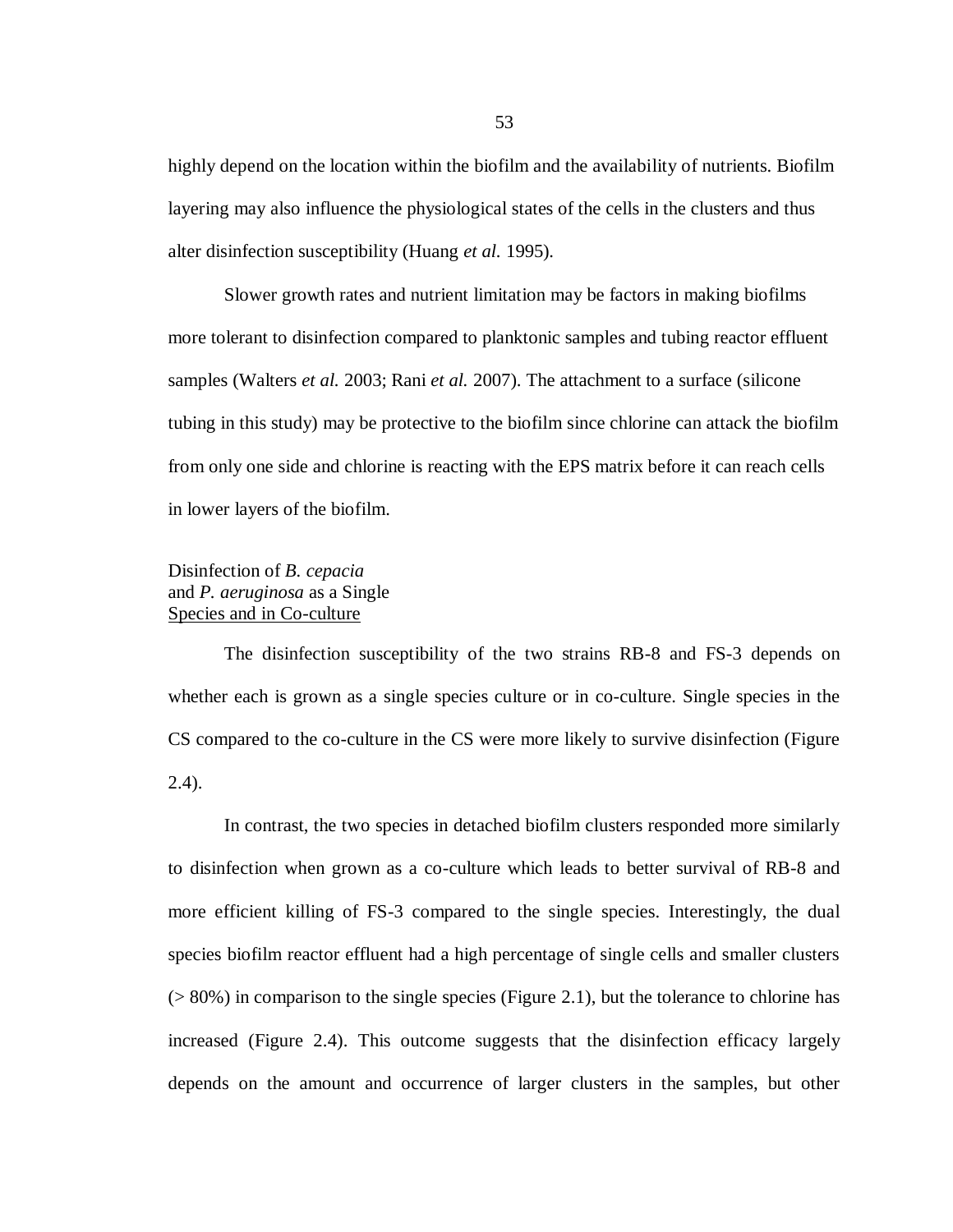protective mechanisms may become a factor when the two strains are grown in coculture. Inter-species competition experiments showed that both strains do not produce substances that make the other species more susceptible to disinfection.

Co-culture is beneficial for survival during disinfection of attached biofilms. Single-species biofilms were readily inactivated with 30 ppm of chlorine while dualspecies biofilms required up to 80 ppm of chlorine. At low doses (2, 4, 6, and 8 ppm) the responses of the single and dual species biofilms were somewhat similar, but the dual species biofilm was more resilient at higher concentrations (10, 20, 30, and higher if applicable). This may indicate the presence of tolerant specialized survivor cells (persister cells) in the biofilm community that are known to occur in bacterial populations (Keren *et al.* 2004) and their development may have been triggered by the dual species growth. The co-cultured biofilm was also the thinnest at 23  $\mu$ m ( $\pm$  4  $\mu$ m) but also the most resistant to disinfection, supporting the possibility for protective interactions.

Image analysis of sectioned biofilms showed that RB-8 biofilms were the thickest on average with 28  $\mu$ m ( $\pm$ 4  $\mu$ m). FS-3 biofilms were 26  $\mu$ m ( $\pm$ 4  $\mu$ m) thick. Biofilm thickness depends on the cell size, the amount and type of EPS produced, the shear forces the biofilm is exposed to during growth, and the availability of nutrients (Stoodley *et al.* 1994, Simões *et al.* 2005, Costerton *et al.* 1995). Some strains and phenotypes of *P. aeruginosa* are well known for the production of increased amounts of extracellular substances (Govan & Deretic 1996). The environmental *P. aeruginosa* strain used in this study also produced large, glossy colonies with undefined borders that were visible after 24 hours while *B. cepacia* formed well defined small colonies that were only visible after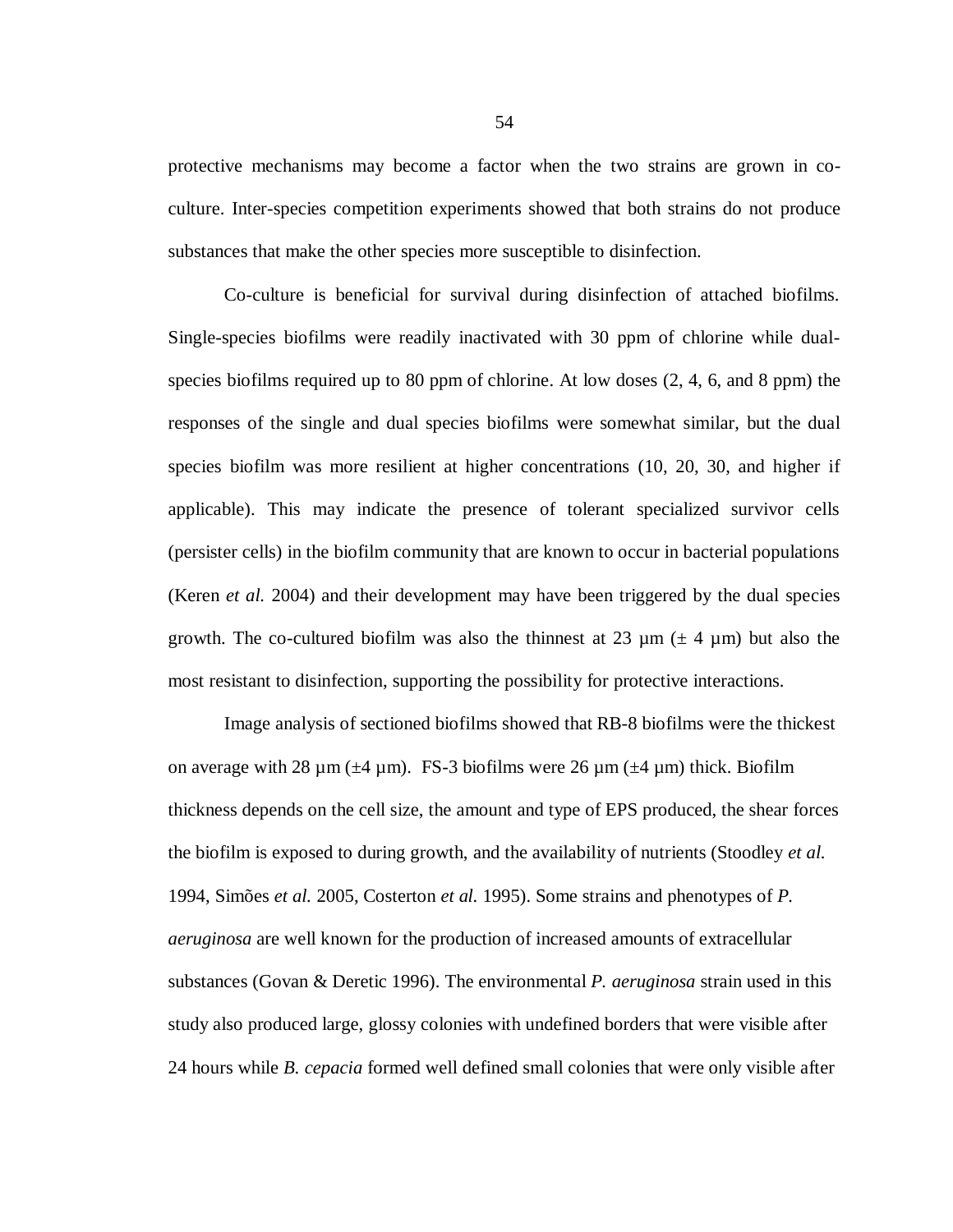48 hours incubation. These observations may indicate the presence of increased amounts of extracellular polymeric substances and explain why RB-8 biofilms were slightly thicker under these growth conditions.

#### Mechanical Disruption

Homogenization alone did not result in lower cell numbers, and control samples were not impaired in their growth after homogenization. However, recovery of cells after disinfection was negatively affected. This might be due to removal of extracellular polymeric substances or injury to cell membranes that allowed better penetration of chlorine. Since disinfection efficacy is not always directly related to the cluster sizes in the samples, other factors such as the physiological state of the cells may have an effect.

## k Values

The analysis of the disinfection rates  $k_{initial}$  and  $k_{end}$  for all sample types and species revealed that  $k_{initial}$  was about 10 times larger than  $k_{end}$  in all scenarios, showing that the majority of the disinfection occurs within the first minute of treatment with chlorine. This may indicate that the majority of cells in the samples were easily disinfected within the first minute and a smaller subpopulation was more tolerant to chlorine.

The k<sub>initial</sub> values were an excellent indicator of chlorine tolerance of samples. The  $k_{initial}$  values for RB-8 and FS-3 in co-culture were very similar which supports findings of the disinfection experiments with incrementally increasing chlorine doses. Figure 2.5 shows that species and sample types with high initial k values also resulted in high  $log_{10}$ reductions after 30 minutes of chlorine exposure compared to other species and sample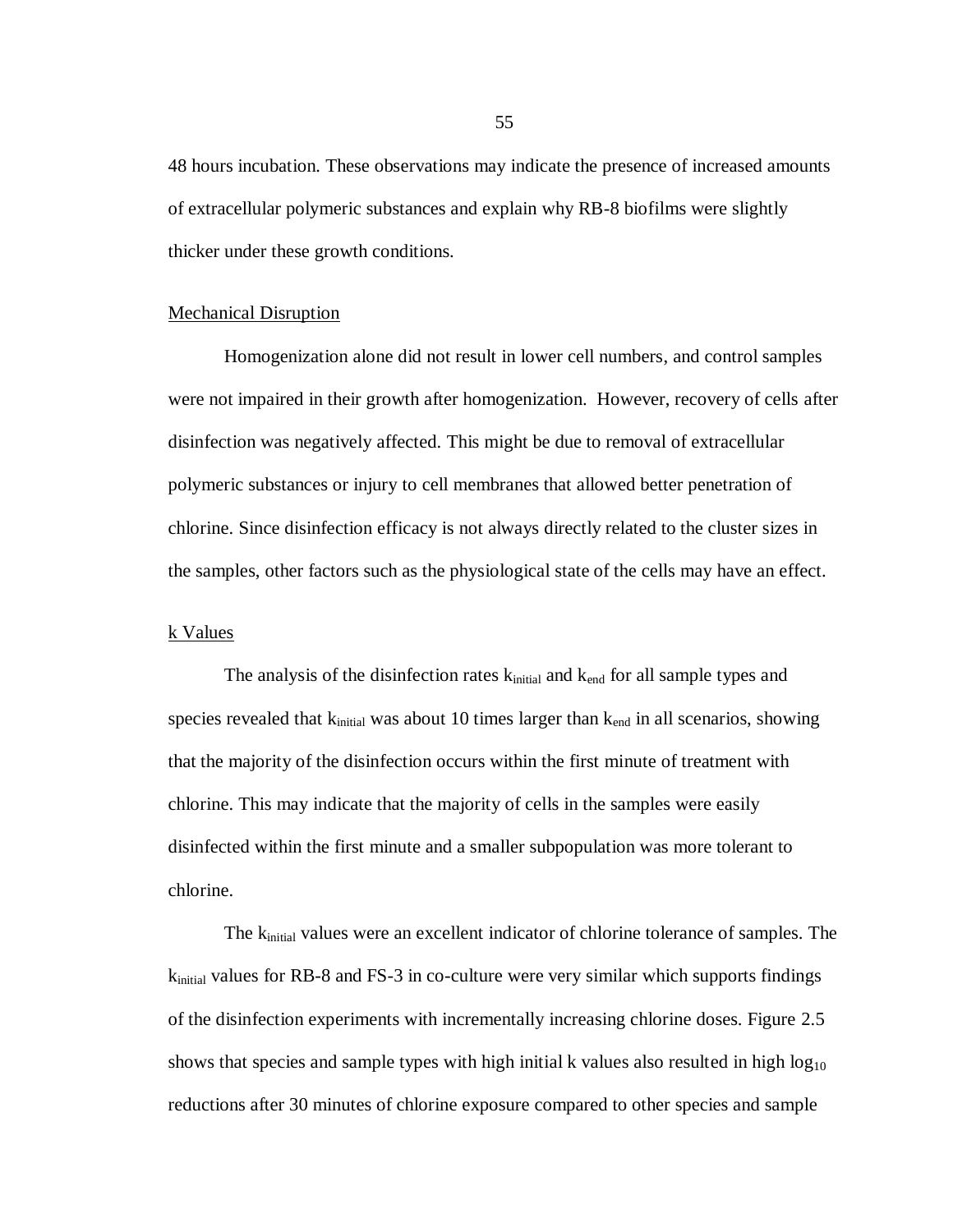types. The  $k_{end}$  values were not statistically different which confirms that most of the killing occurs within the first minute of exposure.

#### Conclusion

In this study, disinfection tolerance in single species cultures was associated with the occurrence of larger cell clusters in either the CS or TRE samples. Single RB-8 TRE samples were less tolerant than the CS samples that contained a higher proportion of larger clusters than the tubing reactor effluent. In contrast, single FS-3 in the TRE was more tolerant than the CS samples that had a lower proportion of large cell clusters. This suggests that cells in samples with similar initial log densities are more resistant to chlorine disinfection when the relative numbers of large clusters is high compared to samples with a lower number of large clusters.

When RB-8 and FS-3 were grown in co-culture, the relative number of larger clusters was reduced compared to the single species samples, but the tolerance of the TRE and biofilm samples was at least as large as those for single species samples. This indicates that other factors such as the physiological state or cell to cell signaling may play an important role especially in multi-species cultures. The k values for the first minute of exposure to chlorine were a good indicator value for chlorine tolerance when comparing different species and sample types.

This research suggests that species composition not only influences the cluster characteristics of cells in suspension and when detaching from biofilm, but also determines chlorine susceptibility. Thus, disinfection studies with mono-species cultures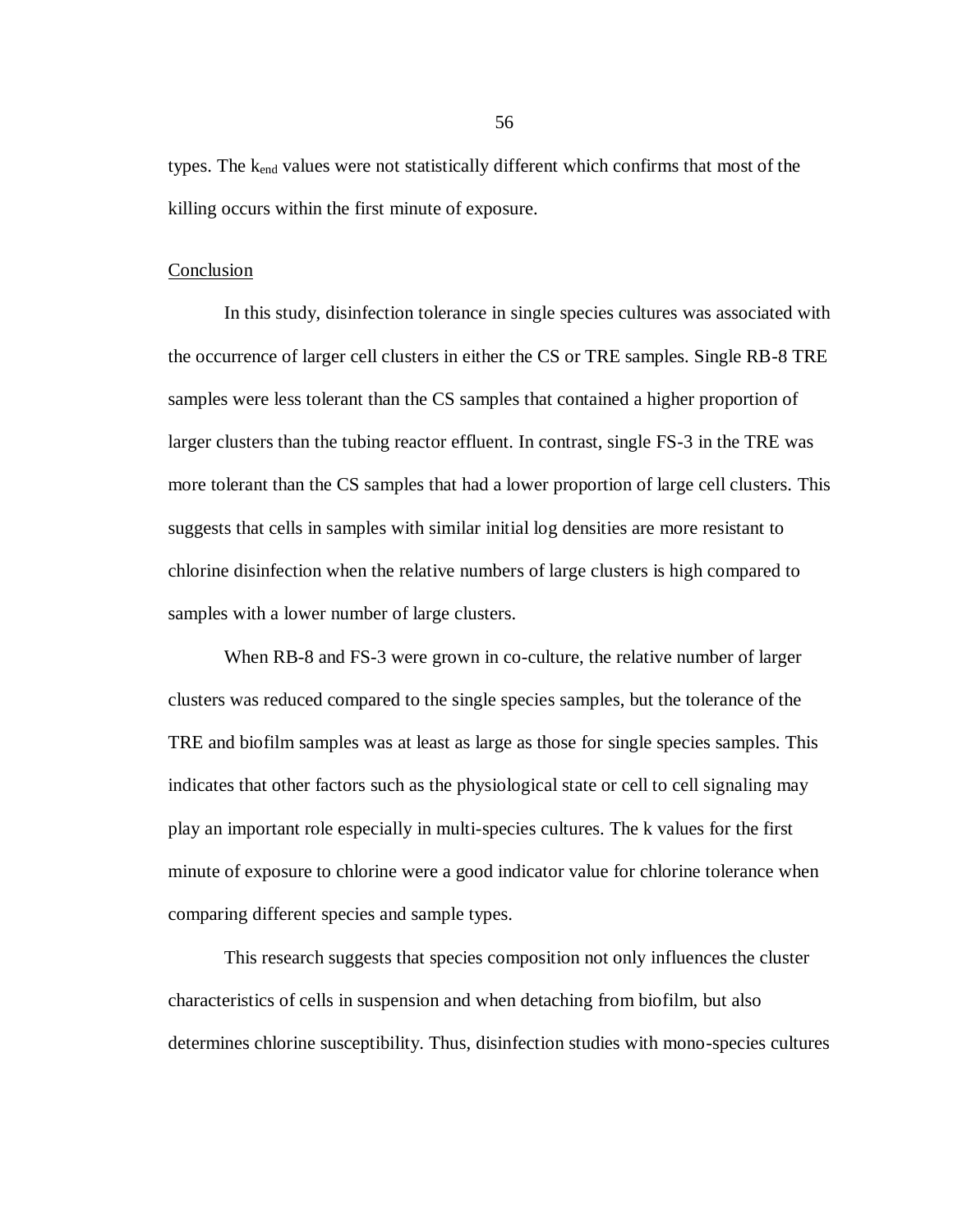may not sufficiently describe the disinfection tolerance observed in multi-species scenarios.

## Acknowledgements

The authors like to thank Betsey Pitts for her indispensible training on the fluorescent microscope and assistance with image analysis. Thanks also to Marion Fontagneu for assisting with laboratory experiments during her internship at the Center for Biofilm Engineering. In addition, we would like to thank Dawn Woodall, Denise Donoghue, and David Oliver at Unilever, Port Sunlight, UK, for their support. This work was supported by Unilever U.K. Central Resources Limited.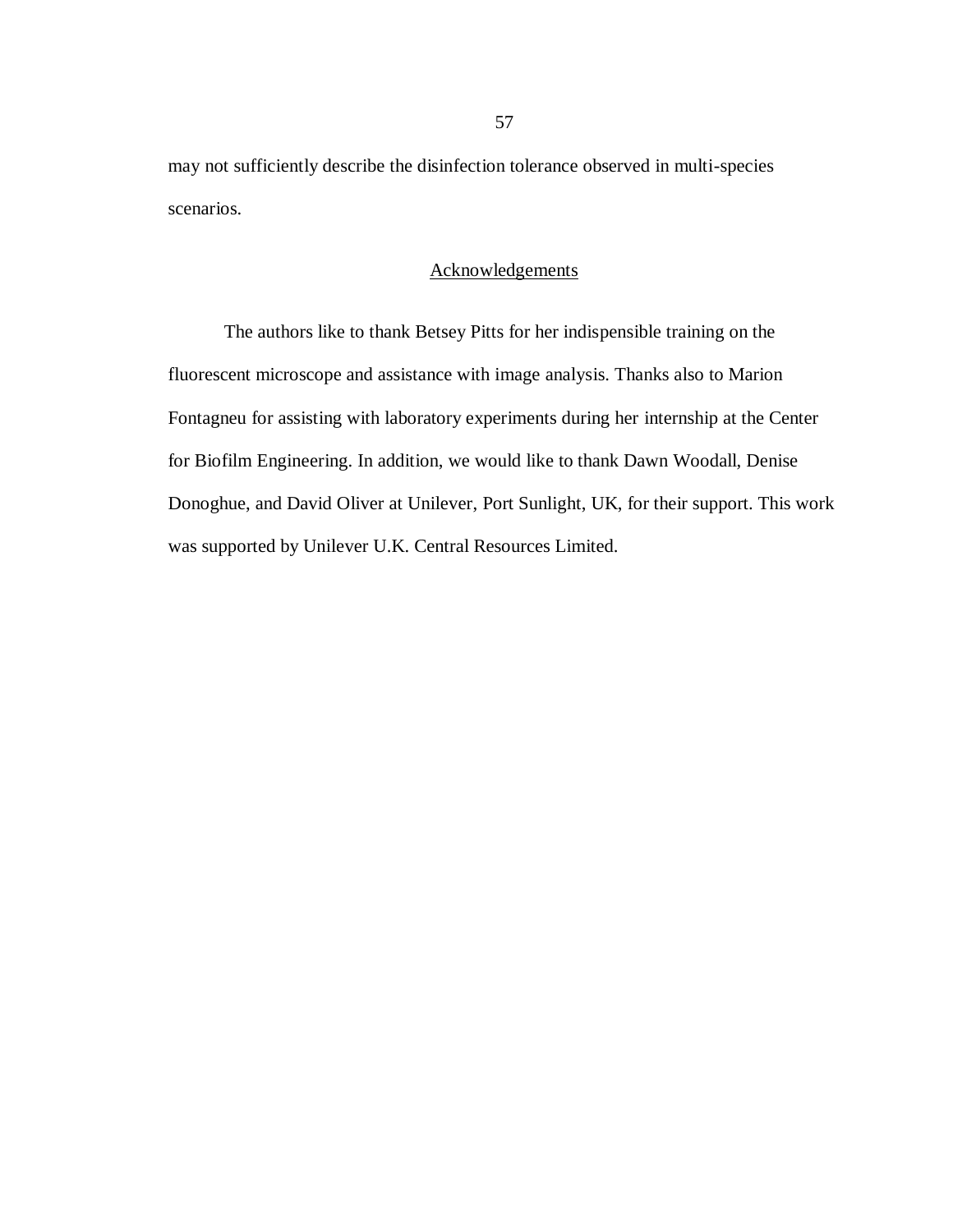## Supplemental Materials

Table 2.4 Species comparison of cluster sizes pooled across the two sample types (chemostat and tubing reactor effluent samples). Mean differences in the proportions of clusters are shown.

| species       | single cell | 2 to 5   | 6 to 10        | $11 - 100$ | $101 - 1000$ |
|---------------|-------------|----------|----------------|------------|--------------|
| $FS-3 - RB-8$ | $-0.00$     | $0.08 +$ | $-0.05$        | $-0.05$    | 0.01         |
| $FS-3$ - DUAL | $-0.15*$    | 0.00     | $0.06*$        | 0.08       | 0.01         |
| $RB-8-DUAL$   | $-0.15*$    | $-0.08$  | $***$<br>0 1 1 | 0.12       | 0.01         |

Significance at 5% is shown with \*\*, 10% significance is shown with \*. † indicates that there was no species difference in cluster proportions when pooled across chemostat and tubing reactor effluent for FS-3 vs RB-8 but there was a significant difference in the cluster proportion in chemostat samples at a significance level of 10%.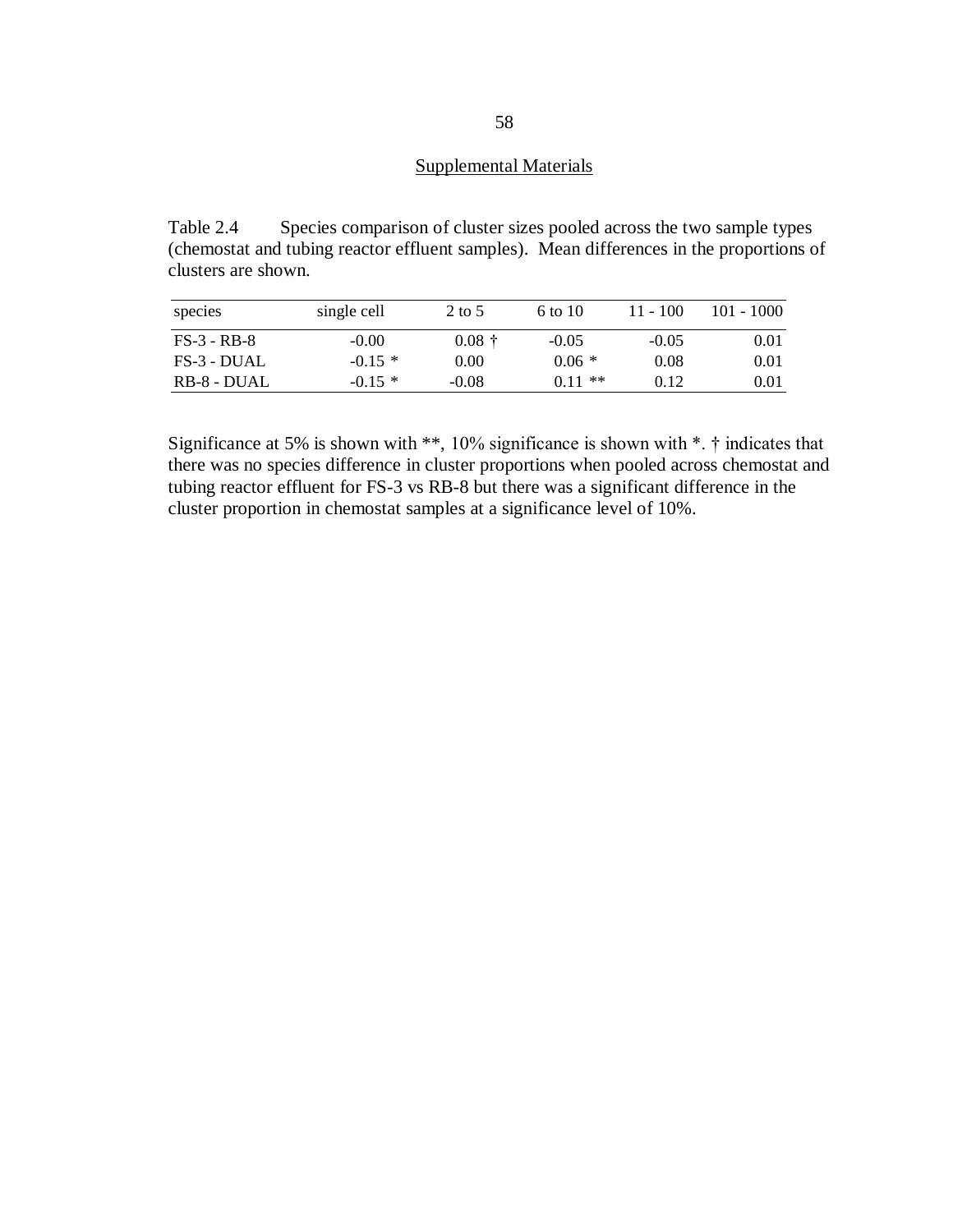

Figure 2.6 Log<sub>10</sub> reductions of homogenized and not homogenized *B. cepacia* and *P. aeruginosa* as single species and in co-culture in the chemostat and the tubing reactor effluent. Open circles are homogenized samples and filled circles are not homogenized samples. Significance at 1% is indicated by \*\*\*, significance at 5% is indicated by \*\*, and significance at 10% is indicated by \*.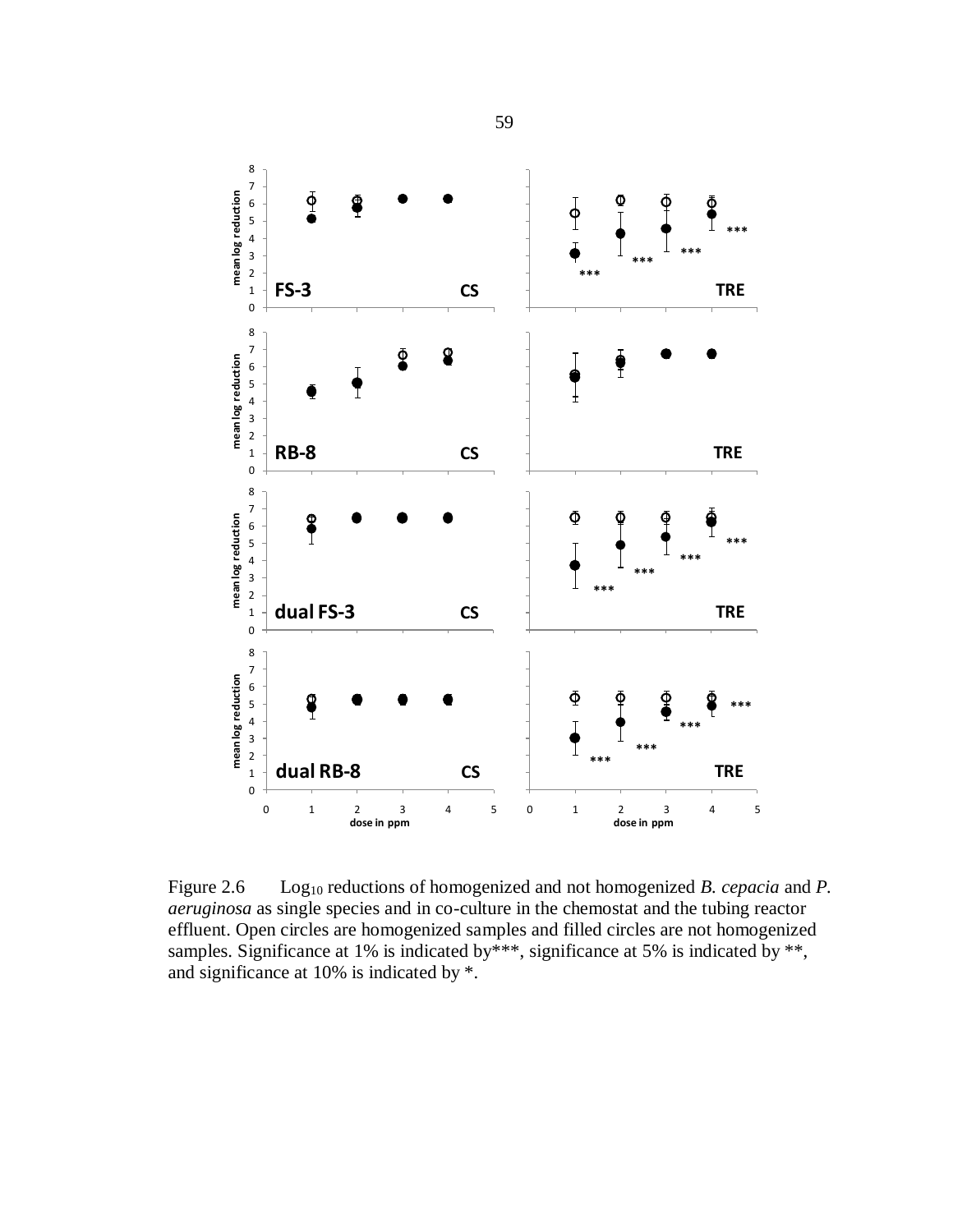

Figure 2.7 Log<sub>10</sub> reductions of homogenized and not homogenized *B. cepacia* and *P. aeruginosa* as single species and in co-culture in the biofilm. Open circles are homogenized samples and filled circles are not homogenized samples. Significance at 1% is indicated by\*\*\*, significance at 5% is indicated by \*\*, and significance at 10% is indicated by \*.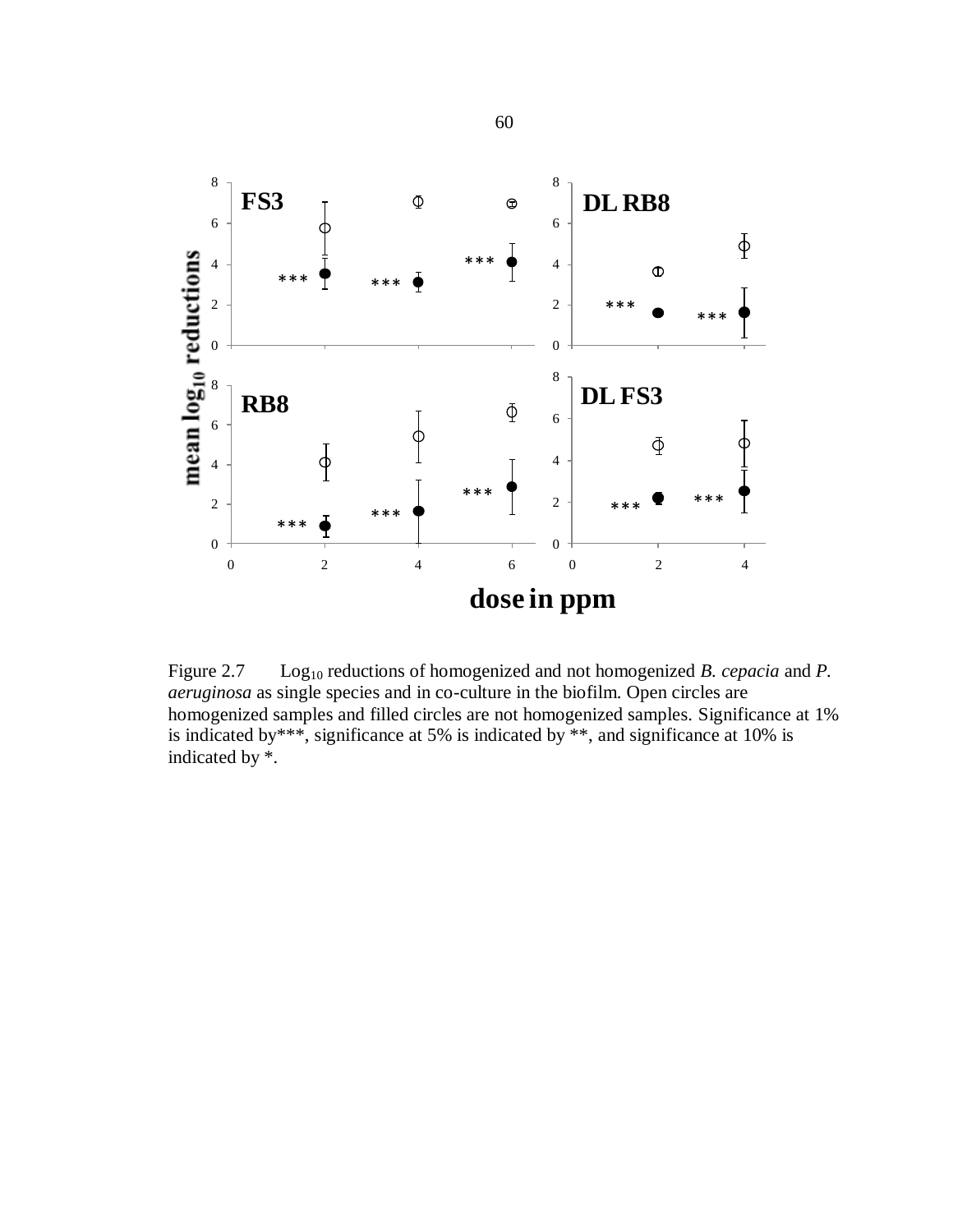Table 2.5 Cell cluster size comparison of homogenized and non-homogenized samples, by species, for the two sample types (chemostat and tubing reactor effluent). Mean differences (non-homogenized minus homogenized) in the proportions of clusters are shown.

|                     |                 | Cluster type |            |            |            |           |
|---------------------|-----------------|--------------|------------|------------|------------|-----------|
| <b>Species</b>      | Sample type     | 1 cell       | $2$ to 5   | 6 to 10    | $11 - 100$ | $100+$    |
| $FS-3$ - $FS-3$ Hom | <b>CS</b>       | $-0.01$      | 0.01       | 0.01       | 0.00       | $-0.01$   |
|                     | <b>TRE</b>      | $-0.04$ **   | $-0.09$ ** | $-0.02$ ** | $0.12**$   | $0.04$ ** |
| $RB-8 - RB-8$ Hom   | <b>CS</b>       | $-0.02$      | $-0.06$    | $-0.01$    | 0.06       | 0.03      |
|                     | <b>TRE</b>      | $-0.02$      | $-0.03$    | 0.01       | 0.04       | 0.00      |
| DUAL - DUAL Hom     | CS <sup>-</sup> | 0.00         | 0.01       | 0.00       | $-0.01$    | 0.00      |
|                     | TRE             | $-0.01$      | $-0.02$ *  | $-0.02$    | $0.05$ **  | 0.00      |

Significance at 5% is shown with \*\*, 10% significance is shown with \*.

Table 2.6 k value sample type differences in the different species. k values in  $L^*mg^{-1}*min^{-1}$ .

|                  | Difference | $K_{end}$       | Difference |
|------------------|------------|-----------------|------------|
|                  | CS vs. TRE |                 | CS vs. TRE |
| FS3              | $3.20**$   | FS3             |            |
| R <sub>B</sub> 8 | $-5.04**$  | RB <sub>8</sub> |            |
| DL FS3           |            | DL RB8          |            |
| DL RB8           |            | DL FS3          |            |

Significance at 5% is shown with \*\*, 10% significance is shown with \*.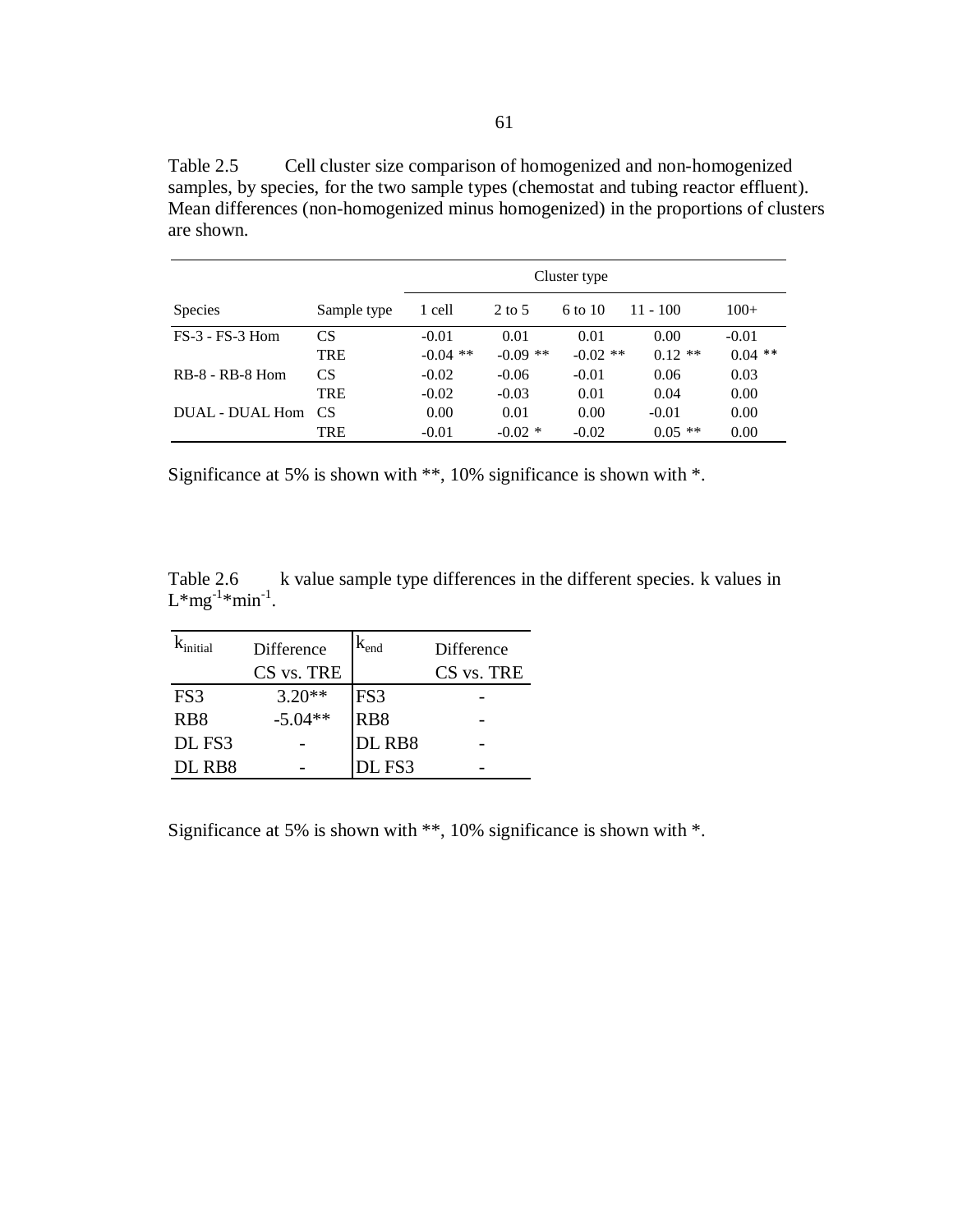|                                         | <b>Species</b>   |                          |                          |                            |  |
|-----------------------------------------|------------------|--------------------------|--------------------------|----------------------------|--|
|                                         | <b>FS3 - RB8</b> | FS3 - DL FS3             |                          | RB8 - DL RB8 DLFS3 - DLRB8 |  |
| sample type                             |                  |                          |                          |                            |  |
| $\overline{\text{CS}}$<br>$K_{initial}$ | $2.00*$          | $-4.10**$                | $-5.26**$                |                            |  |
| TRE $k_{initial}$                       | $-6.24**$        | $\overline{\phantom{0}}$ | $4.11*$                  | -                          |  |
| $K_{end}$                               | -                | $0.02**$                 | -                        |                            |  |
| TRE $k_{end}$                           | -                | $\overline{\phantom{a}}$ | $\overline{\phantom{0}}$ | -                          |  |

k value species differences for each sample type. k values in  $L^*mg^{-1}*min^{-1}.$ 

Significance at 5% is shown with \*\*, 10% significance is shown with \*.



Figure 2.8 k values (k<sub>initial</sub> and k<sub>end</sub>) of *B. cepacia* and *P. aeruginosa* as single species and in co-culture in the biofilm samples.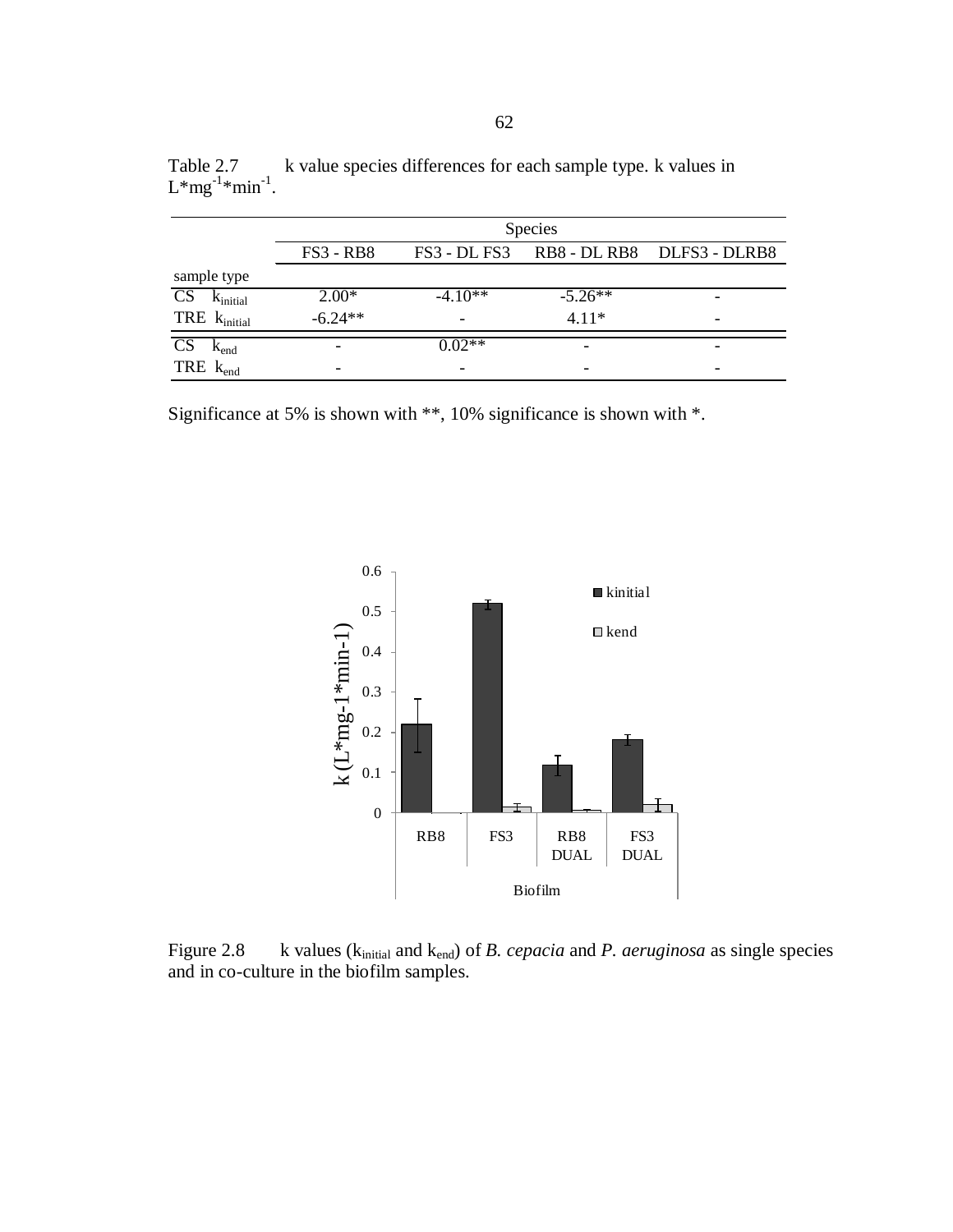#### References

Banks, M. K. and J. D. Bryers. 1991. Bacterial species dominance within a binary culture biofilm. Appl. Environ. Microbiol. 57:1974-1979.

Benjamin, W. H. Jr., B. S. Posey, and D. E. Briles. 1986*.* Effects of in vitro growth phase on the pathogenesis of *Salmonella typhimurium* in mice. J. Gen. Microbiol. 132:1283– 1295.

Benjamini, Y. and Z. Hochberg. 1995. Controlling the false discovery rate: A practical and powerful approach to multiple testing. J. Roy. Stat. Soc. 57:289-300.

Burmølle, M., J. S. Webb, D. Rao, L. H. Hansen, S. J. Sørensen, and S. Kjelleberg. 2006. Enhanced biofilm formation and increased resistance to antimicrobial agents and bacterial invasion are caused by synergistic interactions in multispecies biofilms. Appl. Environ. Microbiol. 72:3916-3923.

Chick, H. 1908. An Investigation of the laws of disinfection. J. Hyg. 8:92-158.

Clark, J. B. 1958. Slime as a possible factor in cell clumping in *Nocardia corallina*. J. Bacteriol. 75:400–402.

Costerton, J. W., Z. Lewandowski, D. E. Caldwell, D. R. Korber, and H. M. Lappin-Scott. 1995. Microbial biofilms. Annu. Rev. Microbiol. 49:711-745.

Davies, D. G., M. R. Parsek, J. P. Pearson, B. H. Iglewski, J. W. Costerton, and E. P. Greenberg. 1998. The involvement of cell-to-cell signals in the development of a bacterial biofilm. Science 280:295–298.

Davies, D. 2003. Understanding biofilm resistance to antibacterial agents. Nat. Rev. Drug Discov. 2:114-122.

DeBeer*,* D., R. Srinivasan and P. S. Stewart*.* 1994. Direct measurement of chlorine penetration into biofilms during disinfection*.* Appl. Environ. Microbiol. 60:4339-4344.

Donlan, R. M.. 2002. Biofilms: Microbial life on surfaces, Emerg. Infect. Dis. 8:881-890.

Donlan, R. M. and J. W. Costerton. 2002. Biofilms: Survival mechanisms of clinically relevant microorganisms. Clin. Microbiol. Rev. 15:167-193.

Fux, C. A., S. Wilson, and P. Stoodley. 2004. Detachment characteristics and oxacillin resistance of *Staphylococcus aureus* biofilm emboli in an in vitro catheter infection model. J. Bacteriol. 186:4486–4491.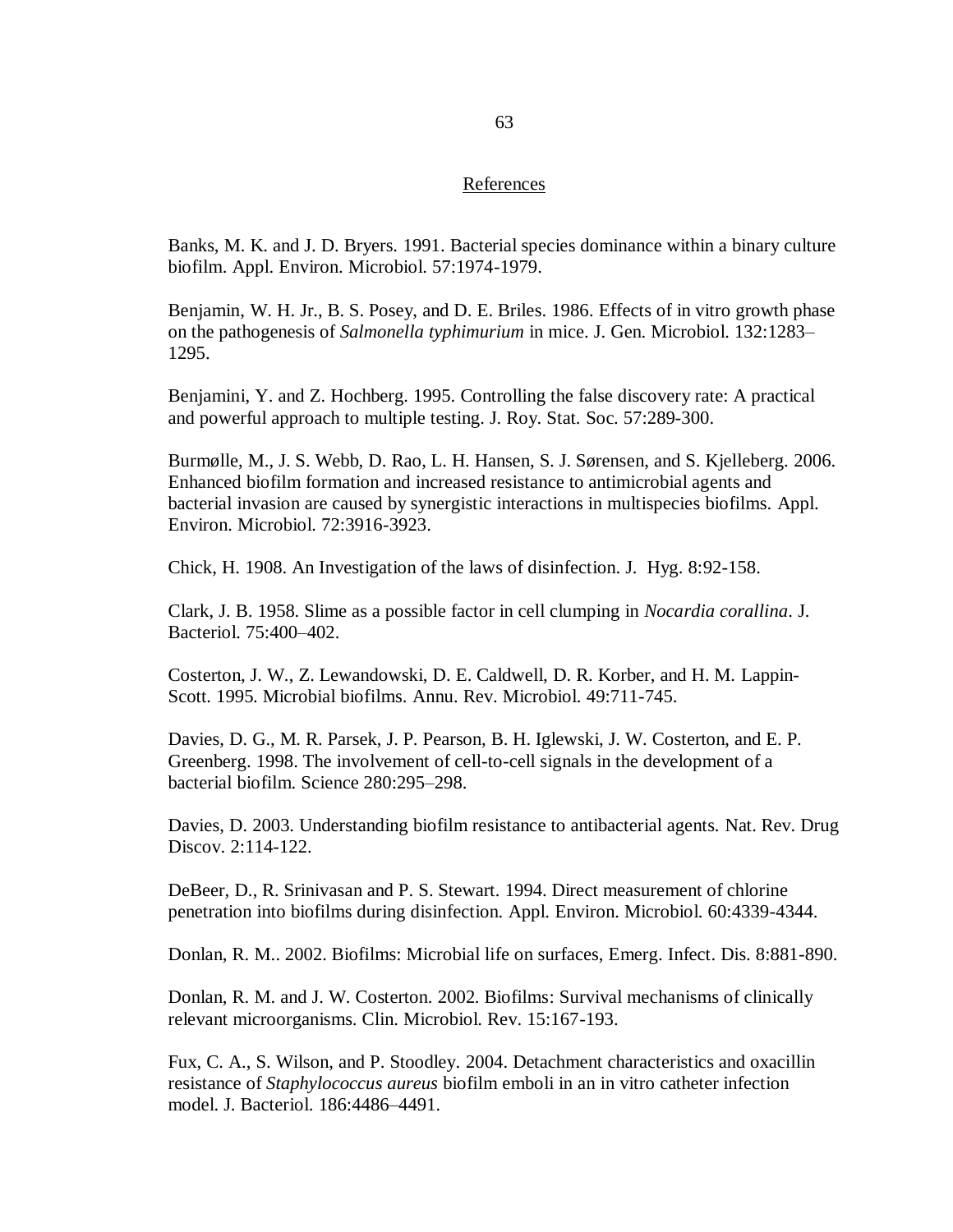Govan J. R. W. and V.Deretic, 1996. Microbial pathogenesis in cystic fibrosis: Mucoid *Pseudomonas aeruginosa* and *Burkholderia cepacia.* Microbiol. Mol. Biol. 60:539.

Herigstad, B., M. Hamilton, and J. Heersink. 2001. How to optimize the drop plate method for enumerating bacteria. Microbiol. Methods 44: 121-129.

Huang C.-T., F. P. Yu,G. A. McFeters, and P. S. Stewart. 1995. Nonuniform spatial patterns of respiratory activity within biofilms during disinfection. Appl. Environ. Microbiol. 61:2252-2256.

Hunt, S. M., E. M. Werner, B. Huang, M. A. Hamilton, and P. S. Stewart. 2004. Hypothesis for the role of nutrient starvation in biofilm detachment. Appl. Environ. Microbiol. 70:7418-7425.

Keren, I., N. Kaldalu, A. Spoering, Y. Wang, and K. Lewis. 2004. Persister cells and tolerance to antimicrobials. FEMS Microbiol. Let. 230:13-18.

Komlos, J., A. B. Cunningham, A. K. Camper, and R. R. Sharp. 2005. Effect of substrate concentration on dual-species biofilm population densities of *Klebsiella oxytoca* and *Burkholderia cepacia* in porous media. Biotechnol. Bioeng. 93:434-442.

Krometis L.-A. H., T. A. Dillaha, N. G. Love, and S. Mostaghimi. 2009. Evaluation of a filtration/dispersion method for enumeration of particle-associated *Escherichia coli*. J. Environ. Qual. 38:980-986.

McKenney, K., E. Brown, and D. G. Allison. 1995. Influence of *Pseudomonas aeruginosa* exoproducts on virulence factor production in *Burkholderia cepacia*: Evidence of interspecies communication. J. Bacteriol. 23:6989-6992.

Midander, J. and B. Littbrand. 1980. Sensitivity of cells in exponential and stationary growth phase to combined treatment with radiation and quinacrine. Acta Oncol. 19:245- 249.

Rani, S. A., B. Pitts, H. Beyenal, R. A. Veluchamy, Z. Lewandowski, W. M. Davison, K. Buckingham-Meyer, and P. S. Stewart. 2007. Spatial patterns of DNA replication, protein synthesis, and oxygen concentration within bacterial biofilms reveal diverse physiological states. J. Bacteriol. 189:4223–4233.

Rickard, A. H., S. A. Leach, C. M. Buswell, N. J. High, and P. S. Handley. 2000. Coaggregation between aquatic bacteria is mediated by specific-growth-phase-dependent lectin-saccharide interactions. Appl. Environ. Microbiol. 66:431-434.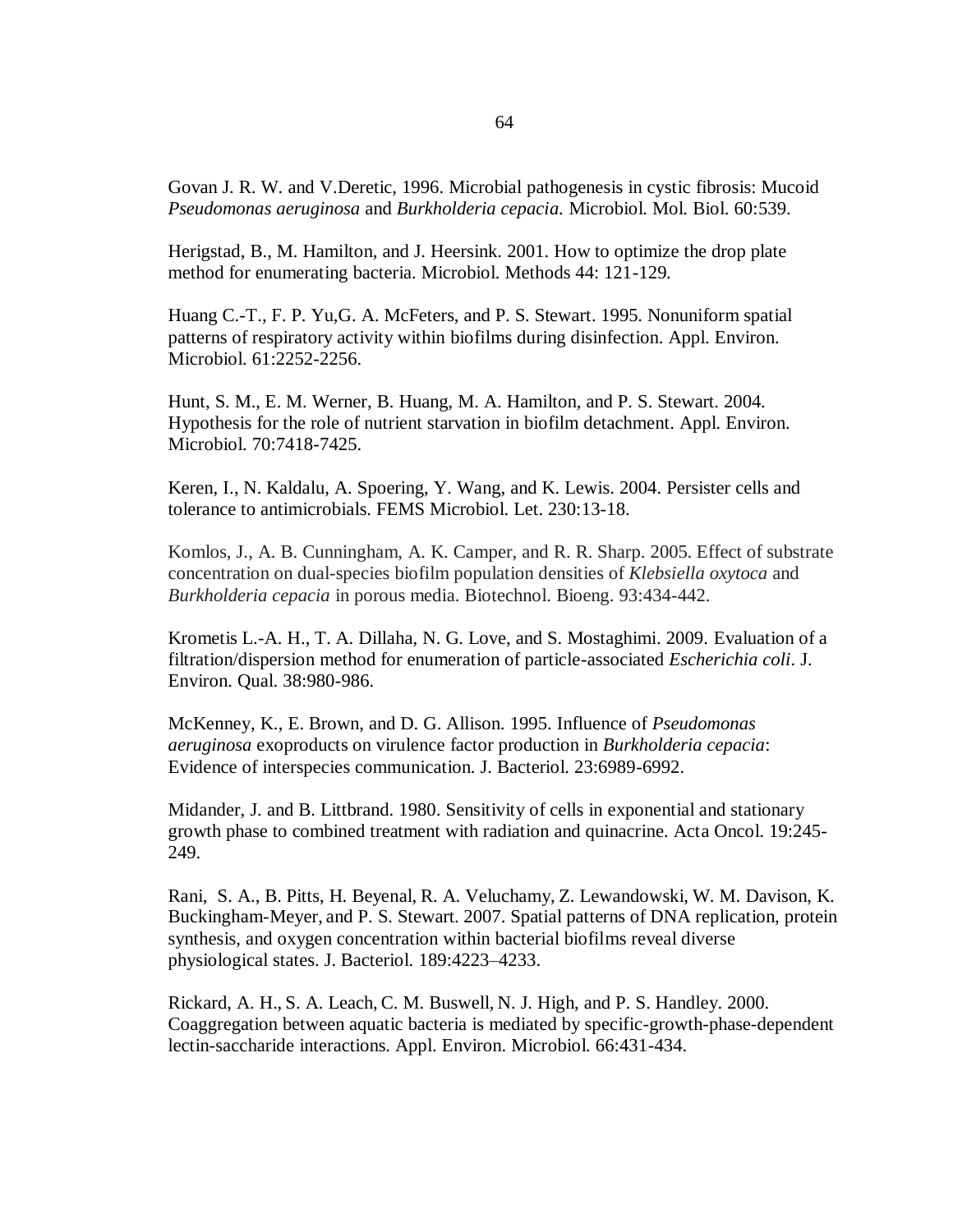Rickard, A. H., S. A. Leach, L. S. Hall, C. M. Buswell, N. J. High, and P. S. Handley. 2002. Phylogenetic relationships and coaggregation ability of freshwater biofilm bacteria. Appl. Environ. Microbiol. 68:3644-3650.

Rickard, A. H., P. Gilbert, N. J. High, P. E. Kolenbrander and P. S. Handley. 2003. Bacterial coaggregation: An integral process in the development of multi-species biofilms. Trends Microbiol. 11:94-100.

Riedel, K., M. Hentzer, O. Geisenberger, B. Huber, A. Steidle, H. Wu, N. Høiby, M. Givskov, S. Molin, and L. Eberl. 2001. Acylhomoserine-lactone-mediated communication between *Pseudomonas aeruginosa* and *Burkholderia cepacia* in mixed biofilms. Soc. General Microbiol. 147:3249-3262.

Rollet, C., L. Gal, and J. Guzzo. 2009. Biofilm-detached cells, a transition from a sessile to a planktonic phenotype: A comparative study of adhesion and physiological characteristics in *Pseudomonas aeruginosa*. FEMS Microbiol. Lett. 290:135-142.

Sauer, K., A. K. Camper, G. D. Ehrlich, J. W. Costerton, and D. G. Davies. 2002. *Pseudomonas aeruginosa* displays multiple phenotypes during development as a biofilm. J. Bacteriol. 184:1140-1154.

Simões, M., L. C. Simões, M. O. Pereira, and M. J. Vieira. 2008. Antagonism between *Bacillus cereus* and *Pseudomonas fluorescens* in planktonic systems and in biofilms. Biofouling 24:339-349.

Simões, M., M. O. Pereira and M. J. Vieira. 2005. Action of a cationic surfactant on the activity and removal of bacterial biofilms formed under different flow regimes. Water Res. 39:478-486.

Singh K. K. and W. S. Vincent. 1987. Clumping characteristics and hydrophobic behaviour of an isolated bacterial strain from sewage sludge. Appl. Microbiol. Biotechnol. 25:396-398.

Steed, K. A. and J. O. Falkinham III. 2006. Effect of growth in biofilms on chlorine susceptibility of *Mycobacterium avium* and *Mycobacterium intracellulare*. Appl. Environ. Microbiol. 72:4007-4011.

Stoodley, P., D. DeBeer, and Z. Lewandowski. 1994. Liquid flow in biofilm systems. Appl. Environ. Microbiol. 60:2711-2716.

Stoodley, P., S. Wilson, L. Hall-Stoodley, J. D. Boyle, H. M. Lappin-Scott, and J. W. Costerton. 2001. Growth and detachment of cell clumps from mature mixed-species biofilms. Appl. Environ. Microbiol. 67:5608–5613.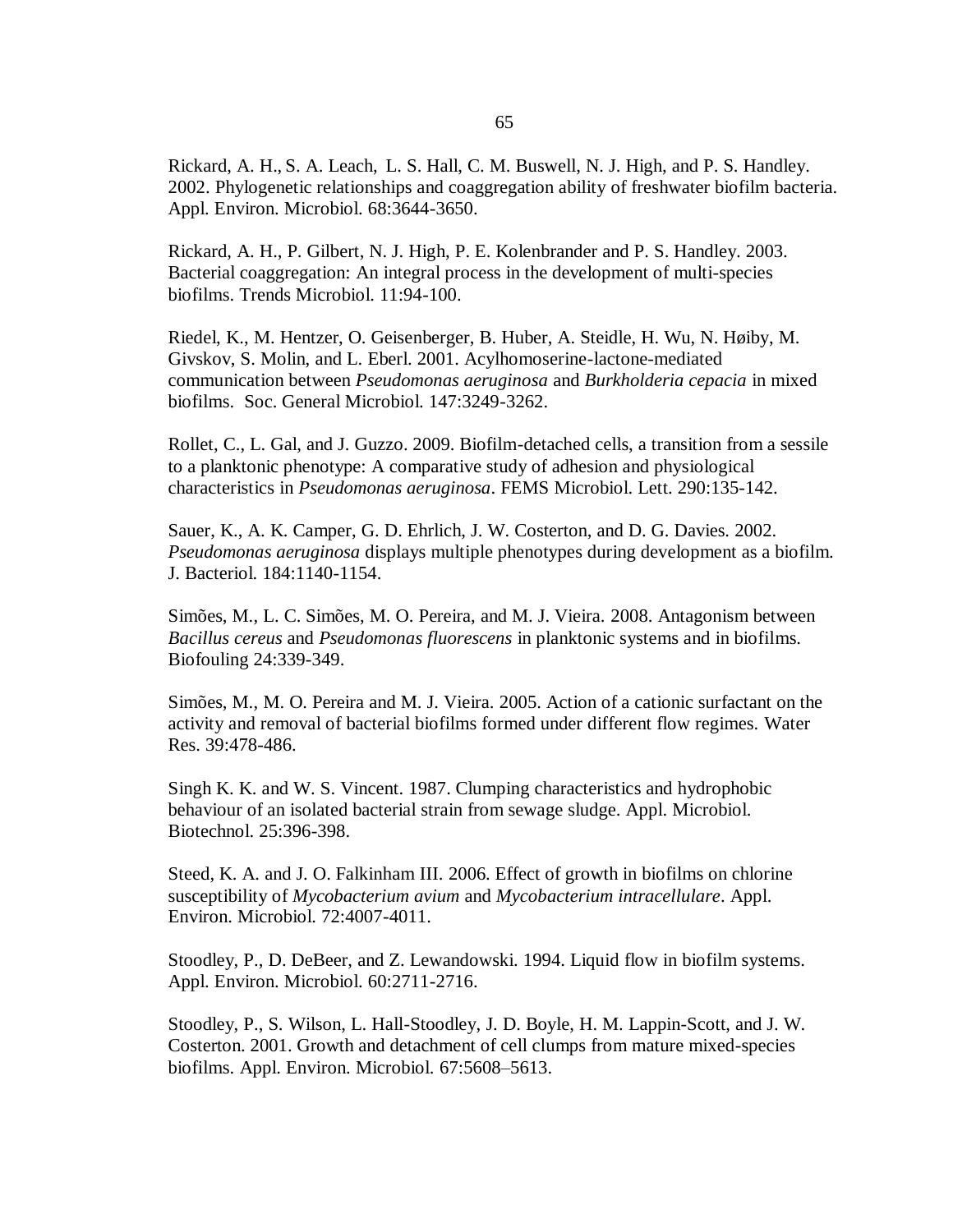Walters, M. C. III, F. Roe, A. Bugnicourt, M. J. Franklin, and P. S. Stewart. 2003. contributions of antibiotic penetration, oxygen limitation, and low metabolic activity to tolerance of *Pseudomonas aeruginosa* biofilms to ciprofloxacin and tobramycin. Antimicrob. Agents Chemother. 47:317-323.

Wilson, S., M. A. Hamilton, G. C. Hamilton, M. R. Schumann, and P. Stoodley. 2004. Statistical quantification of detachment rates and size distributions of cell clumps from wild-type (PAO1) and cell signaling mutant (JP1) *Pseudomonas aeruginosa* biofilms. Appl. Environ. Microbiol. 70:5847-5852.

Winward, G. P., L. M. Avery, T. Stephenson, and B. Jefferson. 2008. Chlorine disinfection of grey water for reuse: Effect of organics and particles. Water Res. 42:483- 491.

Xu X., P. S. Stewart, and X. Chen. 1995. Transport limitation of chlorine disinfection of *Pseudomonas aeruginosa* entrapped in alginate beads. Biotechnol. Bioeng. 49:93-100.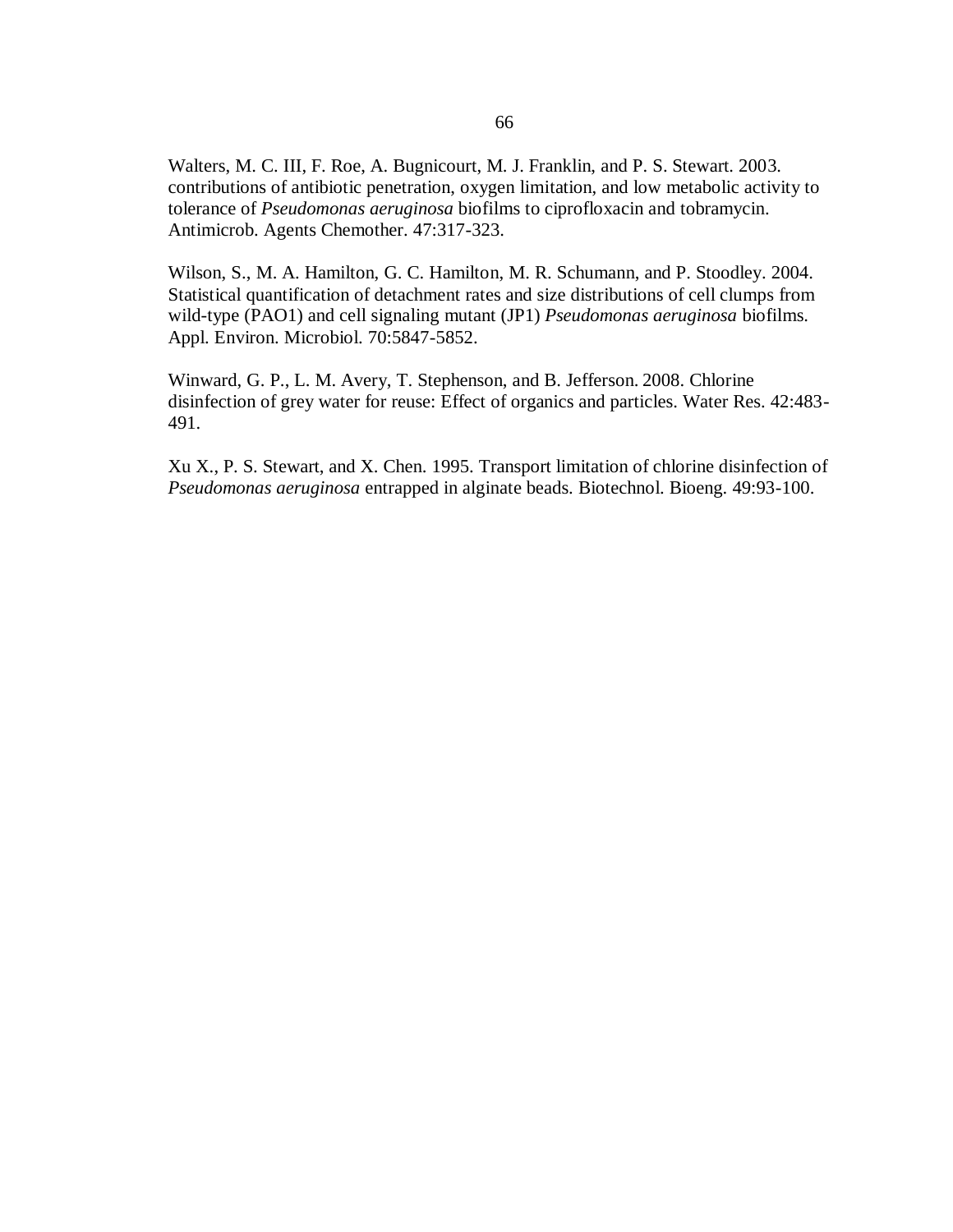# CHAPTER 3

# DIFFERENTIAL CHLORINE DIOXIDE DISINFECTION TOLERANCE OF DETACHED CLUSTERS, PLANKTONIC CELLS, AND BIOFILMS IN MONOCULTURES AND BINARY CULTURES

# Contribution of Authors and Co-authors

Manuscript in Chapter 3

Author: Sabrina Behnke

Contributions: Experimental design, laboratory experiments, data analysis, statistical data analysis, manuscript writing

Co-author: Anne K. Camper

Contributions: Experimental design and editing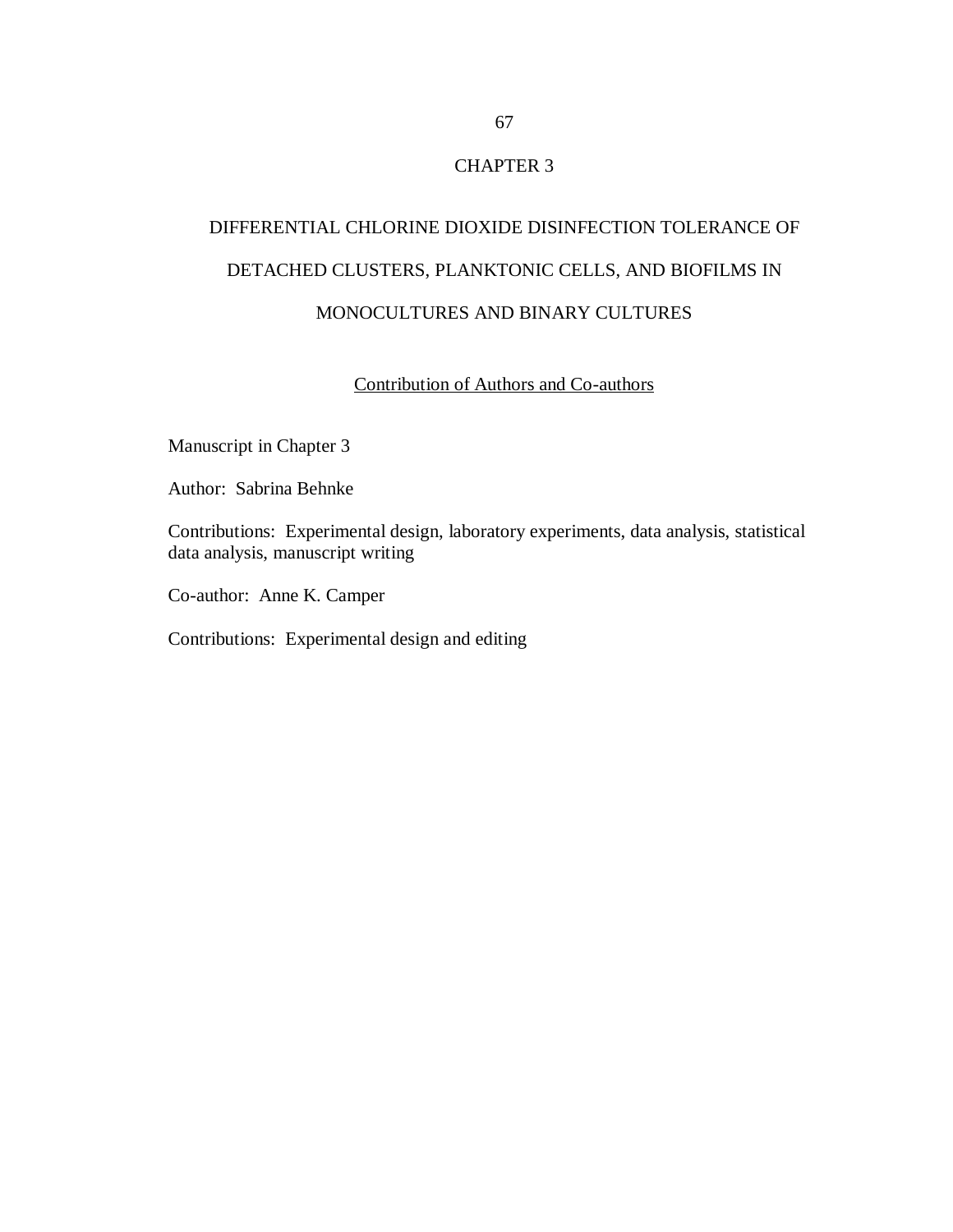# Manuscript Information Page

Authors: Sabrina Behnke, Anne K. Camper

Journal: Biofouling

Status of manuscript:

- \_x\_ Prepared for submission to a peer-reviewed journal
- \_\_\_ Officially submitted to a peer-reviewed journal
- \_\_\_ Accepted by a peer-reviewed journal
- \_\_\_ Published in a peer-reviewed journal

Publisher: Taylor & Francis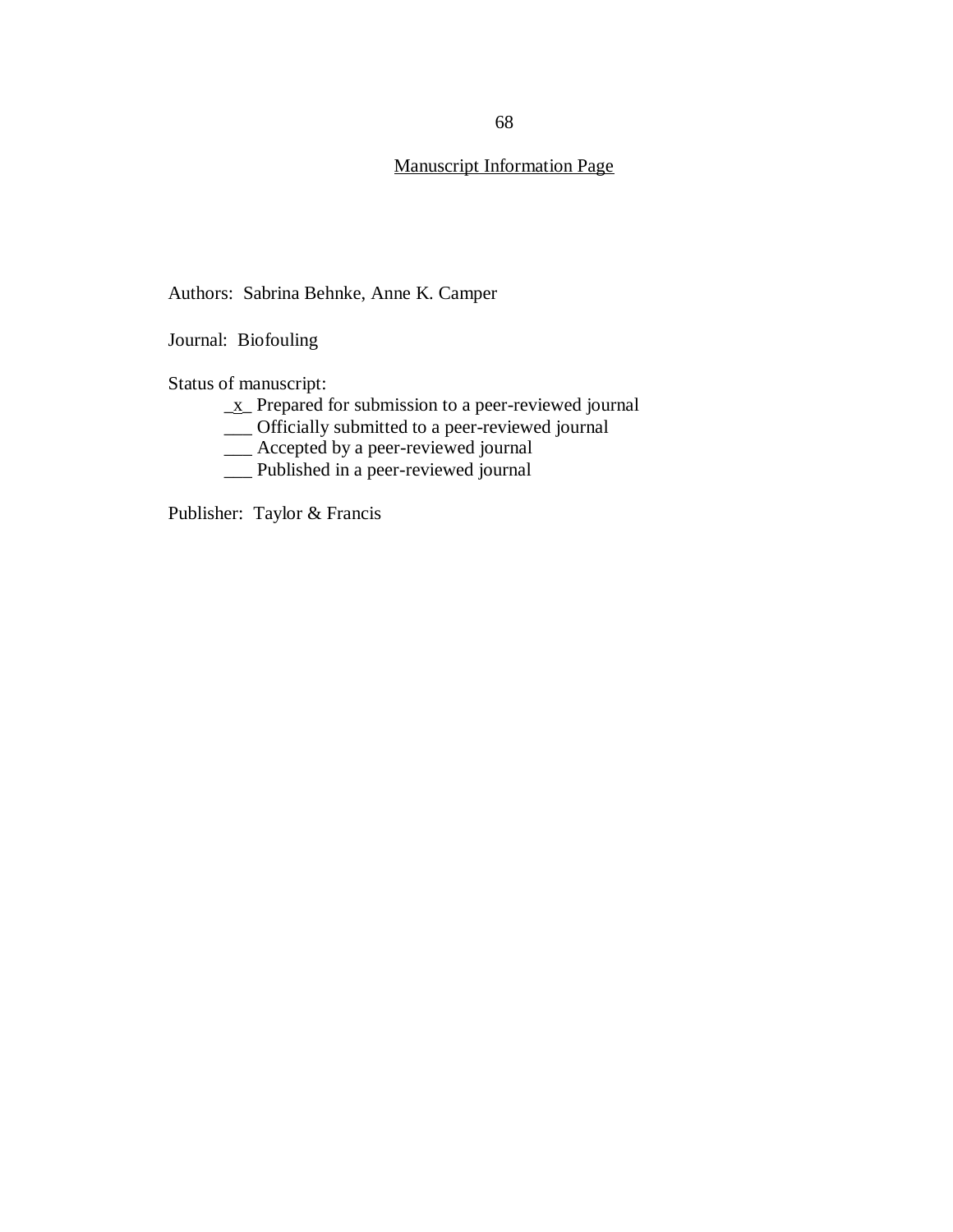#### Abstract

Standard disinfection techniques are commonly based on efficacy tests against planktonic cells or more recently, biofilms. While is has been noted that disinfectants are orders of magnitude less effective against cells in biofilms compared to planktonic cells, questions regarding the disinfection tolerance of detached biofilm clusters remain largely unanswered.

*Burkholderia cepacia* and *Pseudomonas aeruginosa* as model organisms were grown in chemostats and biofilm tubing reactors, with the tubing reactor also serving as a source of detached biofilm clusters. Since recent studies have reported differential efficacy of sanitizers against single species and binary biofilms, chlorine dioxide susceptibility was assessed for *B. cepacia* and *P. aeruginosa* in these 3 sample types not only as monocultures, but additionally as binary cultures.

Chlorine dioxide inactivated samples of chemostat and tubing reactor effluent with similar doses and no statistically significant difference between the  $log_{10}$  reductions of the two samples types was found in this study. As expected, biofilms were more tolerant and required chlorine doses ten times as high as chemostat and tubing reactor effluent samples.

The presence of a second species was advantageous in all sample types and resulted in lower  $log_{10}$  reductions when compared to the single species cultures suggesting an interaction of the species.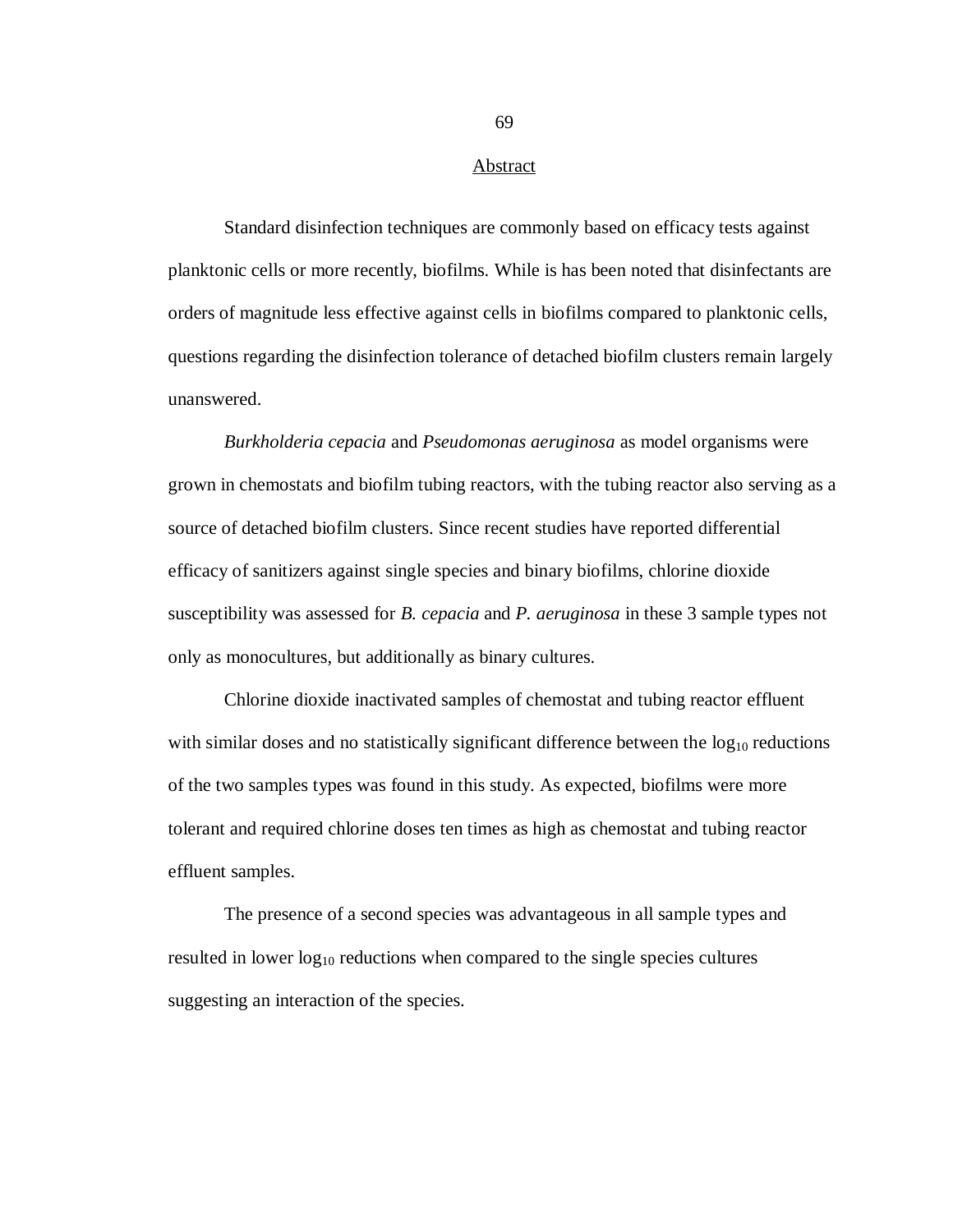#### Introduction

When single bacteria become attached to surfaces and are exposed to suitable aqueous living conditions, they proliferate and form microcolonies that eventually develop into biofilms. These bacterial communities produce extracellular polymeric substances as a protective layer and are highly heterogeneous in their composition with regard to gene expression and nutrient requirements (Donlan & Costerton 2002; Davies 2003). Biofilms are much more tolerant to antibiotic and disinfectant treatment than planktonic cells partially due to the production of EPS material that serves as a protective layer which physically holds cells together but can also reactively deplete the chemicals and retard their diffusion to the cells (DeBeer *et al.* 1994, Steed & Falkinham 2006; Donlan & Costerton 2002; Davies 2003). In addition, it is has been shown that biofilm cells express different protein profiles than planktonic cells and also display different growth rates as a result of limited nutrient and oxygen availability which make them more tolerant (Walters *et al.* 2003; Rani *et al.* 2007).

In mixed species biofilm bacteria inhabit suitable niches in a particular microenvironment and may undergo symbiotic relationships between different bacterial species (Møller *et al.* 1996, Møller *et al.*1998). It has been suggested that cell to cell signaling in multispecies biofilms increases disinfection tolerance by boosting transcription of genes responsible for survival of oxidative stress (Loewen & Hengge-Aronis 1994), altering EPS composition and viscosity (Burmølle *et al.* 2006), or influencing biofilm architecture and spatial distribution of different strains (Cowan *et al.*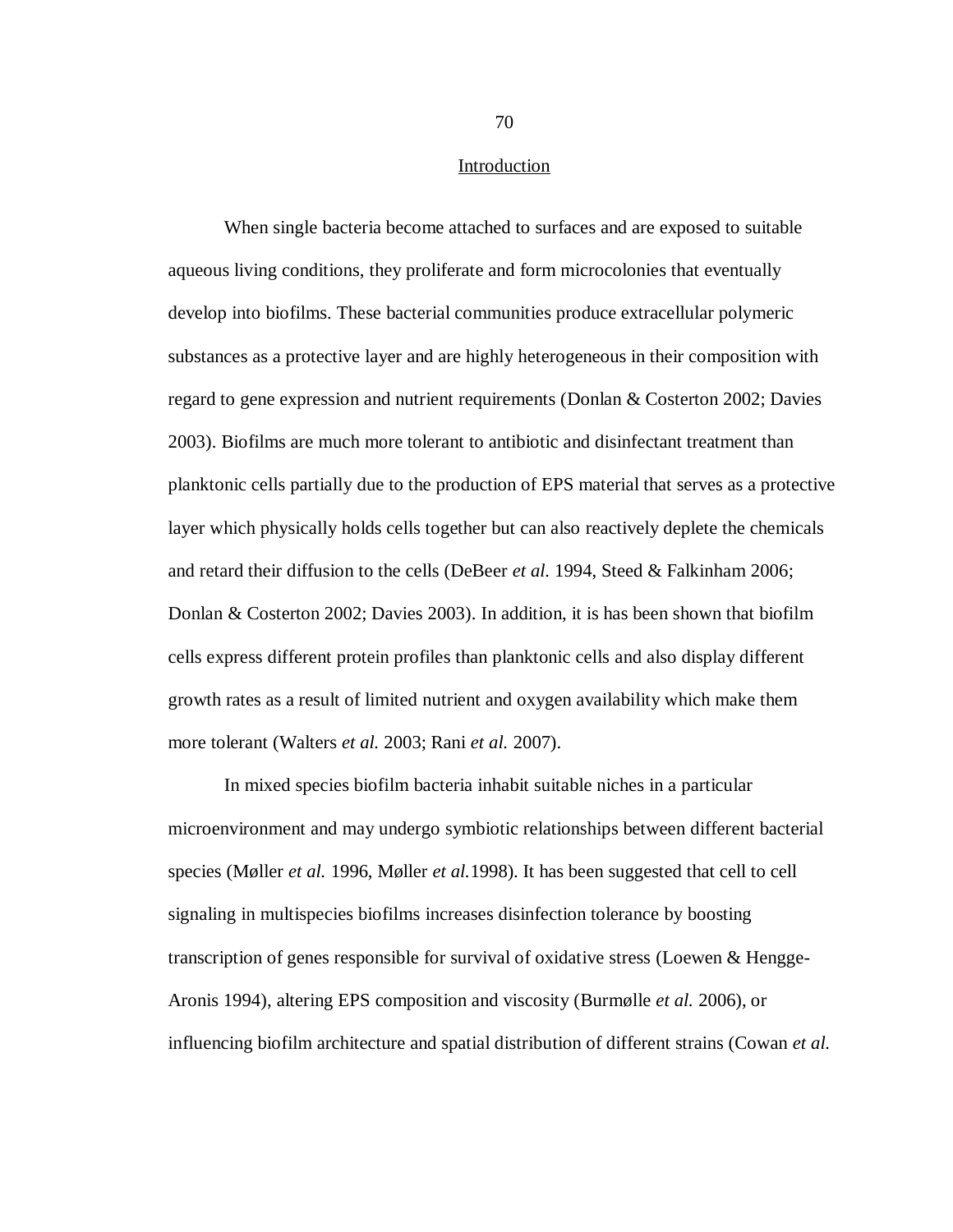2000; Nielsen *et al.* 2000). These quorum sensing induced mechanisms enable bacteria to react to environmental challenges such as oxidative stress in a coordinated manner.

Additionally, environmental changes may trigger detachment of cell and clusters as part of the biofilm life cycle to guarantee survival of the community when conditions are no longer suitable for proliferation (Sauer *et al.* 2002, Hunt *et al.* 2004). Passive forms of detachment can occur when shear stress increases or certain chemicals alter the cohesion of the EPS (Simões *et al.* 2008; Simões *et al.* 2005, Davison *et al.* 2010). A wide range of cluster sizes detaches from biofilm from single cells to large clusters containing more than 1000 cells while the proportions are dependent on species composition and growth conditions of the biofilm (Wilson *et al.* 2004, Behnke *et al.*, submitted).

Detached clusters may behave similarly to biofilms when exposed to disinfectants especially shortly after the detachment event. When returned to the bulk fluid, clusters may eventually shift back to planktonic growth protein expression profiles when conditions are suitable (Rollet *et al.* 2009). These detached cells and clusters are of concern because they may survive disinfection challenges due to neutralization or complete consumption of the disinfectant followed by re-attachment on suitable surfaces downstream to continue growth (Costerton *et al.* 1995). Disinfectant doses used to kill planktonic free floating cells may not be sufficient to disinfect cells within detached biofilm clusters (Fux *et al.* 2004, Steed &Falkinham 2006).

Biofilm control often is performed using a strong oxidizing agent such as chlorine, ozone or chlorine dioxide. While chlorine is inexpensive and commonly used in

71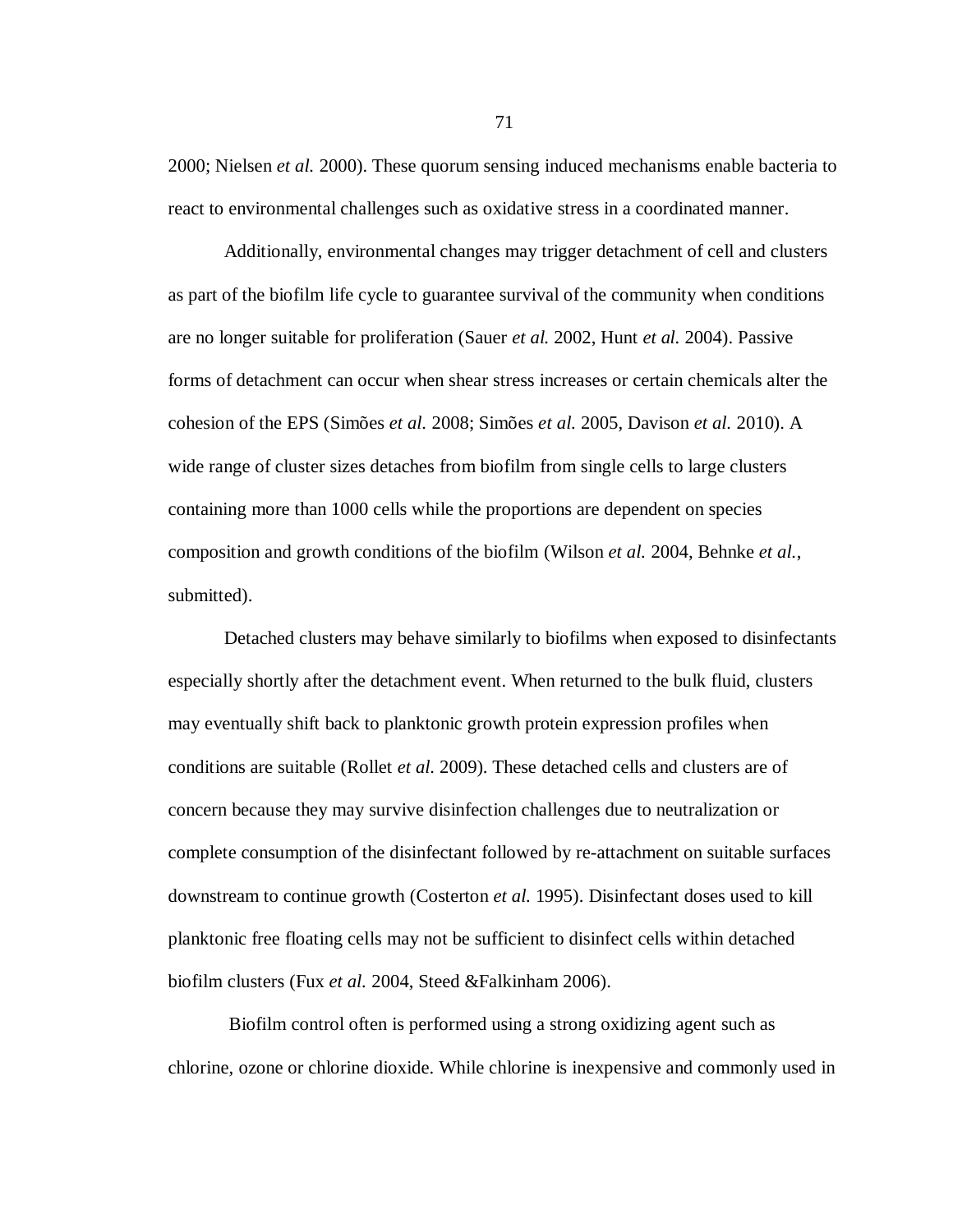a variety of industrial settings, chlorine dioxide, with high oxidation capability, has been described to be more effective than chlorine against biofilms (Mayack 1984). In potable and waste water treatment applications, a number of researchers have commented on the significantly lower demand of the water for chlorine dioxide than for chlorine (Ingols  $\&$ Ridenour 1948, Ridenour & Ingols 1947). Chlorine dioxide has been described to be more selective in polluted samples since it does not react with every compound that can be oxidized, but is more specific to organic compounds (Hoigné & Bader 1994). Benarde *et al.* (1967) reported that chlorine dioxide might specifically act against the protein synthesis of bacteria by attacking amino acids bonds. Jang *et al.* (2006) reported that chlorine dioxide at 25 ppm was able to penetrate biofilms up to 100 µm thickness which suggests more effective killing for thinner biofilms.

The goal of this study is to determine the differential efficacy of chlorine dioxide against bacterial monocultures and co-cultures of *P. aeruginosa* RB-8 and *B. cepacia* FS-3. Cultures grown as planktonic cells, biofilms, and detached biofilm clusters harvested from the biofilm effluent are tested and log reductions are compared. Chlorine dioxide as a strong oxidizer has been demonstrated to act more specifically on cells and electronrich centers of organic molecules and is thought to be especially effective against biofilms (Benarde *et al.* 1967; Mayack *et al.* 1984) which leads us to believe that chlorine dioxide will effectively disinfect biofilm samples and rapidly inactivate planktonic cells and detached biofilm clusters at low concentrations.

Co-culture of both strains is thought to be beneficial to the survival of the cells during treatment due to physical interactions or physiological adaptations of the two

72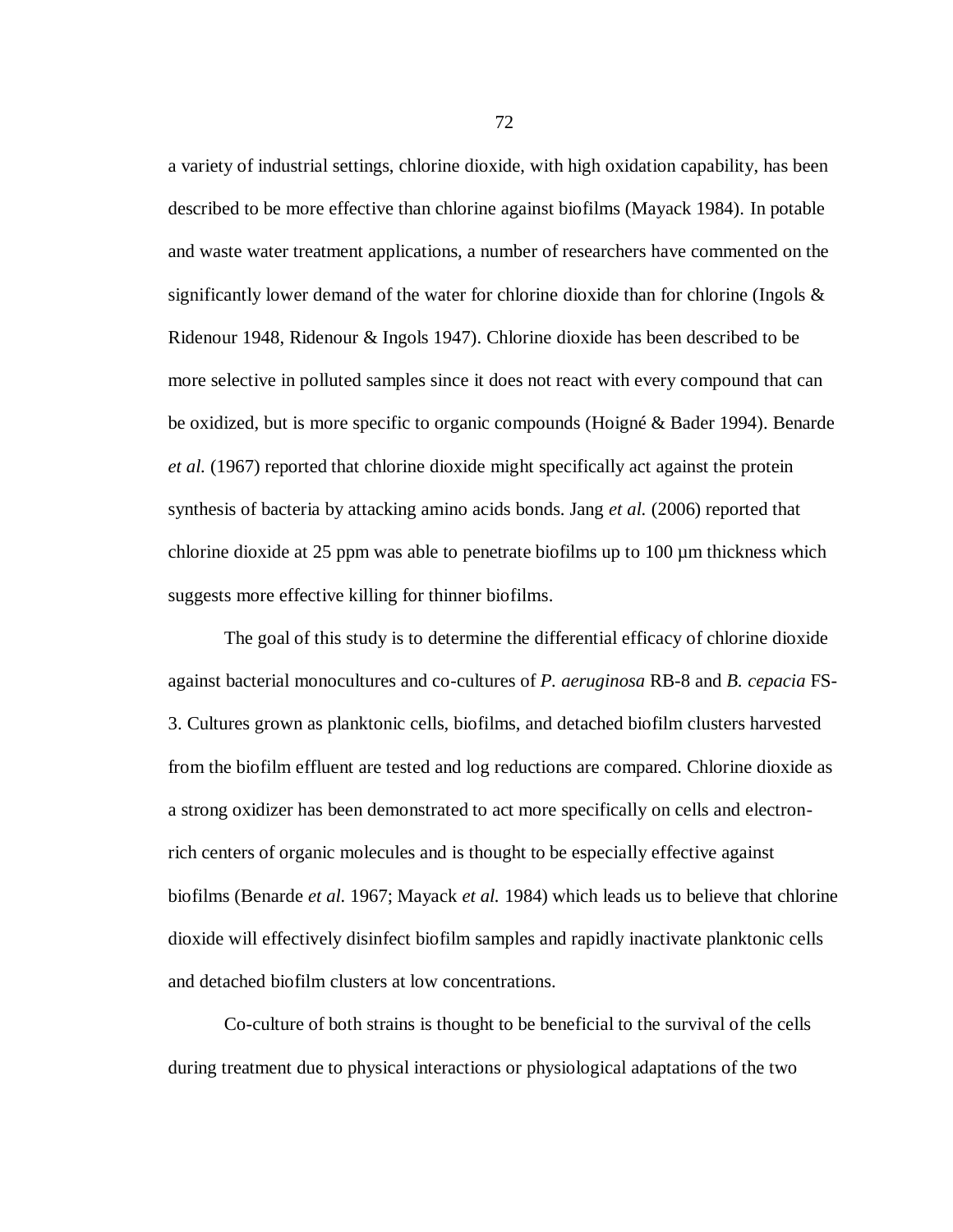species. The EPS matrix may change with respect to diffusional properties or viscosity due to the presence of a second species in the biofilm that causes a shift in gene expression patterns. Other mechanisms that have been observed in multi-species biofilms are the conjugative transfer of tolerance factors (Ghigo 2001) and the protection of one species through the close spatial association with the other species (Cowan *et al.* 2000).

#### Materials and Methods

Two different standardized reactors were used to determine the chlorine dioxide tolerance of planktonic cells, cells detached from biofilm, and the attached biofilm. Environmental isolates of *Burkholderia cepacia* (FS-3) and *Pseudomonas aeruginosa*  (RB-8) were grown as monocultures and mixed cultures in chemostats and biofilm tubing reactors.

Disinfection effectiveness was assessed for all sample types (chemostat, tubing reactor effluent, attached biofilm, and homogenized control samples) and all species scenarios (single FS-3, single RB-8, binary culture) and  $log_{10}$  reductions were compared. Additionally, disinfection rates for all sample types and species scenarios were calculated by recording  $log_{10}$  reductions at various time points during disinfection.

#### Bacterial Cultures and Nutrient Media

Cultures for the inoculation of reactors were grown overnight on a shaker in a low nutrient sterile defined medium consisting of 0.1 g/L glucose, 0.018 g/L NH<sub>4</sub>Cl,  $3.93g/L$ phosphate buffer (2.71 g/L Na<sub>2</sub>HPO<sub>4</sub>; 1.22 g/L KH<sub>2</sub>PO<sub>4</sub>), and 2 ml/L 0.1 M MgSO<sub>4</sub> (Fisher Scientific, Pittsburgh, PA) at room temperature ( $22 \pm 2$ °C). Maximum growth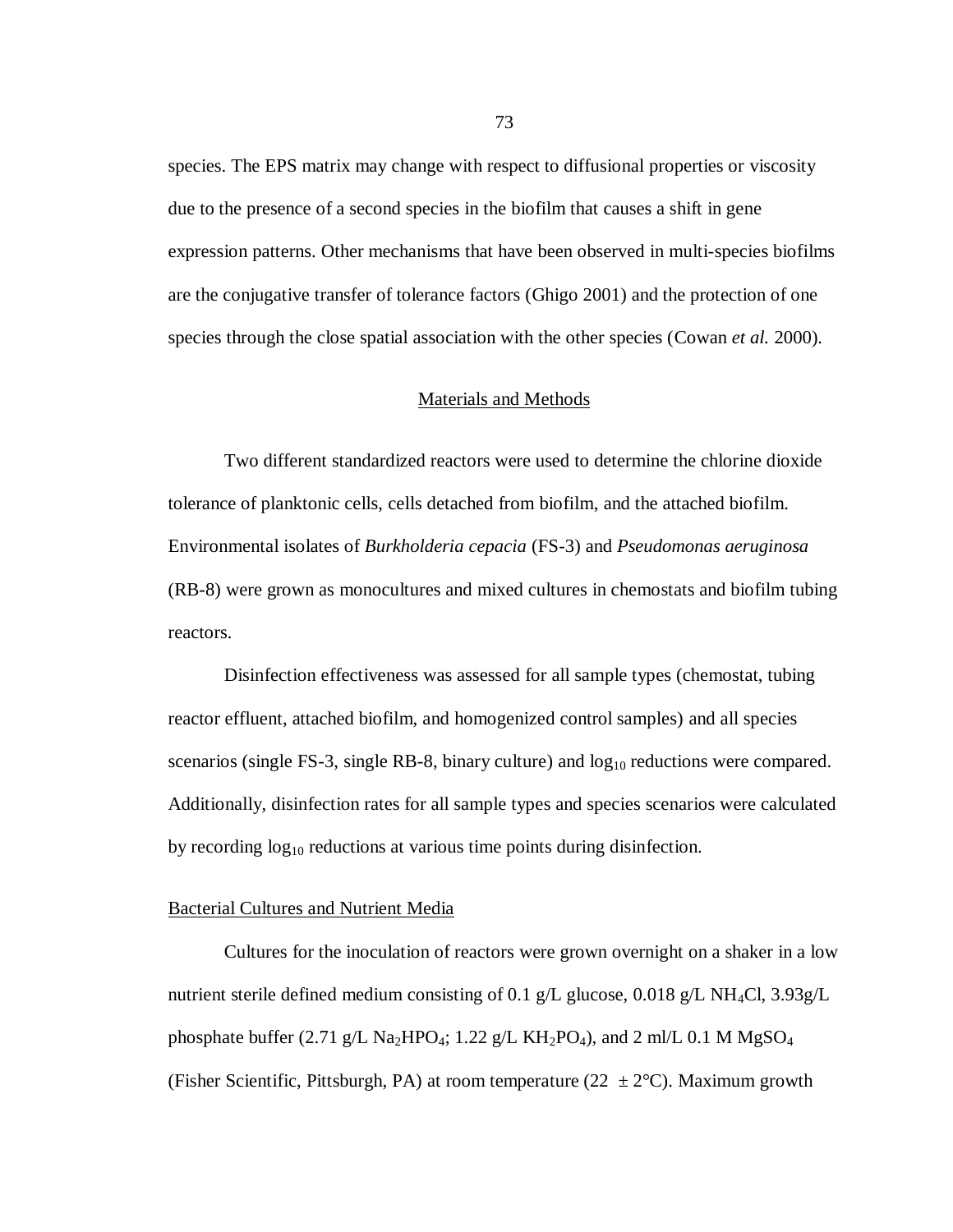rates of *B. cepacia* FS-3 and *P. aeruginosa* RB-8 in the defined medium were 0.198 (± 0.02) hr<sup>-1</sup> and 0.173 ( $\pm$  0.02) hr<sup>-1</sup>, respectively.

FS-3 and RB-8 have been tested for interspecies competition via the production of substances that impair the disinfectant susceptibility of the other species (Behnke *et al.*, submitted). In the tests, spent medium (supernatant) of the FS-3 culture did not increase the susceptibility of a RB-8 chemostat culture to disinfection or vice versa. In addition, auto-aggregation and co-aggregation tests determined whether FS-3 and RB-8 have a tendency to interact with each other or themselves with help of cell-surface adhesions, but no auto- or co-aggregation was detected (Behnke *et al.*, submitted).

#### Planktonic Cells from the Chemostat

The chemostat (BioSurface Technologies Corp., Bozeman, Mont.) with a volume of 170 ml and a residence time of just over 6 hours was run using a nutrient flow of 0.5 ml/min. The chemostat was filled with the defined medium mentioned above and then inoculated with 3 ml of the 18h overnight cultures (1.5 ml of each strain for dual culture inoculation). Batch mode (no flow) for 2 doubling times (12 hours) was followed by continuous flow for another 6 doubling times (36 hours) to reach a steady state of the planktonic culture. To reduce biofilm formation on the walls of the chemostat, the operation time was limited to 48 hours. The lid of the chemostat was removed for collection of a sample after the flow was turned off.

#### Biofilm Reactor

Sterile, autoclaved silicone tubing with length of 45 cm and an inner diameter of 0.31 cm (ColeParmer Masterflex Size 16 peroxide-cured silicone tubing, reactor volume

74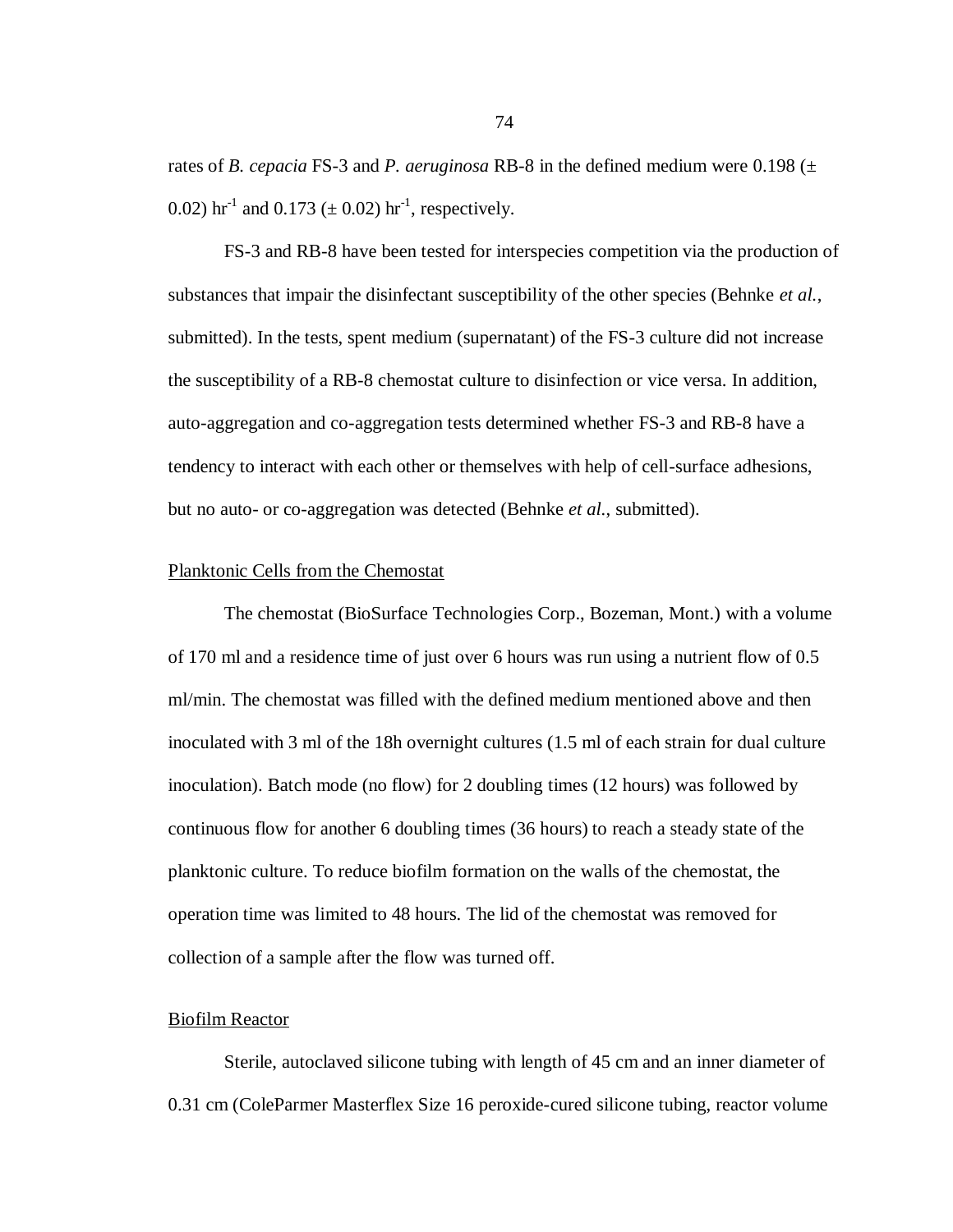3.4 ml) was filled with nutrient medium and then inoculated with 2 ml of overnight culture (1 ml of each strain for dual culture) using a sterile syringe and needle. The tubing reactor was run with a flow of 0.5 ml/min and a residence time of 6.8 minutes which was much lower than the doubling time of the two strains and thus avoided the possibility for a planktonic culture in the bulk fluid of the reactor. After inoculation, the cells were allowed to attach to the walls of the tubing for 3 hours, followed by 4 days of growth under flow conditions at room temperature  $(22 \pm 2^{\circ}C)$ .

Sampling of Detached Clusters and Cells from the Biofilm Reactor**.** For sampling of detached cells and clusters, the nutrient medium was switched to buffer (defined low nutrient medium without NH4Cl and glucose) immediately before samples were taken. The waste carboy was detached from the tubing reactor and reactor effluent was collected in a sterile falcon tube (Becton Dickinson, Franklin Lakes, NJ) and kept on ice. Samples were handled carefully to avoid disruption of clusters.

Sampling of Attached Biofilm from the Biofilm Reactor**.** Before destructively sampling the biofilm tubing reactor, the exposed outside of the silicone tubing was disinfected with ethanol for several minutes. Then, the reactor was disconnected and the remaining nutrient medium in the reactor was discarded. Individual pieces of tubing were cut to desired length (1 to 1.5 cm) and submerged into 10ml of chilled buffer for disinfection treatment or quantification. Attached biofilm was removed from the tubing for plate counting of controls and biofilm disinfection experiments. With the help of sterile tweezers, biofilm was extruded from the silicone tubing and returned to the buffer for pulse-vortexing (1 min.) followed by removal of the tubing and shear homogenization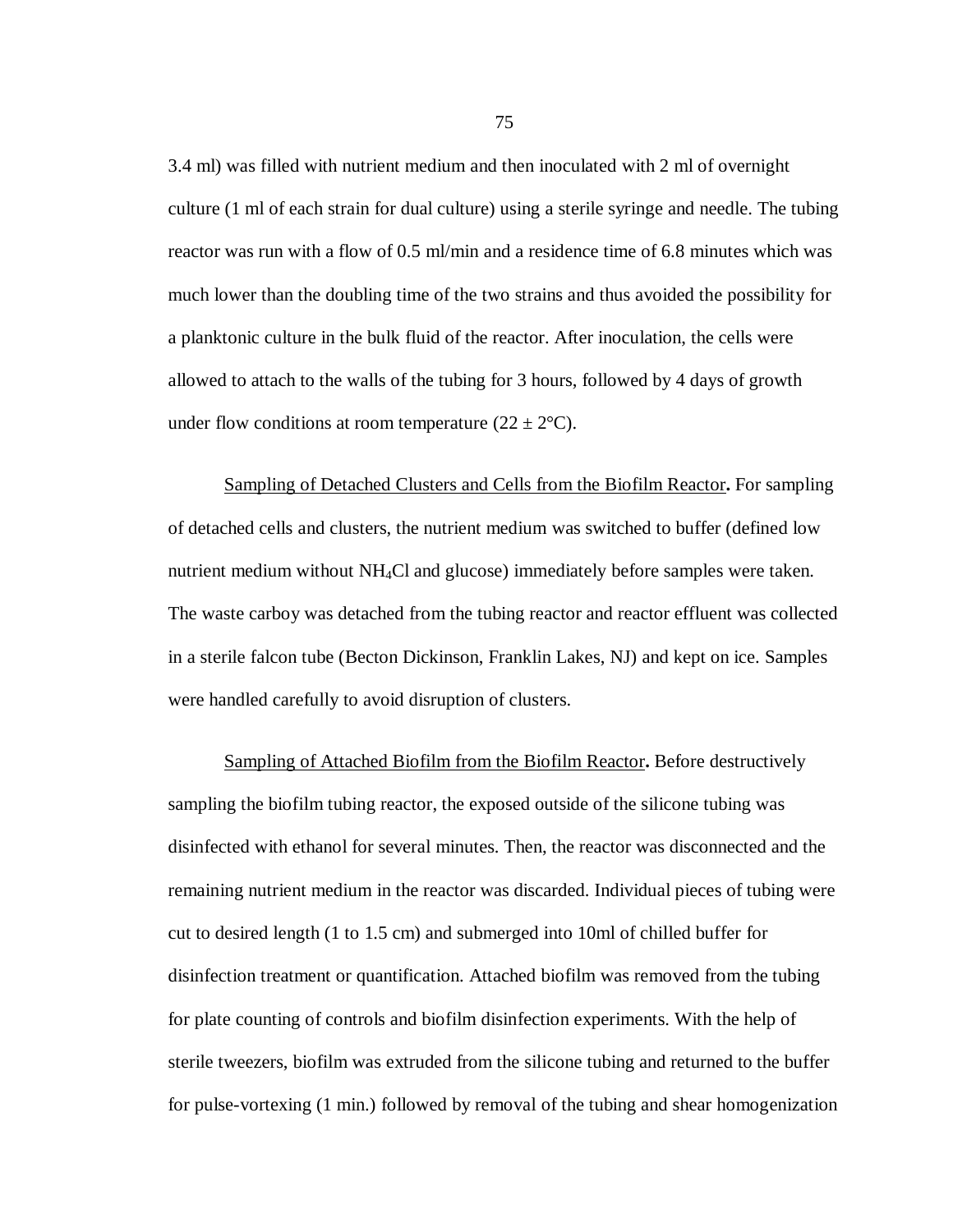(20,500 rpm, 1 min.) of the detached biofilm (shear homogenizer, IKA Labortechnik, Staufen, Germany). The thicknesses of the RB-8, FS-3, and dual species biofilms were previously determined by measuring at least 15 randomly chosen cross-sections of the cryosectioned biofilm using a microscope and image analysis software (Behnke et al., submitted). The FS-3 biofilm measured 26  $\mu$ m ( $\pm$ 4  $\mu$ m) while The RB-8 and dual species biofilm were 28  $\mu$ m ( $\pm$ 4  $\mu$ m) and 23  $\mu$ m ( $\pm$  4  $\mu$ m) thick, respectively. There was a significant difference between the dual species biofilm and the RB-8 biofilm (p-value  $=$ 0.002, according to an ANOVA with species as a factor in Minitab®).

#### Homogenization

Aliquots of the planktonic, tubing reactor effluent and biofilm samples were shear homogenized (shear homogenizer, IKA Labortechnik, Staufen, Germany) at 20,500 rpm for 1 min. prior to disinfection, for comparison with intact clusters. The homogenizer was sterilized between samples by flaming with ethanol.

#### Chlorine Dioxide Disinfection

Chlorine dioxide tablets (Aseptrol® S10-Tab, provided by BASF) were used as a source for dissolved chlorine dioxide gas. A new stock (1 tablet in 200 ml of nanopure water) was prepared daily and the concentration was measured via direct measurement at 360 nm (molar absorption coefficient =  $1250$  L mol<sup>-1</sup> cm<sup>-1</sup>) using a Genesys spectrophotometer (Gauw *et al.* 1999). Chlorine dioxide concentrations were verified via standard curves and added to the samples in incrementally increasing amounts until no survivor colonies were visible on agar plates with  $0<sup>th</sup>$  dilution.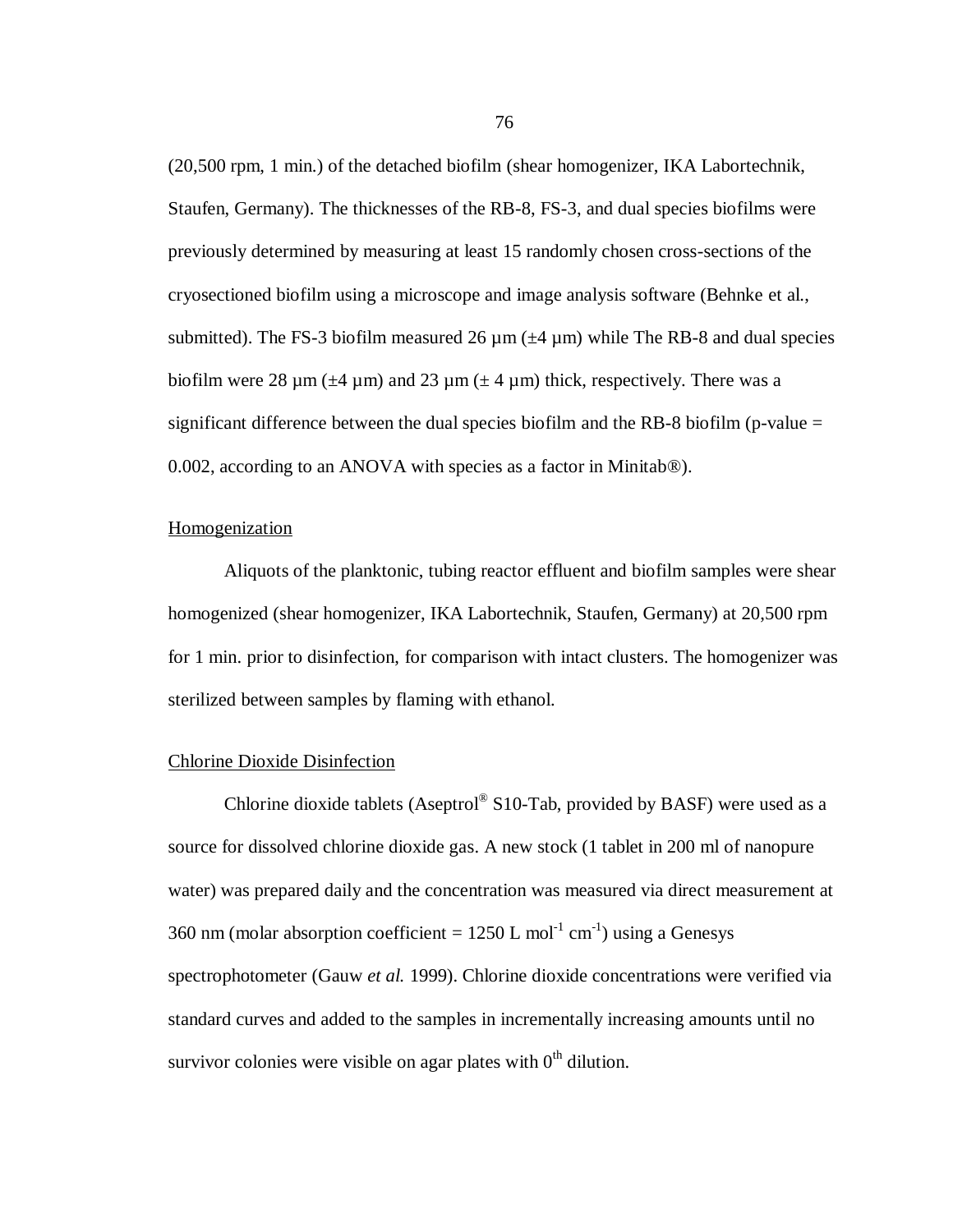Initial cell  $log_{10}$  densities of the planktonic cells and detached particles were standardized to 7.0  $log_{10}$  (CFU/ml) by dilution with sterile buffer before exposure to chlorine dioxide. Attached biofilm was standardized by choosing the suitable length of tubing (1 to 1.5 cm) that resulted in approximately 7.0  $log_{10}$  (CFU/ml) after homogenization in 10 ml of buffer. The  $log_{10}$  densities of attached biofilm are therefore also expressed in CFU/ml.

After addition of chlorine dioxide, samples were exposed for 30 minutes in a shaking incubator at room temperature along with untreated control samples. Neutralization of samples was done with sodium thiosulfate (Fisher Scientific, Pittsburgh, PA).

#### Bacterial Counts

Serial dilutions in sterile1x PBS buffer (8g of NaCl, 0.2g of KCl, 1.44g of  $Na<sub>2</sub>HPO<sub>4</sub>$  and 0.24g of  $KH<sub>2</sub>PO<sub>4</sub>$  suspended in 1 L purified water, chemicals by Fisher Scientific, Pittsburg, PA) were carried out previous to plating on R2A plates (Difco<sup>TM</sup> R2A Agar, BectonDickinson, Franklin Lakes, NJ) using the drop plate method (Herigstad *et al.* 2001). Agar plates were incubated for 48 hours at 30°C. Colony appearance allowed for visual discrimination of the two strains on R2A plates. Total inactivation was defined as the concentration that resulted in the absence of any colony forming units (CFU) in the undiluted treated sample  $(0<sup>th</sup>$  dilution). If no CFU were present on the drops on the R2A plates, a 1 was substituted for one of the drops and then averaged over 3 drops (EPA guidance for data quality assessment QA/G-9, section 4.7, 1998).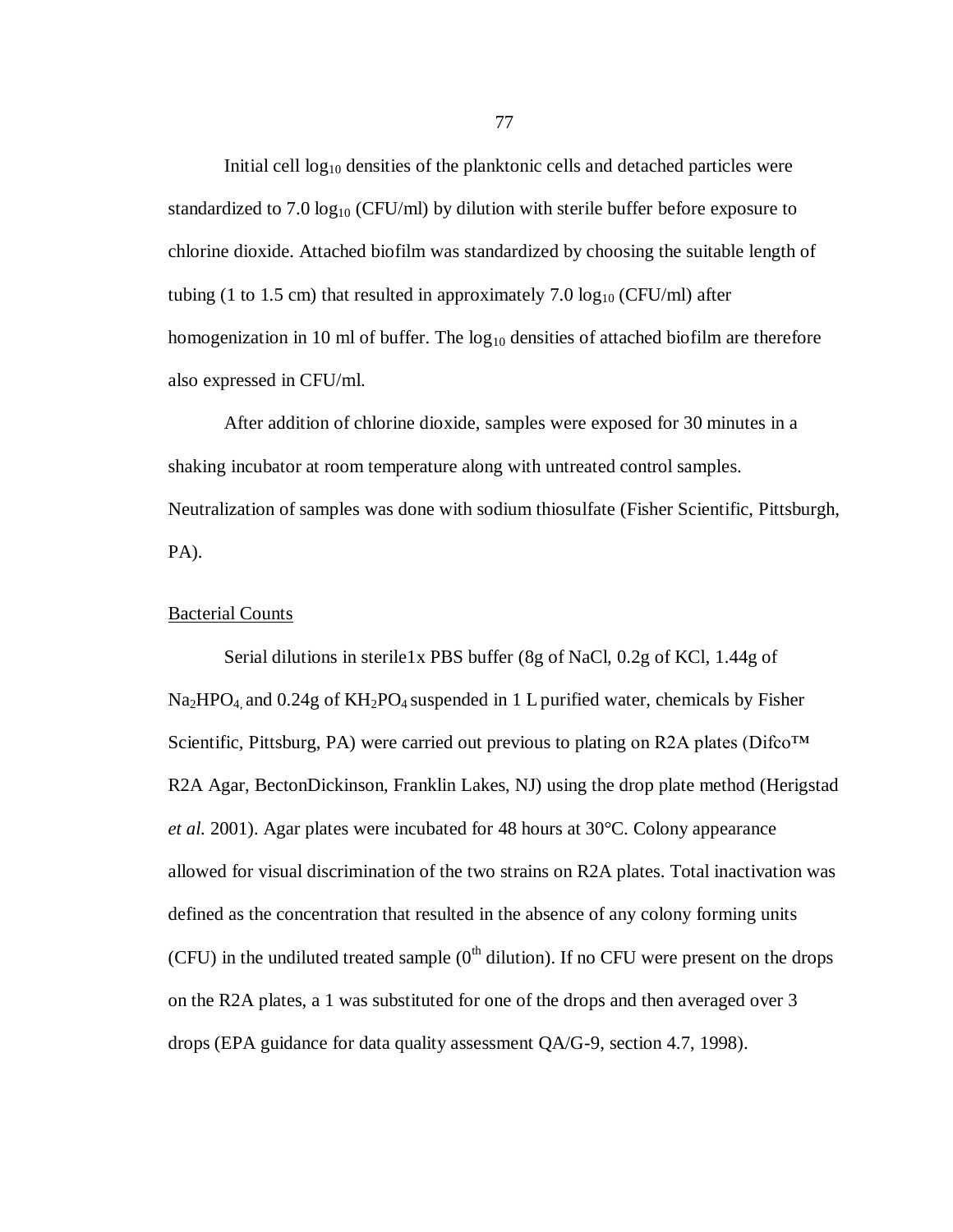## Broken Line Regression / Calculation of Inactivation Rate Constants (k Values)

Additional disinfection experiments were done with subjectively chosen sublethal doses of chlorine dioxide and sampled after 1, 2, 5, 10, 20, and 30 minutes, neutralized and plated to calculate inactivation rate constants. Inactivation curves were generated in Microsoft Excel by plotting the ln(CFU/ml) that survived the treatment versus time. Due to the bi-phasic behavior of the disinfection curves, k values were calculated for the first minute and also for disinfection times from 2 to 30 minutes. For k values with multiple time points (at least 3), a regression line was fit to  $ln(N)$  to obtain a slope 'm' and an intercept ln(N<sub>0</sub>). The k value was subsequently found by setting  $k =$ m/C. Chick (1908) described killing curves with

 $k = -\ln(N/N_0)/C*t$ 

where ' $N_0$ ' is the initial CFU/ml and 'N' is the CFU/ml after time 't', and 'C' is the concentration of disinfectant.

#### **Statistical Analysis**

For each pairwise species comparison (FS-3 vs. RB-8; FS-3 vs. dual FS-3, RB-8 vs. dual RB-8), an ANOVA was fit with reactor, species and chlorine dioxide dose (reactor and species only for initial  $log_{10}$  densities) as factors. To account for the pairing of the dual FS-3 and dual RB-8 species grown in the same reactor, the difference between the  $log_{10}$  reductions (LRs) of the two strains were calculated for each reactor, and an ANOVA with reactor and dose was fit to these differences. This same paired analysis was used to compare homogenized and unhomogenized samples which were collected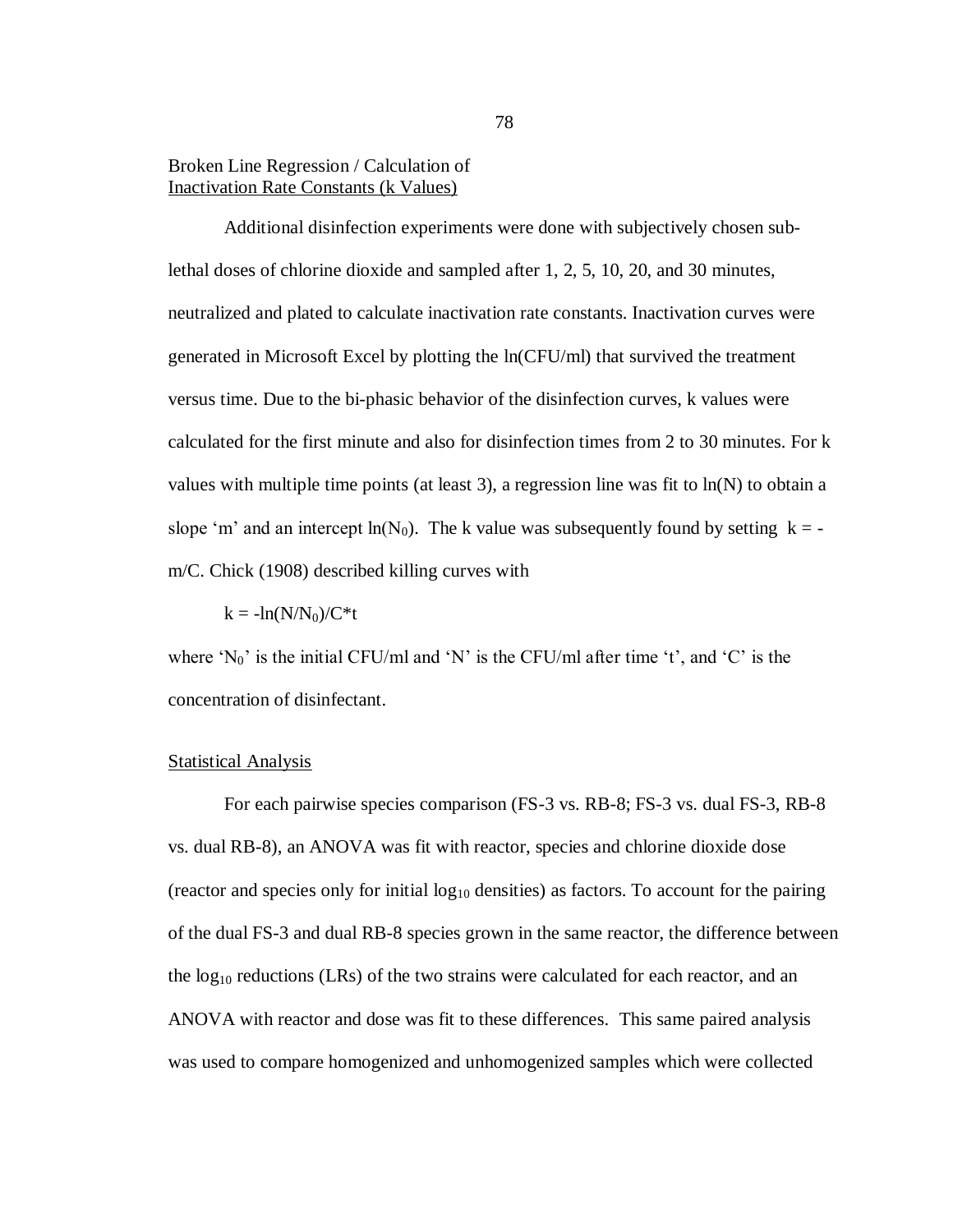from the same reactor. To compare the LDs of the biofilm controls of the two species in a dual culture, a paired t-test was performed.

Inactivation rates (k values) were compaired pairwise (FS-3 vs. RB-8; FS-3 vs. dual FS-3, RB-8 vs. dual RB-8) by performing an ANOVA with reactor and species as factors. The pairing of dual FS-3 and dual RB-8 was accounted for by calculation the differences between these k values and an ANOVA was fit to these differences. All of the ANOVA models were fit in Minitab® (Version 16). The follow-up t-tests and the weighted least squares were performed in R (version 2.11.0).

The analyses described above were divided into seven categories for control of the false discovery rate: The LRs for FS-3 vs RB-8; FS-3 vs. dual FS-3; RB-8 vs. dual RB-8; dual FS-3 vs. dual RB-8; homogenized vs. unhomogenized; k values; and k values of homogenized samples. A Benjamini-Hochberg correction (Benjamini & Hochberg 1995) was applied to each of these seven groups to maintain the false discovery rate at either 5% or 10% for each group. Claims of statistical significance were made with respect to this correction, although the p-values reported are un-adjusted.

#### Results

In this study the differential efficacy of chlorine dioxide against bacterial monocultures and co-cultures of *P. aeruginosa* RB-8 and *B. cepacia* FS- 3 was determined. Cultures grown as planktonic cells, biofilms, and detached biofilm clusters harvested from the biofilm effluent were tested and log reductions were compared. Additionally, disinfection rates were calculated for each sample type and species scenario.

79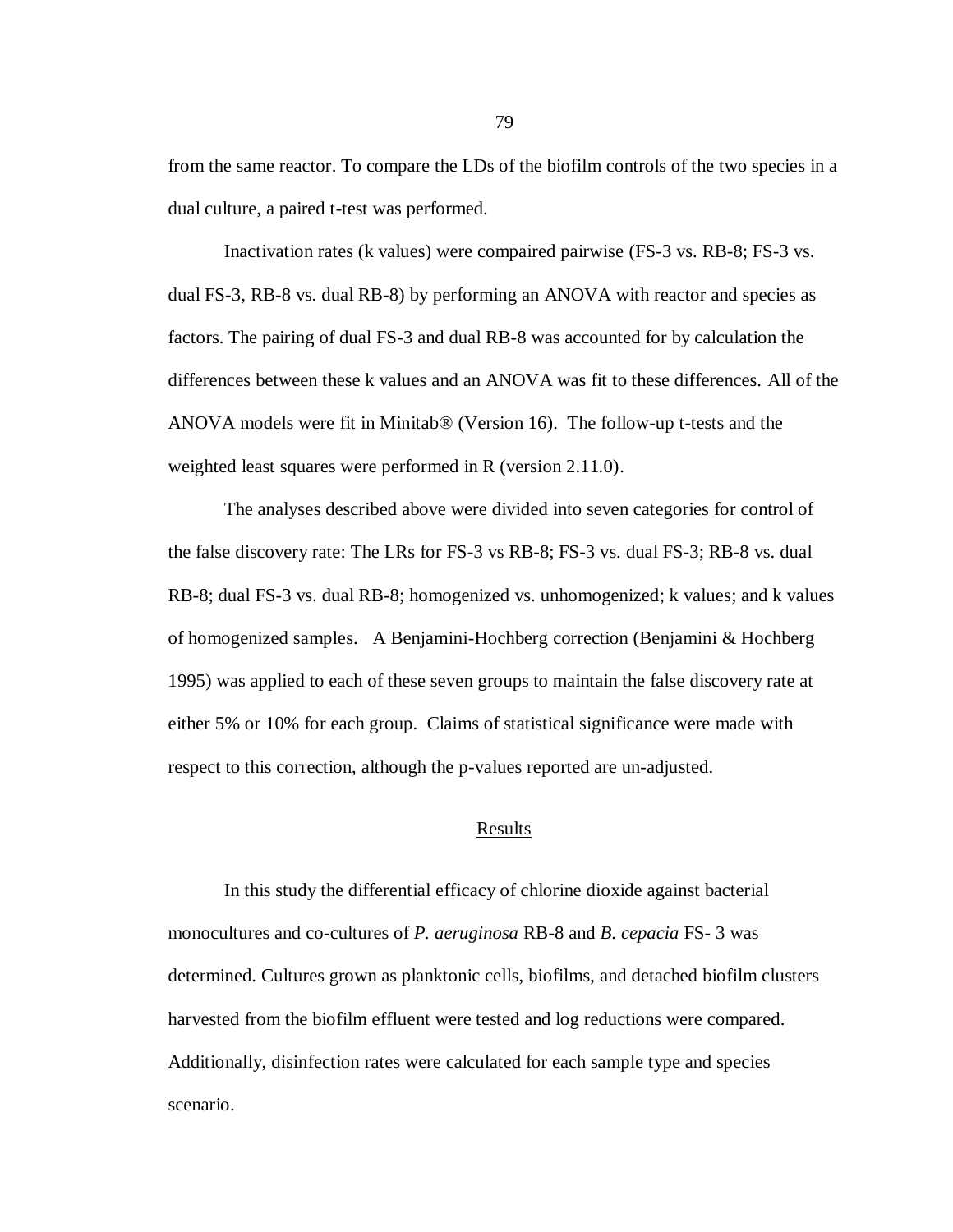# Initial Cell numbers and Species Distribution in Co-culture for Disinfection Studies

Initial log densities (LD) of the two species as monocultures were compared to the two species grown together as a co-culture (Table 3.1). LDs of FS-3 and RB-8 monocultures were not statistically different from each other for the chemostat and the tubing reactor effluent samples (p-values  $> 0.05$ ), but there was a difference between the LDs in the biofilm samples for FS-3 and RB-8 (p-value  $< 0.001$ ). The cell numbers were slightly higher for cultures containing only RB-8. FS-3 as a monoculture compared to FS-3 in a dual culture only resulted in significantly lower LDs for the monoculture in the biofilm samples (p-value  $< 0.001$ ). RB-8 as a monoculture biofilm had significantly higher LDs when compared to RB-8 in the dual species biofilm (p-value  $< 0.001$ ) while chemostat and tubing reactor effluent samples were similar at the 5% level.

Species distribution differences were reflected in the LDs of the co-culture. Both species were co-inoculated into the same reactor and grown for 48 hours (chemostat) or 4 days (biofilm and biofilm reactor effluent). FS-3 was the most abundant species in all 3 sample types (chemostat, tubing reactor effluent, and biofilm) while the ratios between the species were different in the different samples. Significant differences between the species were present in tubing reactor effluent and biofilm samples (p-value  $= 0.004$ , pvalue  $< 0.001$ , respectively).

*B. cepacia* (FS-3) was dominant when co-cultured with *P. aeruginosa* (RB-8) when comparing the initial species distribution in chemostat, tubing reactor effluent, and biofilm samples. *B. cepacia* has a slightly higher growth rate (not significantly different) than *P. aeruginosa*, but was able to establish a niche in the reactors without being out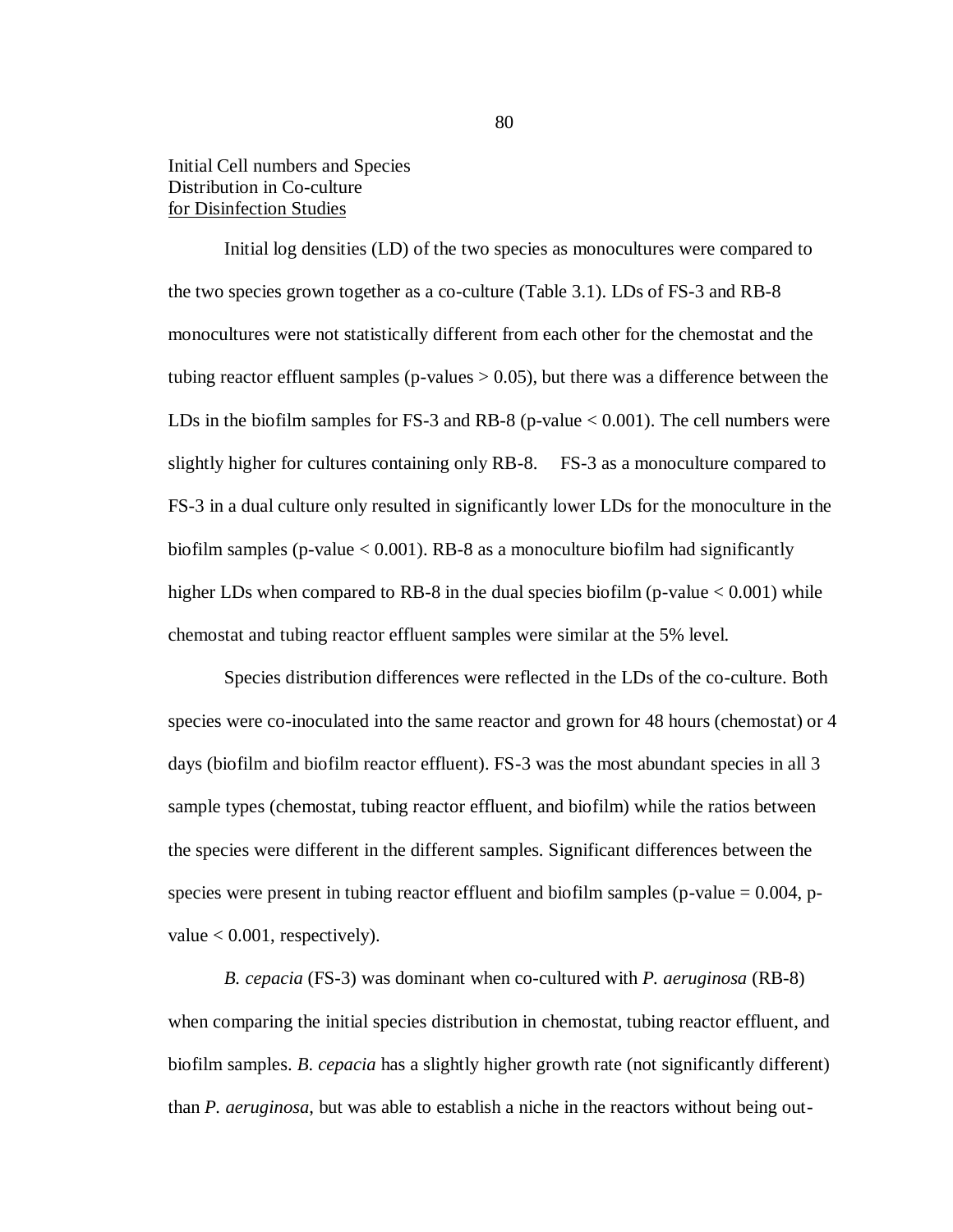competed even after 4 days in the tubing reactor. Simultaneously, RB-8 also continues to detach from the biofilm after 4 days.

Table 3.1 Starting mean  $log_{10}$  densities of *B. cepacia* FS-3 and *P. aeruginosa* RB-8 as monocultures and as a binary culture (co-culture of FS-3 and RB-8). One standard deviation is shown.  $CS =$  Chemostat, TRE = Tubing reactor effluent,  $BF =$  Biofilm,  $DL =$ dual (species in co-culture). StDev = one standard deviation.  $n =$  number of replicates.

| Sample type | <b>Species</b> | Mean | <b>StDev</b> | n |
|-------------|----------------|------|--------------|---|
| CS          | $FS-3$         | 7.03 | 0.06         | 4 |
|             | $RB-8$         | 7.07 | 0.58         | 4 |
|             | DL FS-3        | 6.48 | 0.74         | 4 |
|             | DL RB-8        | 6.29 | 0.19         | 4 |
| <b>TRE</b>  | $FS-3$         | 6.96 | 0.29         | 4 |
|             | $RB-8$         | 7.21 | 0.57         | 3 |
|             | DL FS-3        | 7.22 | 0.20         | 3 |
|             | DL RB-8        | 5.41 | 0.29         | 3 |
| <b>BF</b>   | $FS-3$         | 6.98 | 0.06         | 6 |
|             | $RB-8$         | 7.44 | 0.22         | 5 |
|             | DL FS-3        | 7.43 | 0.10         |   |
|             | DL RB-8        | 6.12 | 0.22         |   |

#### Disinfection of Monocultures

Log<sub>10</sub> reductions after addition of incrementally increasing doses of chlorine dioxide were recorded for each sample type (chemostat, tubing reactor effluent, and biofilm) and each species scenario (FS-3, RB-8, and binary culture) (Figure 3.1).

Chemostat samples of the FS-3 monoculture were more susceptible to chlorine dioxide disinfection compared to tubing reactor effluent and biofilm. The tubing reactor effluent was more tolerant, but there was no significant difference between the mean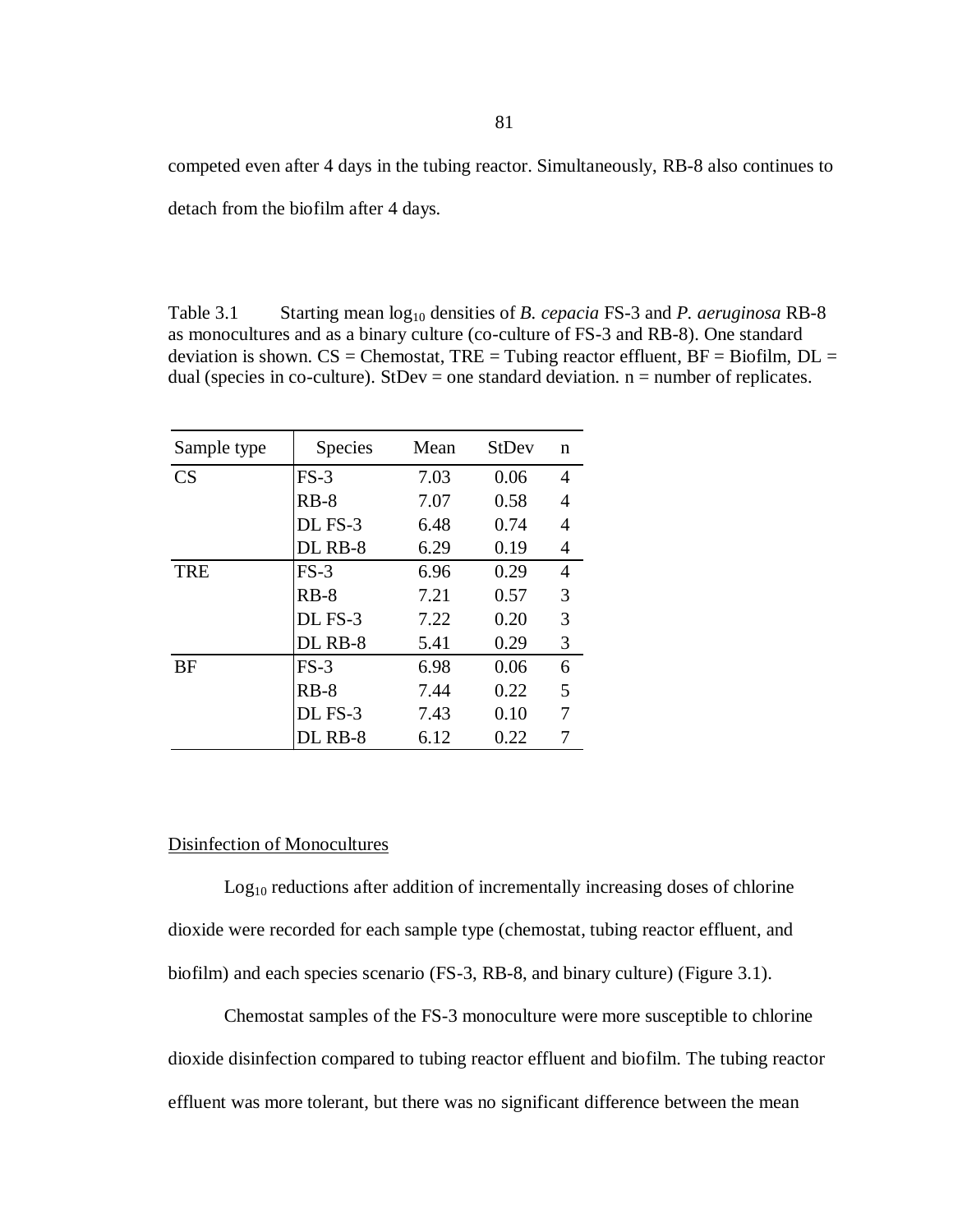$log_{10}$  reductions of chemostat and tubing reactor effluent over all doses (p-value  $> 0.05$ ). Mean  $log_{10}$  reductions for RB-8 in the chemostat and detached clusters were very similar to each other (p-value  $= 0.99$ ). The biofilms with FS-3 and RB-8 were more tolerant to disinfection compared to the other 2 sample types (chemostat and tubing reactor effluent) with mean  $log_{10}$  reductions at least 2 logs below the  $log_{10}$  reductions of the chemostat and detached clusters (p-values  $< 0.001$ ). The RB-8 biofilm displays very low  $log_{10}$ reductions at low doses (0.5, 1.0, 1.5, and 2.0) and was eventually killed with 10 ppm of chlorine dioxide. FS-3 biofilms were more susceptible to the disinfectant at these low doses although complete killing was also achieved with 10 ppm (Figure 3.6, supplemental materials).

When comparing both species within one sample type there were no significant differences in the chemostat or tubing reactor effluent sample  $log_{10}$  reductions (p-values > 0.05). However, the  $log_{10}$  reductions for FS-3 and RB-8 in the biofilm samples were significantly different over all treatment doses with FS-3 being more susceptible (p-value  $< 0.001$ ).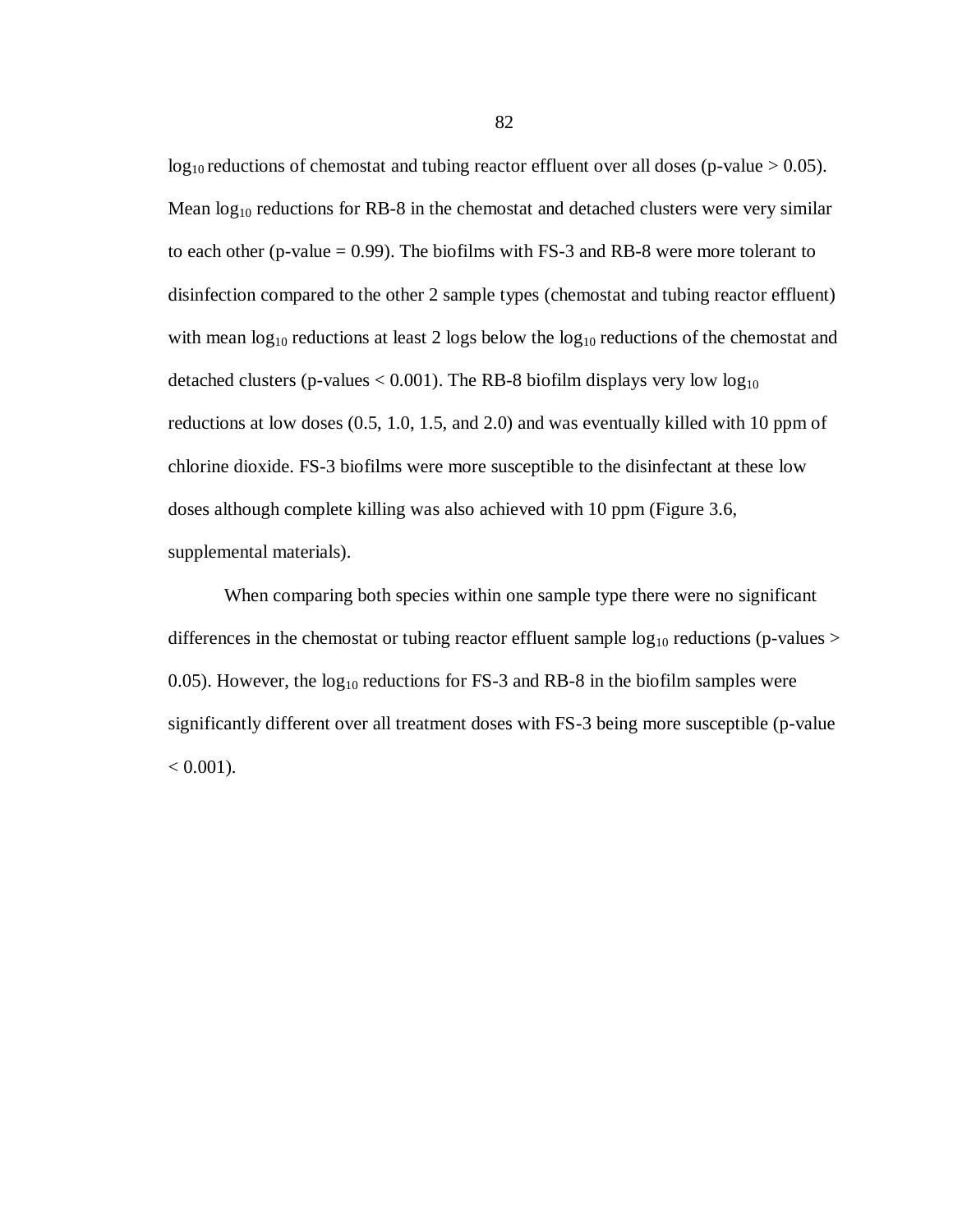

Figure 3.1 Mean  $log_{10}$  reductions of *B. cepacia* FS-3 and *P. aeruginosa* RB-8 monocultures in the chemostat, the tubing reactor effluent and the biofilm. The bars represent one standard deviation ( $n \geq 3$ ).

## Disinfection of Binary Cultures

When FS-3 and RB-8 were co-inoculated into the chemostat or tubing reactor and grown together, CFUs can be counted separately due to differential colony morphologies on R2A. This allowed for the calculation of separate  $log_{10}$  reductions and comparison of the two species with each other and also with the same species in the single species scenario.

The mean  $log_{10}$  reductions patterns for the two species grown together after disinfection were similar to each other although the starting cell densities were lower for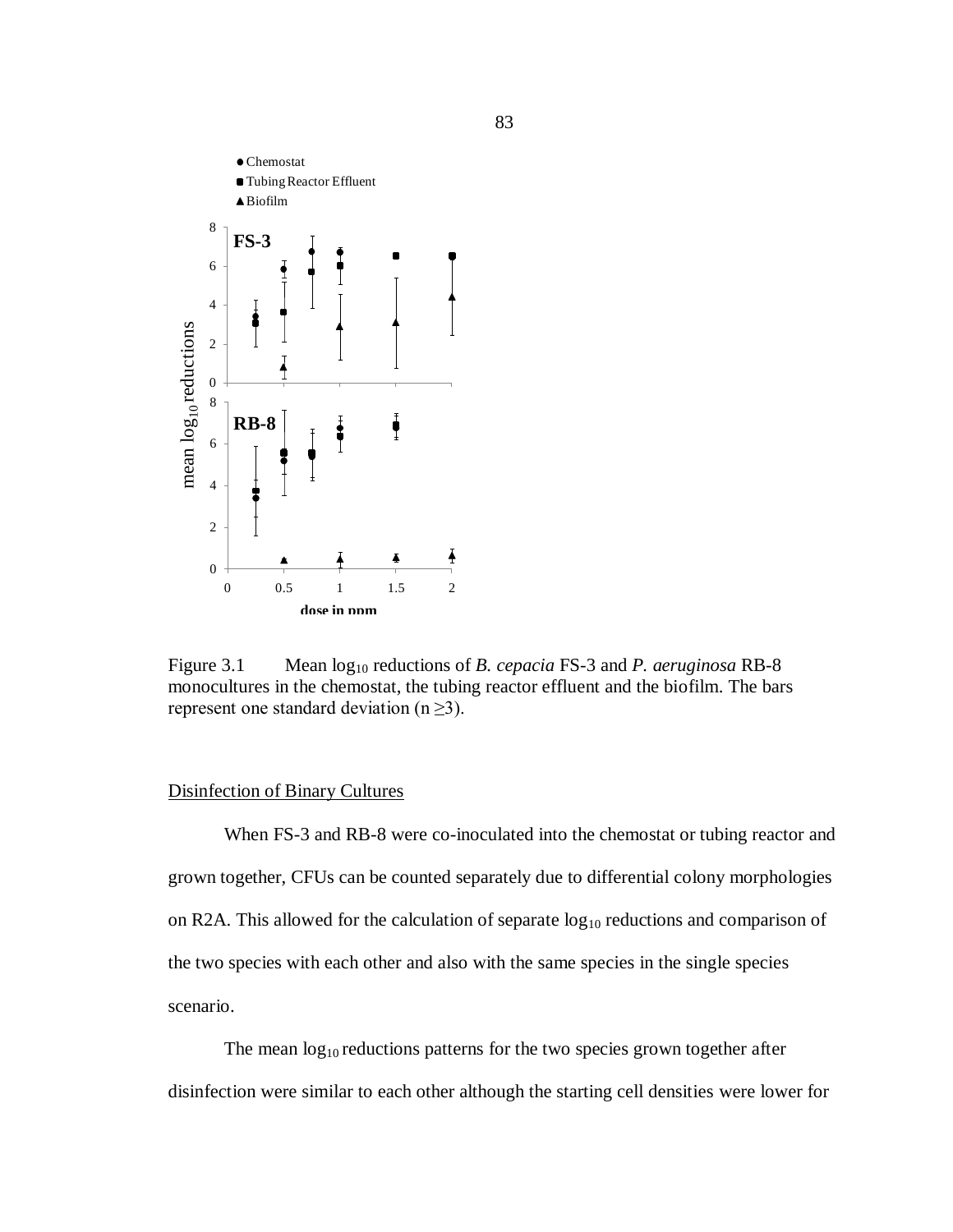RB-8 (Figure 3.2, also see Table 3.1 for comparison). Tubing reactor effluent samples were more susceptible to chlorine dioxide than the chemostat samples when both species were grown together. However, the  $log_{10}$  reduction differences between the chemostat and detached clusters were not significant (p-value =  $0.07$ ). The biofilm  $log_{10}$  reductions were significantly lower that the chemostat and detached cluster  $log_{10}$  reductions for both species (p-values  $< 0.001$ ).



Figure 3.2 Mean  $log_{10}$  reductions of *B. cepacia* FS-3 and *P. aeruginosa* RB-8 as binary cultures in the chemostat, the tubing reactor effluent and the biofilm. The bars represent one standard deviation ( $n \geq 3$ ).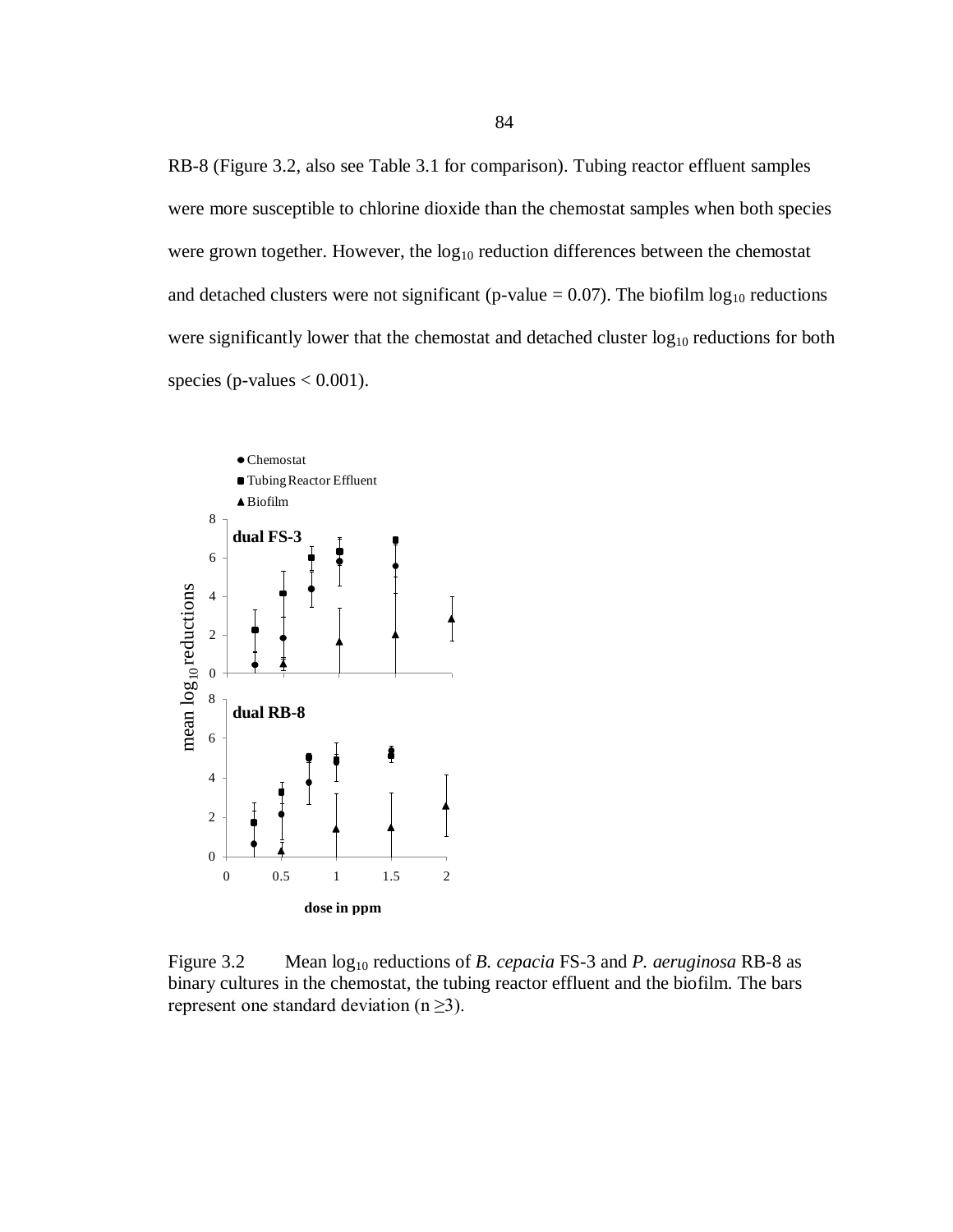#### Comparison Between Monocultures and Binary Cultures

Generally, FS-3 and RB-8 have lower  $log_{10}$  reductions when grown in co-culture samples meaning that single species cultures were more easily disinfected (Figure 3.3). RB-8 in the dual species scenario has significantly lower  $log_{10}$  reductions for the chemostat and the tubing reactor effluent than the single species cultures (p-values < 0.001) but there was no significant difference for the biofilm samples of single and dual RB-8 (p-value  $= 0.80$ ) despite the initial high tolerance of the single species RB-8 biofilm at low doses. FS-3 was also more tolerant when grown in co-culture and displays significantly lower  $log_{10}$  reductions in chemostat samples (p-value  $< 0.001$ ) and biofilm samples than the single species  $FS-3(p-value = 0.005)$  but no significant differences were found in tubing reactor effluent samples (p-value  $= 1.0$ ).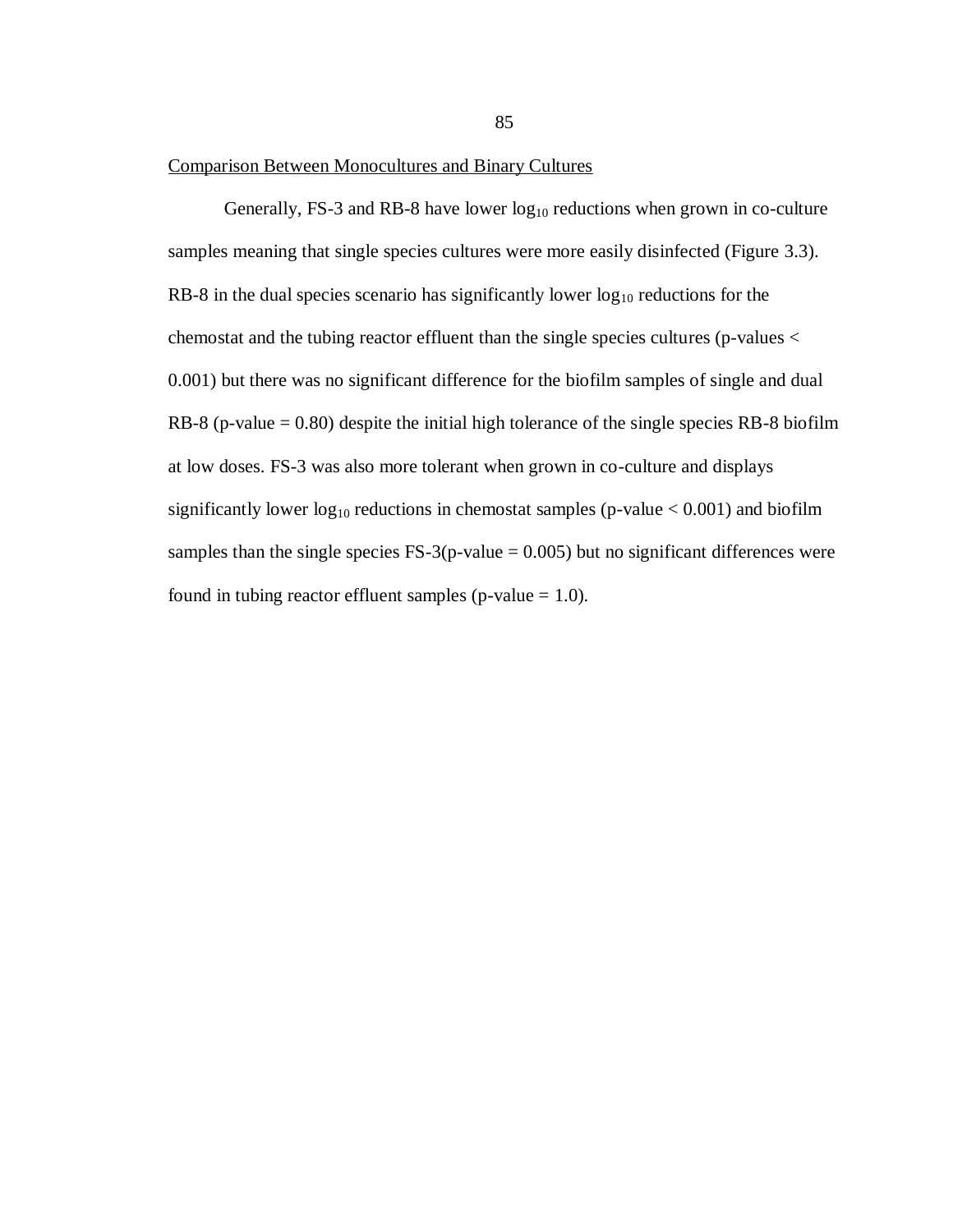

Figure 3.3 Mean log<sup>10</sup> reductions of *B. cepacia* FS-3 and *P. aeruginosa* RB-8 as monocultures and binary cultures in comparison. Bars represent one standard deviation  $(n≥3)$ .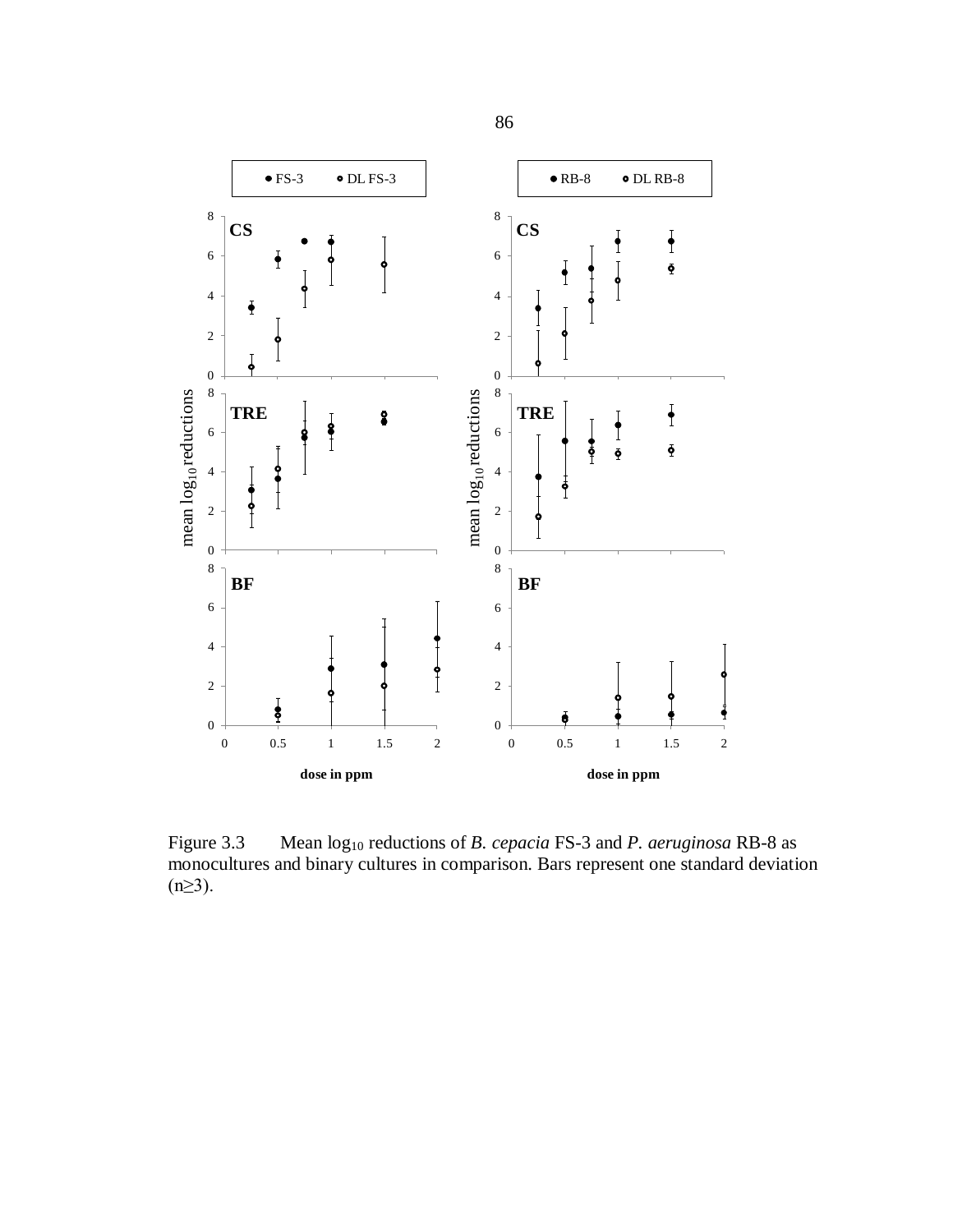#### Disinfection of Homogenized Aliquots

Aliquots of chemostat, tubing reactor effluent, and biofilm samples were shear homogenized for 1 minute prior to treatment with chlorine dioxide. Untreated controls were homogenized to compare initial  $log_{10}$  densities to not homogenized and untreated control samples. No significant differences were found between the homogenized and not homogenized initial  $log_{10}$  densities (p-values  $> 0.284$ ) (Figure 3.8, supplemental materials).

Homogenization of chemostat samples slightly increased susceptibility in all species types (FS-3, RB-8 and co-culture) with significant susceptibility increases for RB-8 and dual RB-8 (p-values < 0.016). None of the tubing reactor effluent samples increased significantly in susceptibility across all doses after homogenization while FS-3 and dual FS-3 in tubing reactor effluent were significantly more susceptible when treated with 0.5 ppm (p-values  $< 0.001$ ).

As expected, biofilm samples of all species were significantly more susceptible to chlorine dioxide treatment across all doses after biofilm has been extruded from the tubing, vortexed, and shear homogenized (p-values  $< 0.011$ ) (Figure 3.8, supplemental materials).

### Disinfection Rates (k Values)

Using broken line regression, the concentration over time (Ct) graphs (Figures 6.1 – 6.6, appendix) were analyzed to determine the two different linear disinfection rates (k values). The first k value  $(k<sub>initial</sub>)$  describes the disinfection reaction rate of the first minute after addition of chlorine dioxide. Initially, the  $log_{10}$  reductions were high and

87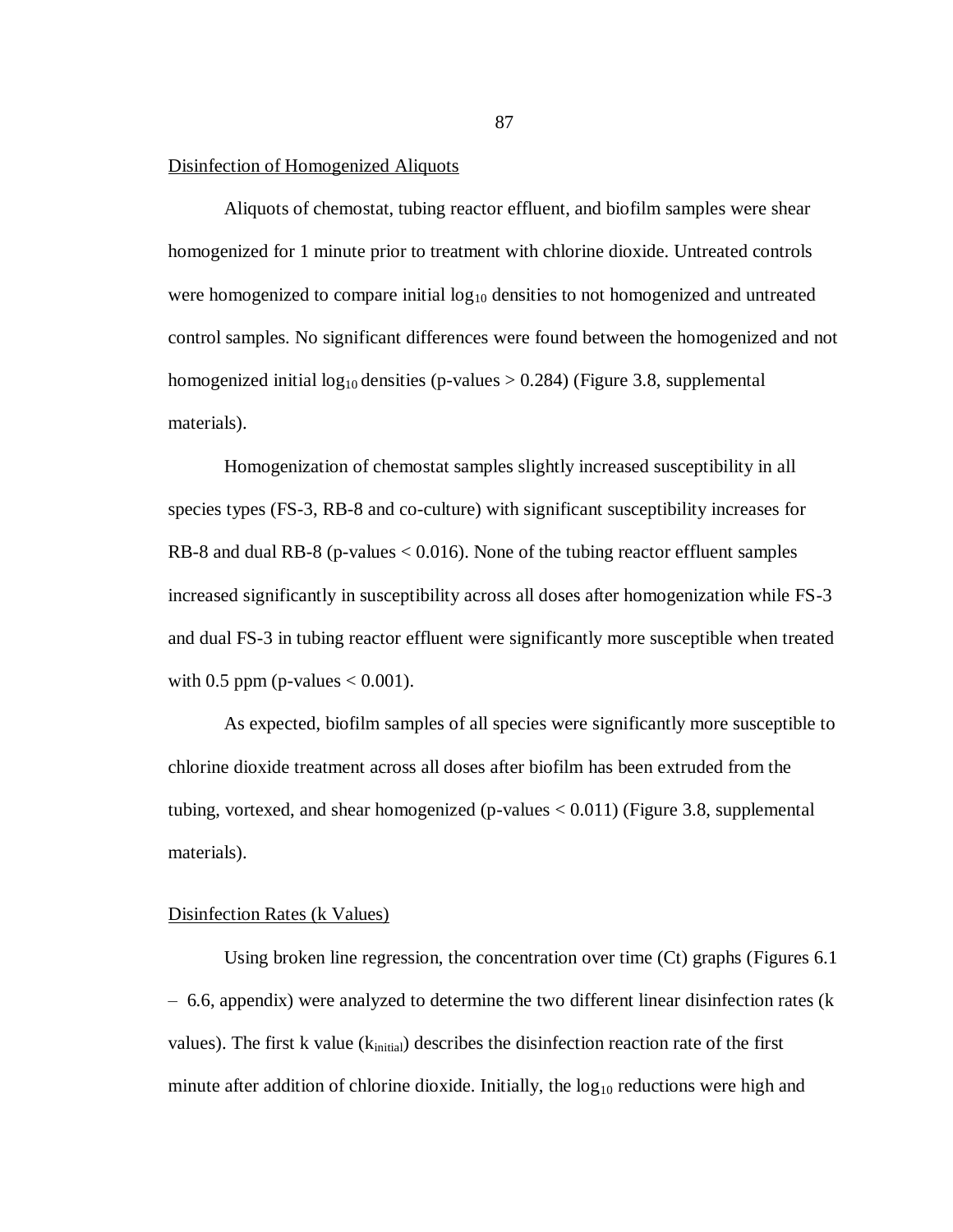then decreased considerably after 2 minutes. The remaining disinfection reaction (after minute 1) is described by the second k value  $(k_{end})$ .

Most of the killing of cells occurs within the first 2 minutes after addition of chlorine dioxide. Disinfection rates  $(k<sub>initial</sub>)$  were very similar in the chemostat and tubing reactor effluent samples (p-values  $> 0.934$ ) indicating that similar  $log_{10}$  reductions occur within the same time period for all 4 species scenarios and both sample types (Figure 3.4). The dual species  $FS-3$  and  $RB-8$  result in slightly lower  $k_{initial}$  than the single species, but there were no statistically significant differences for any of the species or sample types (p-values  $> 0.05$ ). Biofilm k<sub>initial</sub> were significantly lower than k<sub>initial</sub> for all chemostat and tubing reactor effluent samples regardless of species (p-values < 0.0257) indicating that the  $log_{10}$  reductions within the first minute of disinfection were much lower for all tested biofilms.

kend values indicate the disinfection rate from minute 2 to minute 30. Since most of the killing occurs within the first two minutes, the  $k_{end}$  were significantly decreased ranging from 0.1 L\*mg<sup>-1</sup>\*min<sup>-1</sup> to approximately 0.3 L\*mg<sup>-1</sup>\*min<sup>-1</sup> compared to the k<sub>initial</sub> that range from 10 L\*mg<sup>-1</sup>\*min<sup>-1</sup> to 18 L\*mg<sup>-1</sup>\*min<sup>-1</sup> (Figure 3.5). The k<sub>end</sub> of the two dual species in the tubing reactor effluent were slightly higher than the other  $k_{end}$  values although no statistically relevant difference could be found.  $k_{end}$  values were not significantly different from each other for any of the species or sample types (after Benjamini-Hochberg correction for false discovery) due to the high variability of the data.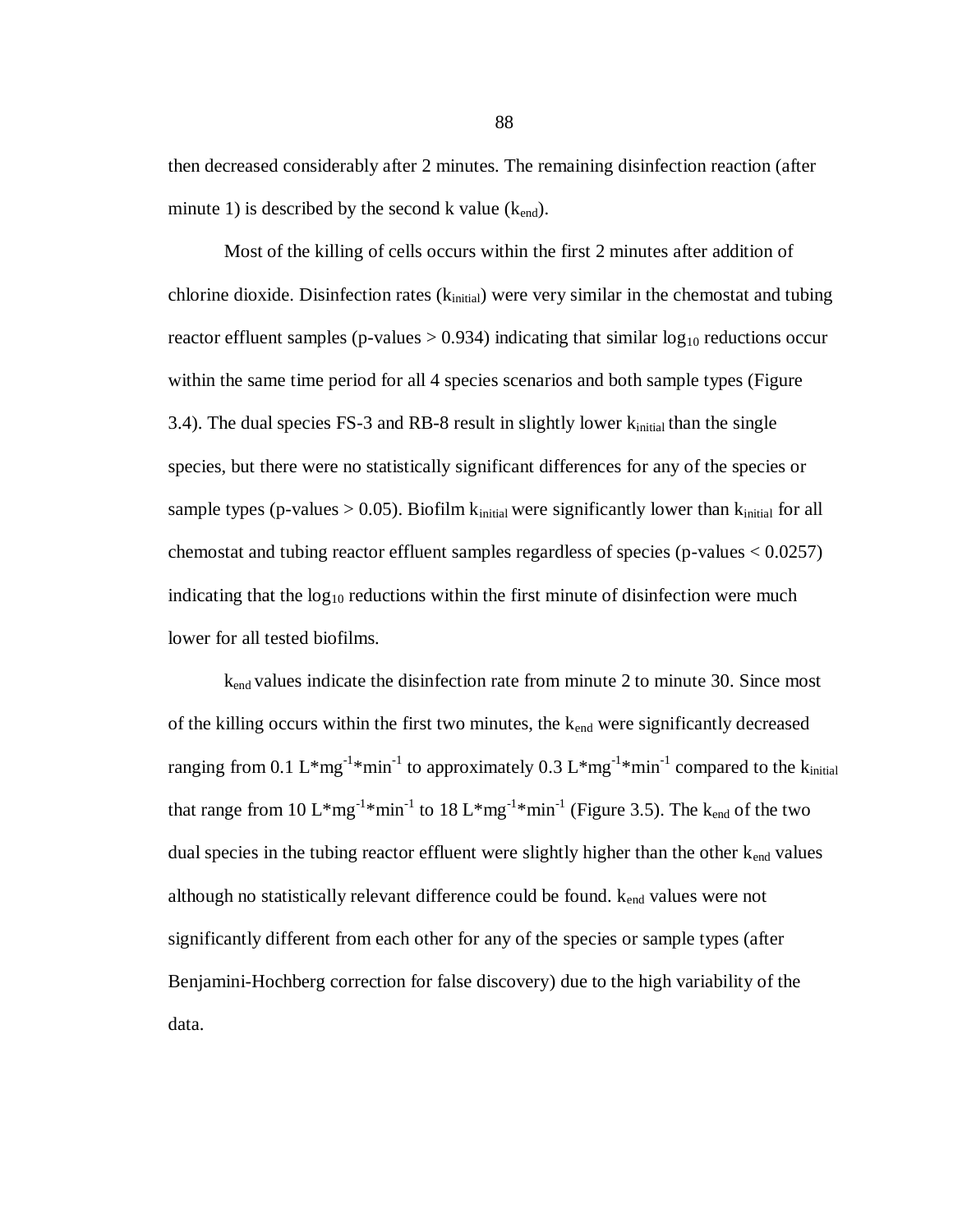

Figure 3.4 k values for the first minute  $(k<sub>initial</sub>)$  of disinfection after the addition of chlorine dioxide for the chemostat, the tubing reactor effluent, and the biofilm for all 4 species scenarios (*B. cepacia* FS-3 and *P. aeruginosa* RB-8 as monocultures and as a binary culture). Error bars represent one standard deviation ( $n \ge 3$ ).



Figure 3.5 k values for minute 2 to minute 30 ( $k_{end}$ ) of disinfection after the addition of chlorine dioxide for the chemostat, the tubing reactor effluent, and the biofilm for all 4 species scenarios (FS-3 and RB-8 as monocultures and as a binary culture). Error bars represent one standard deviation ( $n \geq 3$ ).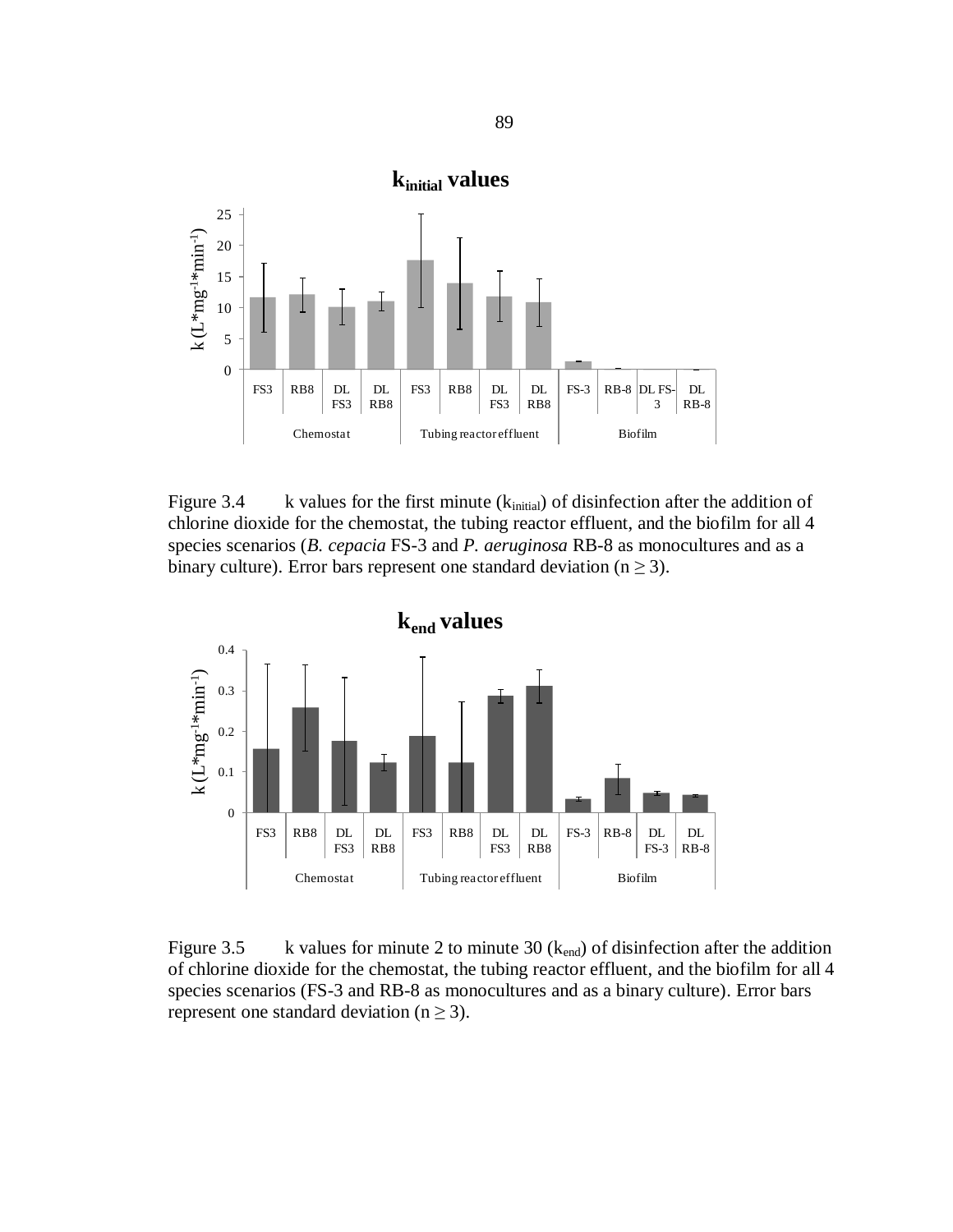# Disinfection of Homogenized Control Samples (k Values)

Shear homogenization of aliquots of samples resulted significantly higher  $k_{initial}$  in the biofilm samples for all 4 species types (p-values  $< 0.018$ ). This indicated that homogenization makes biofilm cells more susceptible to disinfection (Figure 3.9 and 3.10, supplemental materials).

Surprisingly, for homogenized chemostat and tubing reactor effluent samples,  $k_{initial}$  did not increase, but instead decrease by 3.73  $L*mg^{-1}*min^{-1}$  for chemostat samples and 8.10  $L^*mg^{-1*}$  min<sup>-1</sup> for tubing reactor effluent samples on average for all species. Homogenization of the co-culture led to significantly increased susceptibility in the tubing reactor effluent for the dual FS-3 (p-value  $= 0.014$ ) and in the chemostat for dual RB-8 (p-value  $= 0.015$ ) with  $k_{initial}$  being lower for homogenized samples.

 $k_{end}$  values, on the other hand increased by 0.46  $L*mg^{-1}*min^{-1}$  for chemostat samples and 0.40 for tubing reactor effluent samples on average for all species.  $k_{end}$ values increased for all chemostat samples after homogenization (p-values < 0.029) meaning that more inactivation occurred after 2 minutes than in the not homogenized samples. In the co-culture, dual FS-3 and dual RB-8  $k_{end}$  increased significantly in the tubing reactor effluent samples after homogenization as well (p-values < 0.021). None of the biofilm samples or single species  $FS-3$  and  $RB-8$  tubing reactor effluent  $k_{end}$  increased significantly after homogenization (p-values  $> 0.107$ ).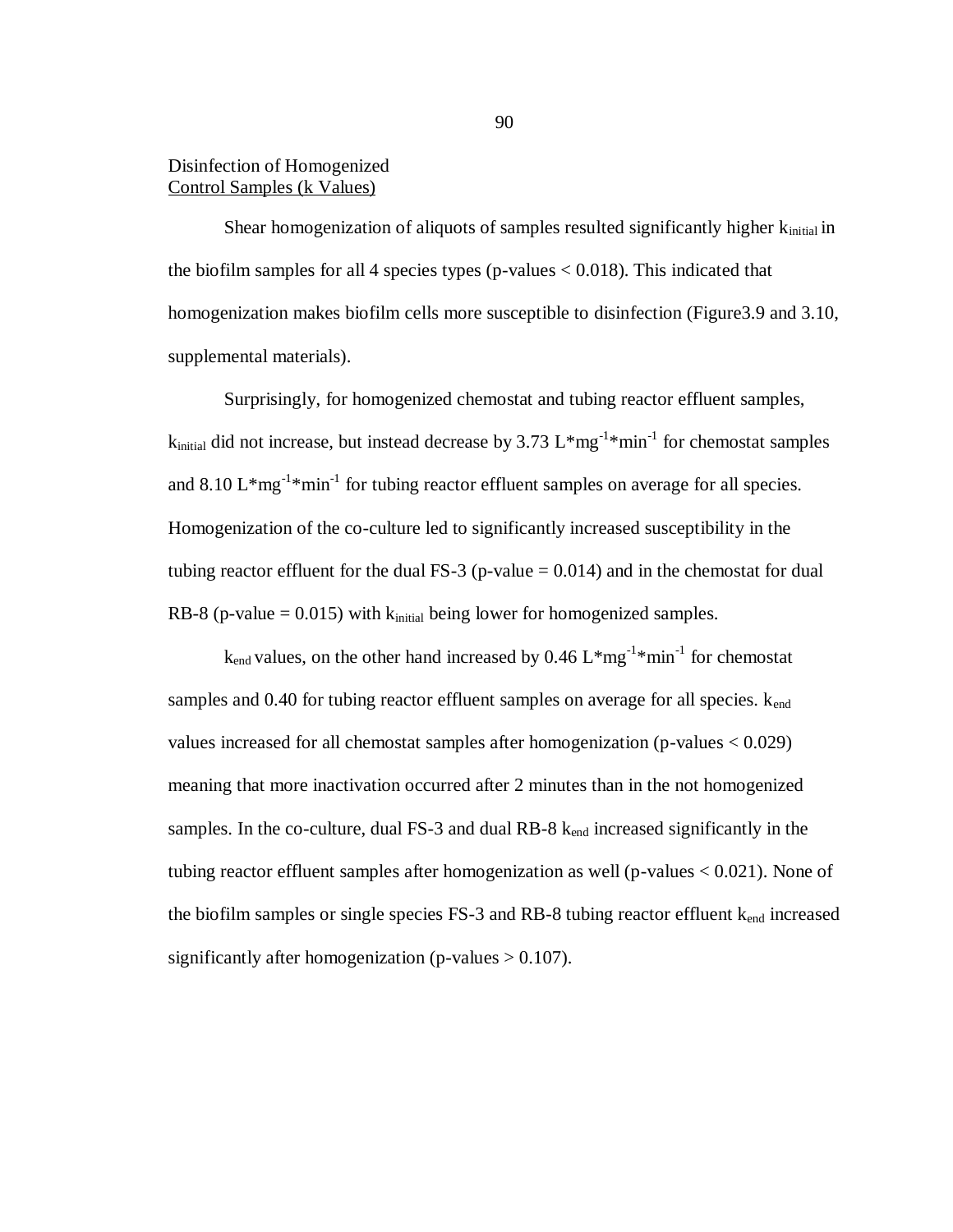#### Discussion

#### Initial Cell Numbers

*B. cepacia* (FS-3) was dominant when co-cultured with *P. aeruginosa* (RB-8) when comparing the initial species distribution in chemostat, tubing reactor effluent, and biofilm samples (Table 3.1). *B. cepacia* has a slightly higher growth rate (not significantly different) than *P. aeruginosa*, but was able to establish a niche in the reactors without being out-competed even after 4 days in the tubing reactor. Simultaneously, RB-8 also continues to detach from the biofilm after 4 days. Banks and Bryers (1991) have observed that the faster growing species had a competitive advantage in the biofilm while the slower growing species remained established throughout the experiment. Population densities and species distribution are also influenced by nutrient concentrations and are not solely dependent on planktonic growth rates of the individual species (Komlos *et al.* 2005). Experiments have previously shown that RB-8 and FS-3 cell free chemostat extracts did not alter the disinfection susceptibility of the other strain by producing harmful substances that are released into the nutrient medium (Behnke *et al.*, submitted). However, the possibility for direct physical interactions or cell to cell signaling cannot be excluded especially in cells from attached or detached biofilms. Experiments with cell-free extracts were only run for chemostat cells and may not reflect processes occurring in the biofilm.

All cell cultures from the chemostat and the tubing reactor effluent were standardized to 7  $log_{10}$  by dilution with buffer, while biofilm  $log_{10}$  densities were adjusted by cutting the tubing into 1 to 1.5 cm long pieces of the silicone tubing before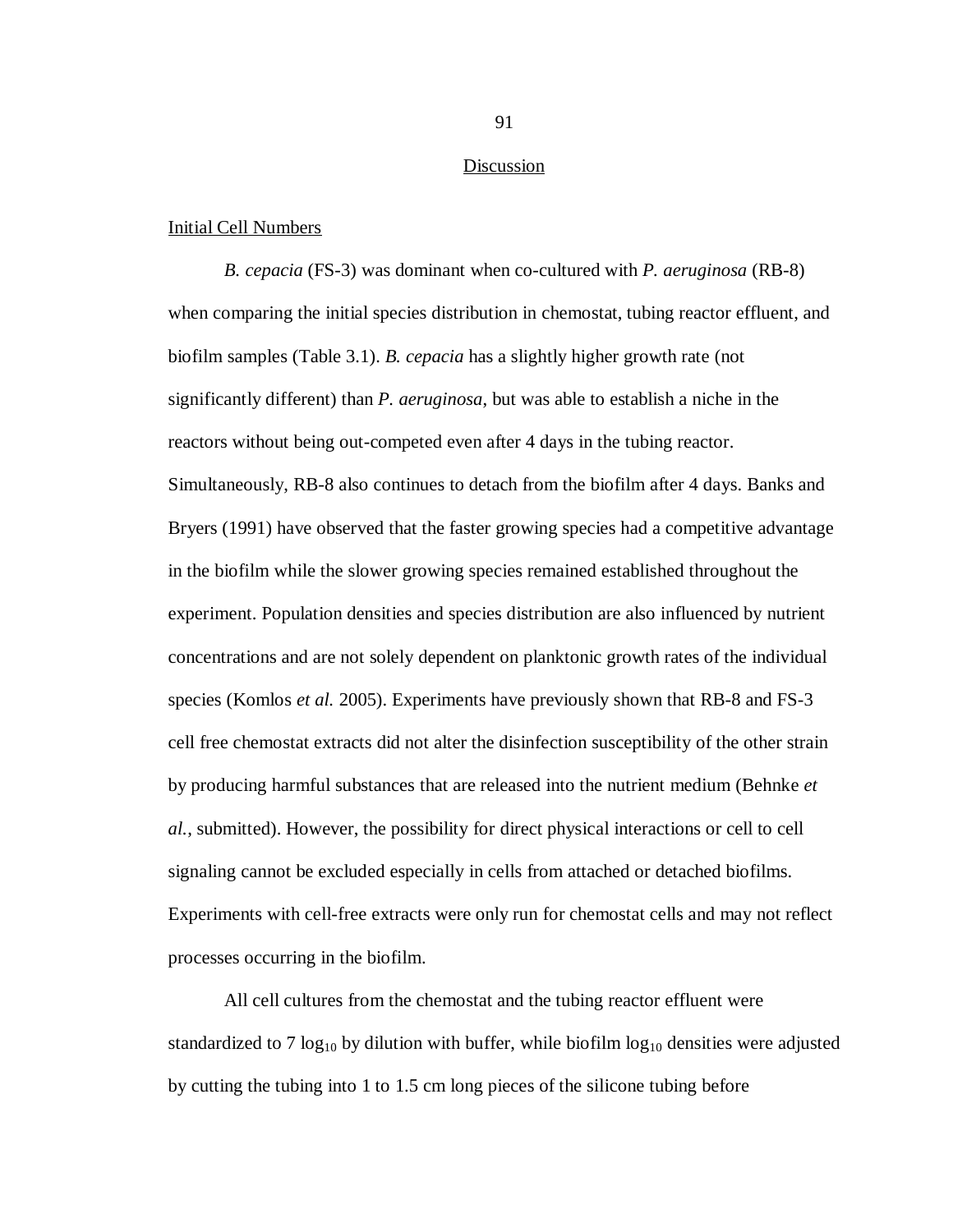submerging them into 10 ml of buffer. Disinfection efficacy has been shown to be dependent on initial cell densities (Xu *et al.* 1995) and statistical analyses indicate that starting cell LDs were comparable for the performed tests.

#### Monocultures

FS-3 and RB-8 were individually grown in chemostats and tubing reactors. Planktonic cell samples were taken from the chemostat while attached and detached biofilm were harvested from the tubing reactor. After exposure to chlorine dioxide and neutralization of the samples,  $log_{10}$  reductions were assessed for both species in the three sample types. No significant differences between the  $log_{10}$  reductions between the chemostat and tubing reactor effluent samples were found while the biofilm samples were significantly different from both other sample types which applied to FS-3 as well as RB-8. These results indicate that detached clusters are more similar to chemostat cells than biofilm cells which contradicts findings by Rollet *et al.* (2009) who suggested a transitional phenotype for detached cells in the first hours after detachment. Disinfection experiments in this work were always performed within one hour of sample collection so that the proposed transitional phenotype should still be expressed. One explanation could be that the phenotypical switch from biofilm to planktonic state may occur much faster than initially proposed.

Interestingly, RB-8 biofilms were very tolerant to chlorine dioxide  $(log_{10}$ reductions less than 0.5) below the concentration of 1 ppm while the FS-3 and binary biofilm responded to these low concentrations with higher  $log_{10}$  reductions. This finding suggests that RB-8 biofilms may contain more extracellular polymeric substances that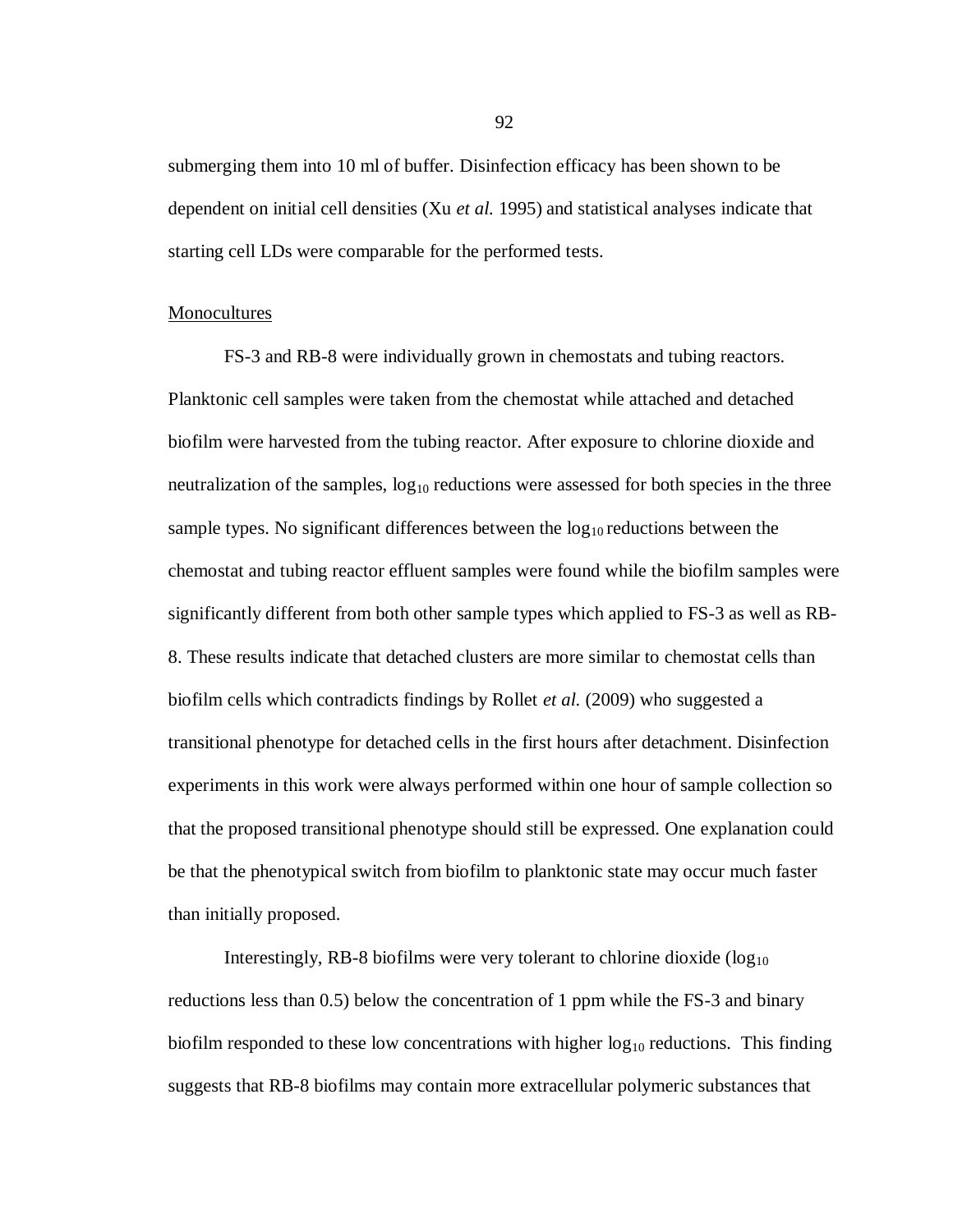react with chlorine dioxide and protect the cells. Jang *et al.* (2006) suggested that extracellular polymeric substances may reactively deplete chlorine dioxide and thus protect cells in deeper layers of the biofilm when low doses are applied. Other studies confirmed that mature drinking water biofilms were reduced by only minimal  $\log_{10}$ reductions (0.5 to 1.5) after a single dose of chlorine dioxide (Gagnon *et al.* 2005).

#### Binary Cultures

FS-3 and RB-8 were co-inoculated into the chemostat and tubing reactor to grow binary cultures. Due to the fact that both species resulted in distinct colony morphologies, CFUs could be counted separately for FS-3 and RB-8 and separate log reductions were calculated. The  $log_{10}$  reduction patterns of the two species grown in binary cultures were very similar to each other although starting LDs for RB-8 were lower. Lindsay *et al*. (2002) have previously reported this behavior for binary cultures before and concluded that co-cultured bacteria influenced each other's disinfection susceptibilities and also their attachment characteristics. In this study the beneficial relationship between the two species was seen in biofilm samples as well as to chemostat cells and tubing reactor effluent samples.

In monocultures, planktonic cells were more susceptible or equally susceptible to chlorine dioxide when compared to detached clusters. In contrast to this, detached clusters from binary biofilms were more susceptible than chemostat cells (no significant difference). A multitude of mechanisms and conditions can affect the disinfection tolerance of bacteria so that further testing is required to identify factors involved here. An important aspect may be the growth phase of the cells in chemostat or detached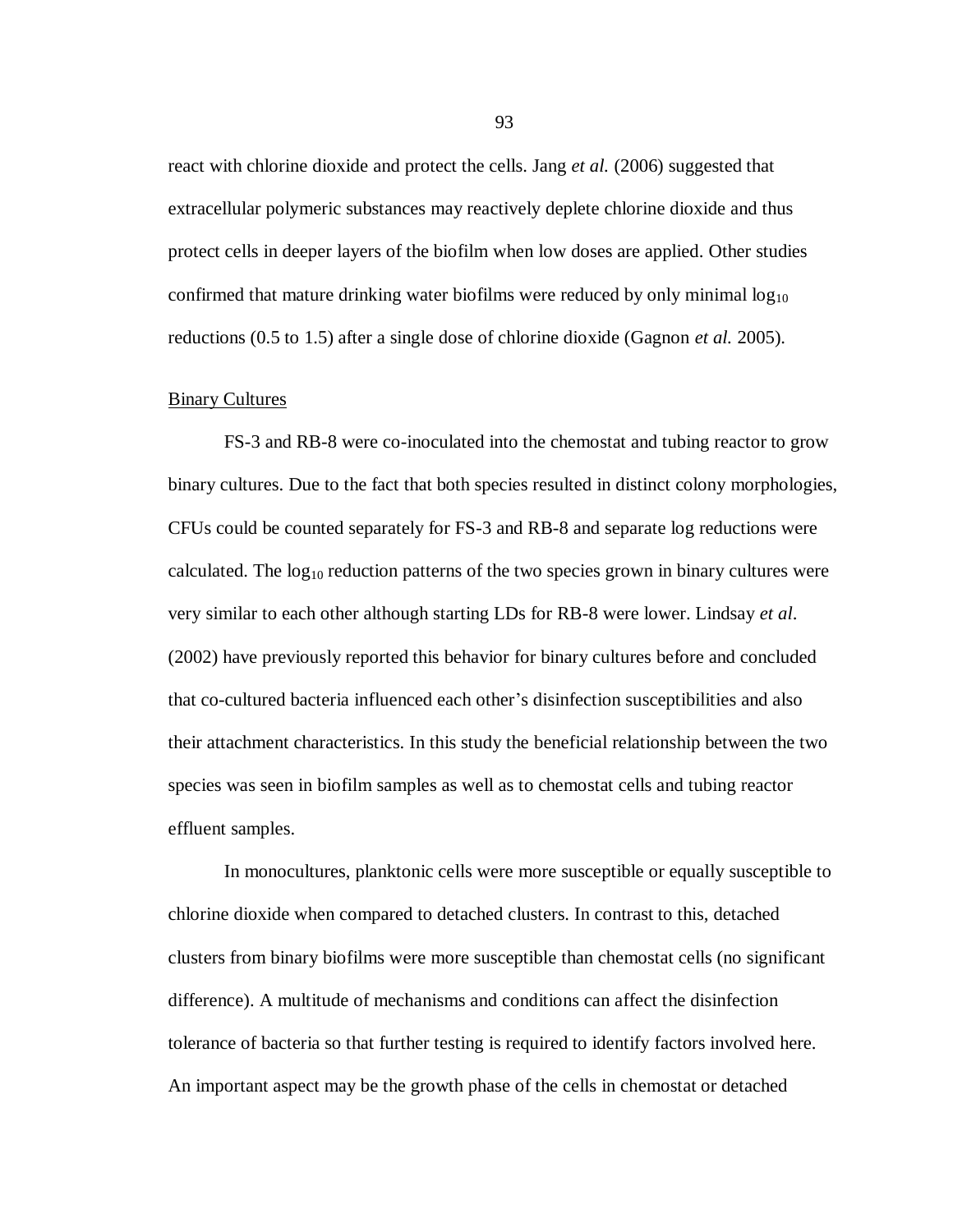clusters that was shown to influence disinfection tolerance (Gilbert *et al.* 1987). Cells with higher metabolic activity due to the presence of sufficient nutrients and oxygen are commonly more susceptible to disinfectant challenges.

## Comparison of Monocultures and Binary Cultures

When directly comparing the  $log_{10}$  reductions of the FS-3 and RB-8 grown as monocultures and binary cultures, increased disinfection tolerance of the species in coculture was observed. The  $log_{10}$  reductions for FS-3in co-culture were lower (or almost identical in the tubing reactor effluent samples) than the  $log_{10}$  reductions for the single species FS-3 meaning that the single species samples were less tolerant to disinfection. Similarly, RB-8 cultures were more tolerant (or almost identical in tolerance in biofilm samples) to disinfection when co-cultured with FS-3. In general, binary biofilm samples survived higher concentrations (up to 16 ppm) than single species biofilms (survived up to 10 ppm, data not shown). These results agree with the findings of other researchers who determined that binary cultures are more tolerant to sanitizer treatment than their single species counterparts (Lindsay *et al.* 2002; Elvers *et al.* 2002; Leriche & Carpentier 1995). Cowan *et al.* (2000) additionally reported commensal relationships in binary biofilms that resulted in adaptive strategies and increased survival for the species especially with respect to the spatial distribution of the species within the biofilm.

The mechanisms of increased disinfection tolerance in binary biofilms are to date mostly speculative, but studies suggest that cell to cell communication may play a role. *B. cepacia* and *P. aeruginosa* strains have previously been shown to be able to communicate (Riedel *et al.* 2001, McKenney *et al.* 1995) which may explain the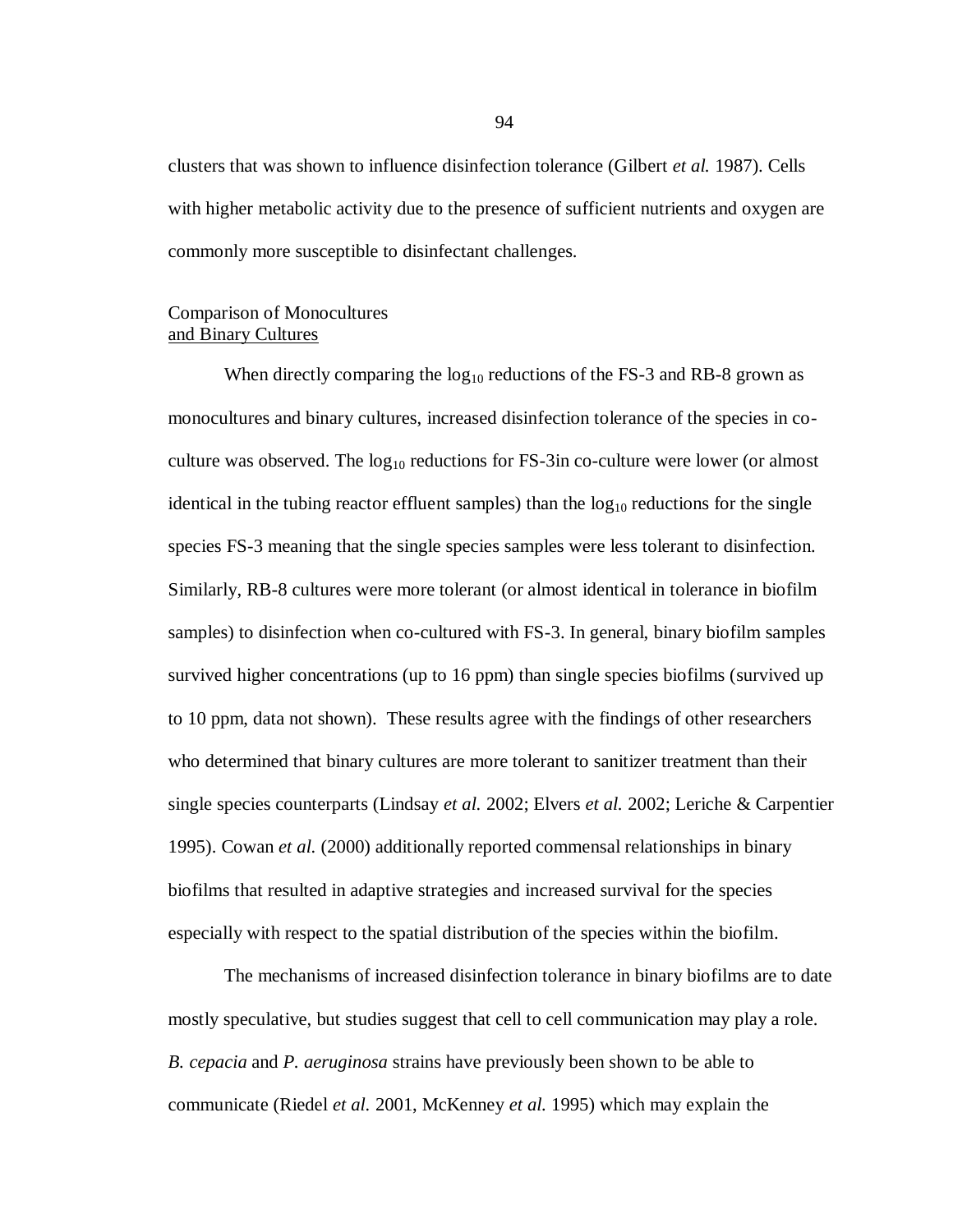beneficial effect of co-culture. The presence of the second species may alter the composition and viscosity of the EPS matrix and thus the diffusivity, slowing the penetration of chlorine dioxide into the biofilm (Burmølle *et al.* 2006). Physiological changes may occur when two species are able to transfer conjugative plasmids and thus share protective mechanisms (Ghigo 2001) or support each other by complementing enzymes that are necessary to manage environmental challenges as observed in dental biofilms maintaining a stable pH (Shu *et al.* 2003).

#### Disinfection of Homogenized Controls

Before chlorine dioxide treatment, aliquots of all samples were subjected to shear homogenization which presumably breaks up cell clusters and removes EPS material from cells. We have shown that homogenization did not disintegrate all clusters but was able to reduce the number of larger clusters and increase the number of smaller clusters and single cells in samples (Behnke *et al*, submitted).

Homogenization had the most significant effect on the disinfection tolerance of the biofilm samples for all tested species. The biofilm specific tolerance against disinfection was greatly reduced, but biofilm cells remained more tolerant than chemostat or tubing reactor effluent cells (Figure 3.6 and 3.7, supplemental materials). Since homogenized biofilm cells remained more tolerant than chemostat and tubing reactor effluent samples, a protection mechanism beyond physical biofilm-specific factors such as attachment, EPS material, close proximity of cells, and reaction-diffusion limitations may play a role in biofilm disinfection (Stewart & Raquepas 1995; Chen & Stewart 1996; Stewart 2003). Homogenized biofilm cells may additionally be protected by displaying a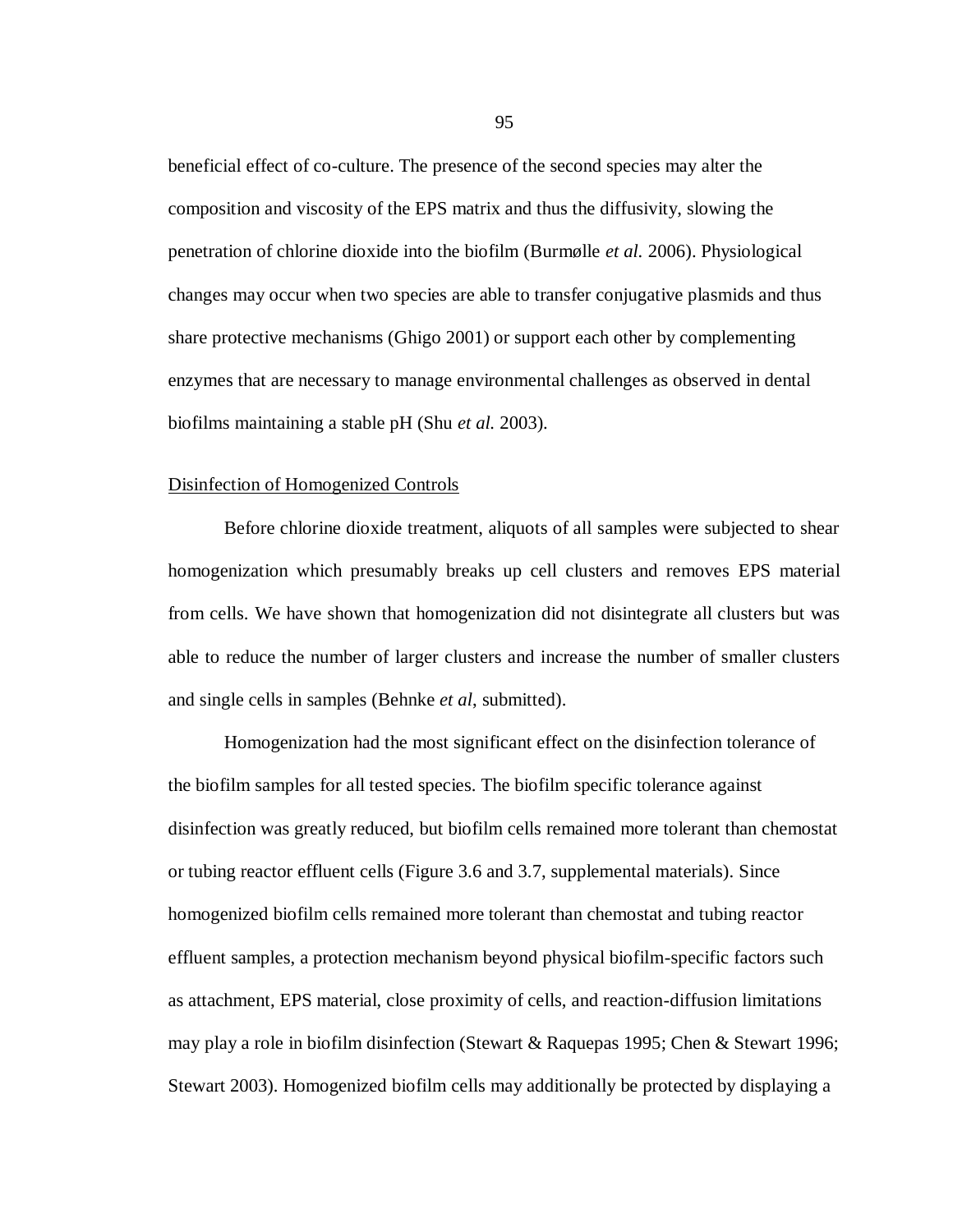biofilm phenotype characterized by lower metabolic activity and expression of biofilmspecific genes (Sauer *et al.* 2004).

However, chemostat and tubing reactor effluent disinfection tolerance did not change as significantly as the biofilm tolerance after homogenization (p-values  $< 0.011$ ). Differences between LRs of homogenized and unhomogenized chemostat samples were limited to RB-8 (p-value = 0.016) and dual RB-8 (p-value = 0.0001) as well as a single dose (0.5 ppm) in the tubing reactor effluent and chemostat samples for FS-3 and dual FS-3 (p-values = 0.09, 0.0001, 0.0001, 0.001).

Chlorine dioxide disinfection experiments with unhomogenized samples demonstrated that tubing reactor effluent cells are similar to planktonic cells and different from biofilm cells with respect to  $log_{10}$  reductions. This set of control experiments with homogenized samples supports this finding because tubing reactor effluent samples did not decrease significantly(across all doses) in tolerance after homogenization as was seen in the biofilm. If metabolic activity as a result of nutrient and oxygen availability is a key factor to bacterial susceptibility, cells contained in small clusters may be comparable to planktonic cells because nutrients and oxygen diffuse into these small clusters more easily and trigger active metabolism (Walters *et al.* 2003).

## Disinfection Rates

Chlorine dioxide added to cell culture samples of the chemostat and the tubing reactor effluent decayed slowly over the course of 30 minutes and no residual remained (data not shown).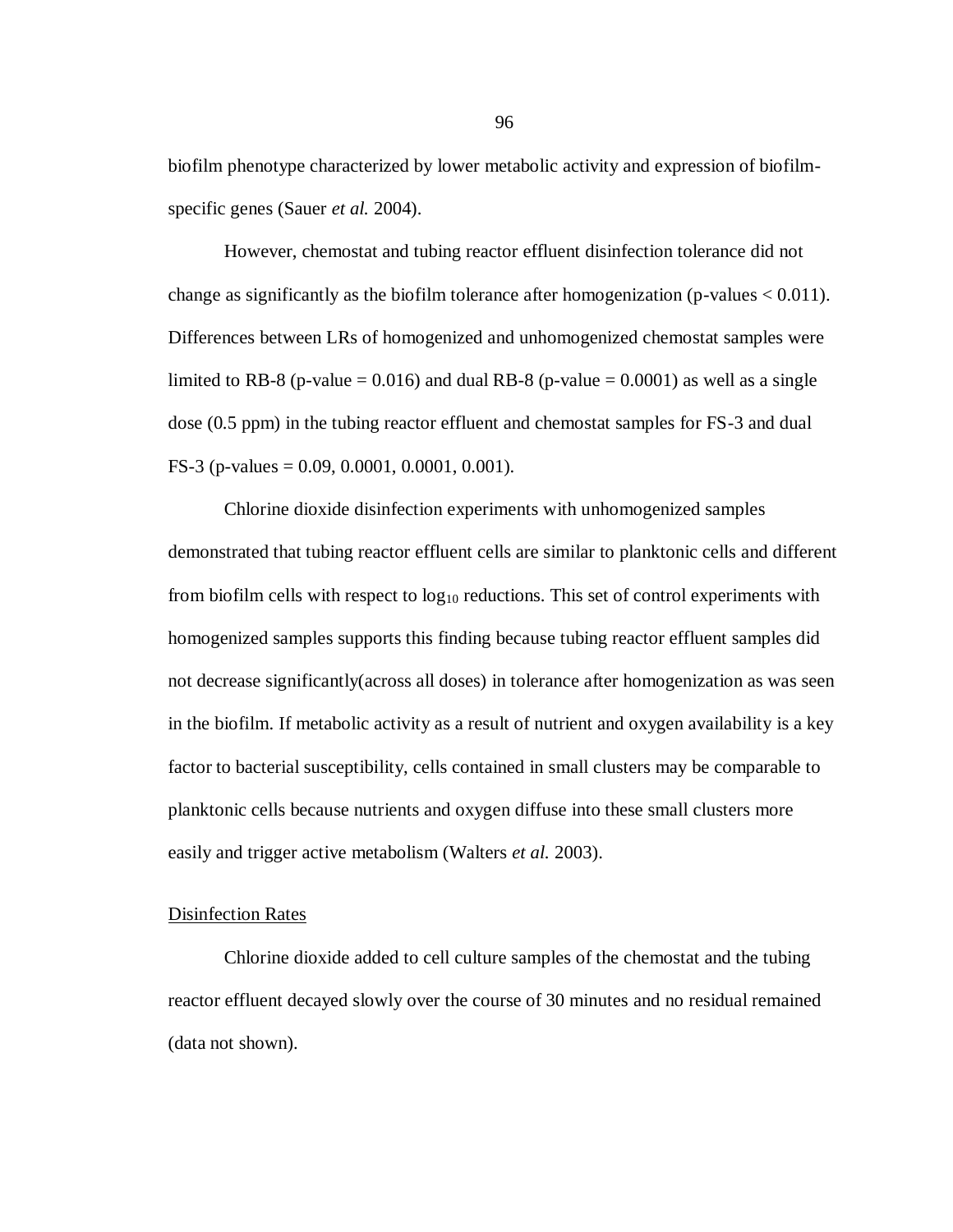Most of the  $log_{10}$  reductions occurred within the first two minutes of the experiment while no significant reductions occurred after that. As expected based on disinfection experiments, no significant differences were found when comparing the chemostat and tubing reactor effluent k<sub>initial</sub> for all 4 species scenarios (FS-3 single, RB-8 single, FS-3 dual, RB-8 dual;  $p$ -values  $> 0.934$ ). This indicates that cells in these samples were inactivated at similar rates within the first minute of exposure to chlorine dioxide. Cells from these two sample types may be very similar with respect to metabolic activity as well as nutrient and oxygen availability (Walters *et al.* 2003).

Regardless of species,  $k_{initial}$  of biofilm samples were significantly different from the chemostat and tubing reactor  $k_{initial}$  (p-values  $< 0.026$ ) which was also supported by the results of the disinfection experiments (Figures 3.1 and 3.2). Biofilm inactivation may be slowed by reaction-diffusion limitations of chlorine dioxide into the biofilm where the disinfectant is simultaneously diffusing into the biofilm and reacting with biofilm constituents thus protecting the cells (Stewart & Raquepas, 1995). Biofilm cells maybe also inactivated at a slower rate due low metabolic activity or dormancy which has been shown to be protective (Rani *et al.* 2007; Walters *et al.* 2003).

#### Disinfection Rates of Homogenized Samples

Disinfection rates of homogenized aliquots of samples reflect findings from the disinfection experiments with homogenized samples. The  $k_{initial}$  significantly increase when biofilms were homogenized before treatment with chlorine dioxide. Homogenization greatly decreases the influence of physical biofilm-specific properties such as the presence of EPS material, diffusion-reaction limitation, and possibly even cell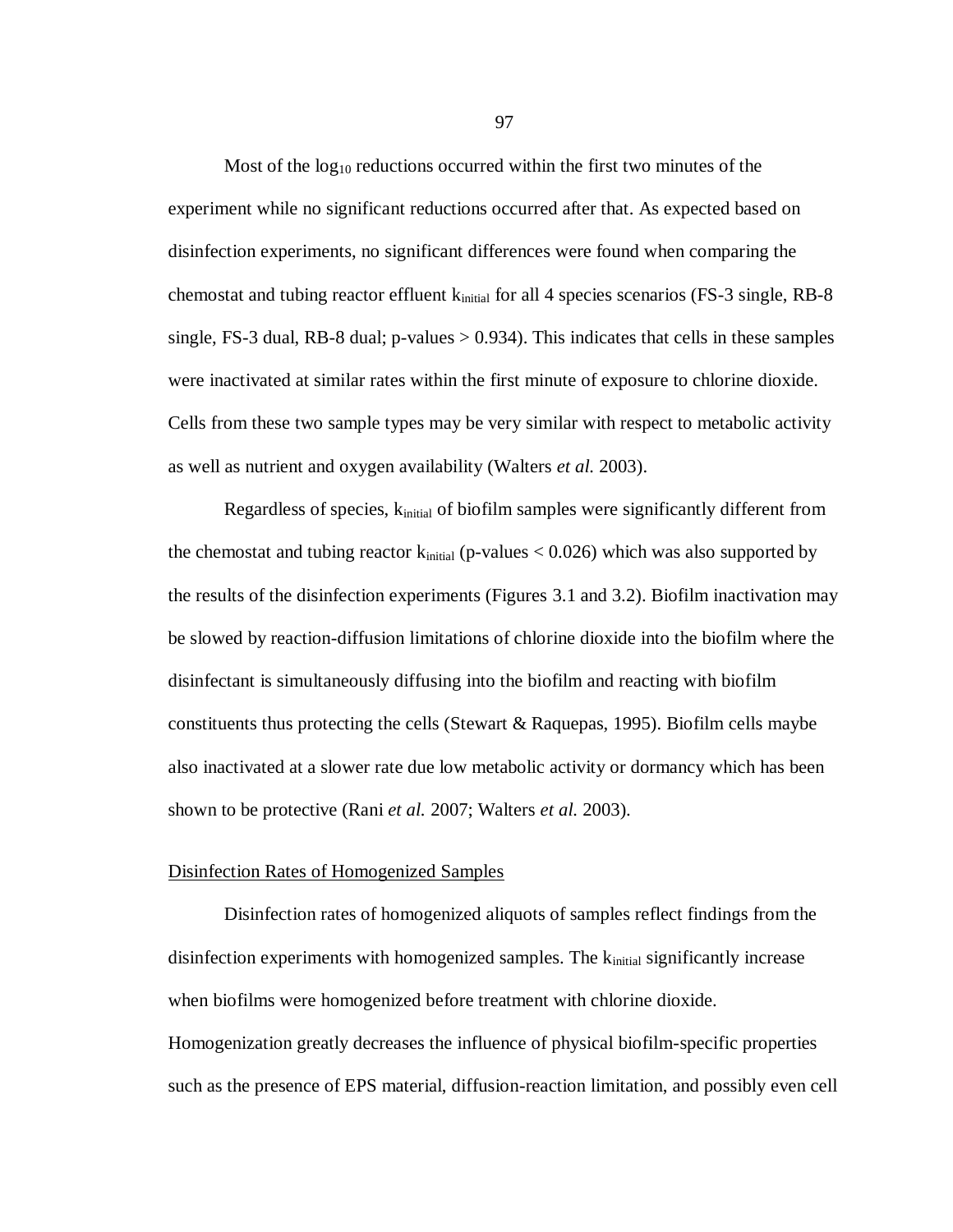to cell communication which has been demonstrated to be beneficial during disinfection challenges on biofilms (Burmølle *et al.* 2006).

Surprisingly, for homogenized chemostat and tubing reactor effluent samples,  $k_{initial}$  did not increase, but instead decreased while  $k_{end}$  values increased for all species. This result suggests that homogenization removed EPS constituents from cells and clusters and was brought into solution where it reacted with chlorine dioxide in the first minutes and thus slowed disinfection of the cells (Chen & Stewart 1996). After EPS material has been oxidized during this disinfection lag phase, the disinfection rate increased and most killing occurred after 2 minutes.

#### **Conclusions**

In this study, detached biofilm clusters have similar  $log_{10}$  reductions and disinfection rates to chemostat cells and are very different from biofilm cells. This finding suggests that detached clusters may switch to a planktonic life style shortly after the detachment event due to increased availability of nutrients and oxygen. Homogenized biofilms partially lose their increased tolerance to chlorine dioxide disinfection, but they remain more tolerant than chemostat and tubing reactor which may indicate that the biofilm-specific phenotype was still expressed (Sauer *et al.* 2004).

Binary cultures were less susceptible than single species cultures for all three sample types (chemostat, biofilm, and detached biofilm particles). This finding suggests that the two strains promoted overall disinfection survival and led to similar disinfection patterns as previously described by Lindsay *et al.* (2002). Multiple studies have found similar results with binary cultures (Lindsay *et al.* 2002; Elvers et al. 2002; Leriche &

98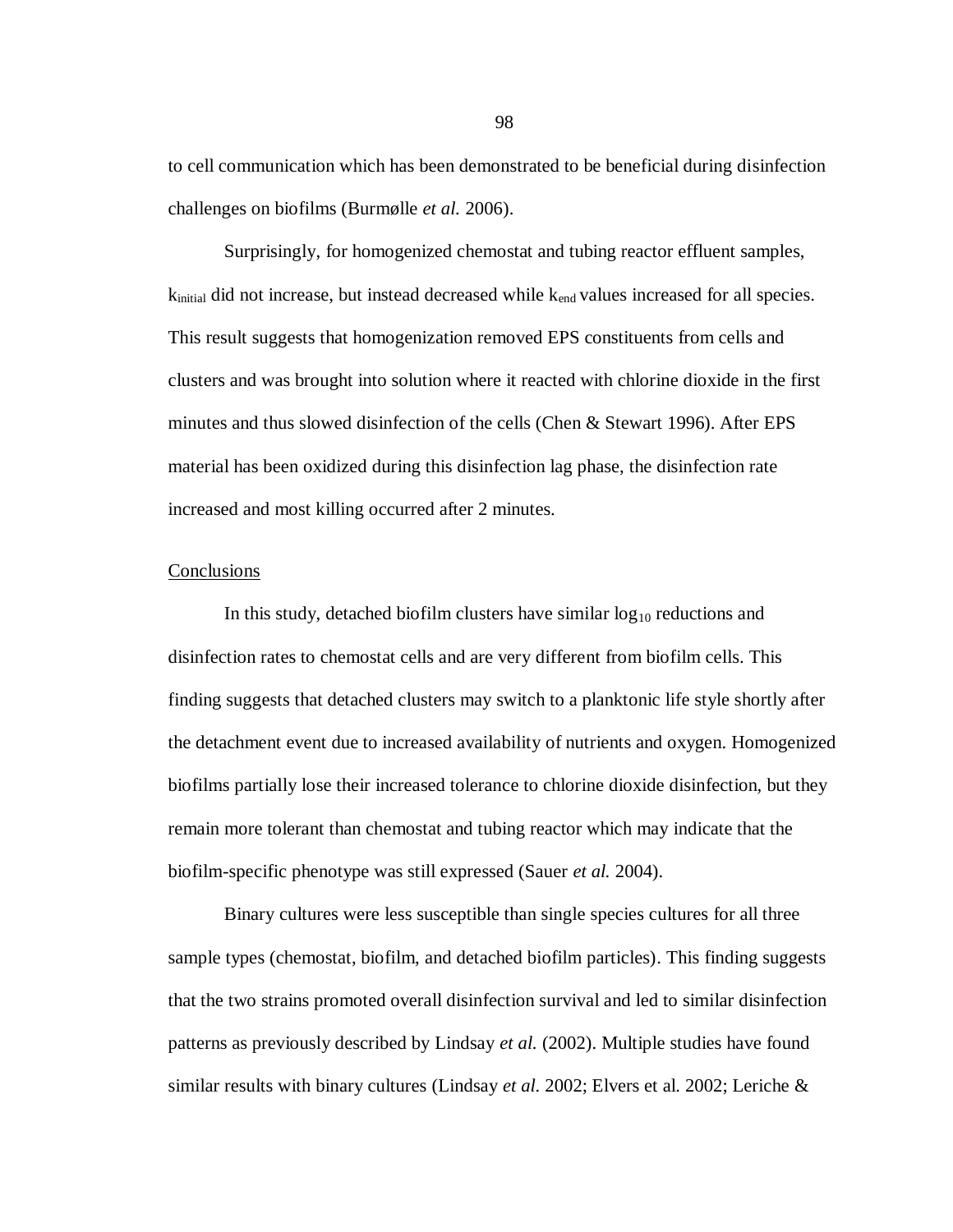Carpentier 1995), but mechanisms for this increased tolerance have not been sufficiently studied. Researchers have suggested a change in EPS matrix constituents due to the presence of a second species that can lead to viscosity and permeability changes (Burmølle *et al.* 2006, Skillman *et al.* 1999). Allison and Matthews (1992) found viscosity changes in *Burkholderia cepacia* and *Pseudomonas aeruginosa* dual biofilms that reduced diffusion of antibiotics which may also slow disinfection with chlorine dioxide.

## Acknowledgements

The authors would like to thank Albert E. Parker for statistical support and training. In addition, we would like to thank Dawn Woodall, Denise Donoghue, and David Oliver at Unilever, Port Sunlight, UK, for their support. This work was supported by Unilever U.K. Central Resources Limited. Thank you to BASF for providing chlorine dioxide tablets used in this study.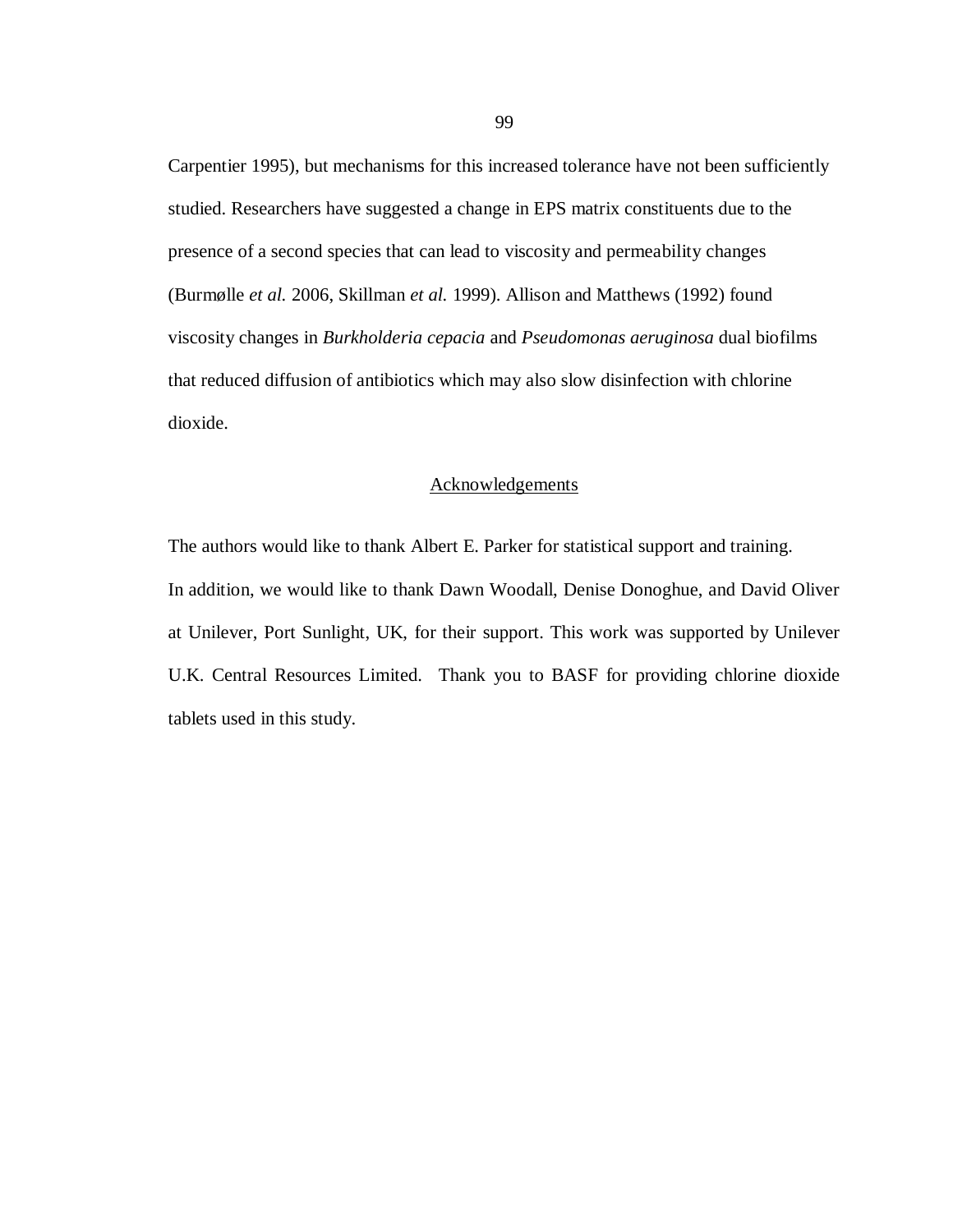# Supplemental Materials



Figure 3.6 Mean  $log_{10}$  reductions of *B. cepacia* FS-3 and *P. aeruginosa* RB-8 as monocultures in the biofilm. The bars represent one standard deviation  $(n \geq 3)$ .



Figure 3.7 Mean  $log_{10}$  reductions of *B. cepacia* FS-3 and *P. aeruginosa* RB-8 as a dual biofilm culture. The bars represent one standard deviation  $(n \ge 3)$ .

##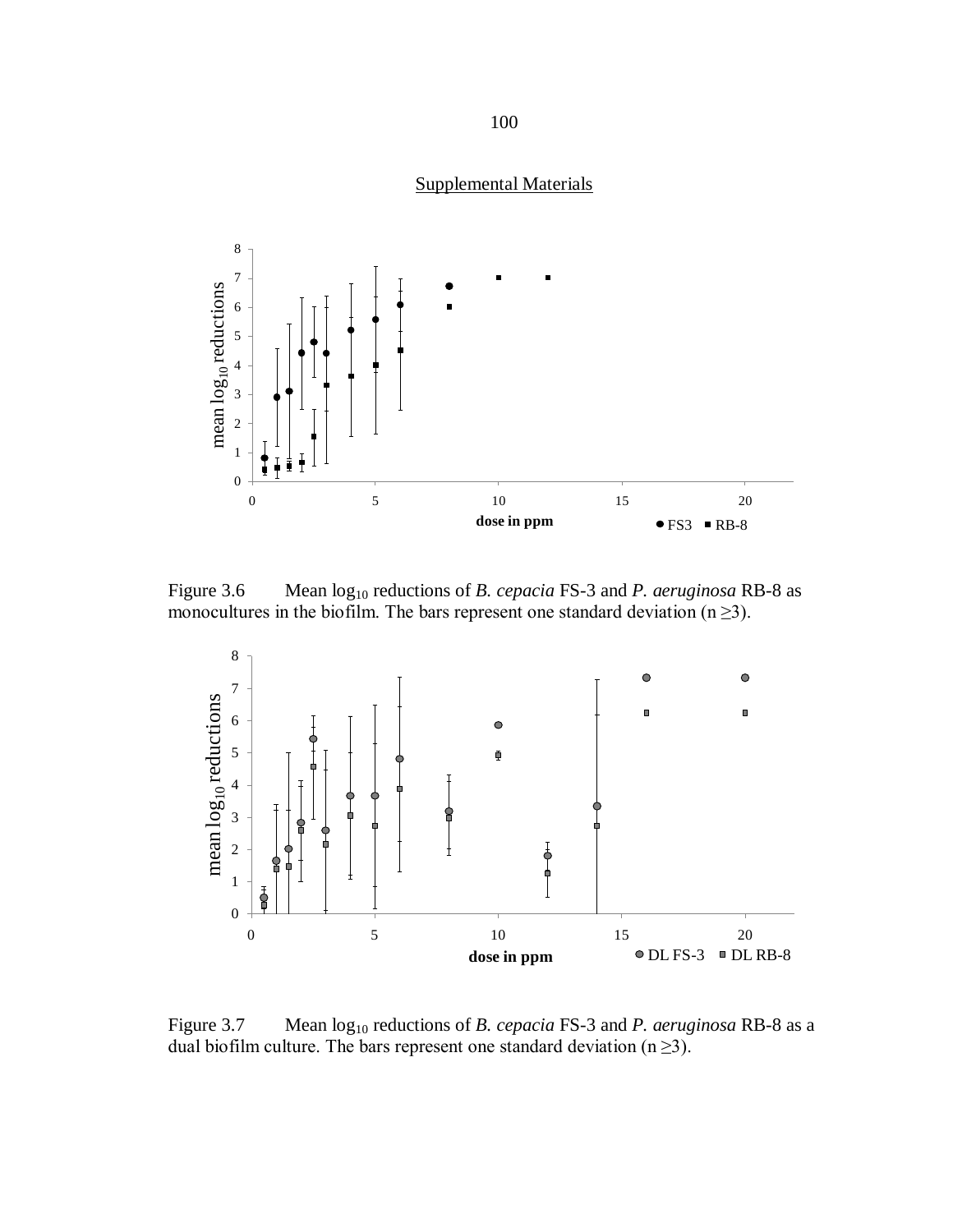

Figure 3.8 Mean  $log_{10}$  reductions of homogenized *B. cepacia* FS-3 and *P. aeruginosa* RB-8 as monocultures and binary cultures in the chemostat, the tubing reactor effluent and the biofilm. The bars represent one standard deviation  $(n > 3)$ .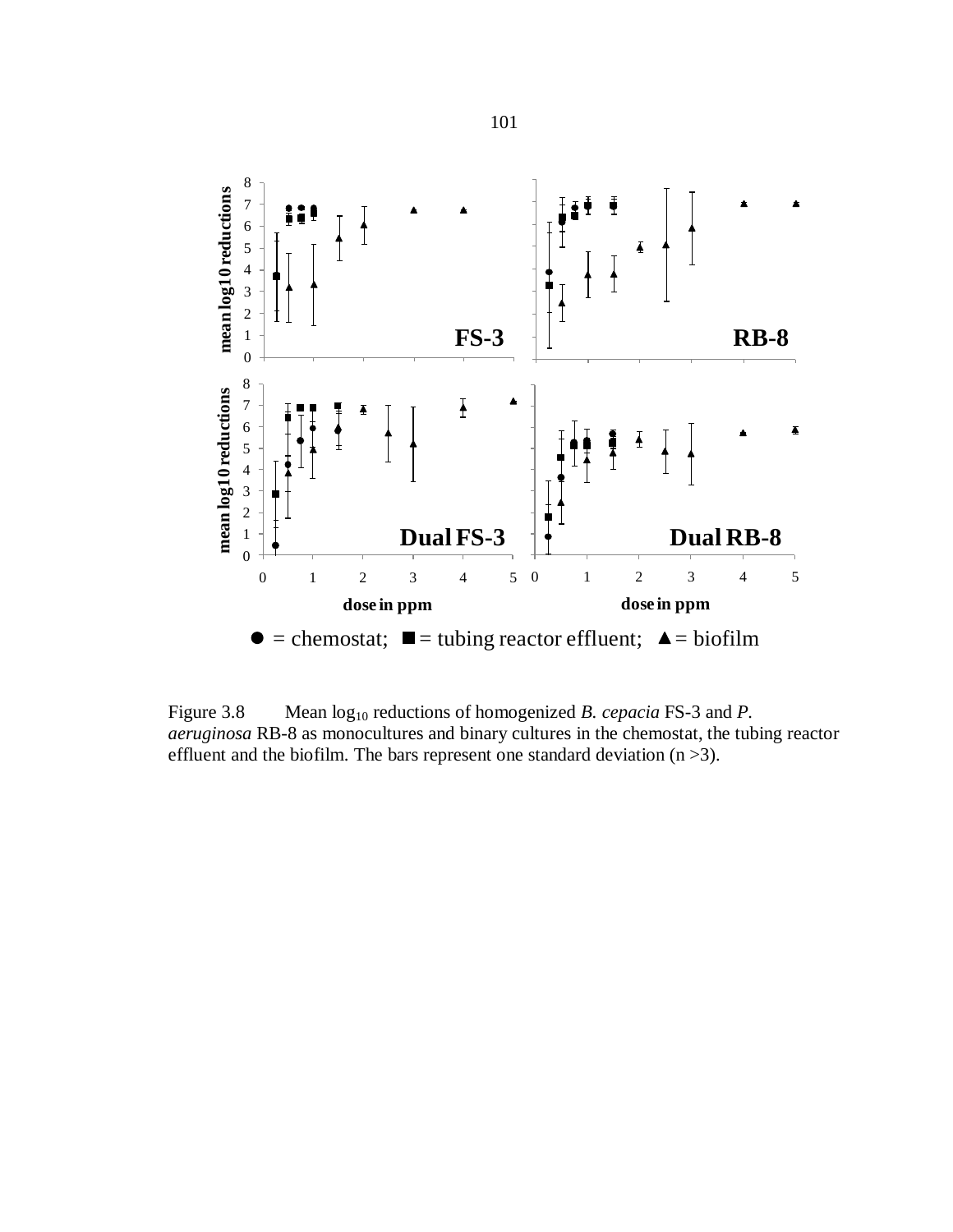

Figure 3.9 k values of homogenized samples for the first minute  $(k<sub>initial</sub>)$  of disinfection after the addition of chlorine dioxide for the chemostat, the tubing reactor effluent, and the biofilm for all 4 species scenarios (*B. cepacia* FS-3 and *P. aeruginosa* RB-8 as monocultures and as a binary culture). Error bars represent one standard deviation ( $n \geq 3$ ).



Figure 3.10 k values of homogenized samples for minute 2 to minute 30 ( $k_{end}$ ) of disinfection after the addition of chlorine dioxide for the chemostat, the tubing reactor effluent, and the biofilm for all 4 species scenarios (*B. cepacia* FS-3 and *P. aeruginosa* RB-8 as monocultures and as a binary culture). Error bars represent one standard deviation ( $n \geq 3$ ).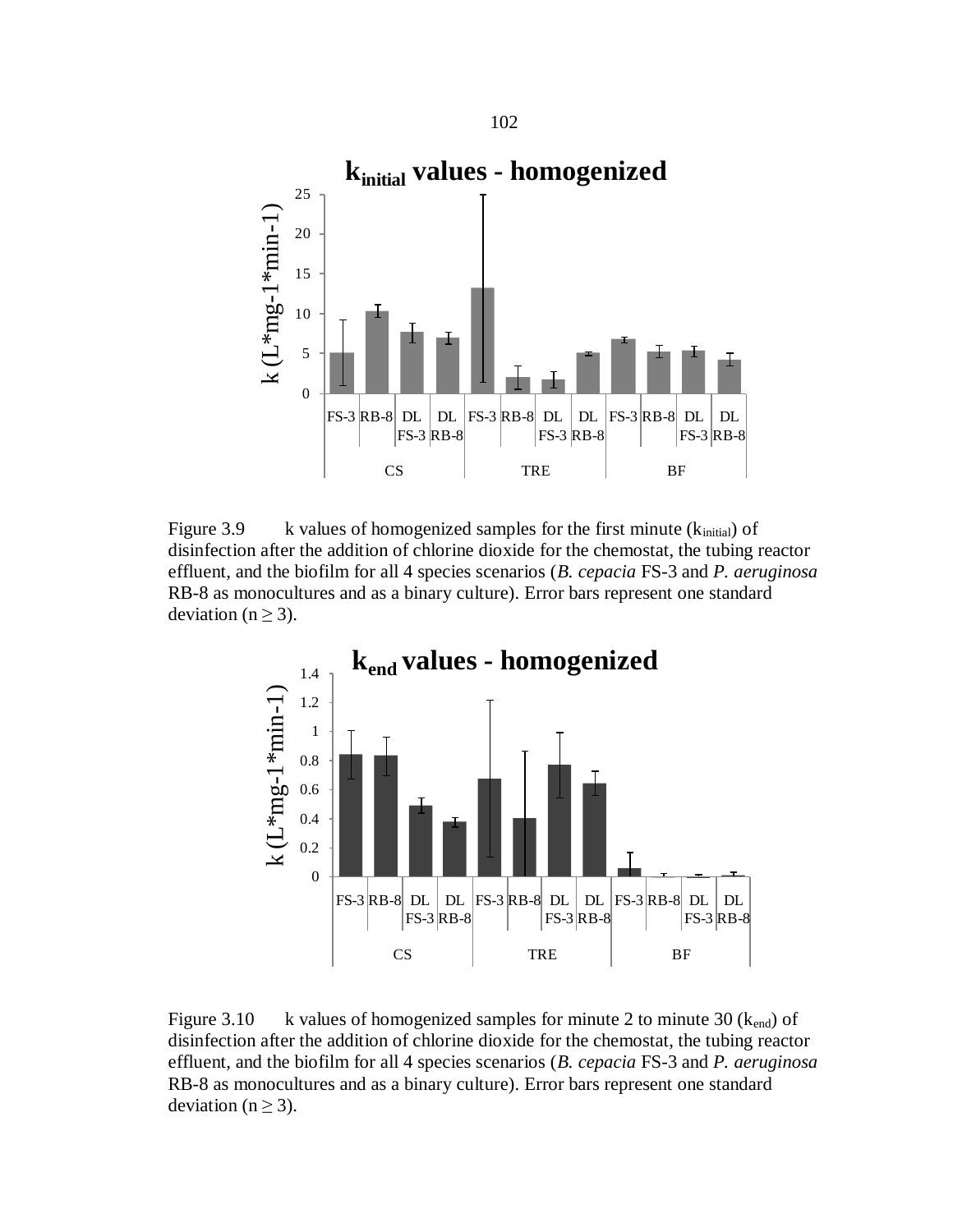#### References

Aieta, E. and J. D. Berg. 1986. A review of chlorine dioxide in drinking water treatment. J. Am. Water Works Ass. 78:62-72.

Allison, D. G. and M. J. Matthews. 1992. Effect of polysaccharide interactions on antibiotic susceptibility of *Pseudomonas aeruginosa*. J. Appl. Bact. 73: 484-488.

Banks, M. K. and J. D. Bryers. 1991. Bacterial species dominance within a binary culture biofilm. Appl. Environ. Microbiol. 57:1974-1979.

Behnke, S., A. E. Parker, D. Woodall, and A. K. Camper. Comparing the chlorine disinfection of detached biofilm clusters with sessile biofilms and planktonic cells inmd single and dual species cultures. Appl. Environ. Microbiol. Submitted 05/17/2011

Benarde, M. A., W. B. Snow, V. P. Olivieri, and B. Davidson. 1967. Kinetics and mechanism of bacterial disinfection by chlorine dioxide. Appl. Microbiol. 15:257–265.

Benjamin, W. H. Jr., B. S. Posey, and D. E. Briles. 1986*.* Effects of in vitro growth phase on the pathogenesis of *Salmonella typhimurium* in mice. J. Gen. Microbiol. 132:1283– 1295.

Benjamini, Y. and Z. Hochberg. 1995. Controlling the false discovery rate: A practical and powerful approach to multiple testing. J. Roy. Stat. Soc. 57: 289-300.

Burmølle, M., J. S. Webb, D. Rao, L. H. Hansen, S. J. Sørensen, and S. Kjelleberg. 2006. Enhanced biofilm formation and increased resistance to antimicrobial agents and bacterial invasion are caused by synergistic interactions in multispecies biofilms. Appl. Environ. Microbiol. 72:3916-3923.

Chen, X. and P. S. Stewart. 1996. Chlorine penetration into artificial biofilm is limited by a reaction-diffusion interaction. Environ. Sci. Technol. 30:2087-2083.

Chick, H. 1908. An investigation of the laws of disinfection. J. Hyg. 8:92-158.

Clark, J. B. 1958. Slime as a possible factor in cell clumping in *Nocardia corallina*. J. Bacteriol. 75:400–402.

Costerton, J. W., Z. Lewandowski, D. E. Caldwell, D. R. Korber, and H. M. Lappin-Scott. 1995. Microbial biofilms. Annu. Rev. Microbiol. 49:711-745.

Cowan, S. E., E. Gilbert, D. Liepmann, and J. D. Keasling. 2000.Commensal interactions in a dual-species biofilm exposed to mixed organic compounds. Appl. Environ. Microbiol. 66:4481-4485.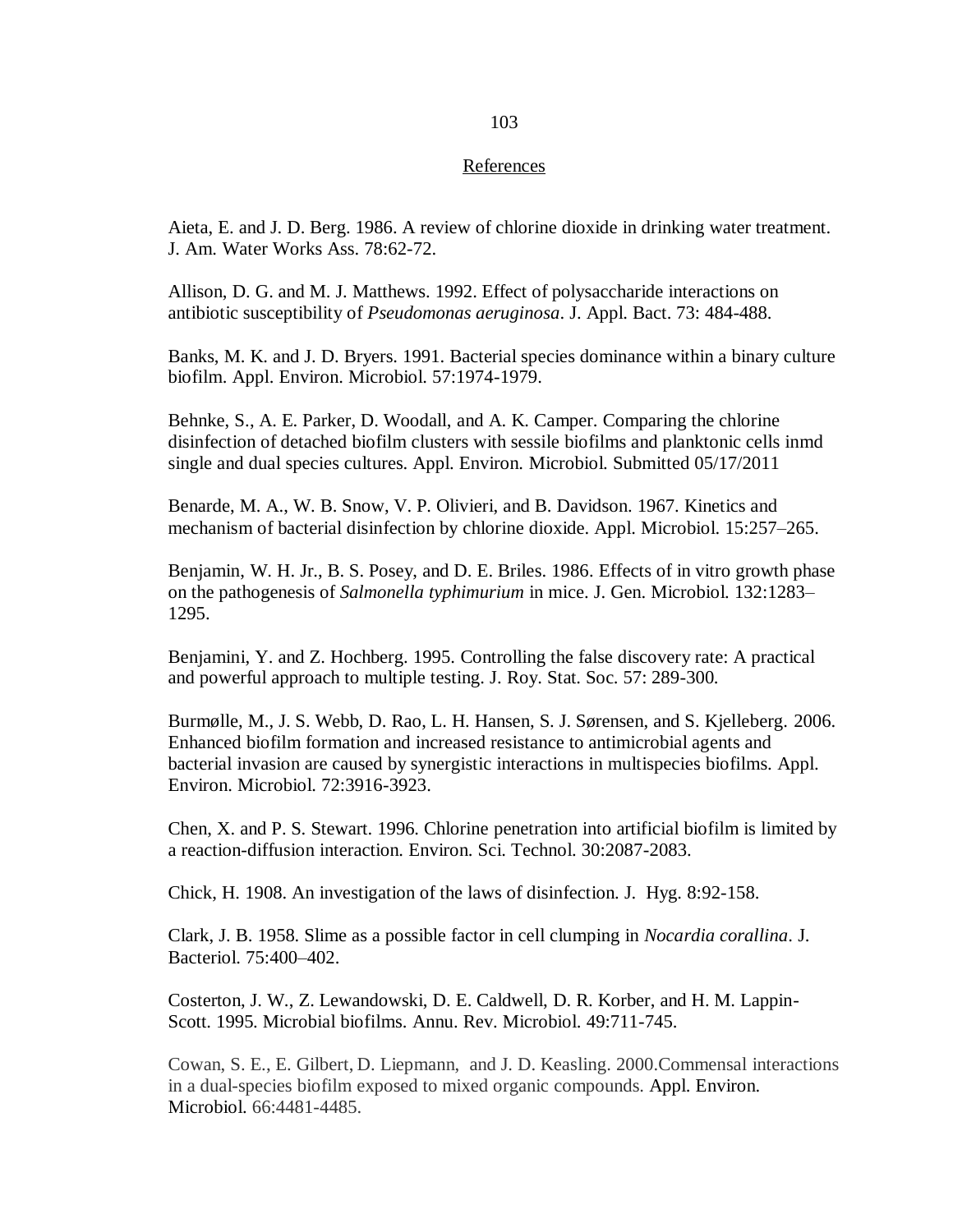Davies, D. G., M. R. Parsek, J. P. Pearson, B. H. Iglewski, J. W. Costerton, and E. P. Greenberg. 1998. The involvement of cell-to-cell signals in the development of a bacterial biofilm. Science 280:295–298.

Davies, D. 2003. Understanding biofilm resistance to antibacterial agents. Nat. Rev. Drug Discov. 2:114-122.

Davison, W. M., B. Pitts, and P. S. Stewart. 2010. Spatial and temporal patterns of biocide action against *Staphylococcus epidermidis* biofilms. Antimicrob. Agents Chemother. 54: 2920-2927.

DeBeer*,* D.*,* R. Srinivasan, and P. S. Stewart*.* 1994. Direct measurement of chlorine penetration into biofilms during disinfection*.* Appl. Environ. Microbiol. 60:4339-4344.

Donlan, R. M. 2002. Biofilms: Microbial life on surfaces, Emerg. Infect. Dis. 8:881-890.

Donlan, R. M. and J. W. Costerton. 2002. Biofilms: Survival mechanisms of clinically relevant microorganisms. Clin. Microbiol. Rev. 15:167-193.

Elvers, K. T., K. Leeming, and H. M. Lappin-Scott. 2002. Binary and mixed population biofilms: Time-lapse image analysis and disinfection with biocides. J. Ind. Microbiol. Biot. 29: 331-338.

Fux, C. A., S. Wilson, and P. Stoodley. 2004. Detachment characteristics and oxacillin resistance of *Staphylococcus aureus* biofilm emboli in an in vitro catheter infection model. J. Bacteriol. 186:4486-4491.

Gagnon, G. A., J. L. Rand, K. C. O'Leary, A. C. Rygel, C. Chauret, and R. C. Andrews. 2005. Disinfectant efficacy of chlorite and chlorine dioxide in drinking water biofilms. Water Res. 39:1809-1817.

Gauw, R. D., G. L. Emmert, B. Bubnis, and G. Gordon. 1999. High resolution spectrophotometry for identification of chlorine dioxide in concentrated chlorine solutions. Talanta 50:1073-1078.

Ghigo, J.-M. 2001. Natural conjugative plasmids induce bacterial biofilm development. Nature 412:442-445.

Gilbert, P., M. R. W. Brown, and J.W. Costerton. 1987. Inocula for antimicrobial sensitivity testing: A critical review. J. Antimicrob. Chemoth. 20:147-154.

Govan J. R. W. and V. Deretic, 1996. Microbial pathogenesis in cystic fibrosis: Mucoid *Pseudomonas aeruginosa* and *Burkholderia cepacia.* Microbiol. Mol. Biol. 60:539.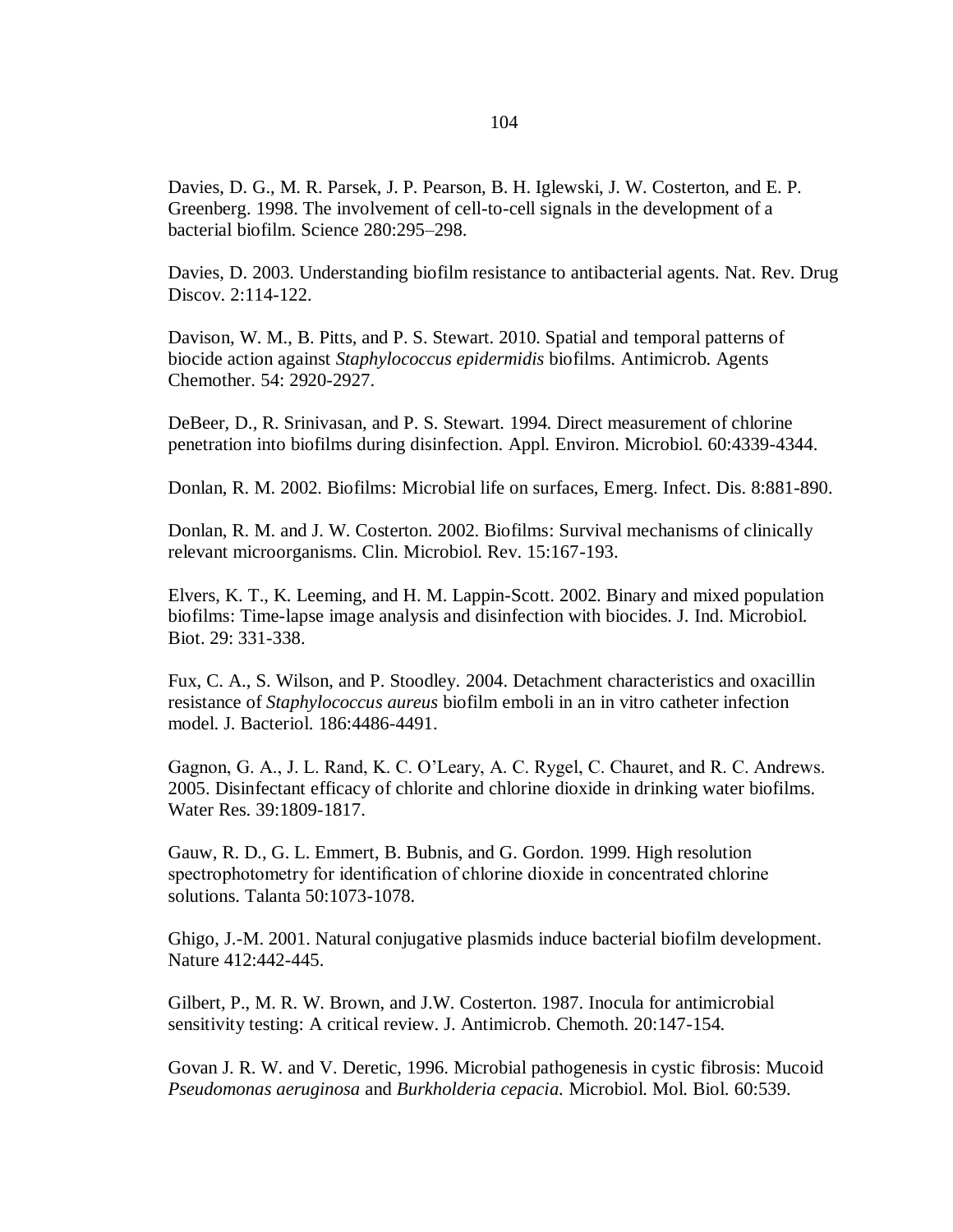Hall-Stoodley, L. and P. Stoodley. 2005. Biofilm formation and dispersal and the transmission of human pathogens. Trends Microbiol.13:7-10.

Herigstad, B., M. Hamilton, and J. Heersink. 2001. How to optimize the drop plate method for enumerating bacteria. Microbiol. Methods 44: 121-129.

Hoigne, J. and H. Bader. 1994. Kinetics of reactions of chlorine dioxide (OClO) in water—I. Rate constants for inorganic and organic compounds. Water Res. 28:45-55.

Huang C.-T., F. P. Yu,G. A. McFeters, and P. S. Stewart. 1995. Nonuniform spatial patterns of respiratory activity within biofilms during disinfection. Appl. Environ. Microbiol. 61:2252-2256.

Hunt, S. M., E. M. Werner, B. Huang, M. A. Hamilton, and P. S. Stewart. 2004. Hypothesis for the role of nutrient starvation in biofilm detachment. Appl. Environ. Microbiol. 70:7418-7425.

Ridenour*,* G. M. and R. S. Ingols*.* 1947. Bactericidal properties of chlorine dioxide. J. Am. Water Works Ass. 39:561–567.

Ingols*,* R. S. and G. M. Ridenour. 1948. Chemical properties of chlorine dioxide. J. Am. Water Works Ass. 40:1207–1227.

Jang, A., J. Szabo, A. A. Hosni, M. Coughlin, and P. L. Bishop*.* 2006. Measurement of chlorine dioxide penetration in dairy process pipe biofilms during disinfection. Appl. Microbiol. Biotechnol. 72:368-376.

Keren, I., N. Kaldalu, A. Spoering, Y. Wang, and K. Lewis. 2004. Persister cells and tolerance to antimicrobials. FEMS Microbiol. Let. 230:13-18.

Komlos, J., A. B. Cunningham, A. K. Camper, and R. R. Sharp. 2005. Effect of substrate concentration on dual-species biofilm population densities of *Klebsiella oxytoca* and *Burkholderia cepacia* in porous media. Biotechnol. Bioeng. 93: 434-442.

Krometis L.-A. H., T. A. Dillaha, N. G. Love, and S. Mostaghimi. 2009. Evaluation of a filtration/dispersion method for enumeration of particle-associated *Escherichia coli*. J. Environ. Qual. 38:980-986.

Loewen, P. C. and R. Hengge-Aronis. 1994. The role of the sigma factor sigma S (KatF) in bacterial global regulation. Annu. Rev. Microbiol. 48:53-80.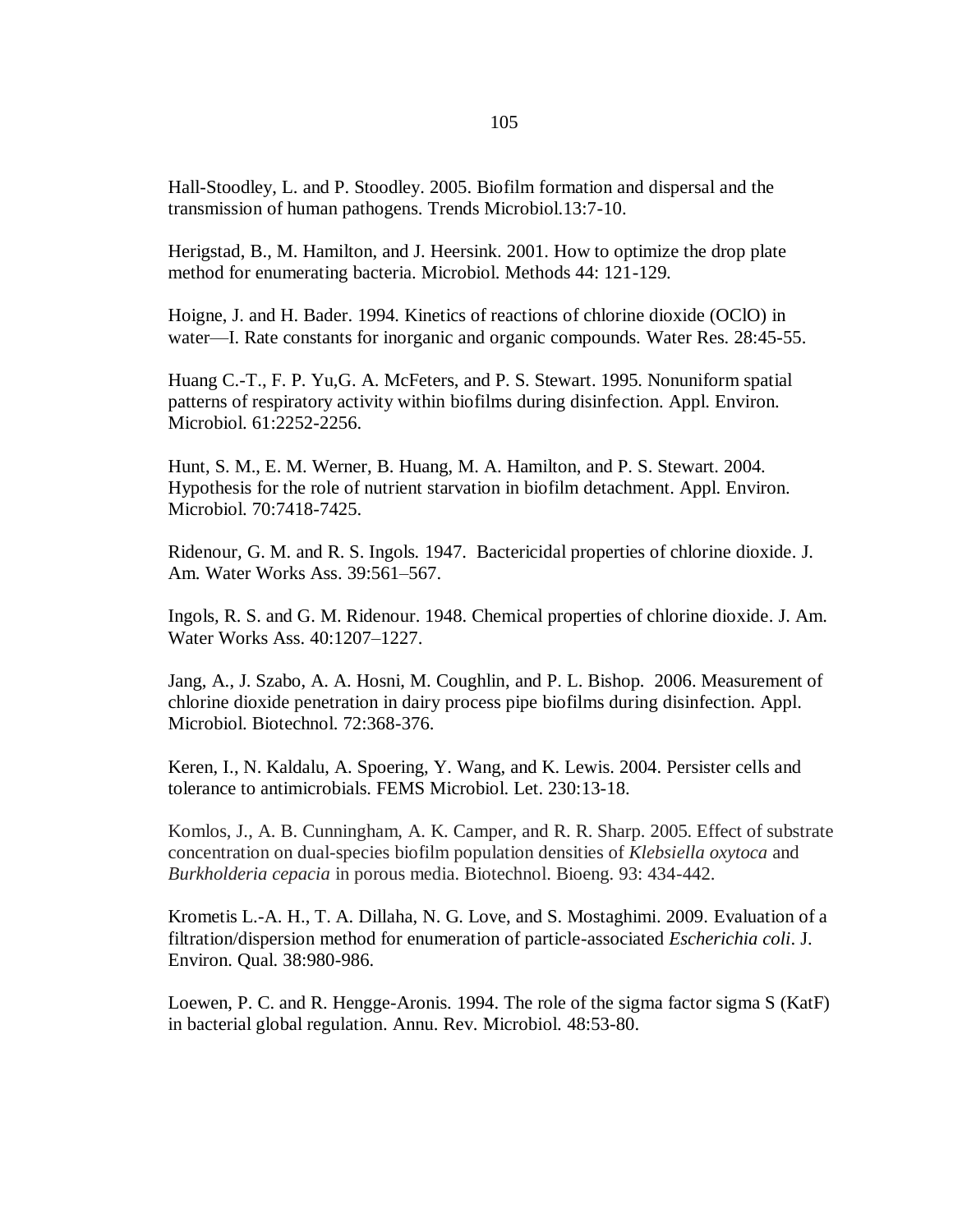Mayack, L. A., R. J. Soracco, E. W. Wilde, and D. H. Pope. 1984. Comparative effectiveness of chlorine and chlorine dioxide biocide regimes for biofouling control*.* Water Res. 18:593-599.

McKenney, D., K. E. Brown, and D. G. Allison. 1995. Influence of *Pseudomonas aeruginosa* exoproducts on virulence factor production in *Burkholderia cepacia*: Evidence of interspecies communication. J. Bacteriol. 23:6989-6992.

Midander, J., and B. Littbrand. 1980. Sensitivity of cells in exponential and stationary growth phase to combined treatment with radiation and quinacrine. Acta Oncol. 19:245- 249.

Møller, S., C. Sternberg, J. B. Andersen, B. B. Christensen, J. L. Ramos, M. Giskov, and S. Molin. 1998. In situ gene expression in mixed-culture biofilms: Evidence of metabolic interactions between community members. Appl. Environ. Microbiol. 64:721–732.

Møller, S., A. R. Pedersen, L. K. Poulsen, E. Arvin, and S. Molin. 1996. Activity and three-dimensional distribution of toluene-degrading *Pseudomonas putida* in a multispecies biofilm assessed by quantitative in situ hybridization and scanning confocal laser microscopy. Appl. Environ. Microbiol. 62:4632–4640.

Nielsen, A. T., T. Tolker-Nielsen, K. B. Barken and S. Molin. 2000. Role of commensal relationships on the spatial structure of a surface-attached microbial consortium. Environ. Microbiol. 2:59-68.

Rani, S. A., B. Pitts, H. Beyenal, R. A. Veluchamy, Z. Lewandowski, W. M. Davison, K. Buckingham-Meyer, and P. S. Stewart. 2007. Spatial patterns of DNA replication, protein synthesis, and oxygen concentration within bacterial biofilms reveal diverse physiological states. J. Bacteriol. 189:4223–4233.

Rickard, A. H., S. A. Leach, C. M. Buswell, N. J. High, and P. S. Handley. 2000. Coaggregation between aquatic bacteria is mediated by specific-growth-phase-dependent lectin-saccharide interactions. Appl. Environ. Microbiol. 66:431-434.

Rickard, A. H., S. A. Leach, L. S. Hall, C. M. Buswell, N. J. High, and P. S. Handley. 2002. Phylogenetic relationships and coaggregation ability of freshwater biofilm bacteria. Appl. Environ. Microbiol. 68:3644-3650.

Rickard, A. H., P. Gilbert, N. J. High, P. E. Kolenbrander and P. S. Handley. 2003. Bacterial coaggregation: An integral process in the development of multi-species biofilms. Trends Microbiol. 11:94-100.

Riedel, K., M. Hentzer, O. Geisenberger, B. Huber, A. Steidle, H. Wu, N. Høiby, M. Givskov, S. Molin, and L. Eberl. 2001. Acylhomoserine-lactone-mediated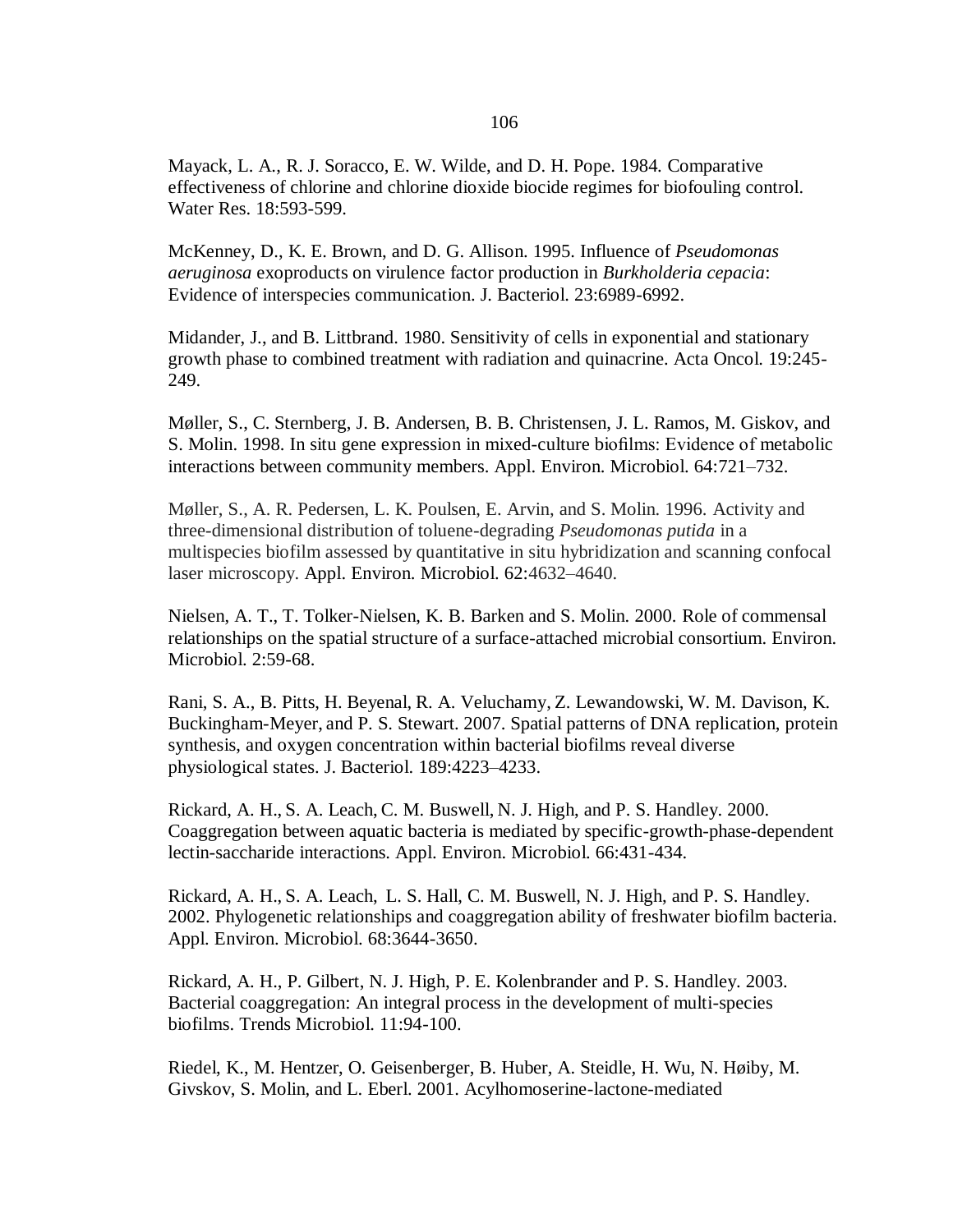communication between *Pseudomonas aeruginosa* and *Burkholderia cepacia* in mixed biofilms. Soc. General Microbiol. 147:3249-3262.

Rollet, C., L. Gal, and J. Guzzo. 2009. Biofilm-detached cells, a transition from a sessile to a planktonic phenotype: A comparative study of adhesion and physiological characteristics in *Pseudomonas aeruginosa*. FEMS Microbiol. Lett. 290:135-142.

Sauer, K., A. K. Camper, G. D. Ehrlich, J. W. Costerton, and D. G. Davies. 2002. *Pseudomonas aeruginosa* displays multiple phenotypes during development as a biofilm. J. Bacteriol. 184:1140-1154.

Shu, M., C. M. Browngardt, Y.-Y. M. Chen, and R. A. Burne. 2003. Role of urease enzymes in stability of a 10-species oral biofilm consortium cultivated in a constantdepth film fermenter. Infect. Immun. 71:7188-7192.

Simões, M., L. C. Simões, M. O. Pereira, and M. J. Vieira. 2008. Antagonism between *Bacillus cereus* and *Pseudomonas fluorescens* in planktonic systems and in biofilms. Biofouling 24:339-349.

Simões, M., M. O. Pereira and M. J. Vieira. 2005. Action of a cationic surfactant on the activity and removal of bacterial biofilms formed under different flow regimes. Water Res. 39:478-486.

Singh, K. K. and W. S. Vincent. 1987. Clumping characteristics and hydrophobic behaviour of an isolated bacterial strain from sewage sludge. Appl. Microbiol. Biotechnol. 25:396-398.

Skillman, L. C., I. W. Sutherland, and M. V. Jones. 1999. The role of exopolysaccharides in dual species biofilm development. J. Appl. Microbiol. Symposium Supplement 85:13s-18s.

Steed, K. A. and J. O. Falkinham III. 2006. Effect of growth in biofilms on chlorine susceptibility of *Mycobacterium avium* and *Mycobacterium intracellulare*. Appl. Environ. Microbiol. 72:4007-4011.

Stewart, P. S. 2003. Diffusion in biofilms. J. Bact. 185:1485-1491.

Stewart, P. S. and J. B. Raquepas. 1995. Implications of reaction-diffusion theory for the disinfection of microbial biofilms by reactive antimicrobial agents. Chem. Eng. Sci. 50:3099-3104.

Stoodley, P., D. DeBeer, and Z. Lewandowski. 1994. Liquid flow in biofilm systems. Appl. Environ. Microbiol. 60:2711-2716.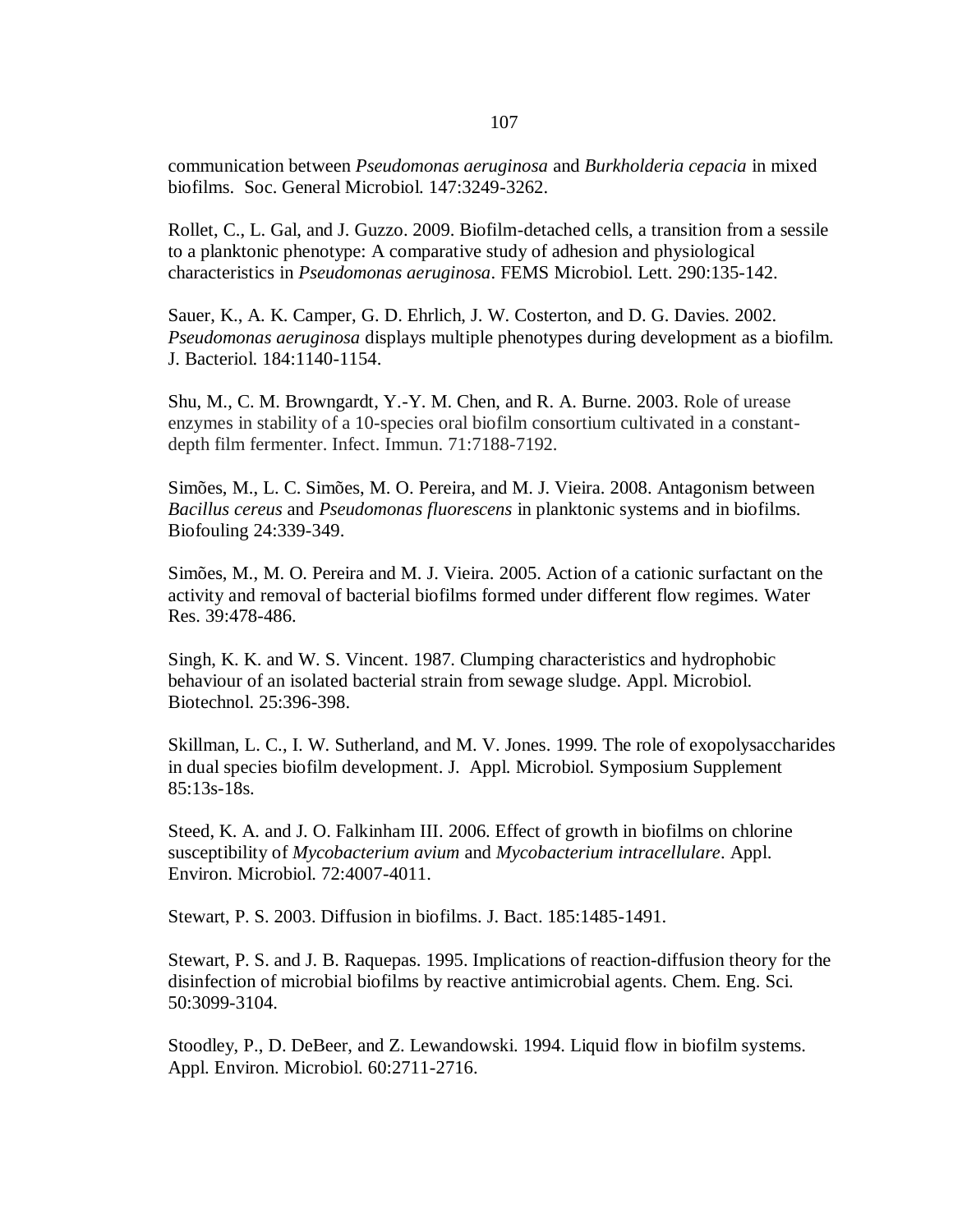Stoodley, P., S. Wilson, L. Hall-Stoodley, J. D. Boyle, H. M. Lappin-Scott, and J. W. Costerton. 2001. Growth and detachment of cell clumps from mature mixed-species biofilms. Appl. Environ. Microbiol. 67:5608–5613.

Walters, M. C. III, F. Roe, A. Bugnicourt, M. J. Franklin, and P. S. Stewart. 2003. contributions of antibiotic penetration, oxygen limitation, and low metabolic activity to tolerance of *Pseudomonas aeruginosa* biofilms to ciprofloxacin and tobramycin. Antimicrob. Agents Chemother. 47:317-323.

Wilson, S., M. A. Hamilton, G. C. Hamilton, M. R. Schumann, and P. Stoodley. 2004. Statistical quantification of detachment rates and size distributions of cell clumps from wild-type (PAO1) and cell signaling mutant (JP1) *Pseudomonas aeruginosa* biofilms. Appl. Environ. Microbiol. 70:5847-5852.

Winward, G. P., L. M. Avery, T. Stephenson, and B. Jefferson. 2008. Chlorine disinfection of grey water for reuse: Effect of organics and particles. Water Res. 42:483- 491.

Xu X., P. S. Stewart, and X. Chen. 1995. Transport limitation of chlorine disinfection of *Pseudomonas aeruginosa* entrapped in alginate beads. Biotechnol. Bioeng. 49:93-100.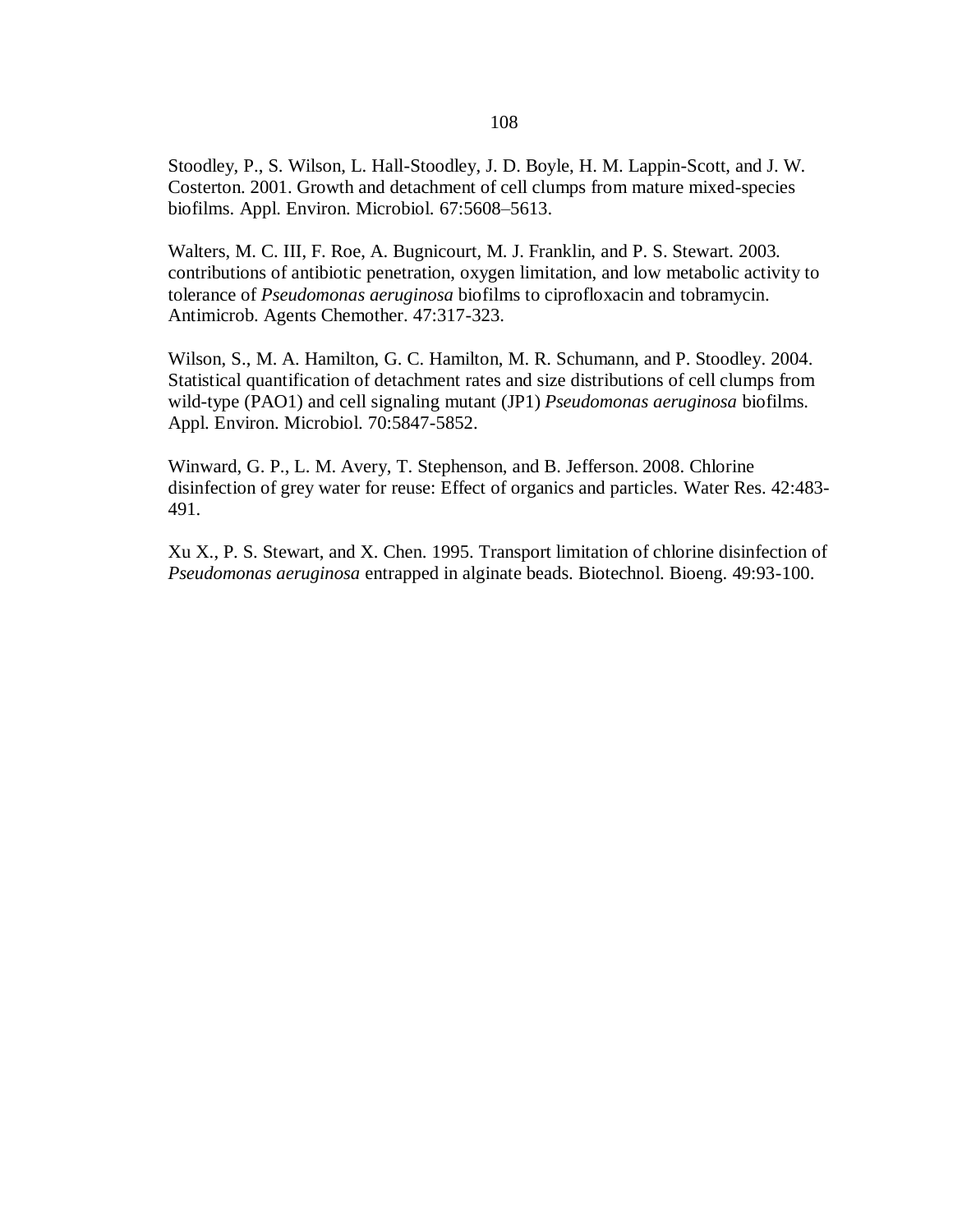#### CHAPTER 4

# SUSCEPTIBILITY OF *BURKHOLDERIA CEPACIA* FS-3 AS PLANKTONIC CELLS, DETACHED CELLS AND CLUSTERS, AND BIOFILMS TO DISSOLVED OZONE

#### Abstract

Ozone as a gas or dissolved in water is an efficient antimicrobial with a wide range of activity against microorganisms. Significant log reductions can be achieved with low doses when ozone is applied to suspended bacteria but biofilm disinfection requires higher doses because extracellular polymeric substances deplete ozone through reaction, thus protecting cells. Biofilm particles, however, can detach from the biofilm surface and return to the bulk fluid as cell clusters bound by extracellular polymeric substances. These detached cell clusters are to date largely unstudied with respect to disinfection tolerance, but are of importance in a multitude of industrial, clinical, and environmental settings. Inadequate dosing of disinfectants such as ozone may lead to contamination events, disseminate bacteria, and even cause disease outbreaks.

In this study, *Burkholderia cepacia* as a model organism was grown in a chemostat and a biofilm tubing reactor, with the tubing reactor also serving as a source of detached biofilm clusters. These three sample types were tested with respect to their tolerance against dissolved ozone at a variety of concentrations.

Chemostat grown cells and detached cells and clusters were readily inactivated after the addition of a single dose of dissolved ozone below 1 ppm. The attached biofilm could not be inactivated with the ozone concentrations achieved with the ozone generator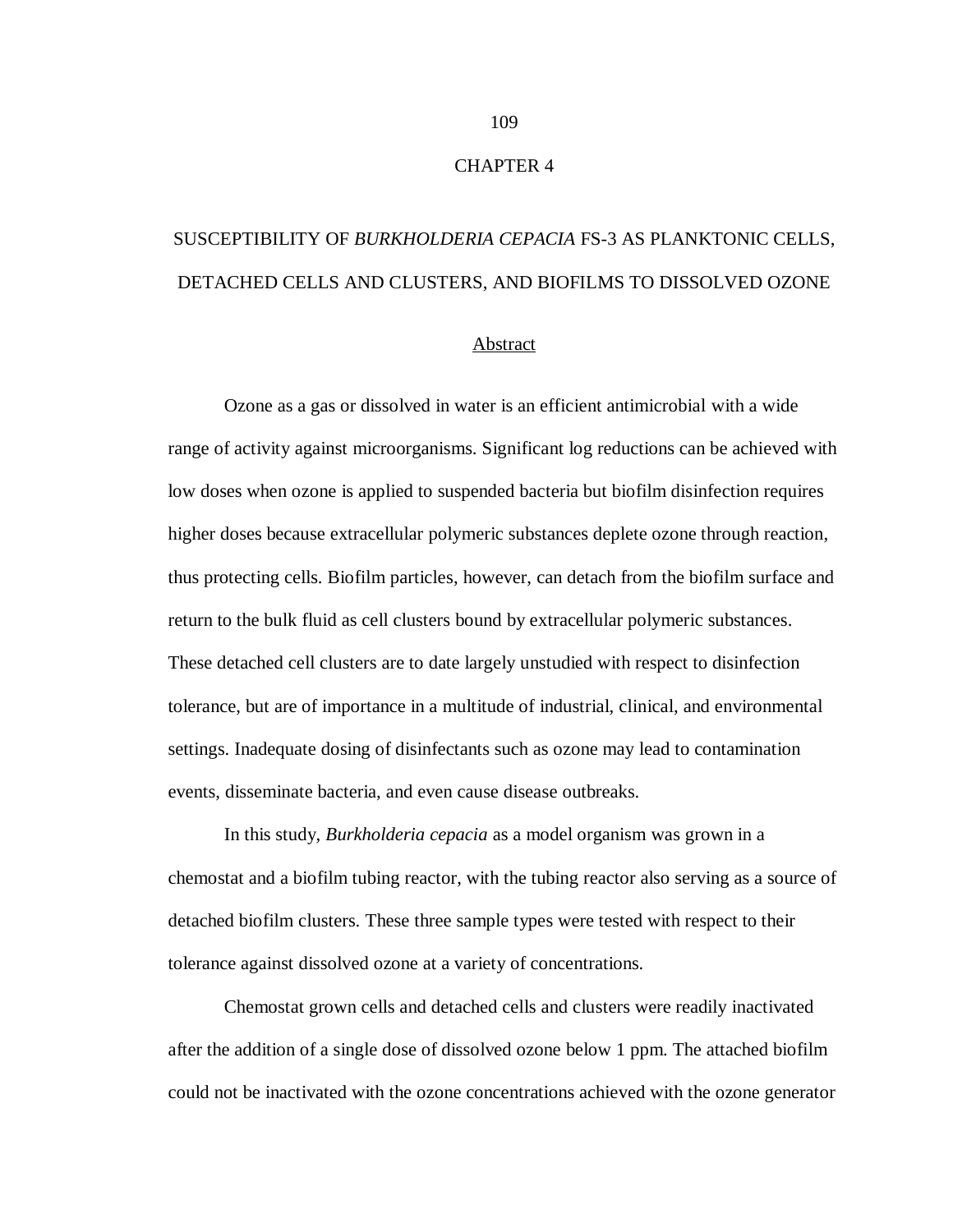used in this study. These findings suggest that *B. cepacia* FS-3 biofilms require higher single doses than applied here or continuous dosing of lower concentration to overcome reaction-diffusion limitations that deplete ozone before it can fully penetrate the biofilm.

Detached cells and clusters were similar to planktonic cells with regards to their ozone susceptibility which was contributed to the detachment of mostly single cells and small clusters and very few larger clusters which decreased the influence to reactiondiffusion limitations.

#### Introduction

Biofilm control has become an important issue in water quality management, food processing plants, industrial water lines and many other applications. Studies have recognized that cells in biofilms are much more tolerant to disinfection than planktonic free-floating cells due to a variety of reasons such as production of extracellular polymeric material by the cells, differential gene expression, and low metabolic activity (Steed & Falkinham 2006; Donlan & Costerton 2002, Davies 2003). Since biofilm cells display different phenotypes, they can differentiate into complex multicellular structures and optimize survival during treatment with antibiotics or disinfectants (Davies *et al.* 1998, Sauer *et al.* 2003). To control biofilms in industrial settings, oxidizing agents like chlorine, chlorine dioxide, or ozone are frequently used because they are inexpensive and easily accessible. A disadvantage of chlorine is the production of harmful halogenated disinfection byproducts, for example trihalomethanes and halogenated acetic acids. Chlorine dioxide, on the other hand, does not react with ammonia nitrogen, amines or other oxidizable organic matter, but is explosive under pressure and dangerous acids are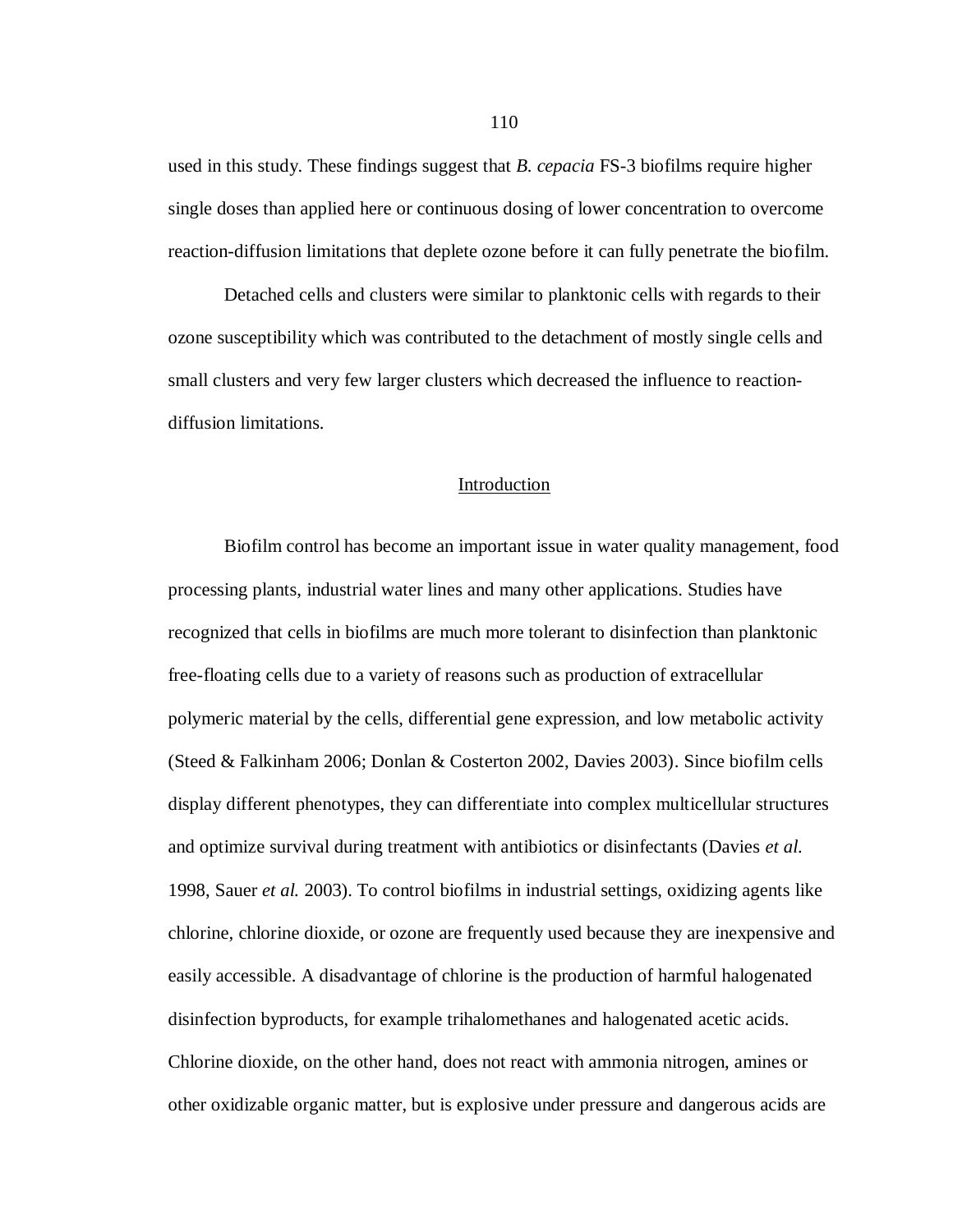needed for its production. Ozone, however, can be produced on site and decomposes into  $O<sub>2</sub>$  while by-product formation depends on the water quality. It has been successfully used in water treatment facilities in Europe for several decades and also has been recognized by the food industry as an efficient and safe disinfectant. In the gaseous or aqueous phase, it is a useful disinfectant with a wide range of activity as a powerful antimicrobial agent against bacteria (Kim & Yousef 2008), fungi (Lezcano *et al.* 2000), protozoa (Rennecker *et al.* 1999), and viruses (Vaughn *et al.* 1987; Katzenelson & Biedermann 1976).

Ozone decays in water and forms free radicals that react with organic substances as well as cells and cell constituents. Scott and Leshner (1962) reported membrane damage in *Escherichia coli* after treatment with ozone while Hamelin *et al.* (1978) observed single stranded breaks in DNA of treated bacteria which resulted in extensive DNA damage followed by cell death. Ishizaki et al. (1987) also confirmed that ozone is able to diffuse into cells through the membrane and react with cell constituents. They proposed chromosomal DNA damage as one of the reasons for inactivation by ozone. Although ozone is very efficient at killing suspended cells at low concentrations, much higher concentrations can be necessary to kill sessile cells (Viera *et al.* 1999a, Viera *et al.* 1999b). Studies found that the disinfection efficacy of ozone on biofilms does not only depend on the applied concentration, but also on the exposure time (Viera *et al.* 1999a, Viera *et al.* 1999b). Before ozone can reach the cells it reacts with extracellular polymeric substances (EPS), thus protecting the biofilm (Tachikawa *et al.* 2009). Species composition of the biofilm is a crucial factor that determines ozone dose and exposure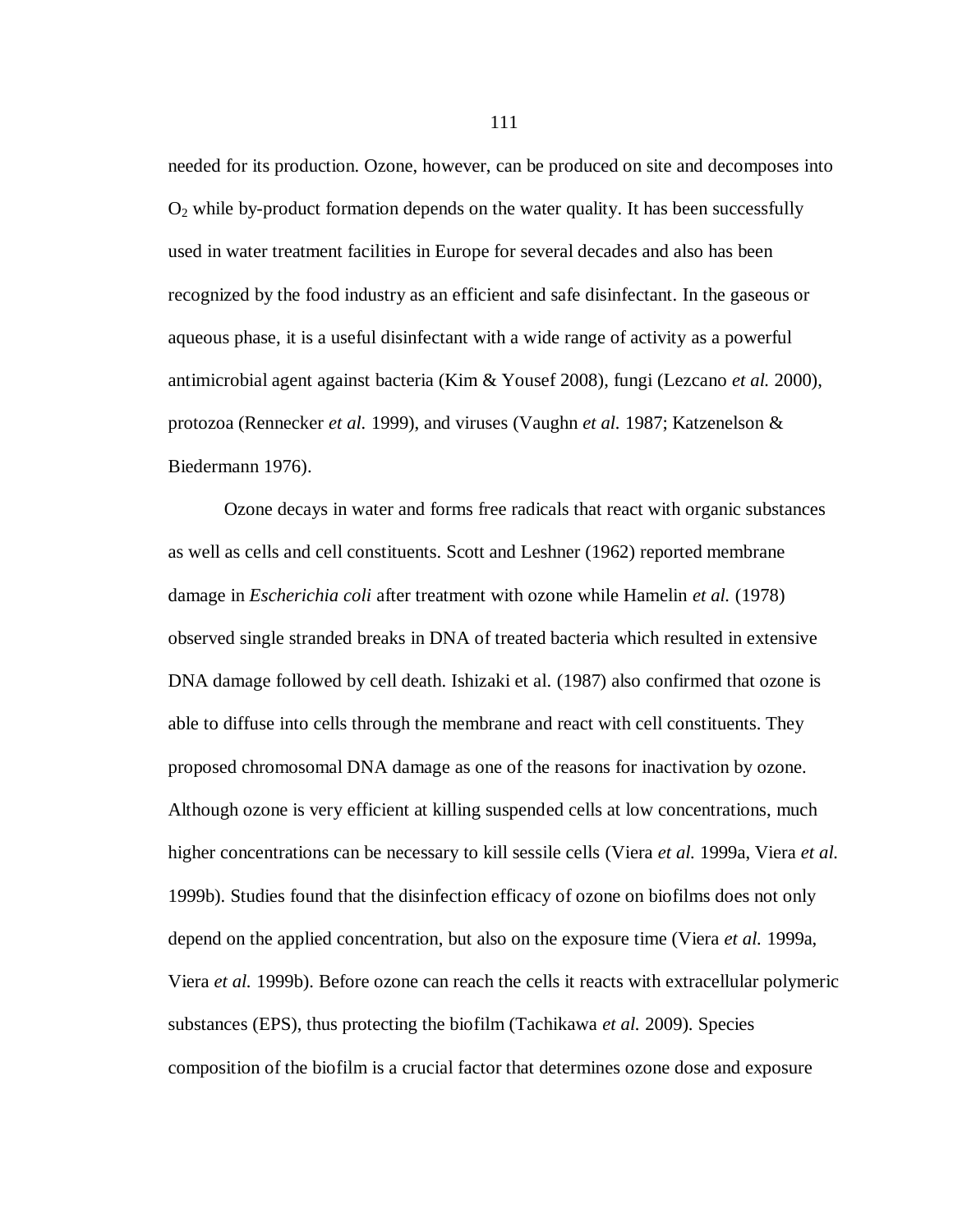time and a study found that environmental strains can be more tolerant to ozone treatment than regularly used, commercially available lab strains (Lezcano *et al.* 1999).

As part of the natural biofilm life cycle, cells and clusters can detach from biofilms growing in a liquid flow scenario (Simões *et al.* 2008; Simões *et al.* 2005). Compared to planktonically grown cells, detached cells and clusters show increased tolerance to antibiotics (Fux *et al.* 2004) or disinfection with chlorine (Steed & Falkinham 2006), but are less resistant than the sessile biofilm. These cell clusters may not be inactivated properly if insufficient amounts of disinfectant are applied which can also depend on particle size (Winward *et al.* 2008). Surviving cells in clusters may initiate re-growth of the biofilm downstream of the disinfection site which can present a risk to human health in water treatment and food processing and is also relevant in other industrial settings.

Detachment of cell clusters from biofilms is an important factor in the distribution of bacterial contamination in both public health and industrial settings, but the disinfection efficacies of commonly used biocides on detached clusters have not been sufficiently studied.

The goal of this study was the evaluation of the inactivation capabilities of ozone dissolved in water on suspended cells and sessile cells, compared to cells and clusters that naturally detach from biofilm. Monocultures of *Burkholderia cepacia* FS-3 were grown in standardized reactors and treated with a single dose (no continuous dosing) of ozonated water.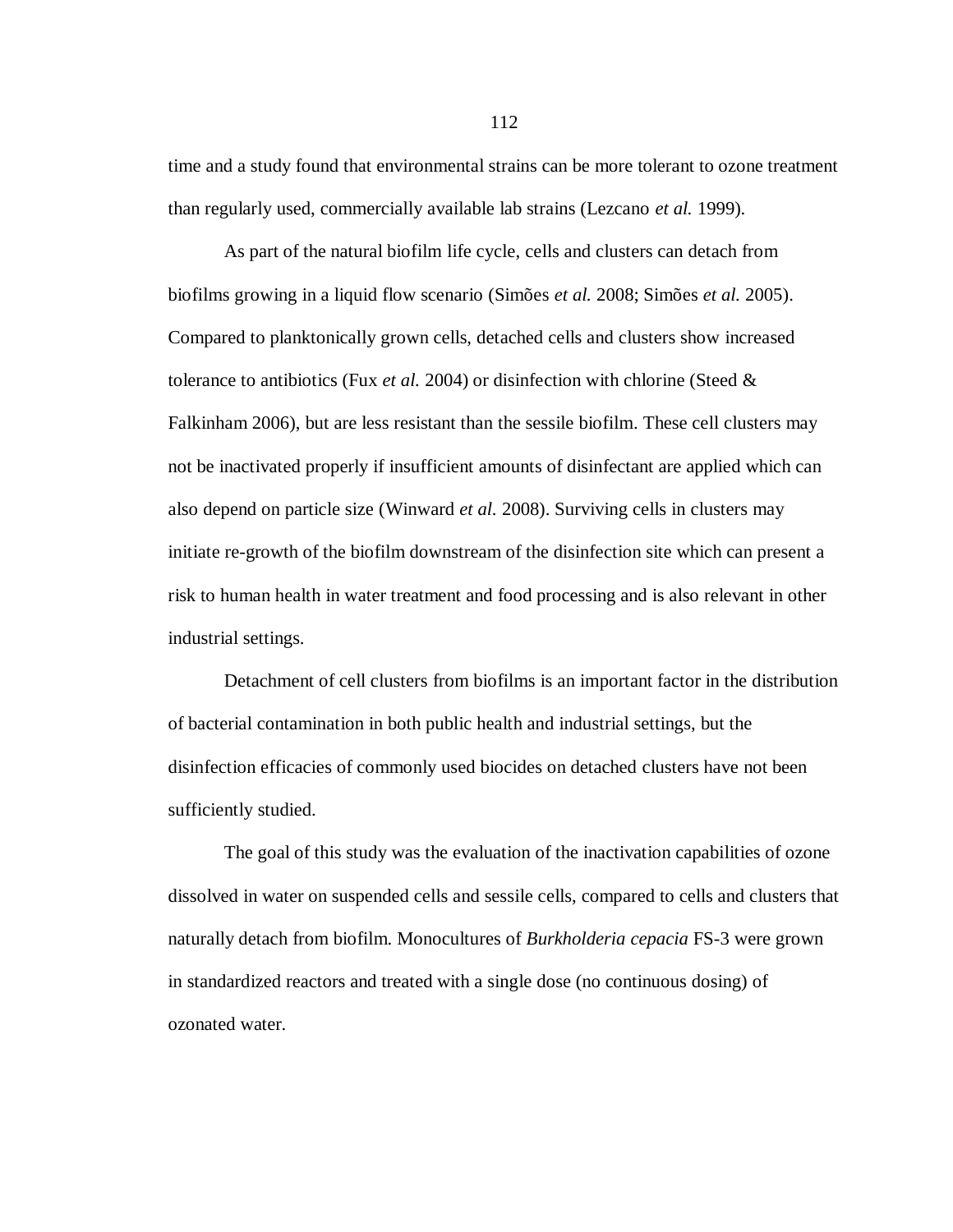To represent the three physiological states of planktonic, sessile, and detached, cultures of *B. cepacia* FS-3 were grown in 3 different experimental scenarios: grown as planktonic cultures in a continuously stirred chemostat, grown as biofilms attached to the inner walls of silicone tubing, and as detached cells and cell clusters from the effluent of the tubing reactor. Before disinfection, the size distribution and occurrence of clusters detaching from *Burkholderia cepacia* (FS-3) biofilms grown in tubing reactors was characterized and compared to the cluster sizes found in the chemostat. A low nutrient medium was supplied to the chemostat culture and the biofilm tubing reactor to simulate low nutrient environments.

#### Materials and Methods

To compare the chlorine susceptibilities of planktonic cells to cells detached from biofilm and attached biofilm, environmental isolates of *B. cepacia* FS-3 (FS-3) were grown as monocultures in chemostats and biofilm tubing reactors. Cluster sizes were analyzed for chemostat samples and tubing reactor effluent, and disinfection susceptibilities were assessed for all sample types (chemostat, tubing reactor effluent, and attached biofilm, as well as the homogenized control samples).

#### Bacterial Strain and Nutrient Media

Cultures of FS-3 were grown at room temperature ( $22 \pm 2^{\circ}$ C). Inoculation cultures were grown for 18 h on a shaker in a low nutrient sterile defined medium consisting of 0.1 g/L glucose, 0.018 g/L NH<sub>4</sub>Cl, 3.93g/L phosphate buffer (2.71 g/L  $Na<sub>2</sub>HPO<sub>4</sub>; 1.22 g/L KH<sub>2</sub>PO<sub>4</sub>$ ), and 2 ml/L 0.1 M MgSO<sub>4</sub> (Fisher Scientific, Pittsburgh,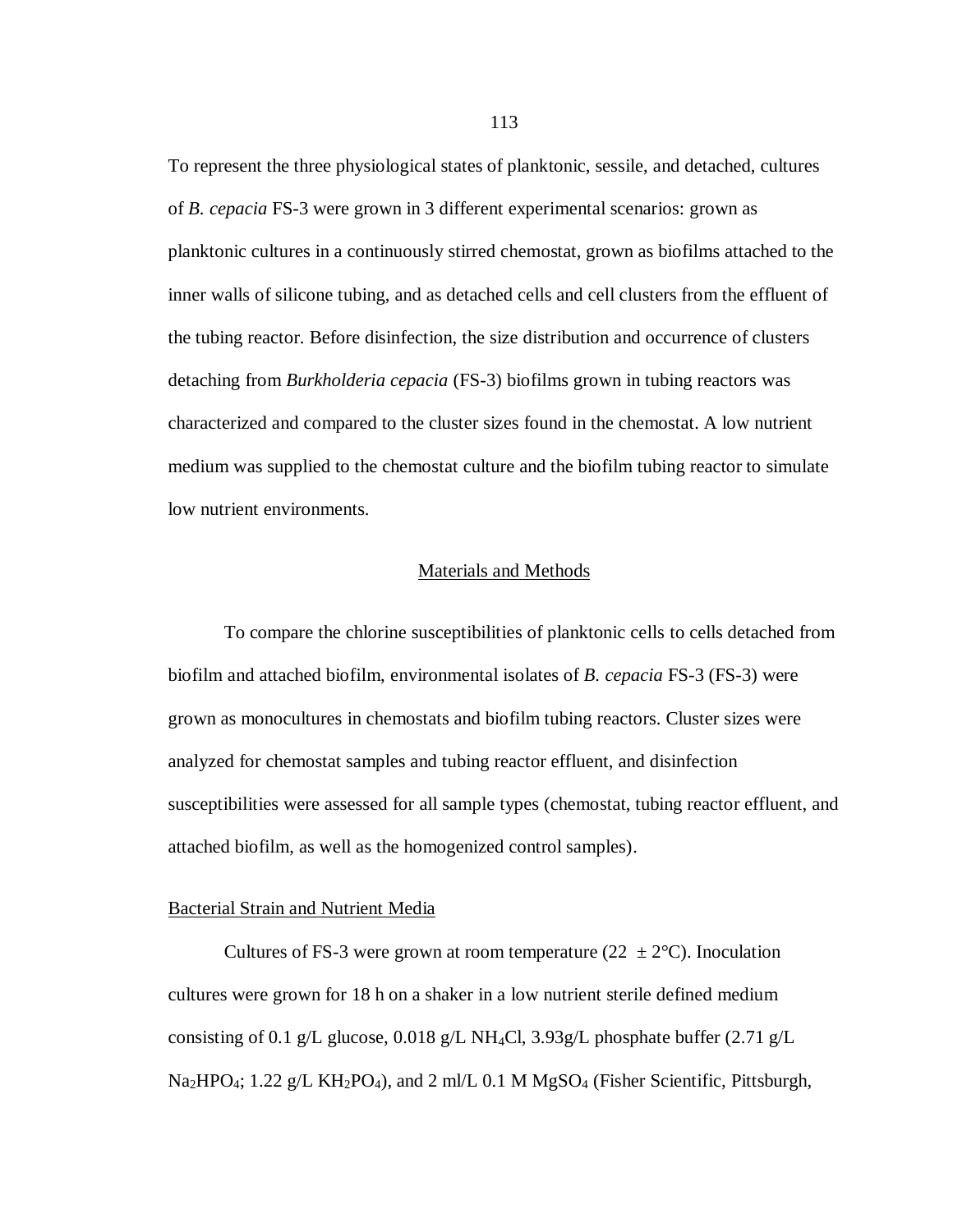PA). The growth rate of FS-3 in the low nutrient medium was  $0.198 \ (\pm 0.02) \ \text{hr}^{-1}$ . In addition, FS-3 was tested for auto-aggregation of thoroughly washed cells via cell surface adhesions using the method by Rickard *et al.* (2000). Washed, concentrated cell suspensions of FS-3 did not auto-aggregate under the experimental conditions.

#### Chemostat Cells

Planktonic cultures were grown in the defined medium mentioned above. The chemostat (BioSurface Technologies Corp., Bozeman, Mont.) had a volume of 170 ml and the residence time was set to be slightly over 6 hours using a nutrient flow of 0.5 ml/min. The chemostat was filled with medium and then inoculated with 3 ml of the 18 h overnight culture. Batch mode (no flow) for 2 doubling times (12 hours) was followed by continuous flow for another 6 doubling times (36 hours) to reach a steady state of the planktonic culture. To reduce biofilm formation on the walls of the chemostat, the operation time was limited to 48 hours. The flow was then turned off and the lid of the chemostat was removed for collection of a sample.

#### Biofilm and Detached Cells

Biofilms were grown in a reactor consisting of 45 cm of silicone tubing (ColeParmer Masterflex size 16 peroxide-cured silicone tubing) with an inner diameter of 0.31 cm resulting in a total reactor volume of 3.4 ml and a residence time of 6.8 min for a flow rate of 0.5 ml/min. The autoclaved, sterile reactor was filled with the medium described before and inoculated with 2 ml of overnight culture, followed by an attachment period of 3 h with no flow. After the flow was turned on the biofilms were grown for 4 days at room temperature ( $22 \pm 2$ °C). Since the residence time is below the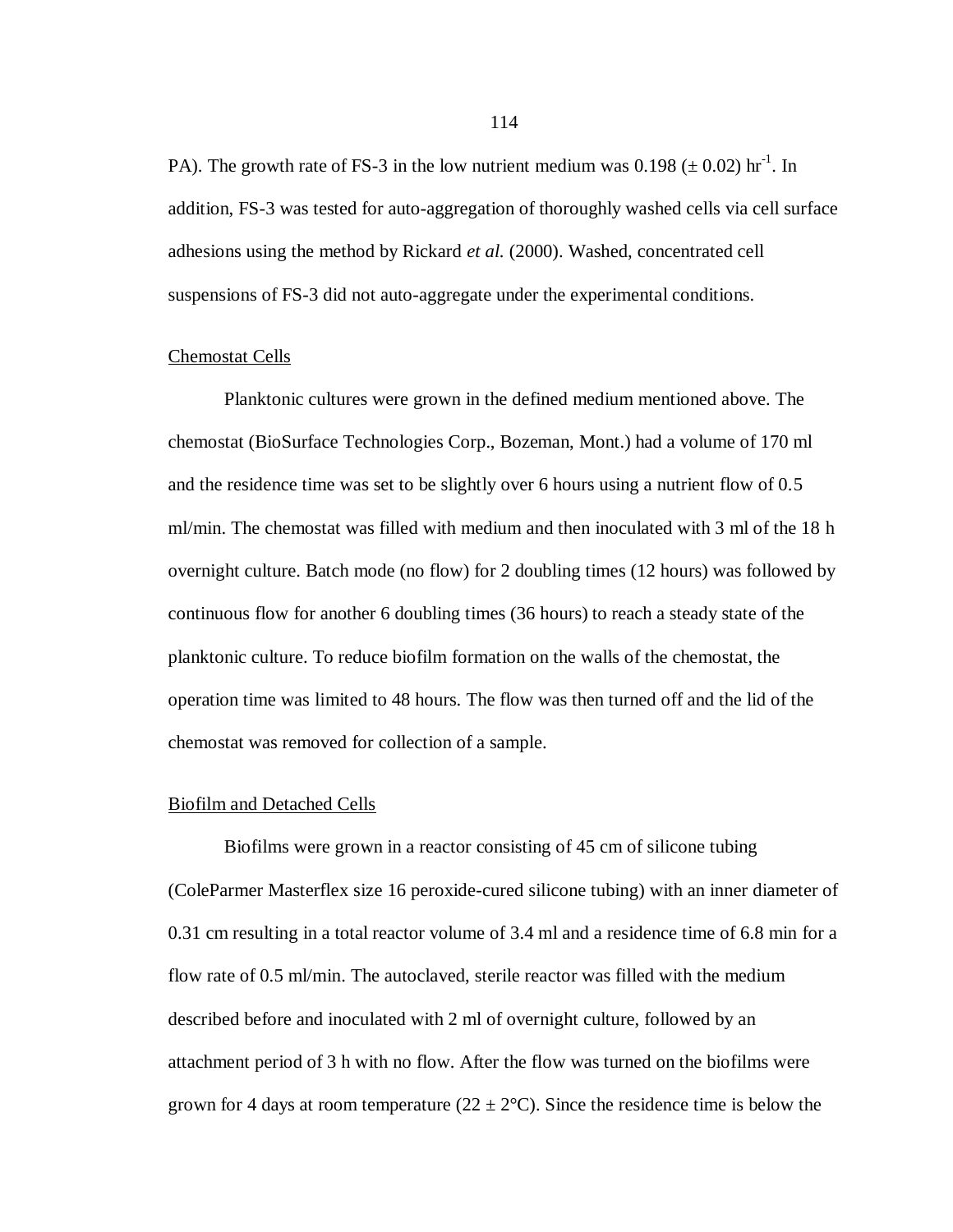doubling time of FS-3, it was assumed that planktonic cells were washed out of the reactor and cells and clusters found in the effluent were the result of detachment.

Sampling of Detached Clusters and Cells. Immediately before collecting tubing reactor effluent samples the nutrient medium was switched to buffer (defined medium without NH4Cl and glucose). The tubing reactor was detached from the waste carboy and the effluent samples collected in a 50 ml sterile falcon tube (Becton Dickinson, Franklin Lakes, NJ) on ice.

Sampling of Attached Biofilm**.** For destructive biofilm sampling, the tubing reactor was disconnected from the nutrient medium and emptied. The exposed outside of the tubing was ethanol disinfected before cutting the tubing into 1.5 cm pieces. The pieces were individually submerged into 10 ml cooled buffer for quantification or treatment. For enumerating cells, biofilm was loosened from the tubing with the help of sterile tweezers. Detached biofilm was suspended in the buffer by pulse-vortexing for 1 min., followed by removal of the tubing and shear homogenization with a shear homogenizer (IKA Labortechnik, Staufen, Germany) at 20,500 rpm for another minute.

To measure the thickness of the biofilm, the tubing was cut into smaller sections and then cut lengthwise using a clean, sterile razorblade. The exposed biofilm was subsequently covered with OCT embedding medium (Tissue-Tek, Sakura Finetech U.S.A., Inc., Torrance, CA) and frozen on dry ice. Using sterile forceps, the silicone tubing was carefully removed and the biofilm sectioned into 5 µm slices in a cryostat (Leica CM1850) and viewed under transmitted light and a 20x or 4x objective (Nikon). Thickness was calculated using the MetaMorph® (Universal Imaging Corporation,

115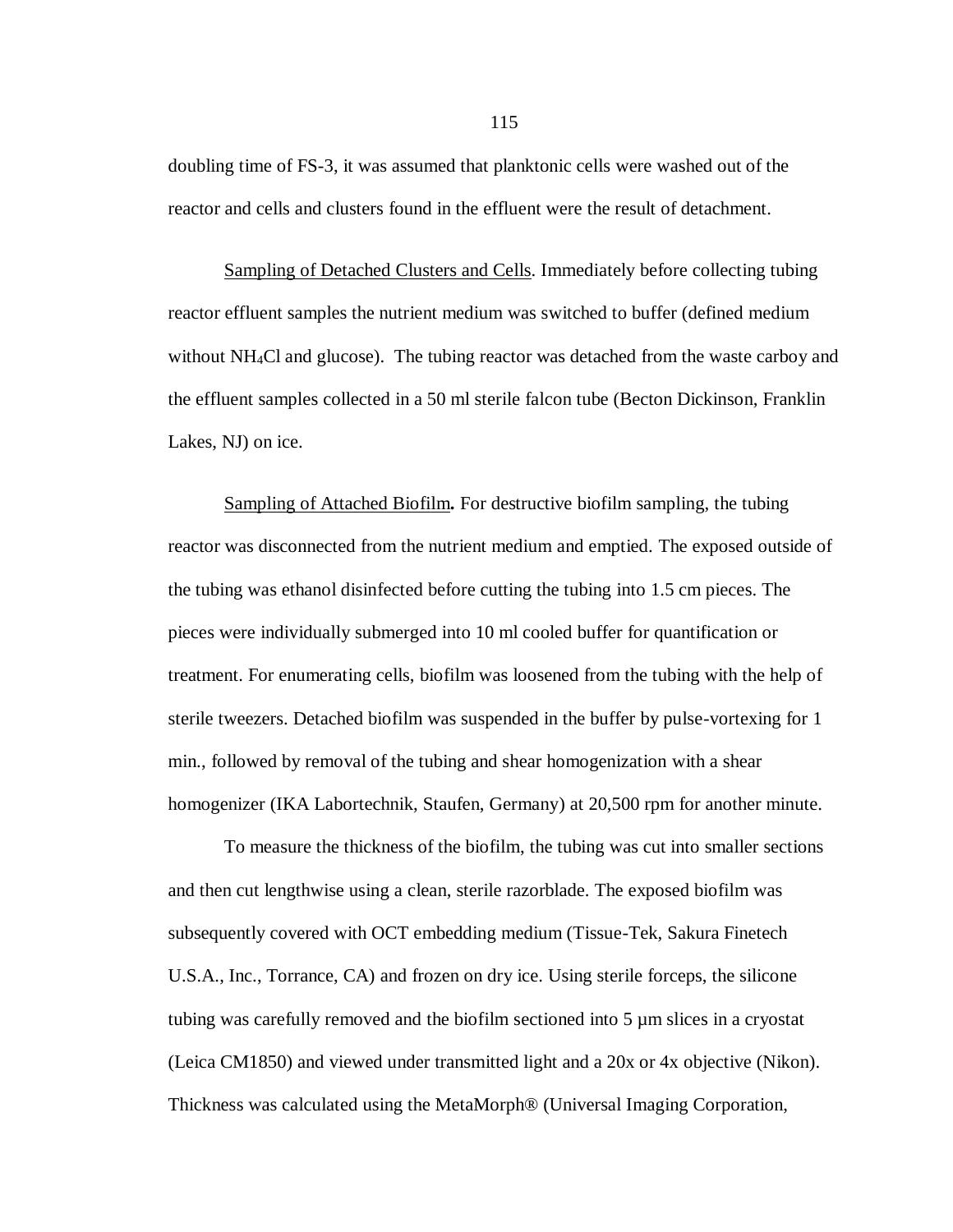Downingtown, PA) software. After four days of growth at continuous flow, the FS-3 biofilm had thickness of 26  $\mu$ m ( $\pm$ 4  $\mu$ m).

## Homogenization

Prior to disinfection, and for comparison with intact clusters, aliquots of the planktonic, tubing reactor effluent and biofilm samples were shear homogenized (shear homogenizer, IKA Labortechnik, Staufen, Germany) at 20,500 rpm for 1 min. The homogenizer was sterilized between samples by flaming with ethanol.

## Disinfection Experiments

A commercial ozone generator (ClearWater Tech LLC – Microzone 500) was used for the experiments and was able to generate about 500 mg  $O_3$ /hr. The air containing ozone gas  $(O_3)$  was bubbled into chilled nanopure water (half –life of  $O_3$  in water is longer at lower temperatures) using a very low air flow rate to maximize the concentration of  $O_3$  in the water. A 1 liter glass column and two gas diffusion rods with small pores were used to maximize the contact time and surface between air bubbles and water. The water was gently stirred on an electric stir plate. Only 10 minutes of air- $O<sub>3</sub>$ flow were necessary to reach the final concentrations. Measurements were done with the  $HACH^{\circledast}$  indigo method at 600 nm and the  $HACH^{\circledast}$  DR2000 spectrophotometer. The range of the test kit is  $0 - 1.75$  mg/L. The blue indigo dye in the test ampoules is bleached when  $O_3$  is present and stabilized by a low pH. The absorbance reading was compared to a blank control with nanopure water. We were able to obtain concentrations between 0.25 and 1.25 ppm of dissolved ozone.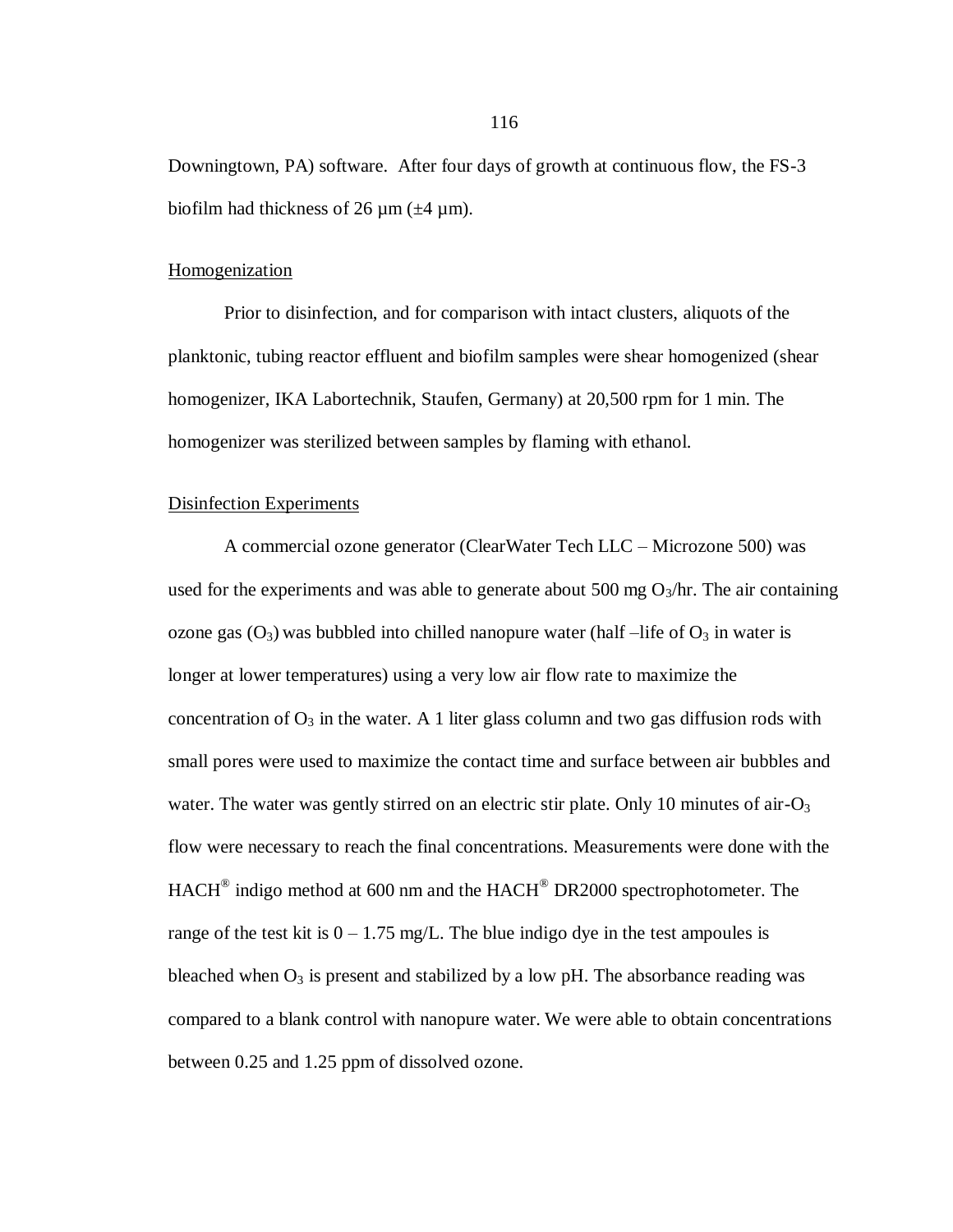Due to the low concentration of  $O_3$  in solution, ozonated water was directly added to culture samples in different ratios along with controls that were mixed with nanopure water. The colony forming units (CFU) of the attached biofilm were standardized by immersing a cut piece of tubing (1.5 cm length) into 10 ml of sterile buffer that resulted in approximately 7  $log_{10}$  (CFU/ml) after homogenization in the buffer. Therefore, the CFU of the attached biofilm are also expressed in CFU/ml. Samples were exposed to ozone for 30 minutes in a shaking incubator at room temperature along with untreated control samples. Neutralization was done with sodium thiosulfate (Fisher Scientific, Pittsburgh, PA).

#### Bacterial Quantification

Samples were appropriately diluted in sterile1x PBS buffer (8g of NaCl, 0.2g of KCl, 1.44g of Na<sub>2</sub>HPO<sub>4</sub>, and 0.24g of  $KH_2PO_4$  suspended in 1 L purified water, chemicals by Fisher Scientific, Pittsburg, PA) and plated on R2A plates (Difco™ R2A Agar, BectonDickinson, Franklin Lakes, NJ) using the drop plate method (Herigstad et al. 2001). The incubation period was 48 hours at 30°C. Total inactivation was defined as the concentration that resulted in the absence of any CFU in the undiluted treated sample  $(0^{\text{th}}$ dilution). If no CFU were present on the drops on the R2A plates, a 1 was substituted for one of the drops and then averaged over 3 drops (EPA guidance for data quality assessment QA/G-9, section 4.7, 1998).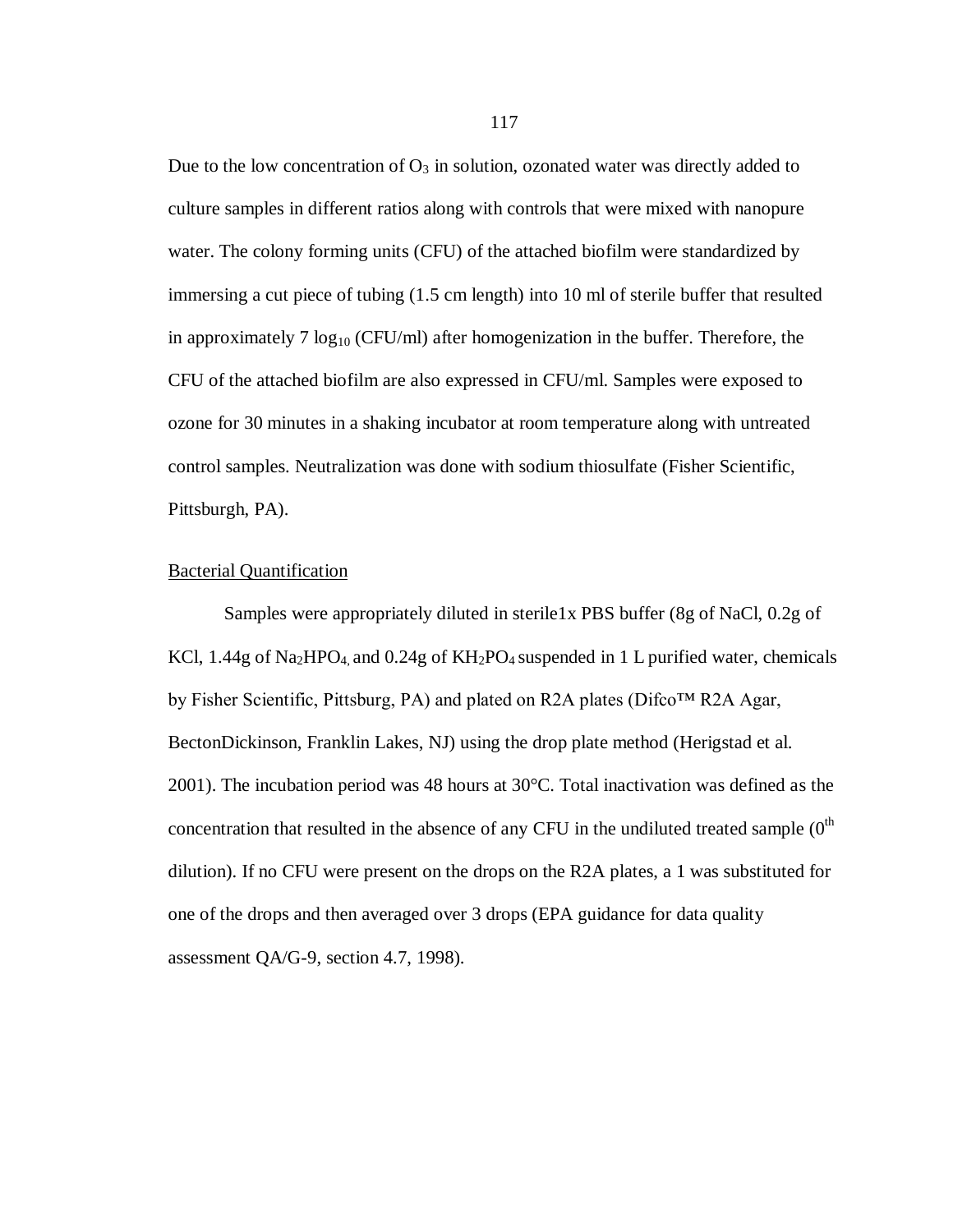## Microscopy and Image Analysis for Cluster Size Determination

LIVE/DEAD<sup>®</sup> BacLight<sup>™</sup> stain (Invitrogen – Molecular Probes, Carlsbad, CA) was added to samples from chemostats and tube reactor effluents and incubated for 15 min. Then, the samples were filtered onto a black polycarbonate membrane (Poretics<sup>®</sup>, 0.22 µm, 25 mm). Fluorescent samples were visualized using a fluorescent microscope (Nikon Eclipse E800, software: MetaVue® for Fluorescence (Universal Imaging Corporation, v 7.4), and a 100x oil immersion lens (Nikon). Image analysis was done with the MetaMorph<sup>®</sup> (Universal Imaging Corporation, Downingtown, PA) software to determine the number of single cells, number of clusters, and the number of cells per cluster. Thirty random fields of view (6445  $\mu$ m<sup>2</sup>) were recorded using MetaVue® software and analyzed with the MetaMorph<sup>®</sup> software. The area of the flattened clusters and cells was calculated by converting pixels into  $\mu$ m<sup>2</sup>(1 pixel = 0.119  $\mu$ m) and recording the occurrence and size of clusters. A calibration was done to associate the size of the area with the number of bacteria in the cluster (Wilson *et al.* 2004). This also takes into account the amount of extracellular polymeric substances produced by the bacteria.

#### Statistical Analysis

The density of organisms were reported as CFU/ml, and then log transformed to the log density (LD)  $log_{10}(CFU/ml)$ . Analyses of the disinfection susceptibilities were performed using log reductions (LR), defined as

## $LR = LD_{\text{untracted}} - LD_{\text{dose}}$ .

where  $LD_{\text{untracted}}$  is the LD of the organisms when no disinfectant was applied, and  $LD_{\text{dose}}$ is the LD of organisms which survived disinfection at some specified dose.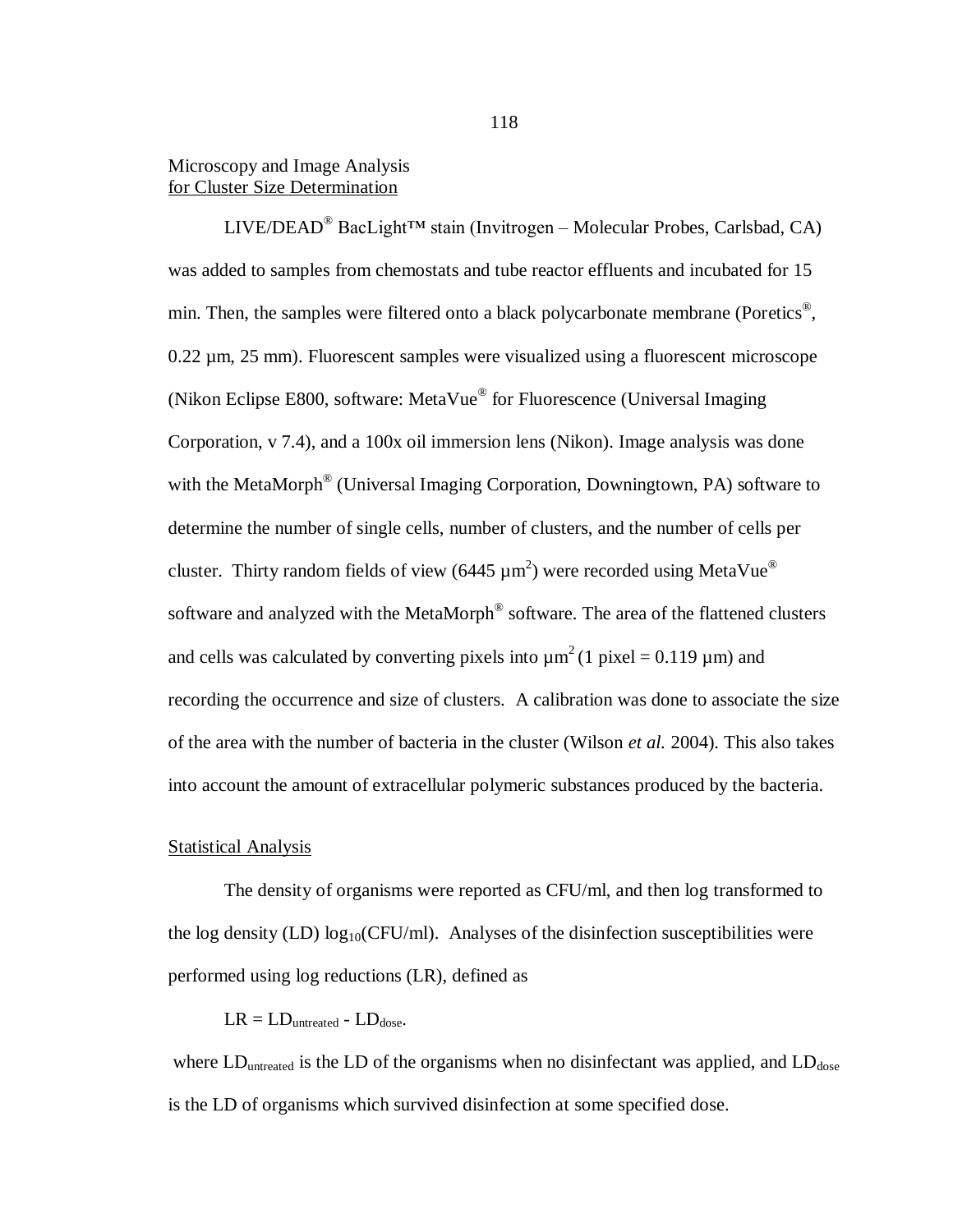Comparison of CS, TRE and BF Samples: An ANOVA with dose as covariate and reactor as a fixed effect was run. The date of the experiment was considered as a random factor. All of the ANOVA models were fit in Minitab (Version 16). The followup t-tests and the weighted least squares were performed in R (version 2.11.0).

Cluster Analysis: The cell cluster analysis was performed by first dividing the areas for each type of cluster by the total area of all clusters for each species. For each of the cluster types (single,  $2 - 5$ ,  $6 - 10$ ,  $11 - 100$ , and  $100 +$  cells), these proportions were analyzed separately using an ANOVA with reactor (chemostat and detached), as a fixed effect. For the 6 - 10 and 11 - 100 cell clusters, a weighted least squares analysis was performed, since the variance of the proportions in these cases increased as the mean proportion increased.

Homogenized Cluster Analysis: To determine the effect of homogenization on the cluster distributions, the cluster type proportions for the homogenized cells were subtracted from the proportions for the non-homogenized cells for each reactor. These differences were analyzed separately for each species using an ANOVA with 'Cluster type' (single,  $2 - 5$ ,  $6 - 10$ ,  $11 - 100$ , and  $100 +$  cells as levels) and reactor (chemostat and detached) as fixed effects, and experimental date as a random effect.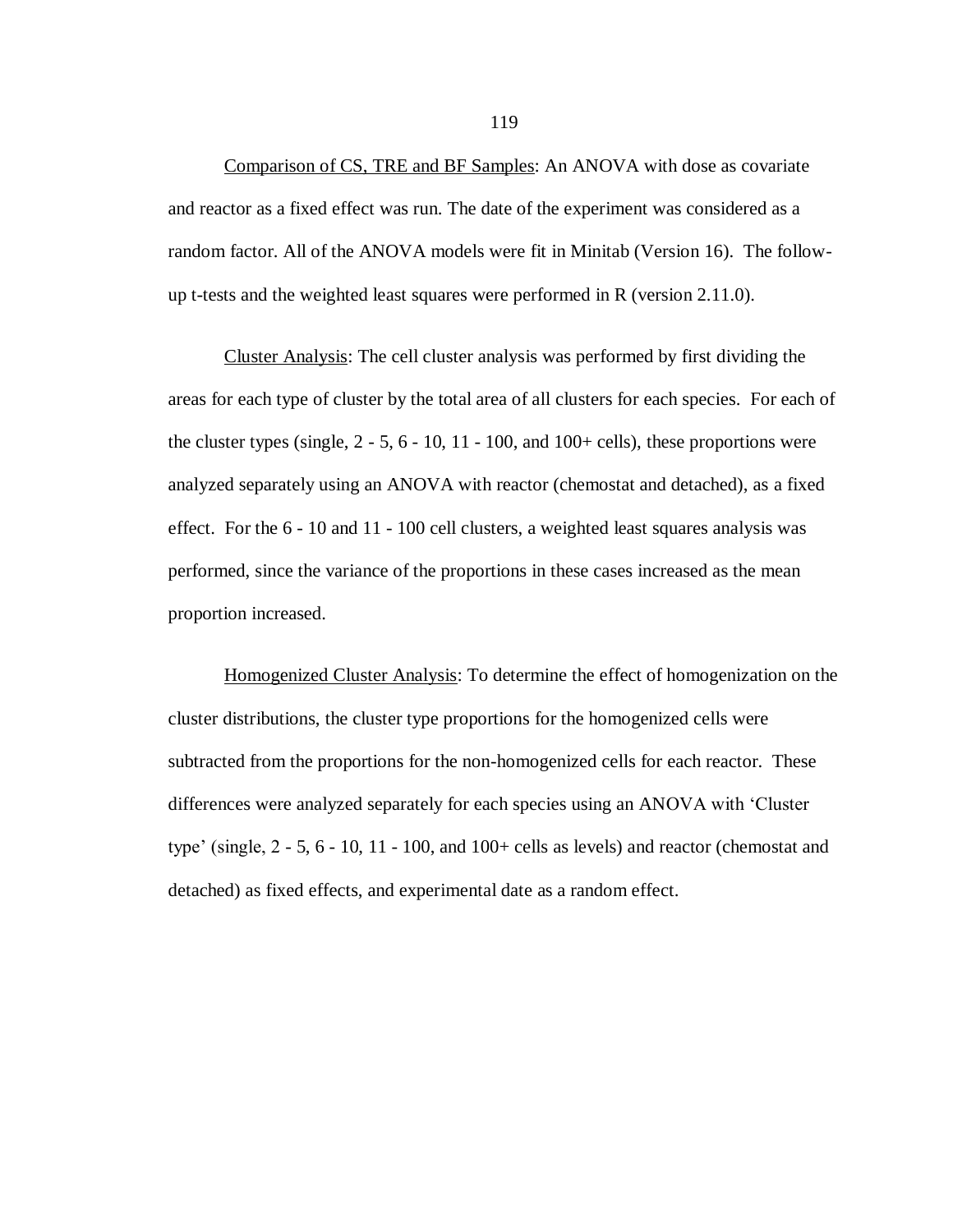**Results** 

## Cluster Size Distribution of FS-3 in Chemostat and Tubing Reactor Effluent

Microscopic analysis FS-3 (*B. cepacia*) showed that chemostat grown cells do not always exist as single cells (Figure 4.1). Twenty-one percent of all cells in the chemostat samples were present as single cells, 59% of cells were contained in small clusters of 2 to 5 cells, while the remaining 20% consisted of clusters between 6 and 100 cells per cluster. The tubing reactor effluent contained a higher percentage of clusters containing more than 6 cells (40%) and less small clusters with 2-5 cells. While the chemostat samples did not contain clusters with more than 100 cells, the tubing reactor effluent had 5% of these large clusters. Although there were differences between the two reactor samples, none were statistically significant (p-value  $> 0.05$ ) due to high variability in the cluster size proportions.

Auto-aggregation did not appear to be responsible for cluster formation as determined by experiments done after Rickard *et al.* (2000).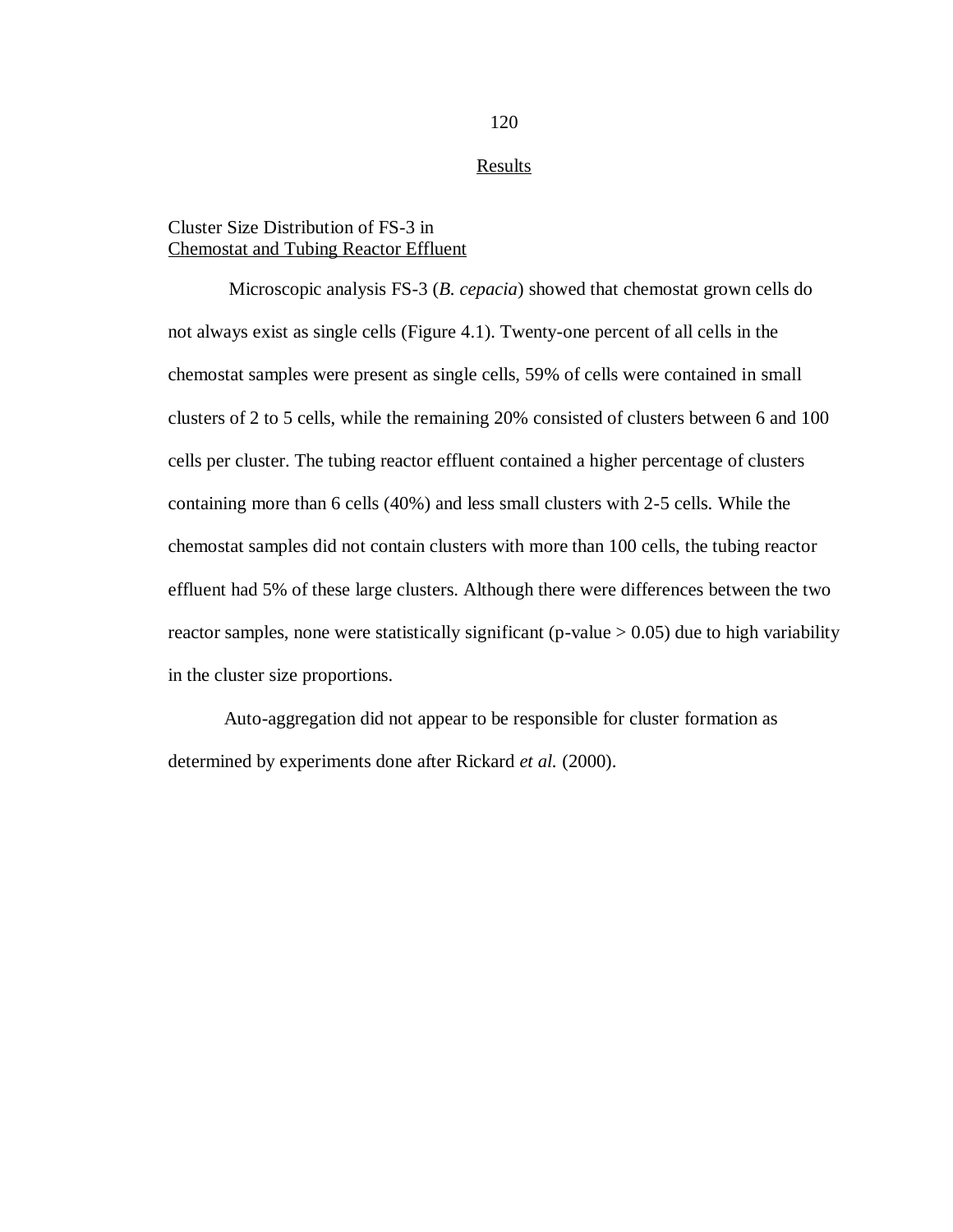

Figure 4.1 Cluster size distribution for *Burkholderia cepacia* FS-3 in the chemostat and the tubing reactor effluent.

# Initial Cell Numbers for Disinfection Studies

Both reactors (chemostat and tubing reactor) were inoculated with overnight cultures containing 8.0  $log_{10}(CFU/ml)$ . Initial  $log_{10}$  densities for the ozone disinfection experiments varied with the dilution of the samples with ozonated water. Large volumes had to be added to the culture samples in order to achieve higher concentrations of  $O_3$  in the samples. However, controls with identical dilution factors were run in parallel to calculate  $log_{10}$  reductions. The means of the initial  $log_{10}$  densities are shown in Table 4.1.

| Table 4.1 |  |  |  |  | $Log_{10}$ densities of untreated controls (n=6) with one standard deviation. |
|-----------|--|--|--|--|-------------------------------------------------------------------------------|
|-----------|--|--|--|--|-------------------------------------------------------------------------------|

| <b>Reactor</b>               | $log10$ CFU/ml    |
|------------------------------|-------------------|
| Chemostat                    | 6.33 $(\pm 0.34)$ |
| <b>Tube Reactor Effluent</b> | 6.49 $(\pm 0.37)$ |
| <b>Biofilm</b>               | 7.13 $(\pm 0.14)$ |

121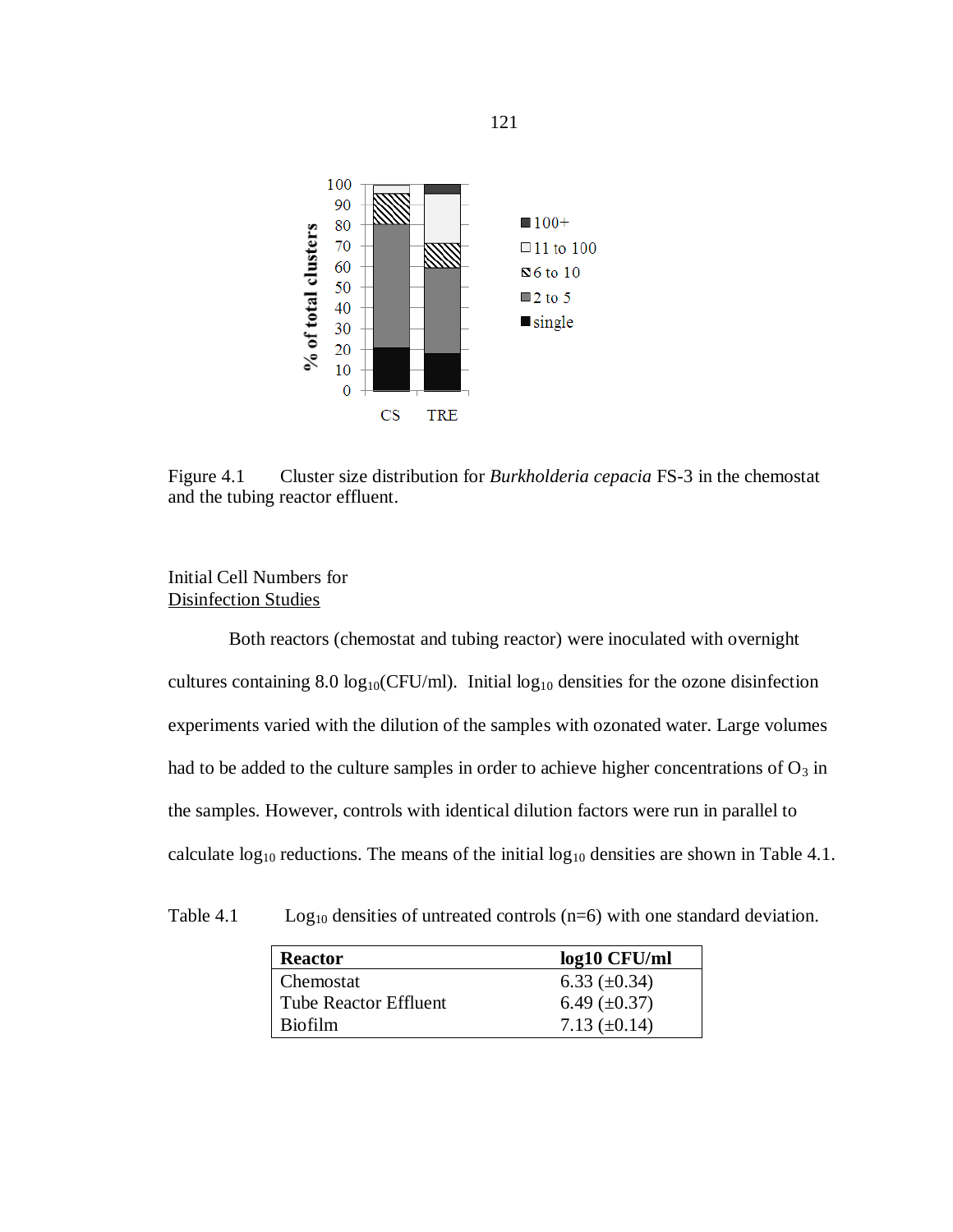Disinfection Susceptibilities of Planktonically Grown Cells Compared to Detached Biofilm Particles and Attached Biofilm Samples

Chemostat cells, detached biofilm particles, and attached biofilm were treated with a single dose of ozone dissolved in nanopure water, exposed for 30 minutes, and finally neutralized with sodium thiosulfate.  $Log_{10}$  reductions (LRs) of the chemostat samples show a dose-dependent linear response to the ozone treatment with total inactivation of the culture just below 1 ppm (Figure 4.2). Tubing reactor effluent samples are slightly more tolerant to exposure to ozonated water with total inactivation around1.20 ppm (Figure 4.2). Chemostat and tubing reactor effluent sample LRs are not significantly different from each other due to the high variability. However, the LRs of biofilm were significantly lower than the LRs of chemostat and tubing reactor effluent samples. One  $log_{10}$  was inactivated in all biofilm samples up to concentrations of 1.20 ppm (Figure 4.2).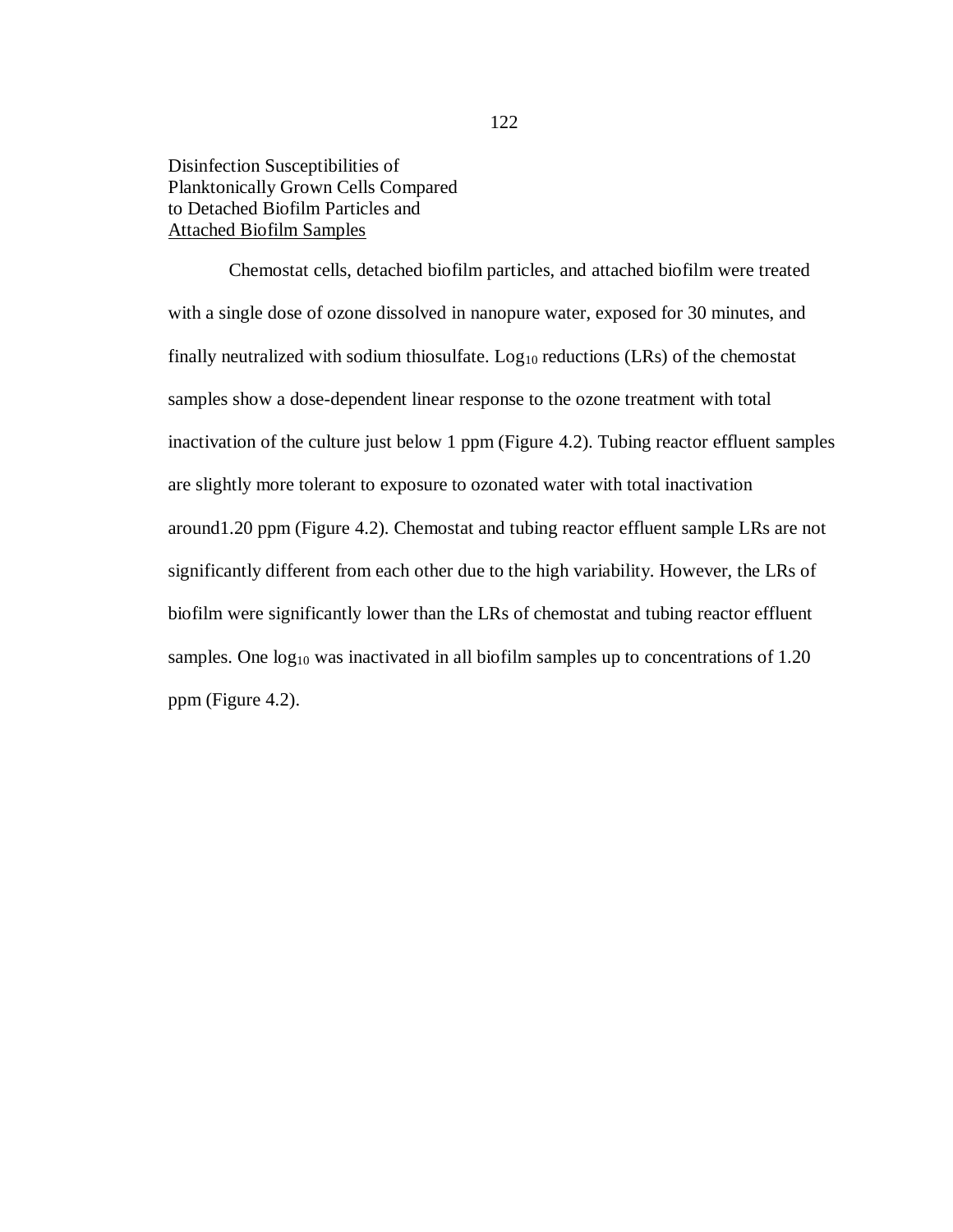

Figure 4.2 Individual log<sub>10</sub> reductions of *B. cepacia* FS-3 in the chemostat, the tubing reactor effluent, and the biofilm.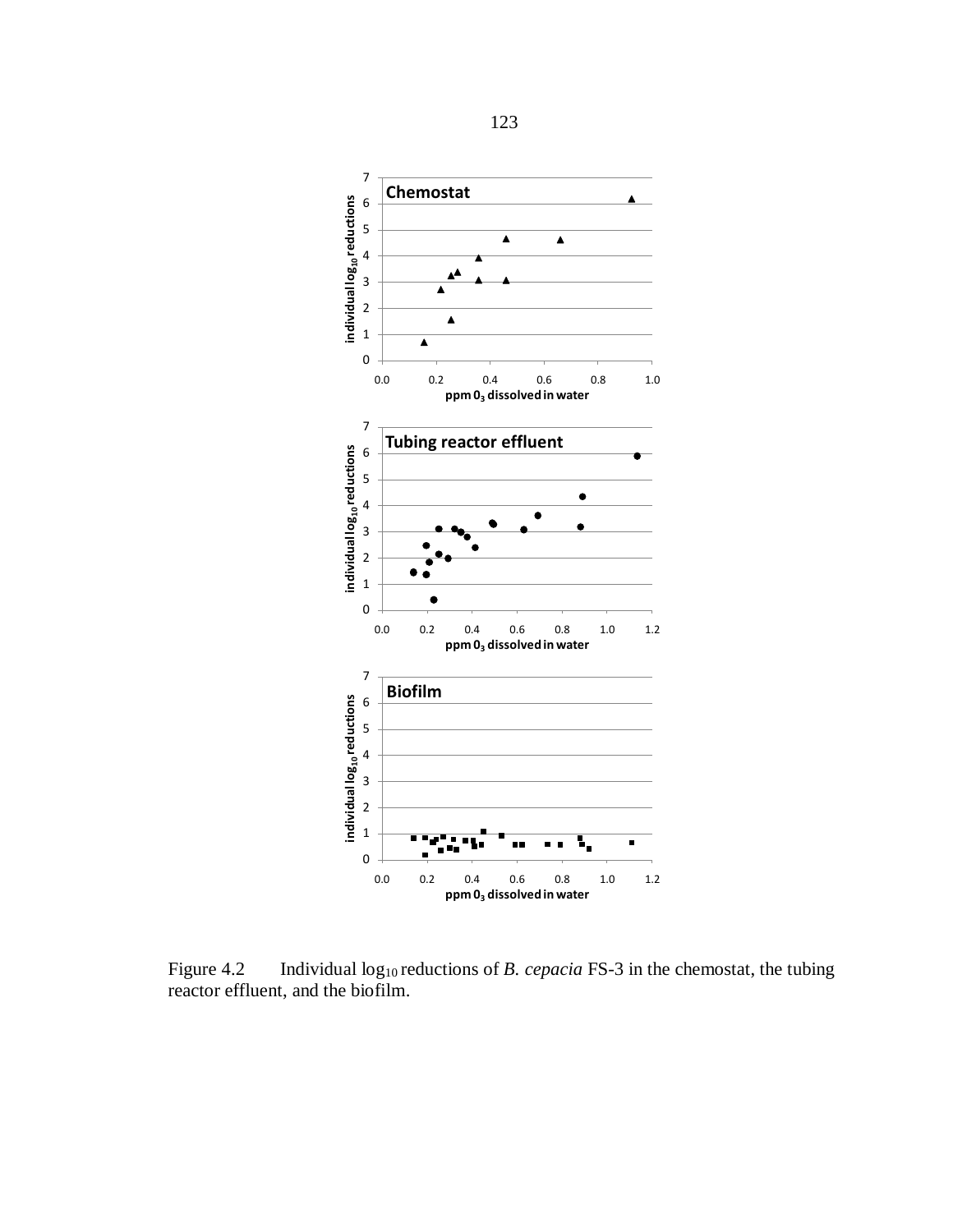#### Homogenization of Cells and Clusters

Shear homogenization at 20,500 rpm was unable to disrupt smaller cell clusters but somewhat reduced the number of larger clusters. Homogenized FS-3 from the TRE had significantly higher proportions of smaller cluster sizes (single cells, 2-5, 6-10) and higher proportions of larger clusters (11-100, 100+ cells) than when not homogenized (pvalue < 0.01) while single FS-3 CS samples did not lead to significant change in cluster proportions (p-value  $> 0.05$ ) (Table 2.5, Chapter 2, supplemental materials).

#### Disinfection of Homogenized Samples

Control samples of chemostat, tubing reactor effluent and biofilm samples were shear homogenized before being treated with the same doses of ozonated water. LRs of the homogenized chemostat showed a slight but not significant (p-value  $> 0.05$ ) increase in susceptibility with complete inactivation below 0.8 ppm of dissolved  $O_3$  (Figure 4.3). The homogenized tubing reactor effluent was also more susceptible with total inactivation below 1.0 ppm but this difference is also not statistically significant ( $p >$ 0.05) (Figure 4.3). Biofilm samples that were manually removed, vortexed and shear homogenized were significantly (p-value  $< 0.001$ ) more susceptible to  $O_3$  treatment than the unhomogenized samples. Interestingly, the LRs of the homogenized biofilm range from 3 to 7 logs, even at very low concentrations. Total inactivation did occur below 1.0 ppm (Figure 4.3).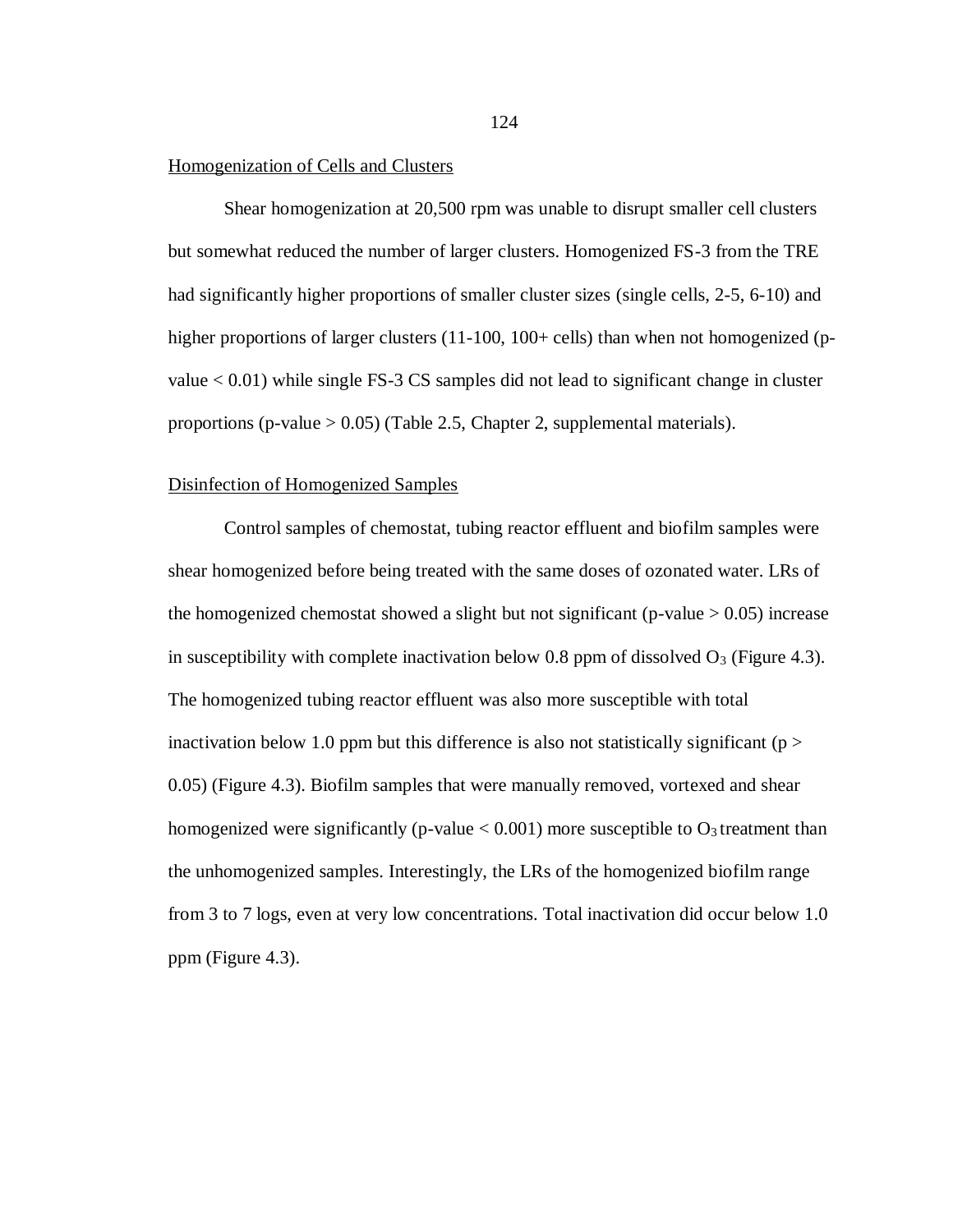

Figure 4.3 Individual log<sub>10</sub> reductions of homogenized *B. cepacia* FS-3 in the chemostat, the tubing reactor effluent, and the biofilm.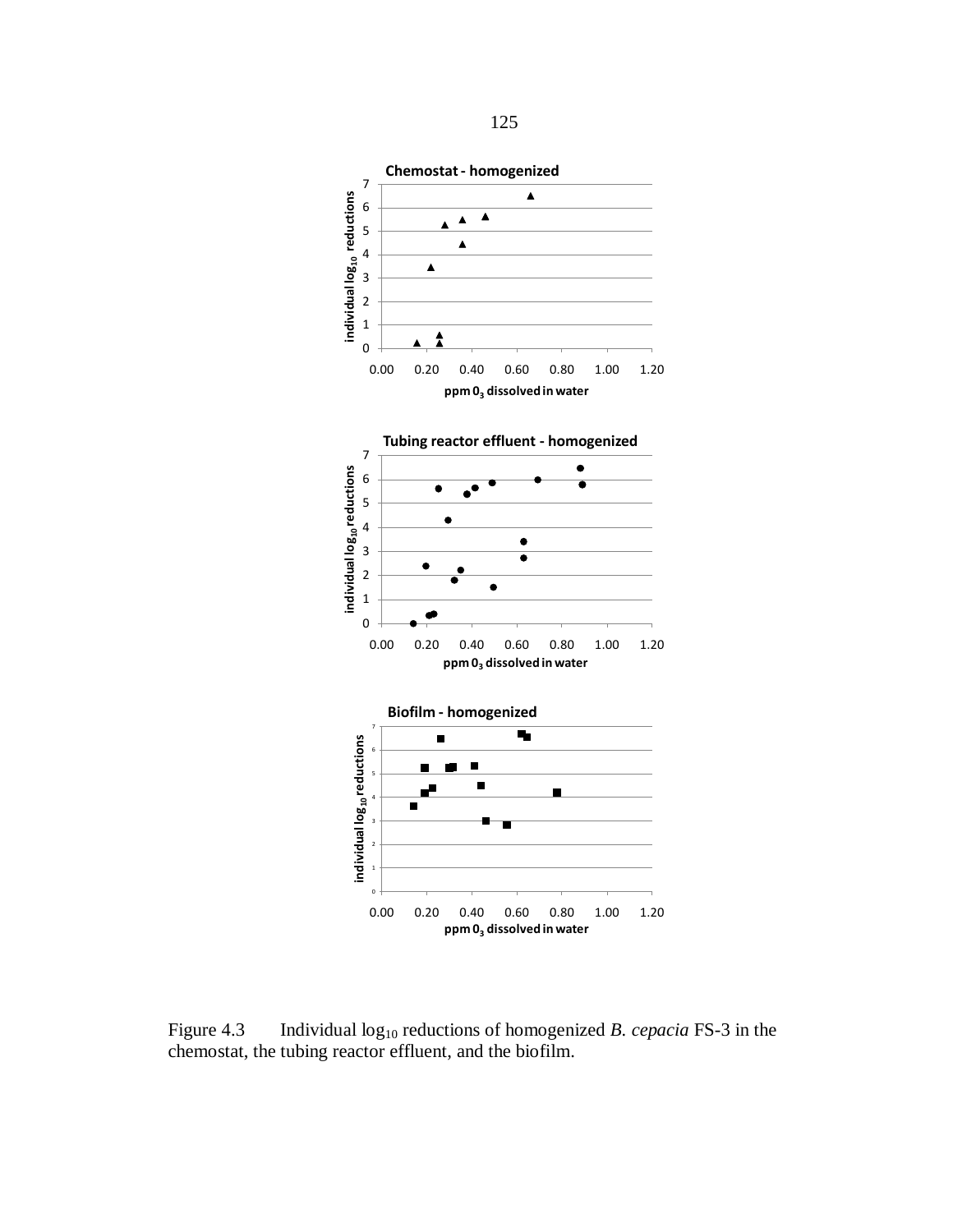#### Discussion

Ozone is a strong oxidizing antimicrobial, successfully used in water treatment, food processing and other industrial processes against suspended cells and biofilms. The goal of this study was the assessment of the disinfection tolerance of biofilm-detached clusters of *B. cepacia* FS-3 to ozone treatment in direct comparison with planktonic and biofilm samples. Initial cluster size analysis demonstrated that the biofilm reactor effluent contained a higher percentage of large clusters than the chemostat samples as determined by image analysis. The tubing reactor effluent also contained clusters with more than 100 cells which were not detected in chemostat samples. Although none of these differences were statistically significant, they indicate that both sample types contain a wide range of clusters sizes with a high variability. Auto-aggregation experiments were performed on washed FS-3 cells to test the cells' ability to attach to one another via adhesions and form aggregates in suspension (amended method by Rickard *et al.* 2000). The results of this test were negative with no indication for auto-aggregation in FS-3, suggesting that this process of aggregation in the chemostat may be mediated by the production of EPS in the culture and thus making cells "stickier" especially in low nutrient solutions due to enhanced capsule formation (Singh & Vincent, 1987).

Disinfection experiments showed that chemostat cells were slightly more susceptible in comparison to detached cells and clusters but statistical analysis did not find significant differences between the  $log_{10}$  reductions (LRs).

Biofilm samples were most tolerant with a steady 1 log reduction independent of dose up to 1.2 ppm. This suggests that the applied ozone may not be able to penetrate the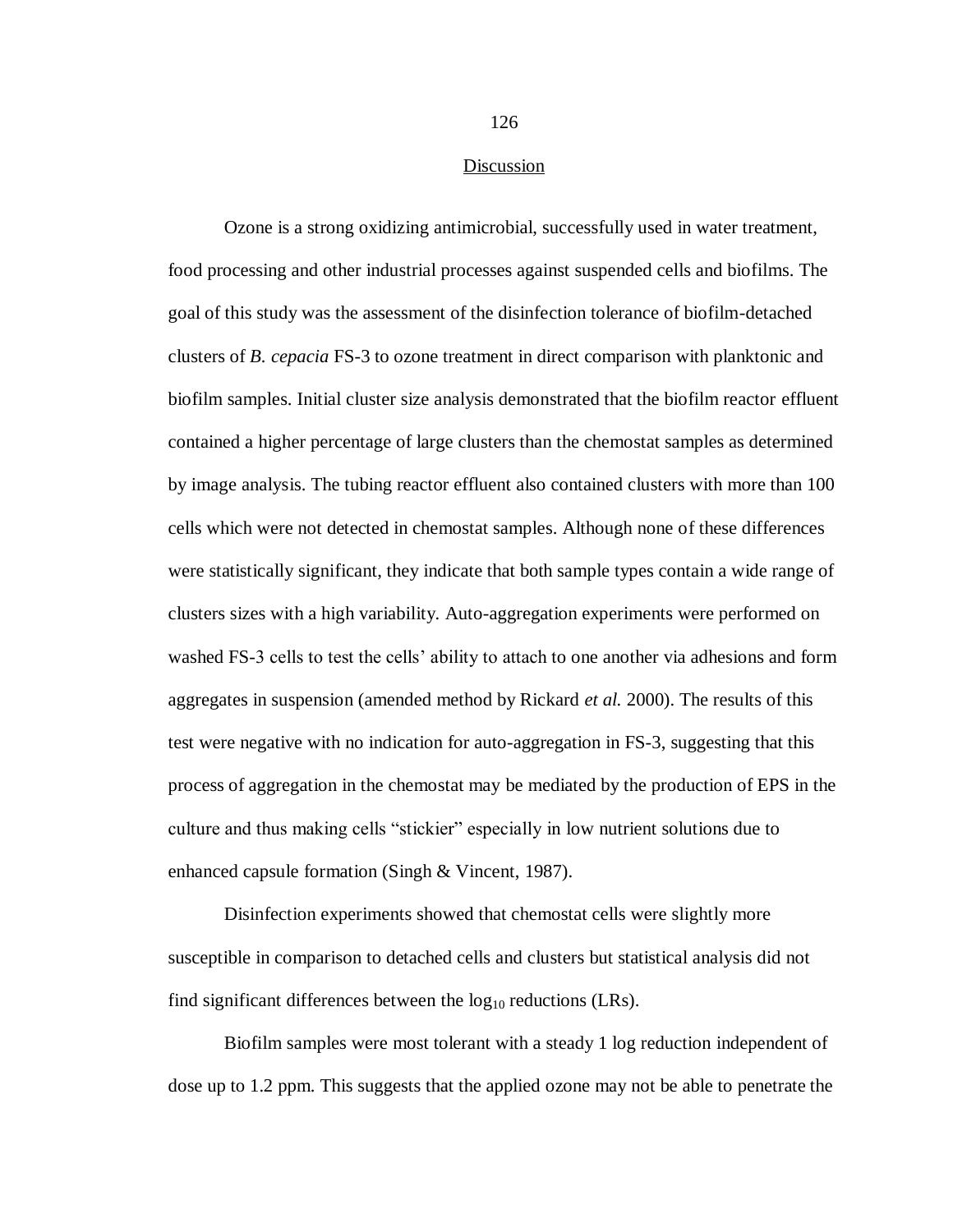entire depth of the biofilm since it was reacting with EPS constituents as it diffused into the biofilm (Tachikawa *et al.* 2009). Additionally,  $O_3$  is only able to penetrate into the attached biofilm from one direction (if we assume a flat homogenous biofilm surface) while  $O_3$  attacks free-floating cells and clusters from every direction. The doseindependent one  $\log_{10}$  reduction of biofilm cells suggests that a very active layer of cells on the surface of the biofilm is easily inactivated (Rani *et al.* 2007; Vieira *et al.* 1993), even with low concentrations of ozone while deeper layers are protected by EPS. Concentrations higher than 1.2 ppm of  $O_3$  were not achieved with the experimental setup, but a dose-dependent response of the biofilm to  $O_3$  may occur at higher doses where reaction-diffusion limitations are overcome (Stewart & Raquepas 1995; Chen & Stewart 1996 for research done with chlorine).

Concentration was an important factor in the disinfection of chemostat and tubing reactor samples, but contact time has also been identified as a crucial determinant of disinfection efficacy (Viera *et al.* 1999b). While some studies determine a bacterial inactivation rate at constant concentrations of  $O_3$  (Viera *et al.* 1999a; Katzenelson & Biederman 1976; Rennecker *et al.* 1999), this study focused on applying a single dose at the start of the experiment and then allowing the  $O_3$  to decay. Since  $O_3$  reacts with water, the applied dose quickly decreases even in cell-free samples (Tachikawa *et al.* 2009).

Here, we showed that single dose treatment is very effective against suspended cells and clusters from chemostat and biofilm effluent but is unable to eradicate a biofilm population, most likely due to diffusional resistance and simultaneous reaction with EPS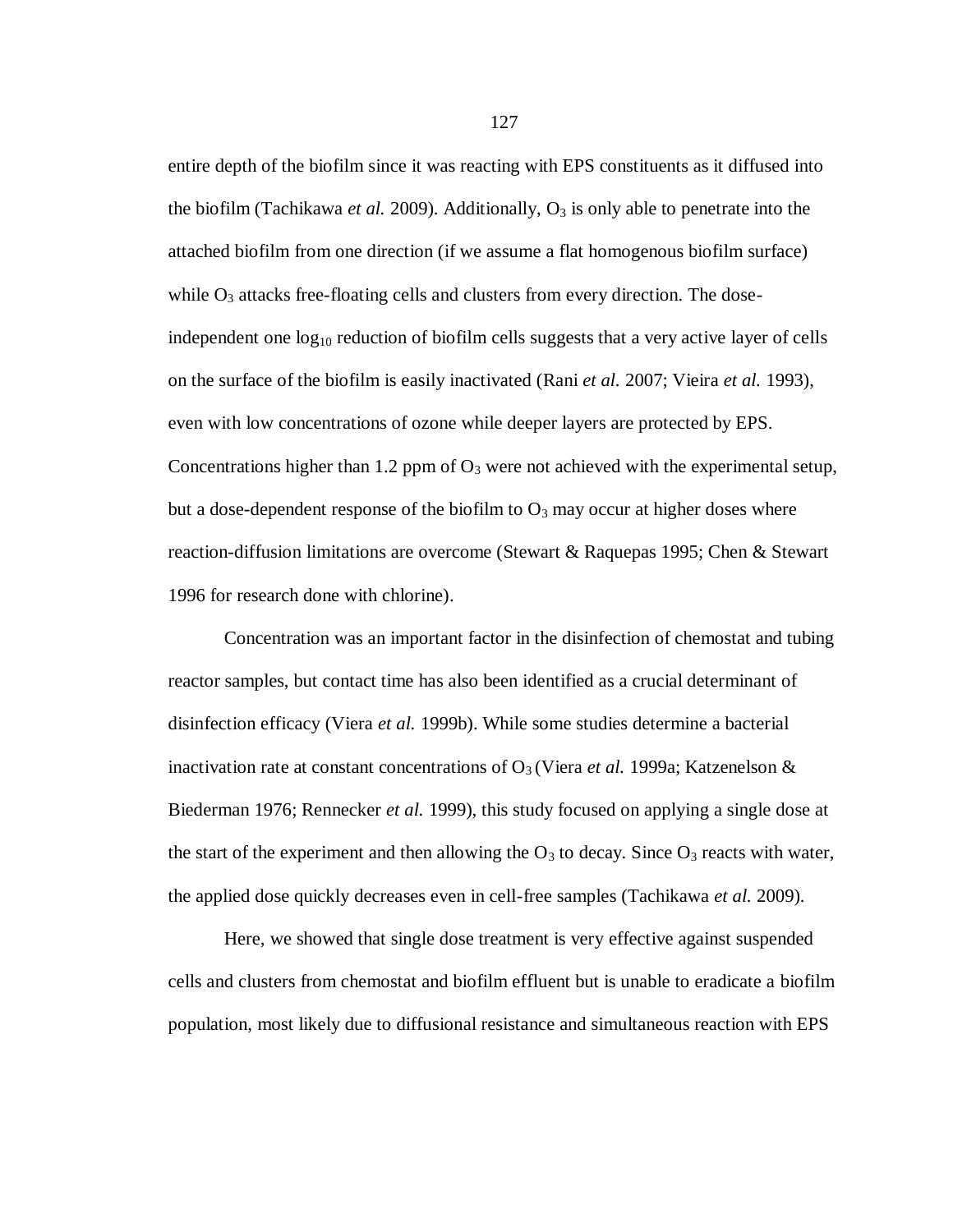constituents. Continuous dosing or bubbling of  $O_3$  gas directly onto the biofilm may remove EPS from the biofilm and make it susceptible to disinfection.

Homogenized samples of the tubing reactor effluent contain a higher percentage of smaller clusters and a lower percentage of larger clusters which indicates that larger clusters have been disrupted during homogenization and presumably EPS has been disrupted and / or removed from cells as well. This disruption of aggregates and EPS renders cells more susceptible to disinfection as seen with chlorine disinfection (see Chapter 2) but does not affect  $O_3$  disinfection significantly. When treated with low  $O_3$ concentrations, LRs of homogenized chemostat and tubing reactor effluent samples were very small suggesting that  $O_3$  reacts with EPS that has been brought into solution via homogenization. Homogenized biofilm samples, however, display significant LRs in the range between 3 and 7 logs at concentrations from 0.1 to 0.8 ppm. This indicates that biofilm cells that were removed from the surface, vortexted, and homogenized, are very susceptible even to low concentrations of  $O_3$ . The biofilm removal procedure including mechanical removal with tweezers and pulse vortexing may cause cells to be more susceptible to  $O_3$  than homogenization alone.

This study suggests that  $O_3$  disinfection may be dependent on cluster size in chemostat and tubing reactor effluent of unhomogenized samples, although cluster size distribution and  $log_{10}$  reductions of the two reactors were not significantly different. Further cluster size analysis and disinfection studies with different bacterial strains are necessary to confirm this result. Growth as a biofilm was an advantage to FS-3 when compared to samples with cells and clusters in suspension.

128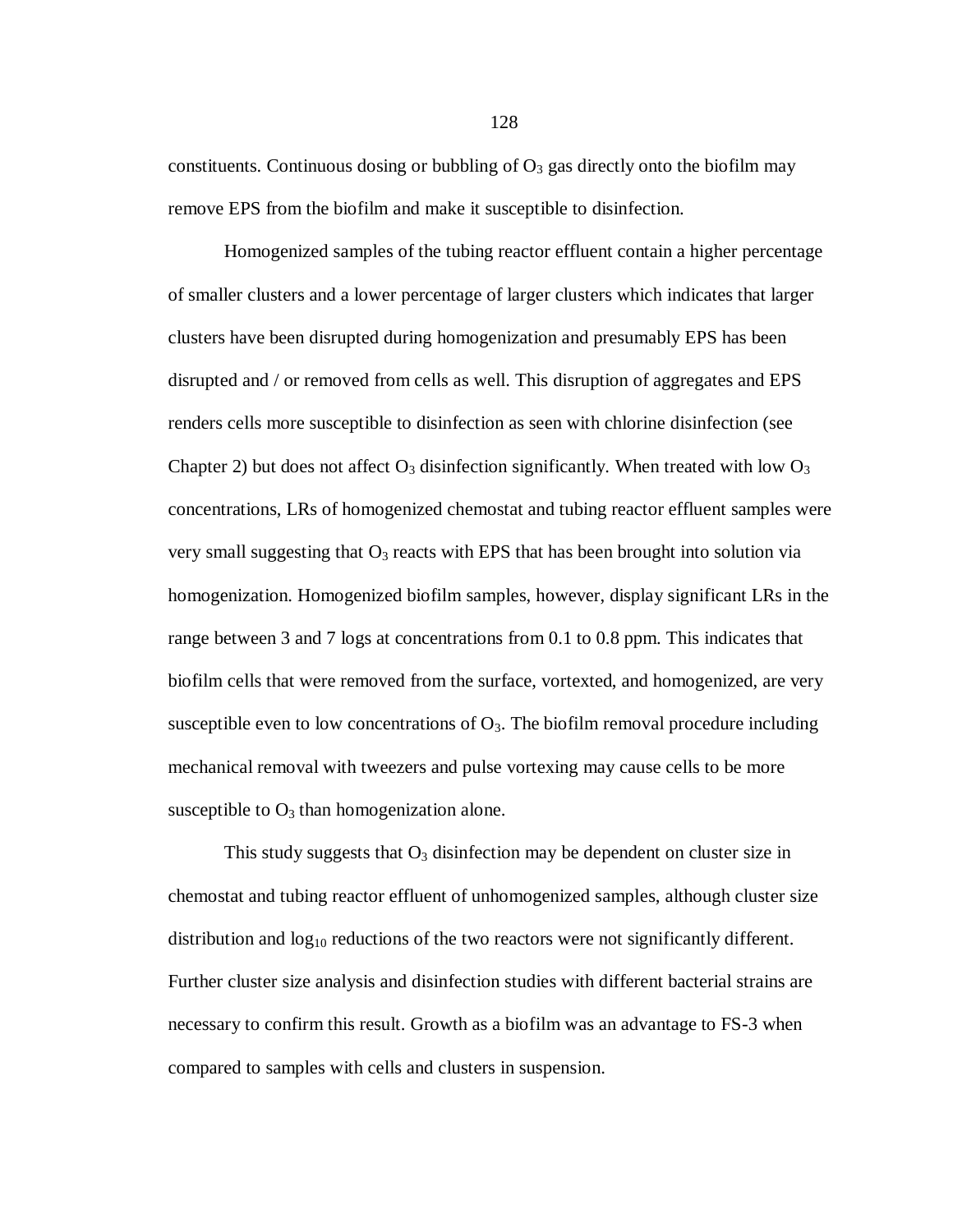#### References

Chen, X. and P. S. Stewart. 1996. Chlorine penetration into artificial biofilm is limited by a reaction-diffusion interaction. Environ. Sci. Technol. 30:2087-2083.

Donlan, R. M. and J. W. Costerton. 2002. Biofilms: Survival mechanisms of clinically relevant microorganisms. Clin. Microbiol. Rev. 15:167-193.

Davies, D. 2003. Understanding biofilm resistance to antibacterial agents. Nat. Rev. Drug Discov. 2:114-122.

Davies, D. G., M. R. Parsek, J. P. Pearson, B. H. Iglewski, J. W. Costerton, and E. P. Greenberg. 1998. The involvement of cell-to-cell signals in the development of a bacterial biofilm. Science 280:295–298.

Fux, C. A., S. Wilson, and P. Stoodley. 2004. Detachment characteristics and oxacillin resistance of *Staphylococcus aureus* biofilm emboli in an in vitro catheter infection model. J. Bacteriol. 186:4486–4491.

Hamelin C., F. Sarhan, and Y. S. Chung. 1978. Induction of deoxyribonucleic acid degradation in *Escherichia coli* by ozone. Experientia 34:1578-1579.

Herigstad, B., M. Hamilton, and J. Heersink. 2001. How to optimize the drop plate method for enumerating bacteria. Microbiol. Methods 44:121-129.

Ishizaki, K., K. Sawadaishi, K. Miura, and N. Shinriki. 1987. Effect of ozone on plasmid DNA of *Escherichia coli in situ.* Water Res. 21:823-827.

Katzenelson, E. and N. Biedermann. 1976. Disinfection of viruses in sewage by ozone. Water Res. 10:629-631.

Kim, J.-G. and A. Yousef. 2000. Inactivation kinetics of foodborne spoilage and pathogenic bacteria by ozone. J. Food Sci. 65: 521-528.

Lezcano I., R. Pérez Rey, C. Baluja, and E. Sánchez. 1999. Ozone inactivation of *Pseudomonas aeruginosa*, *Escherichia coli*, *Shigella sonnei* and *Salmonella typhimurium* in water. Ozone Sci. Eng. 21: 293-300.

Rani, S. A., B. Pitts, H. Beyenal, R. A. Veluchamy, Z. Lewandowski, W. M. Davison, K. Buckingham-Meyer, and P. S. Stewart. 2007. Spatial patterns of DNA replication, protein synthesis, and oxygen concentration within bacterial biofilms reveal diverse physiological states. J. Bacteriol. 189: 4223–4233.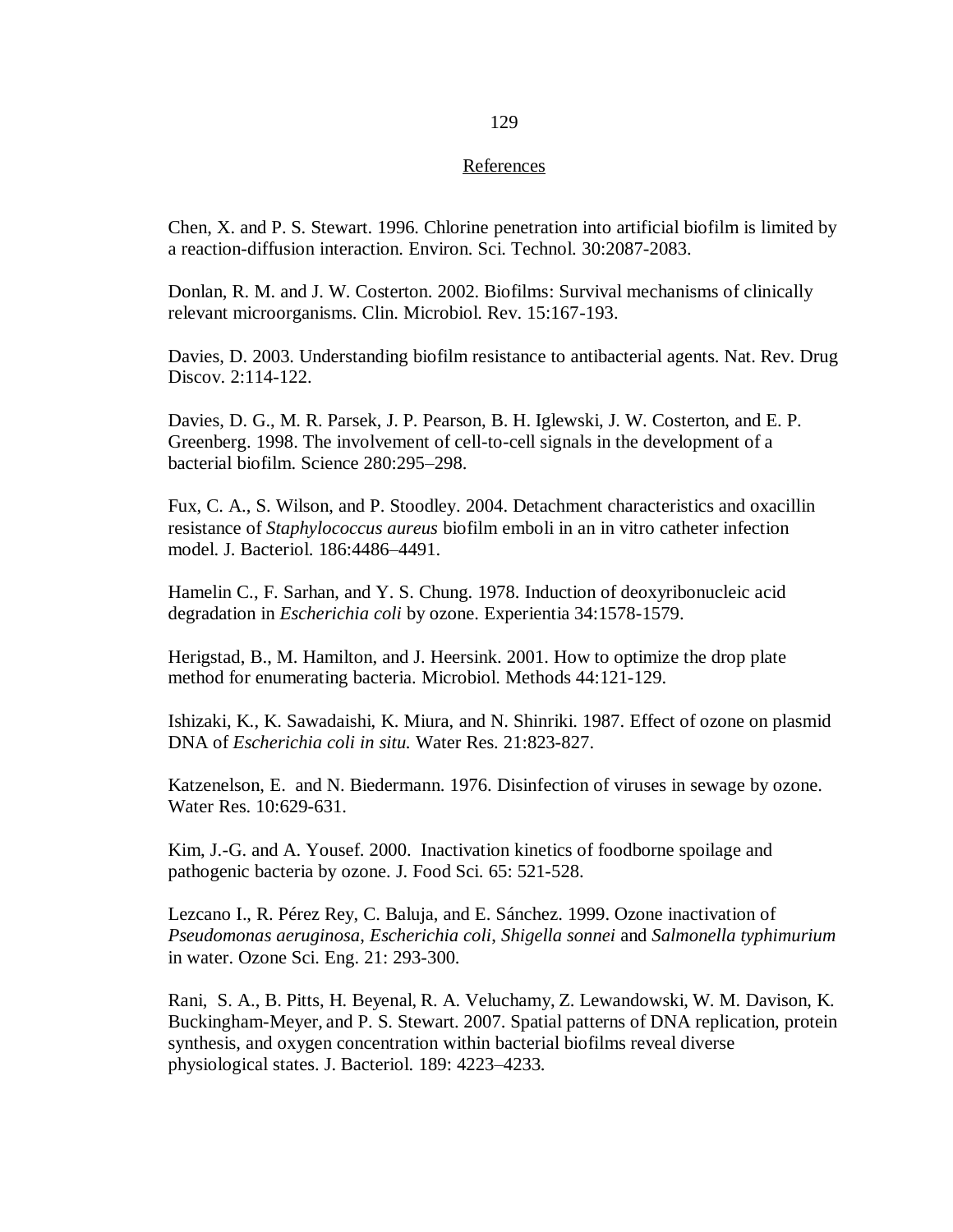Rennecker J. L., B. J. Mariñas, J. H. Owens, and E. W. Rice. 1999. Inactivation of *Cryptosporidium parvum* oocysts with ozone. Water Res. 33:2481 – 2488.

Rickard, A. H., S. A. Leach, C. M. Buswell, N. J. High, and P. S. Handley. 2000. Coaggregation between aquatic bacteria is mediated by specific-growth-phase-dependent lectin-saccharide interactions. Appl. Environ. Microbiol. 66:431-434.

Sauer, K., A. K. Camper, G. D. Ehrlich, J. W. Costerton, and D. G. Davies. 2002. *Pseudomonas aeruginosa* displays multiple phenotypes during development as a biofilm. J. Bacteriol. 184:1140-1154.

Scott, D. B. M. N. and E. C. Lesher. 1963. Effect of ozone on survival and permeability of *Escherichia coli*. J. Bacteriol 85: 567–576.

Simões, M., L. C. Simões, M. O. Pereira, and M. J. Vieira. 2008. Antagonism between *Bacillus cereus* and *Pseudomonas fluorescens* in planktonic systems and in biofilms. Biofouling 24:339-349.

Simões, M., M. O. Pereira and M. J. Vieira. 2005. Action of a cationic surfactant on the activity and removal of bacterial biofilms formed under different flow regimes. Water Res. 39:478-486.

Singh, K. K. and W. S. Vincent. 1987. Clumping characteristics and hydrophobic behaviour of an isolated bacterial strain from sewage sludge. Appl. Microbiol. Biotechnol. 25:396-398.

Steed, K. A. and J. O. Falkinham III. 2006. Effect of growth in biofilms on chlorine susceptibility of *Mycobacterium avium* and *Mycobacterium intracellulare*. Appl. Environ. Microbiol. 72:4007-4011.

Stewart, P. S. and J. B. Raquepas. 1995. Implications of reaction-diffusion theory for the disinfection of microbial biofilms by reactive antimicrobial agents. Chem. Eng. Sci. 50:3099-3104.

Tachikawa M., K. Yamanaka, and K. Nakamuro. 2009. Studies on the disinfection and removal of biofilms by ozone water using an artificial microbial biofilm system. Ozone Sci. Eng. 31:3–9.

Vaughn, J. M., Y. S. Chen, K. Lindburg, and D. Morales. 1987. Inactivation of human and simian rotaviruses by ozone. Appl. Environ. Microbiol. 53:2218-2221.

Vieira, M. J., L. F. Melo, and M. M. Pinheiro. 1993. Biofilm formation: Hydrodynamic effects on internal diffusion and structure. Biofouling 7:67-80.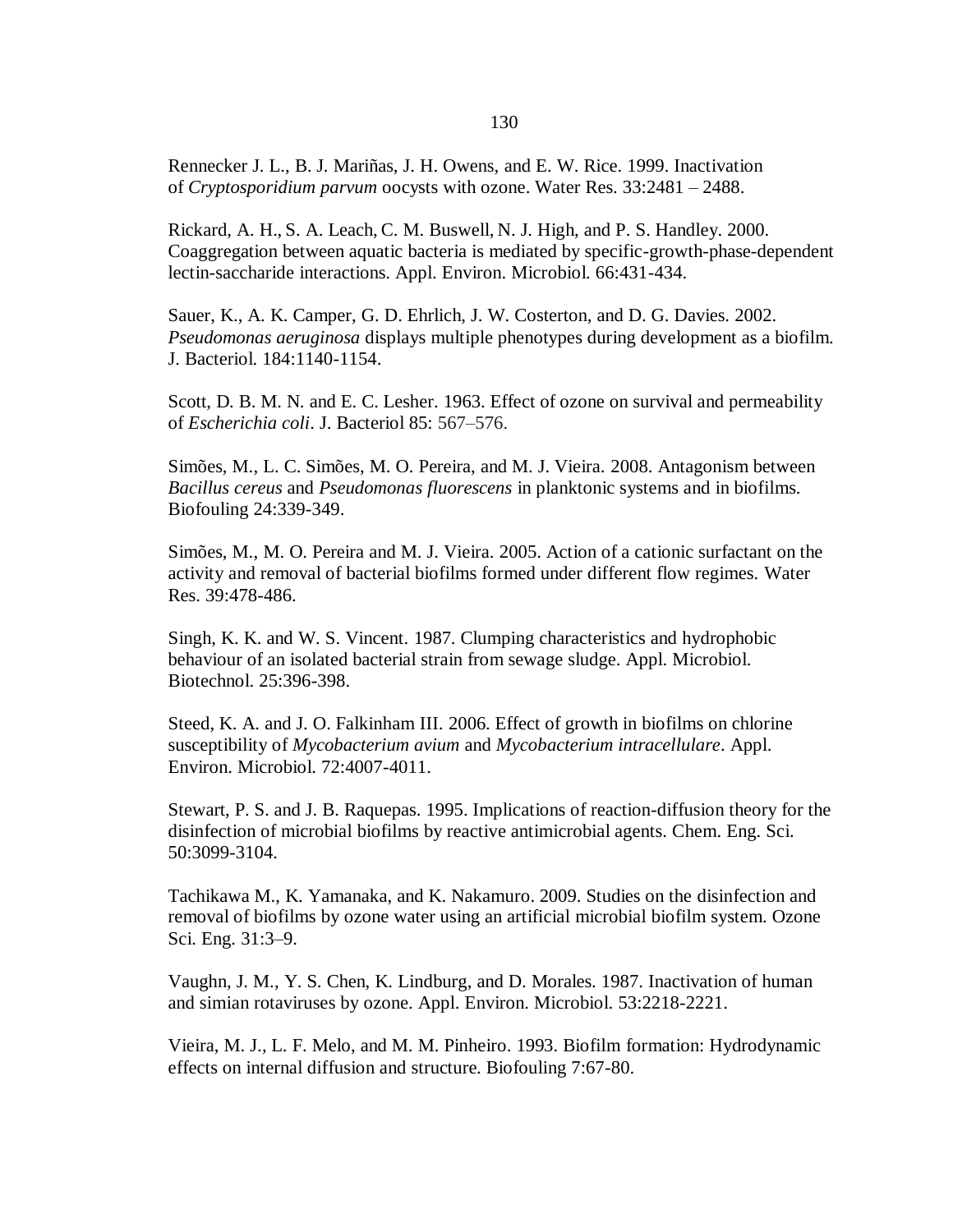Viera M. R., P. S. Guiamet, M. F. L. de Mele, and H. A. Videla. 1999. Use of dissolved ozone for controlling planktonic and sessile bacteria in industrial cooling systems. Int. Biodeter. Biodegr. 44:201-207.

Viera M. R., P. S. Guiamet, M. F. L. De Mele, and H. A. Videla. 1999. Biocidal action of ozone against planktonic and sessile *Pseudomonas fluorescens*. Biofouling 14:131-141.

Wilson, S., M. A. Hamilton, G. C. Hamilton, M. R. Schumann, and P. Stoodley. 2004. Statistical quantification of detachment rates and size distributions of cell clumps from wild-type (PAO1) and cell signaling mutant (JP1) *Pseudomonas aeruginosa* biofilms. Appl. Environ. Microbiol. 70:5847-5852.

Winward, G. P., L. M. Avery, T. Stephenson, and B. Jefferson. 2008. Chlorine disinfection of grey water for reuse: Effect of organics and particles. Water Res. 42:483- 491.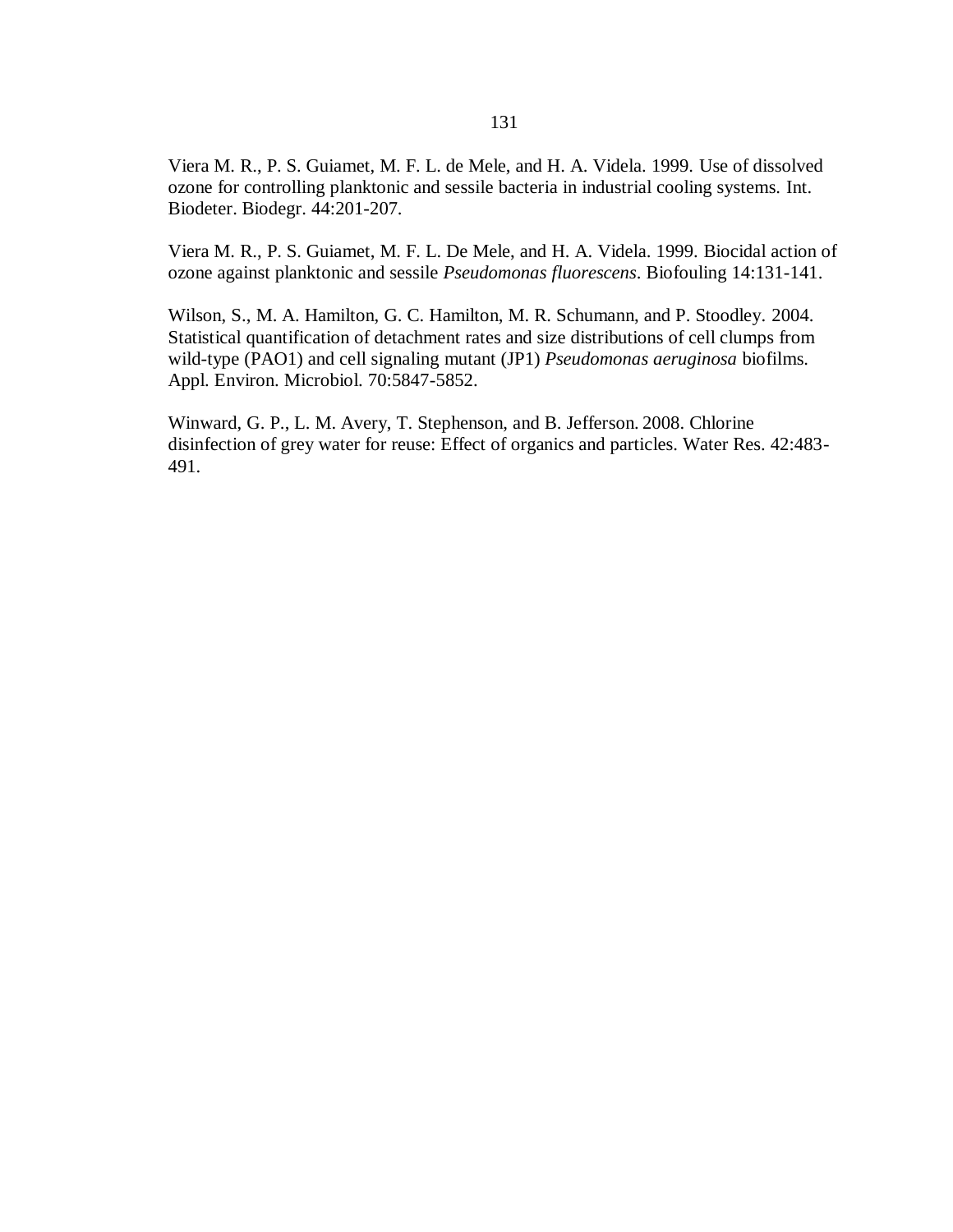#### CHAPTER 5

#### OVERALL CONCLUSIONS

The goal of this study was the evaluation of the disinfection susceptibility of particles and cells detached from biofilm. Previous studies found that detached particles display an intermediate susceptibility to antibiotics (Fux *et al.* 2004) and chlorine disinfection (Steed & Falkinham 2006) when compared to planktonic cells and attached biofilms. Steed and Falkinham (2006) collected detached cells by removing biofilm from beads which can be considered as disrupted biofilm rather than actively detaching cells and clusters. Detached biofilm particles may behave more like biofilms right after detachment although they are not as tolerant to disinfection as sessile biofilms (Rollet *et al.* 2009).

In this work, the primary objective was to examine, quantify, and test clusters that naturally detached from mature biofilms rather than using mechanically disrupted biofilm. Winward *et al.* (2008) and Xu *et al.* (1995) showed that disinfection of cells in particles is strongly correlated with the size of the clusters with bigger clusters being more tolerant to a biocide challenge. To assess the influence of cluster sizes and occurrences, biofilm effluent was analyzed using microscopy and image analysis. Since researchers suggest that mixed species or even dual species biofilms are more tolerant to disinfection challenges due to synergistic relationships between species (Burmølle *et al.* 2006), there is a possibility that the commensal relationships are still present in biofilm clusters that detached from these mixed-species biofilms. Thus, this work did not only test the disinfection susceptibility of detached particles on monospecies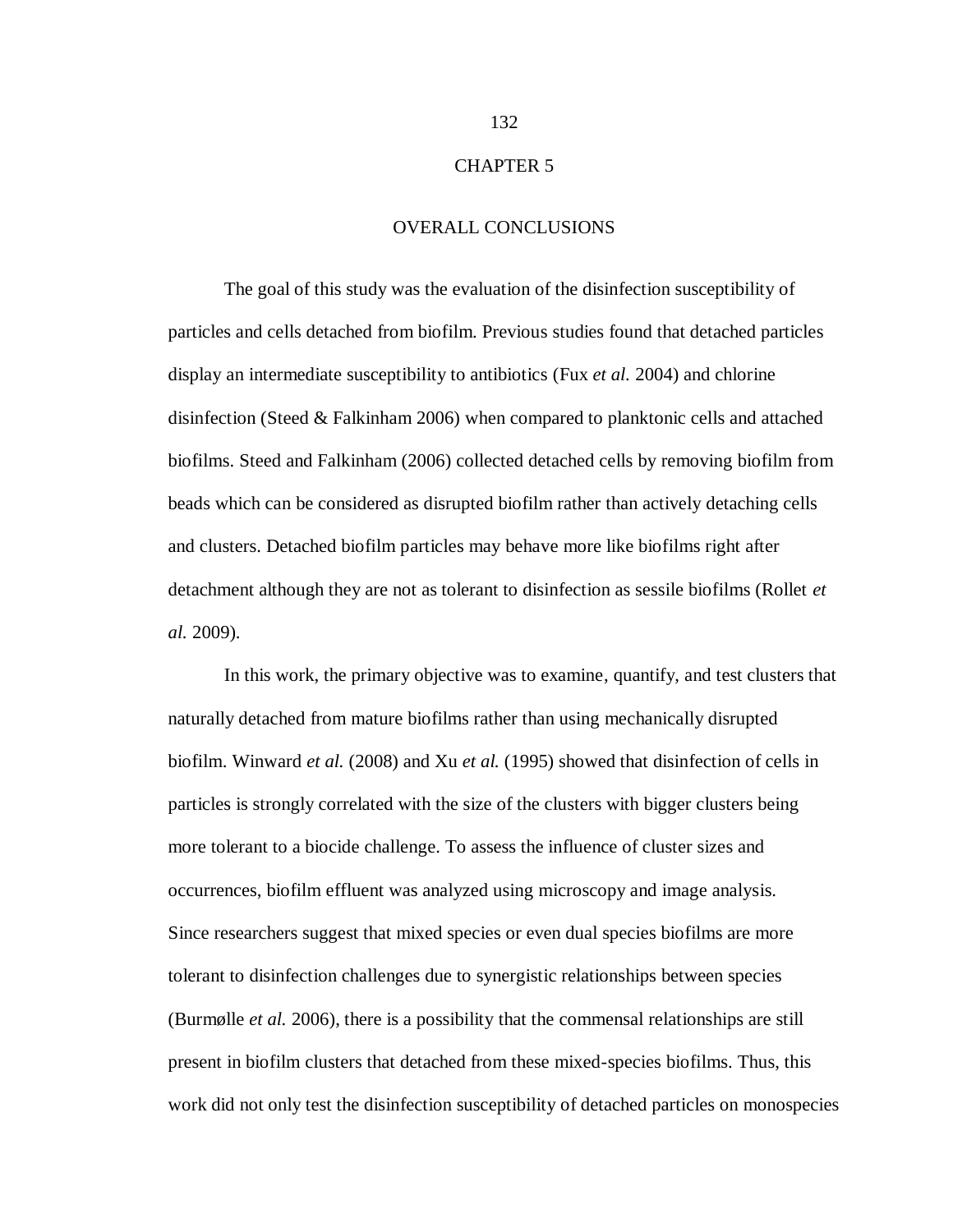biofilms, but also binary biofilms. These detached particles were compared with chemostat cells and attached biofilm cells with respect to the disinfection susceptibilities to 3 different commonly used oxidizing chemicals.

Chapter 2 describes the chlorine susceptibility testing of detached biofilm particles from *B. cepacia* FS-3 and *P. aeruginosa* RB-8 biofilms and the binary culture of the two strains. As expected, biofilms were most tolerant to disinfection requiring about 10 times the chlorine concentration necessary to kill planktonic cells. For detached particles and chemostat cells, a strong correlation between cluster sizes and disinfection efficacy was found. *B. cepacia* FS-3 cells were more tolerant as detached clusters than planktonic cells which coincided with the presence of a higher percentage of larger clusters in the tubing reactor effluent. Cluster analysis of *P. aeruginosa* RB-8 chemostat samples and detached particles showed that a higher percentage of larger clusters was actually present in the chemostat samples which also resulted in an increased tolerance of the chemostat sample compared with the detached particles. However, when in co-culture both species display more similar disinfection patterns with chemostat grown cells being most susceptible. Although detached clusters of binary biofilms contain more small clusters and less large clusters, they are very tolerant to disinfection compared to the single species equivalent which suggests synergism of FS-3 and RB-8 in the biofilm and detached particles.

Stewart et al. (2000) introduced resistance factors as a measure for the reduced susceptibility of biofilms that is calculated by dividing the  $log_{10}$  reduction of planktonic cells by the  $log_{10}$  reduction of biofilm cells at a given dose. These resistance factors allow

133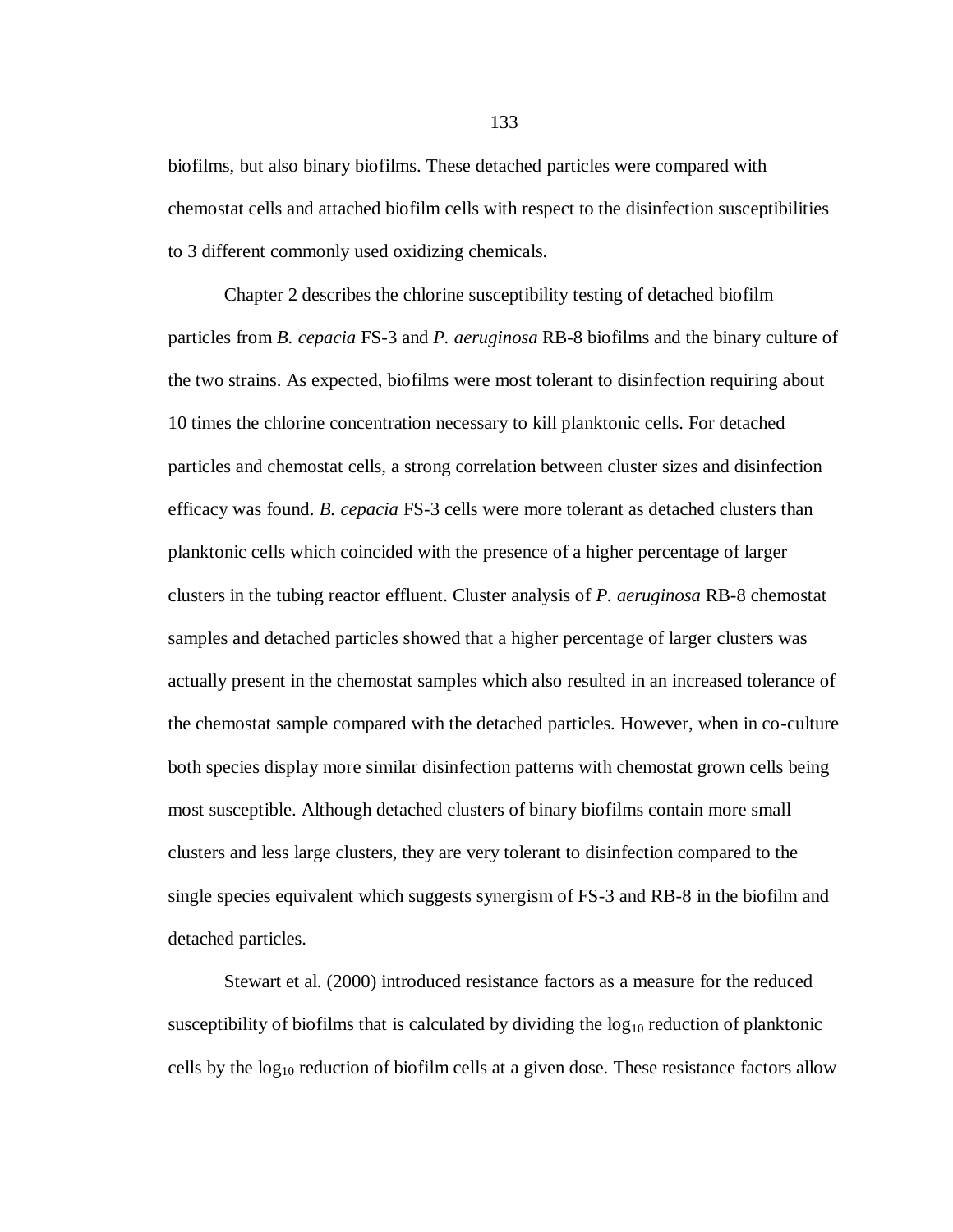for a comparison between different organisms and different disinfectants and describe the tolerance differences between cells in biofilms and planktonic cultures. Here, resistance factors (hereafter called tolerance factors) were calculated for biofilms as well as detached clusters compared to planktonic cells.

Figure 5.1 shows how the chlorine tolerance of biofilms and detached clusters compares to the tolerance of chemostat cells. All biofilm samples were more tolerant than chemostat cells but the differences at 2 and 4 ppm vary with species. The closer the tolerance factor is to 1, the more similar the disinfection tolerances are. Figure 5.1 indicates that FS-3 biofilm  $log_{10}$  reductions are not much different from the  $log_{10}$ reductions of FS-3 cells from chemostats for 2 and 4 ppm. In contrast, RB-8 biofilm tolerance was up to 6 times higher than the RB-8 tolerance for chemostat cells showing that RB-8 biofilms are very tolerant to the disinfection challenge at low doses. As seen in Figure 2.3 (Chapter 2), the RB-8 biofilm can be completely inactivated with approximately the same concentrations of chlorine as the FS-3 biofilm, so that the initial tolerance to low doses was not recorded at higher doses. A reason for this observation may be an initial reaction-diffusion limitation. Dual species FS-3 and RB-8 were 2 to 4 times more tolerant as biofilms compared to chemostat cells.

The tolerances did not differ greatly when comparing chemostat cells and detached clusters and the factors are close to 1 or even lower for the single species RB-8, confirming that single RB-8 chemostat cells were more tolerant than detached clusters.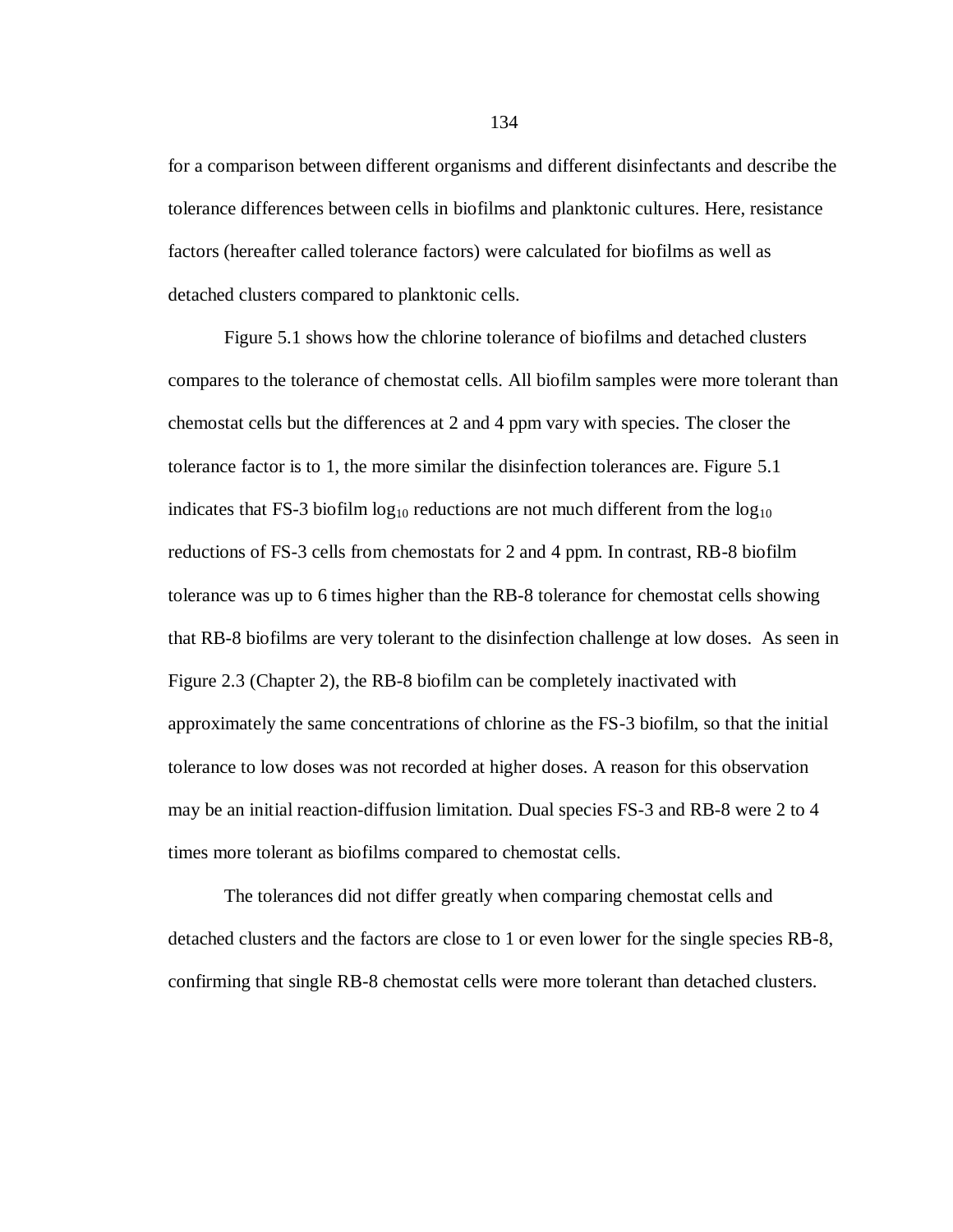

Figure 5.1 Tolerance factors for chemostat (CS) samples over biofilm (BF) samples and chemostat samples over detached cluster (TRE) samples for single species and dual (DL) species  $log_{10}$  reductions at 2 and 4 ppm of chlorine.

Homogenization of biofilms resulted in significantly higher  $log_{10}$  reductions than seen with intact biofilms. Figure 5.2 demonstrates that the tolerance of the biofilm cells after homogenization is comparable, although slightly higher than the tolerance of chemostat cells. This finding indicates that physical protection factors play a large role in the tolerance of biofilm cells and phenotypical or physiological changes are not as important.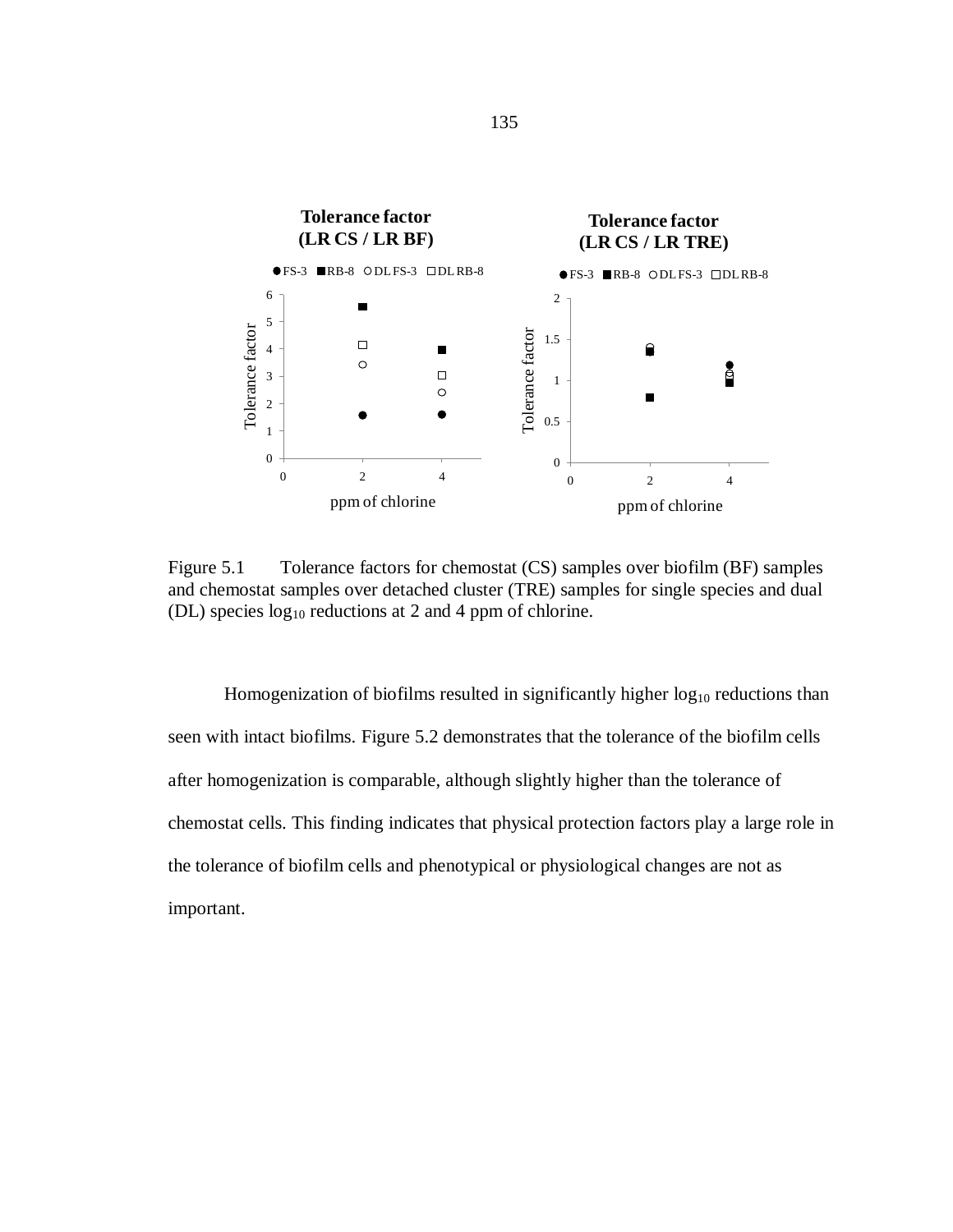



Figure 5.2 Tolerance factors for chemostat (CS) samples over homogenized (HOM) biofilm (BF) samples for single species and dual (DL) species  $log_{10}$  reductions at 2 and 4 ppm of chlorine.

Chlorine dioxide was tested as a disinfectant against detached particles, planktonic cells, and biofilm cells in the same single species and binary species cultures (Chapter 3). Again, biofilms were most tolerant to the disinfectant but the differences between chemostat cells and detached particles were not significant for any species. A correlation between cluster sizes and the disinfection susceptibility could not be found for any reactor or species. A synergistic relationship between FS-3 and RB-8 was observed in this set of experiments where binary cultures (chemostat cells, detached particles, and biofilms) were more tolerant than the monocultures.

Figure 5.3 compares the tolerance factors for biofilms and detached clusters with chemostat cells. When chlorine dioxide was used for disinfection, the tolerance of biofilm cells was up to 14 times higher than the tolerance of chemostat cells especially for the

136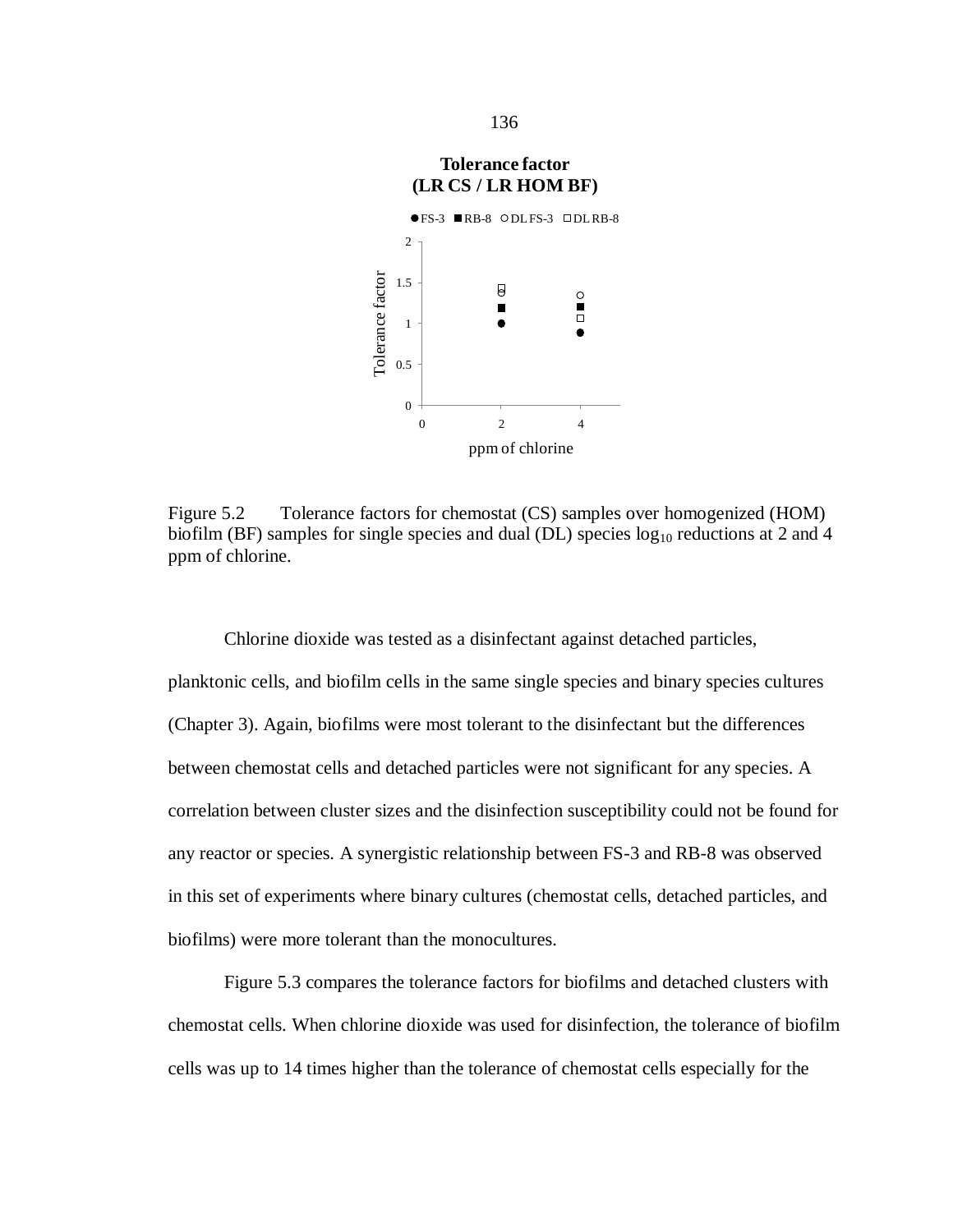single species RB-8 which has very low  $log_{10}$  reductions the low concentrations. Both dual species and the single species FS-3 biofilms were 2 to 8 times more tolerant than the chemostat cells. The biofilm tolerances observed after chlorine dioxide treatment were higher than the tolerances after chlorine treatment. Since tolerance factors were not calculated for higher doses, Figure 5.3 only identified initial differences. The high initial tolerances suggest that reaction-diffusion limitations may have existed at very low concentrations (0.5 and 1 ppm) and were overcome quickly, making physiological factors the most dominant factor for tolerance.

Detached cluster tolerances were almost identical to the tolerances of chemostat cells especially at 1 ppm of chlorine dioxide. These tolerance factors are similar to the factors observed in chlorine treatment when looking at chemostat cells and detached clusters and suggest no additional tolerance mechanisms in detached clusters.



Figure 5.3 Tolerance factors for chemostat (CS) samples over biofilm (BF) samples and chemostat samples over detached cluster (TRE) samples for single species and dual (DL) species  $log_{10}$  reductions at 0.5 and 1.0 ppm of chlorine dioxide.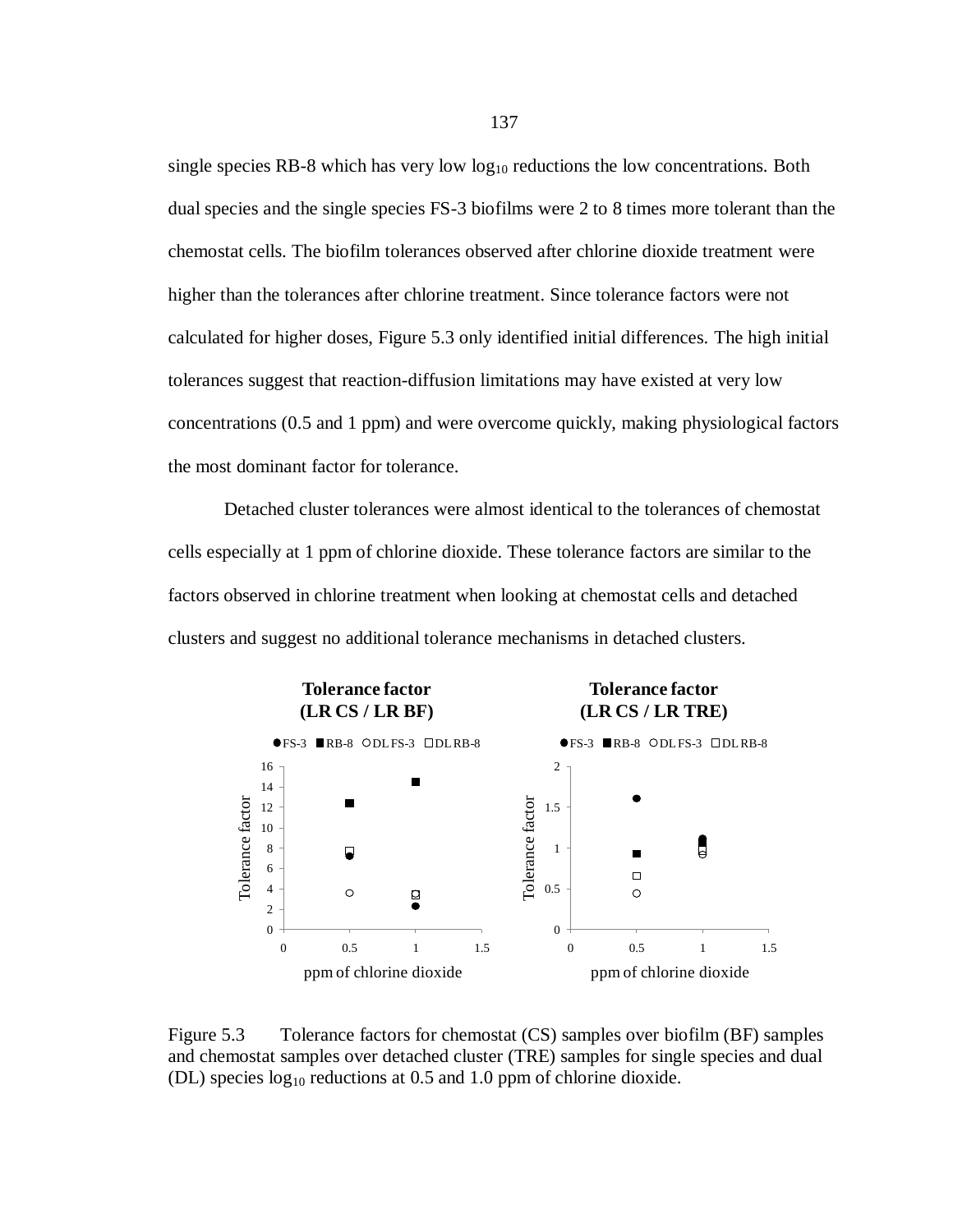After homogenization the tolerances of biofilm cells were significantly reduced. The tolerance of the dual species FS-3 and RB-8 biofilms were close to 1, but the single species FS-3 and RB-8 biofilms were about twice as tolerant as the single species FS-3 and RB-8 chemostat cells. This finding may indicate that the spatial proximity of the two species in the dual biofilm was a crucial factor to resistance and was lost after homogenization.



Figure 5.4 Tolerance factors for chemostat (CS) samples over homogenized (HOM) biofilm (BF) samples for single species and dual (DL) species  $log_{10}$  reductions at 0.5 and 1.0 ppm of chlorine dioxide.

Chapter 4 presented a short study on the disinfection tolerance of FS-3 cultures to dissolved ozone. Ozonation quickly inactivated chemostat and detached particle samples with no significantly different  $log_{10}$  reduction differences. Biofilms, however, were not affected by the ozone concentrations produced during the experiments which suggests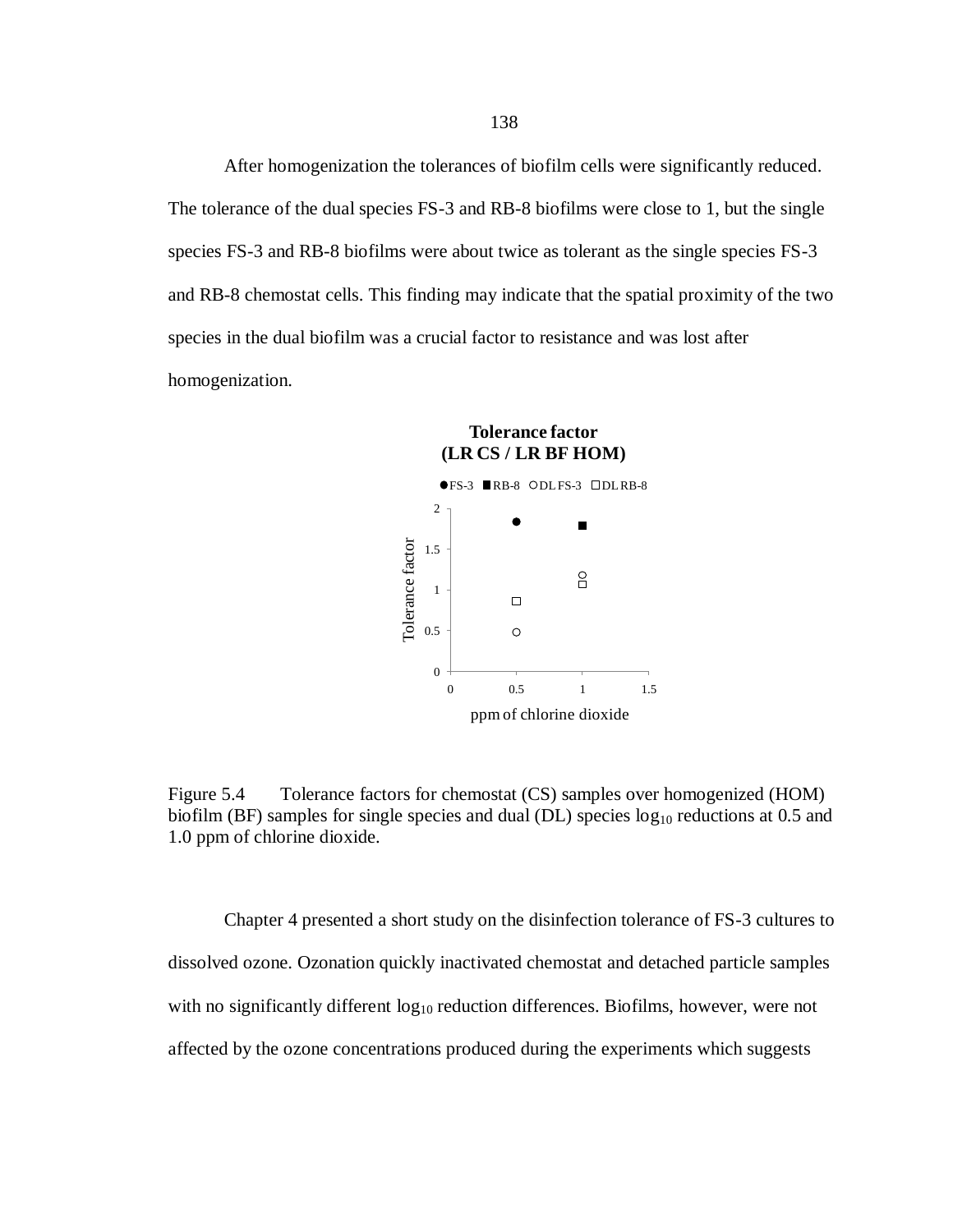that ozone was depleted or reacted away with EPS constituents before it could cause significant  $log_{10}$  reductions in FS-3 biofilms.

Chlorine and chlorine dioxide are commonly used chlorine-based oxidizing disinfectants with differential disinfection capabilities that are recorded in this work. Chlorine is a very fast acting oxidizer that reacts with all substances that can release electrons and it required the highest treatment doses. Most of the killing with chlorine occurred within the first minute after addition of a specific dose followed by slower disinfection kinetics due to a persistent bacterial subpopulation and decrease of chlorine concentrations within the sample.

Chlorine dioxide required about a quarter of the dose and is a slower oxidizer compared to chlorine. Chlorine dioxide is more selective towards organic substances and does not react with all substances that can be oxidized, thus decaying more slowly.

Ozone is also an oxidizing compound and very successful at disinfection of chemostat and detached particle samples, but was unable to reach  $log_{10}$  reductions over 1.0 in the FS-3 biofilms. Doses in chlorine and chlorine dioxide experiments that were able to completely inactivate chemostat and detached particle samples always caused  $log_{10}$  reductions over 1.0 in the biofilms which may make ozone an unsuitable disinfectant for biofilms at low concentrations.

For the disinfectants, most of the killing occurs in the first minute or two when biocide concentrations are high, followed by a phase characterized by slow disinfection. This finding suggests that there may be a more tolerant sub-population of persister cells and additionally, disinfectant concentrations may be lower.

139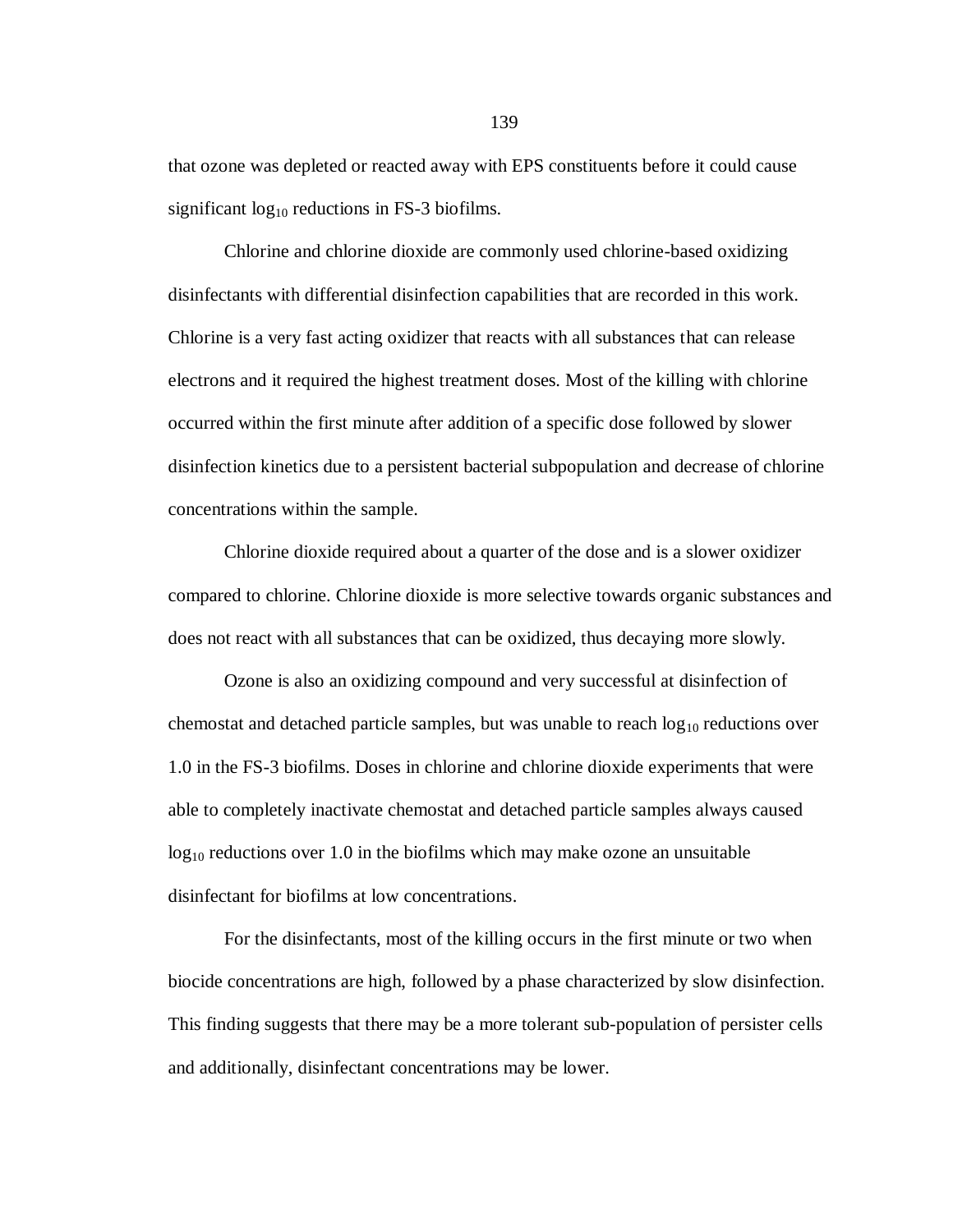These findings are important where disinfection of water is required for health and water quality purposes such as drinking water applications and other medical and industrial settings. As soon as biofilms form on surfaces, biofilm control plays an important role but also disinfection of detaching particles has to be considered. This research shows that the low nutrient biofilms shed mostly smaller cell clusters that are, dependent on species, as easily inactivated as planktonic cells when disinfecting with chlorine dioxide, but when disinfected with chlorine require more disinfectant than planktonic cells.

Dependent on bacterial species and nutrient conditions, detachment may shift to a higher percentage of larger clusters than recorded in this study and make disinfection more difficult due to diffusion-reaction limitations. This suggests that monitoring for particle sizes in water and effluent samples using microscopy is a crucial tool in avoiding contamination problems.

#### Future Directions

### Visualization of Different Species in Biofilm and Detached Clusters

As an addition to this research, *Burkholderia cepacia* FS-3 and *Pseudomonas aeruginosa* RB-8 in co-culture can be differentially visualized using either fluorescent labels or FISH (fluorescent in situ hybridization) probes. A probe or label specific to one species can be developed and the second species could be visualized with a general bacterial probe or stain. However, FS-3 and RB-8 are two closely related strains which may lead to more extensive method development with respect to finding a label or probe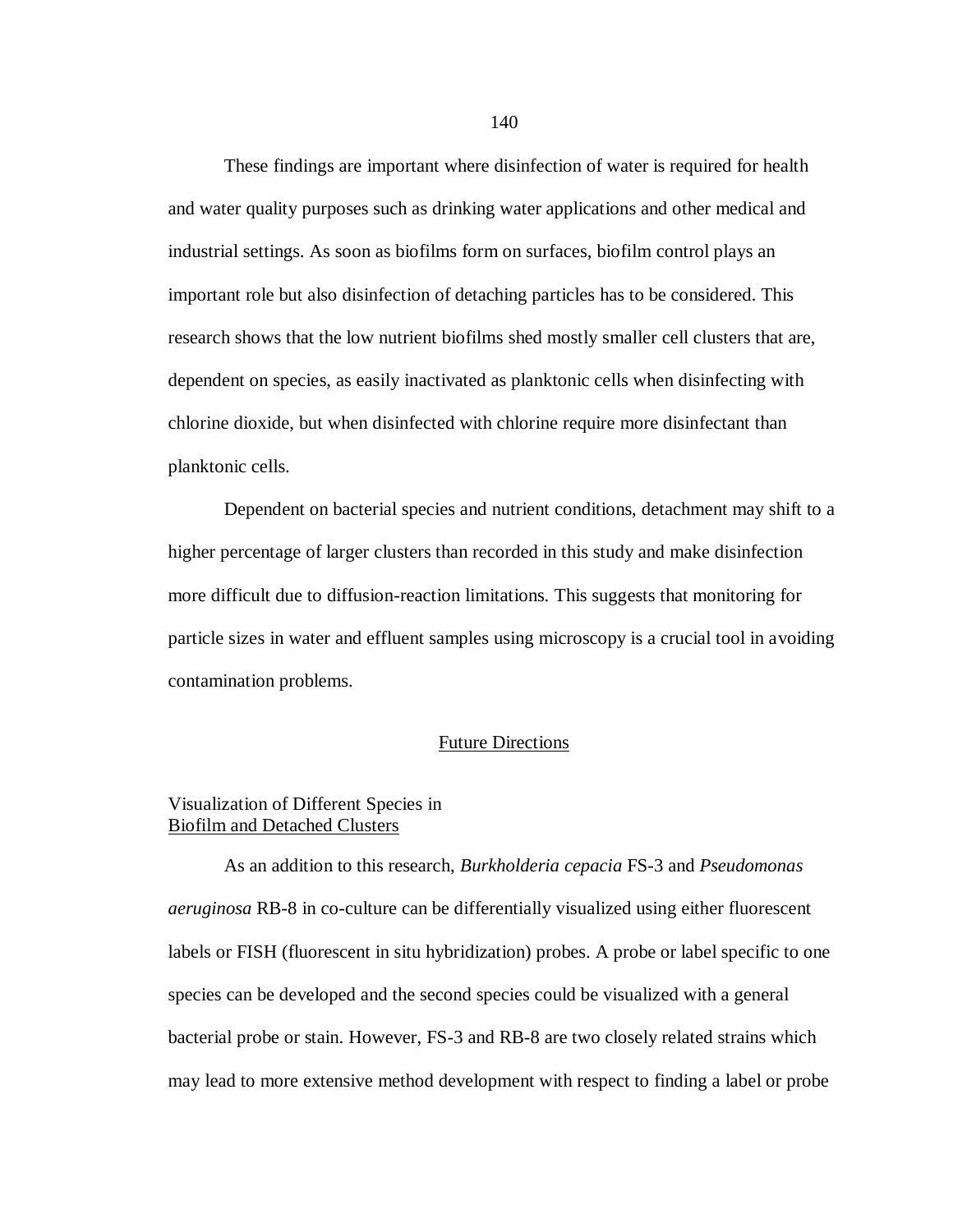that only labels one species. Once successful, this technique will allow for the investigation of species distribution in the biofilm and detached particles. FS-3 and RB-8 may be distributed homogenously in the biofilm and detached particles, or alternatively, they may occupy distinct niches in the biofilms depending on their nutrient demands and synergistic relationship. Since the ratios of FS-3 and RB-8 in biofilm and detached particles were very similar (Chapter 2, Table 2), an even distribution of the species within the biofilm is likely.

## Cluster Size - Disinfection Efficacy Correlation

To assess whether larger clusters are more tolerant to disinfection than smaller detached clusters, experiments can be designed that treat samples with small or, alternatively, with large clusters. In this study, a separation of cluster sizes into small clusters and large clusters was not possible without potentially disrupting particles. By filtration or centrifugation cell clusters may be deformed, disrupted into smaller clusters or even aggregated further. Thus, it may be feasible to grow biofilms that shed larger clusters such as biofilms growing in rich nutrient conditions under low shear conditions. A concern in such a scenario could be the interference of nutrients in the medium with chlorine leading to the formation of chloramines, for example, if excess nitrogen is present in the sample. Alternatively, organisms that are known to produce large amounts of extracellular polymeric substances (EPS) can be used to form thick biofilms which may result in larger detached clusters.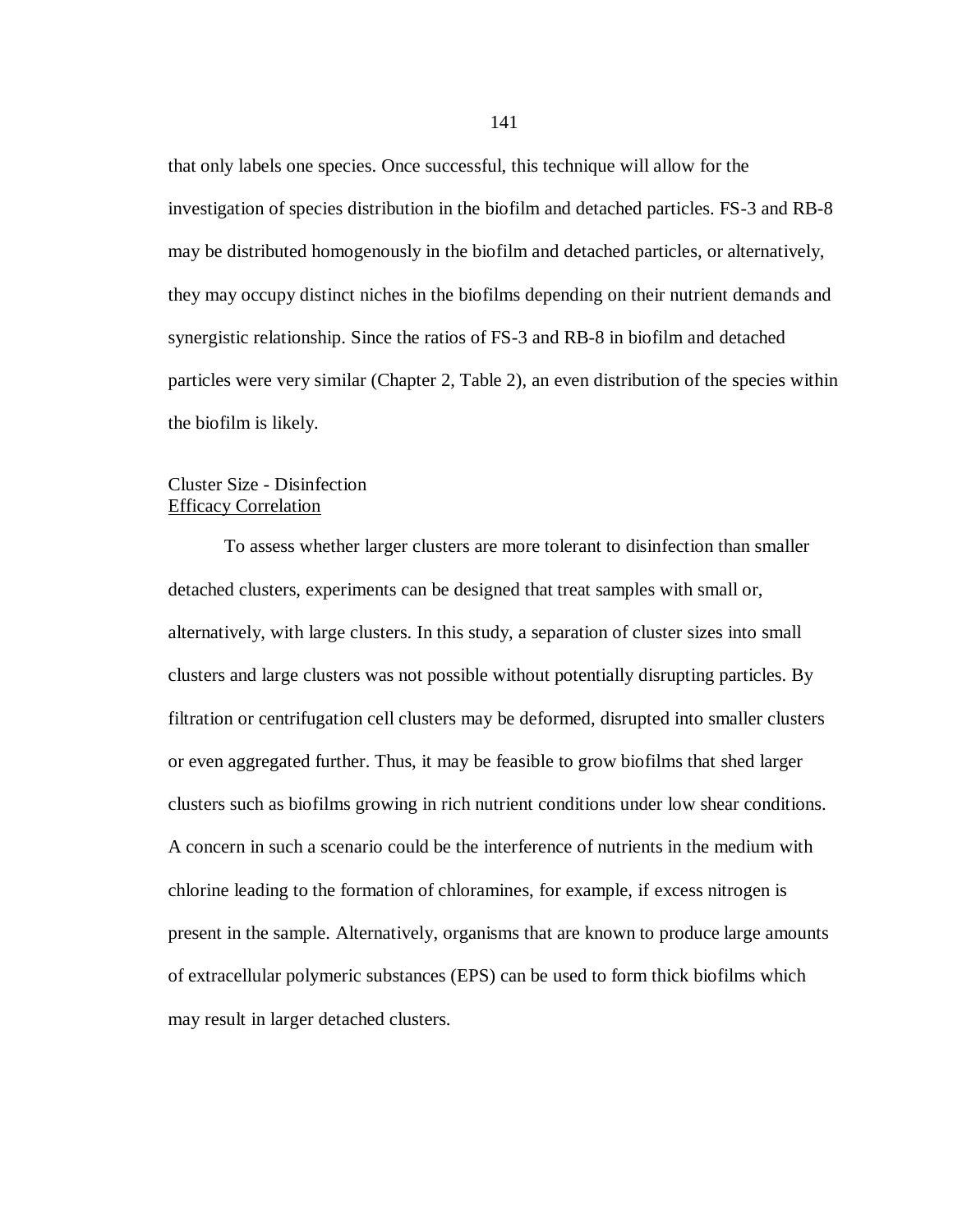#### Testing of Other Species

This study was performed with the two environmental strains FS-3 and RB-8 and also with a co-culture of both species. To confirm trends found in this study, other bacterial strains can be tested under the same or similar conditions tested here. Relevant strains can be identified depending on the setting.

In the medical field it may be feasible to identify pathogens involved in contamination events such as bacteria associated with catheter colonization. These bacteria may be gram negative organisms but can also be extended to gram positive organisms.

To apply this research directly to drinking water issues, a natural mixed-species biofilm inoculated with bacteria from drinking water samples may be spiked with a relevant organism such as a pathogen recovered from drinking water disease outbreaks. Retention and uptake of this organism can be monitored using a fluorescently labeled strain. Most importantly, monitoring of detachment events can provide information about the fate of the organism with respect to proliferation in the biofilm and detachment from the biofilm. The detached drinking water biofilm particles can be subjected to disinfection and a statement about the risk of pathogens in drinking water biofilms can be made with respect to detachment events.

#### Testing Other Disinfectants

This study tested the effect of 3 oxidizing disinfectants against detached particles from biofilm compared to planktonic cells and biofilms. The two chlorine-based disinfectants chlorine and chlorine dioxide performed differently with respect to required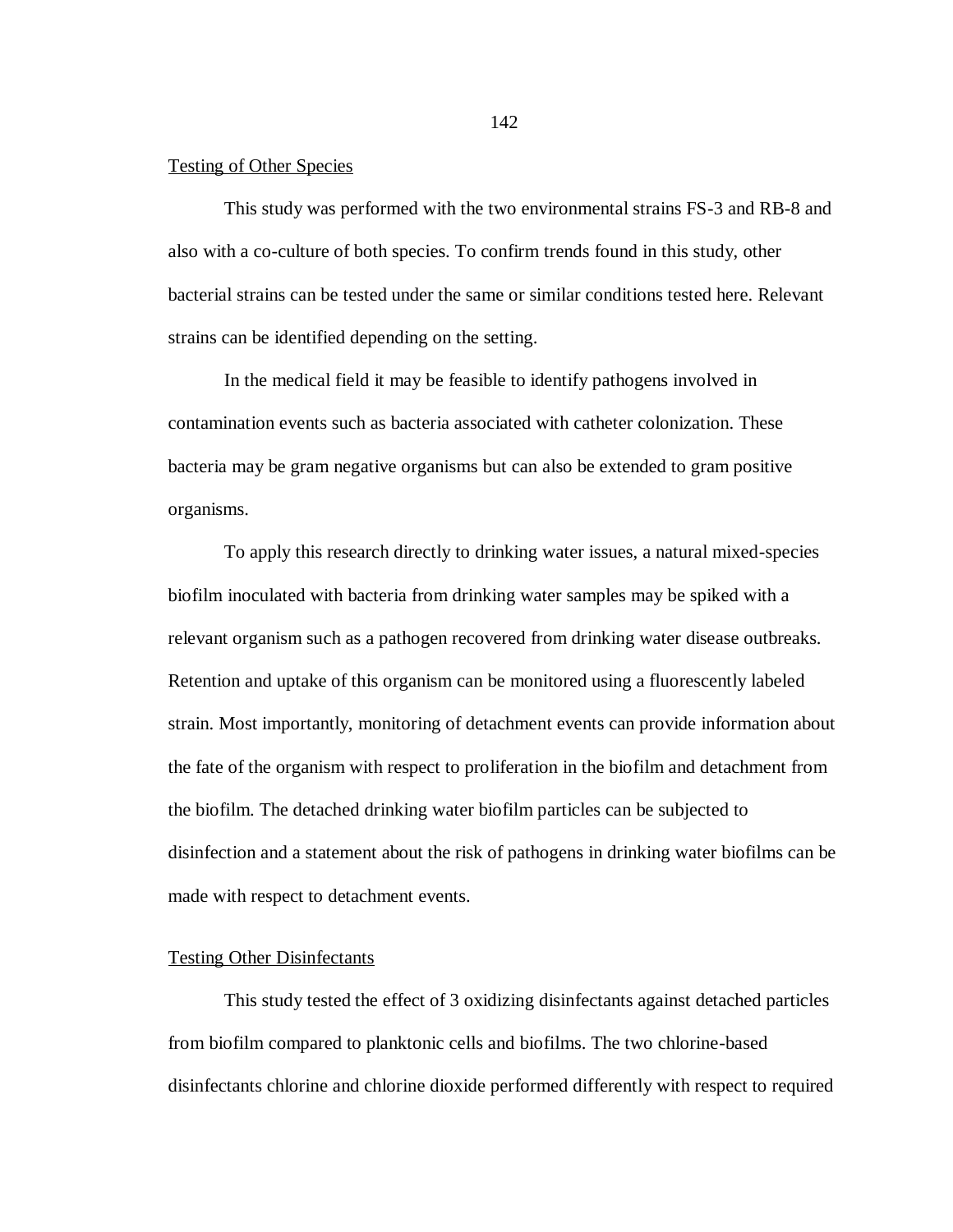treatment doses for total inactivation and disinfection kinetics. Further research can test the efficacy of chloramines to assess treatment doses and disinfection kinetics along with its efficacy against detached clusters compared to planktonic cells for this third chlorinebased biocide. Next to ozone, chlorine, and chlorine dioxide, chloramines are commonly used in drinking water disinfection (Richardson *et al.* 2007).

Alternatively, other non-oxidizing compounds with different modes of action can be tested on detached particles. Quaternary ammonium compounds are, for example, often used in industrial water systems or household cleaning products (Gilbert & McBain 2003) and have been shown to be effective disinfectants (McBain *et al.* 2004).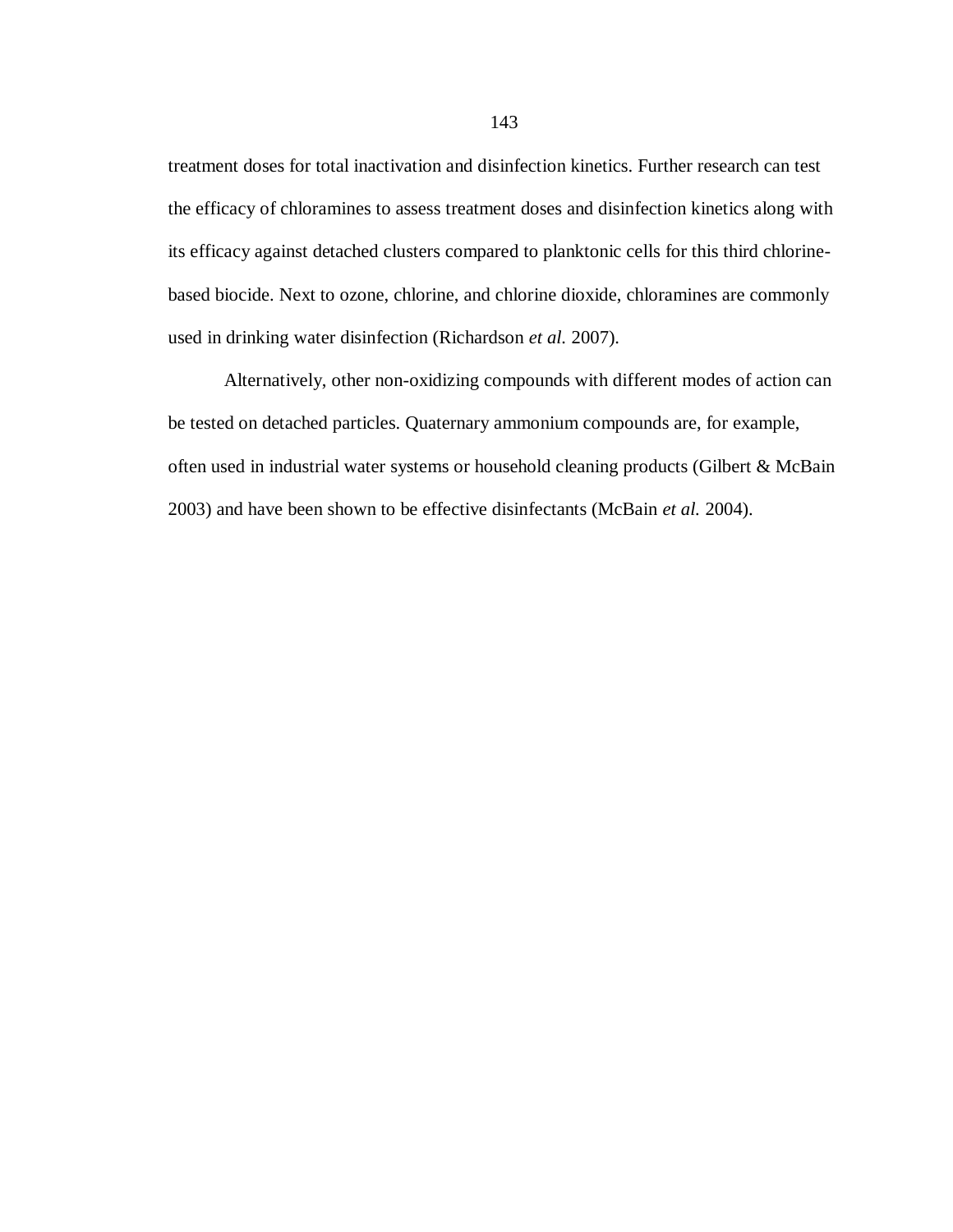#### References

Burmølle, M., J. S. Webb, D. Rao, L. H. Hansen, S. J. Sørensen, and S. Kjelleberg. 2006. Enhanced biofilm formation and increased resistance to antimicrobial agents and bacterial invasion are caused by synergistic interactions in multispecies biofilms. Appl. Environ. Microbiol. 72:3916-3923.

Fux, C. A., S. Wilson, and P. Stoodley. 2004. Detachment characteristics and oxacillin resistance of *Staphylococcus aureus* biofilm emboli in an in vitro catheter infection model. J. Bacteriol. 186:4486–4491.

Gilbert, P. and A. J. McBain. 2003. Potential impact of increased use of biocides in consumer products on prevalence of antibiotic resistance. Clin. Microbiol. Rev. 16:189- 208.

McBain, A. J., R. G. Ledder, L. E. Moore, C. E. Catrenich, and P. Gilbert. 2004. Effects of quaternary-ammonium-based formulations on bacterial community dynamics and antimicrobial susceptibility. Appl. Environ. Microbiol. 70:3449-3456.

Richardson, S. D., M. J. Plewa, E. D. Wagner, R. Schoeny, and D. M. DeMarini. 2007. Occurrence, genotoxicity, and carcinogenicity of regulated and emerging disinfection byproducts in drinking water: A review and roadmap for research. Mutat. Res. / Rev. Mutat. Res. 636:178-242.

Rollet, C., L. Gal, and J. Guzzo. 2009. Biofilm-detached cells, a transition from a sessile to a planktonic phenotype: A comparative study of adhesion and physiological characteristics in *Pseudomonas aeruginosa*. FEMS Microbiol. Lett. 290:135-142.

Steed, K. A., and J. O. Falkinham III. 2006. Effect of growth in biofilms on chlorine susceptibility of *Mycobacterium avium* and *Mycobacterium intracellulare*. Appl. Environ. Microbiol. 72:4007-4011.

Stewart, P. S., G. A. McFeters, and C.-T. Huang. 2000. Biofilm control by antimicrobial agents. Biofilms II: Process Analysis and Applications. 11:373-405.

Winward, G. P., L. M. Avery, T. Stephenson, and B. Jefferson. 2008. Chlorine disinfection of grey water for reuse: Effect of organics and particles. Water Res. 42:483- 491.

Xu, K. D., P. S. Stewart, F. Xia, C.-T. Huang, and G. A. McFeters. 1998. Spatial physiological heterogeneity in *Pseudomonas aeruginosa* biofilm is determined by oxygen availability. Appl. Environ. Microbiol. 64: 4035-4039.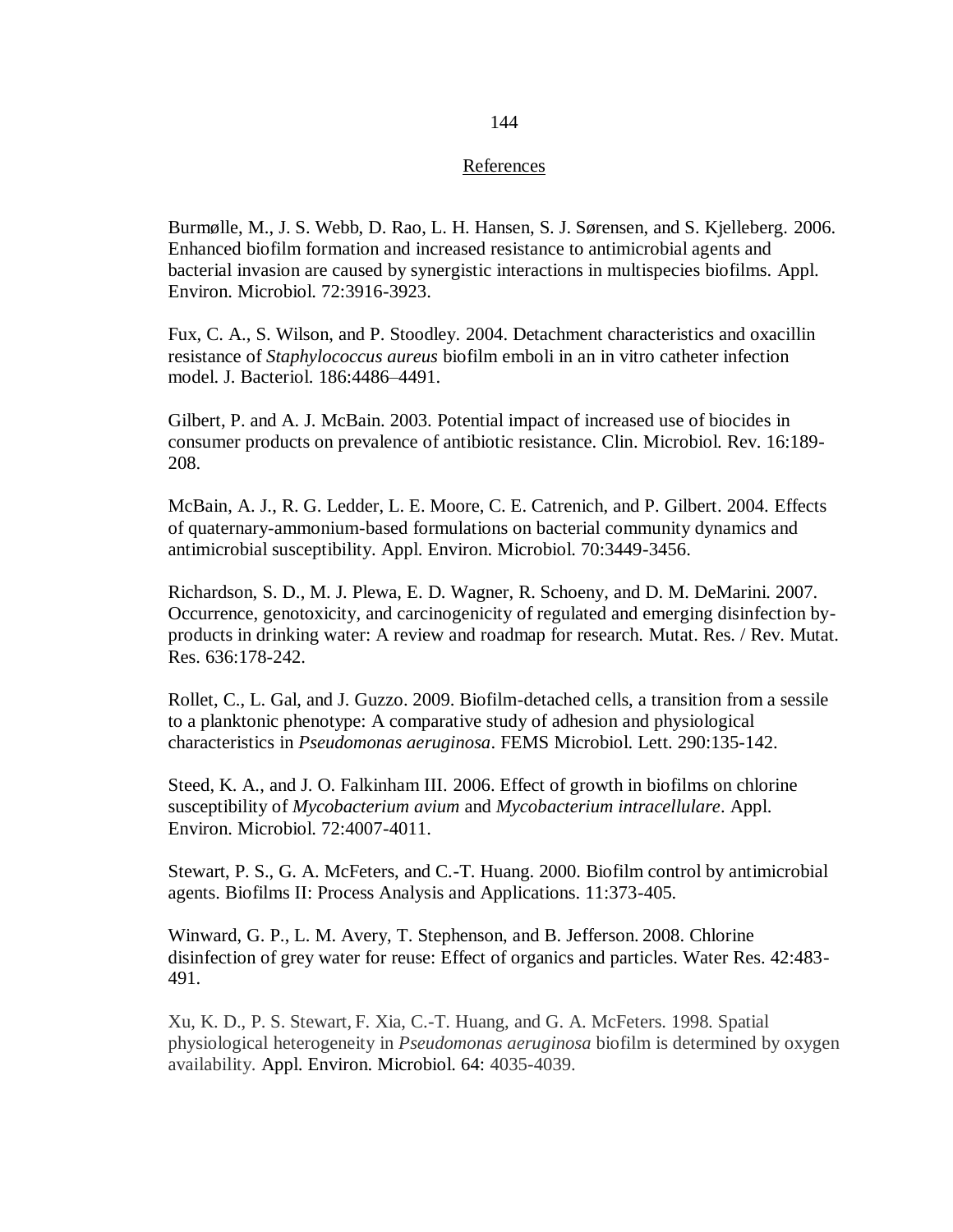# APPENDIX A

# CONCENTRATION X TIME (CT) GRAPHS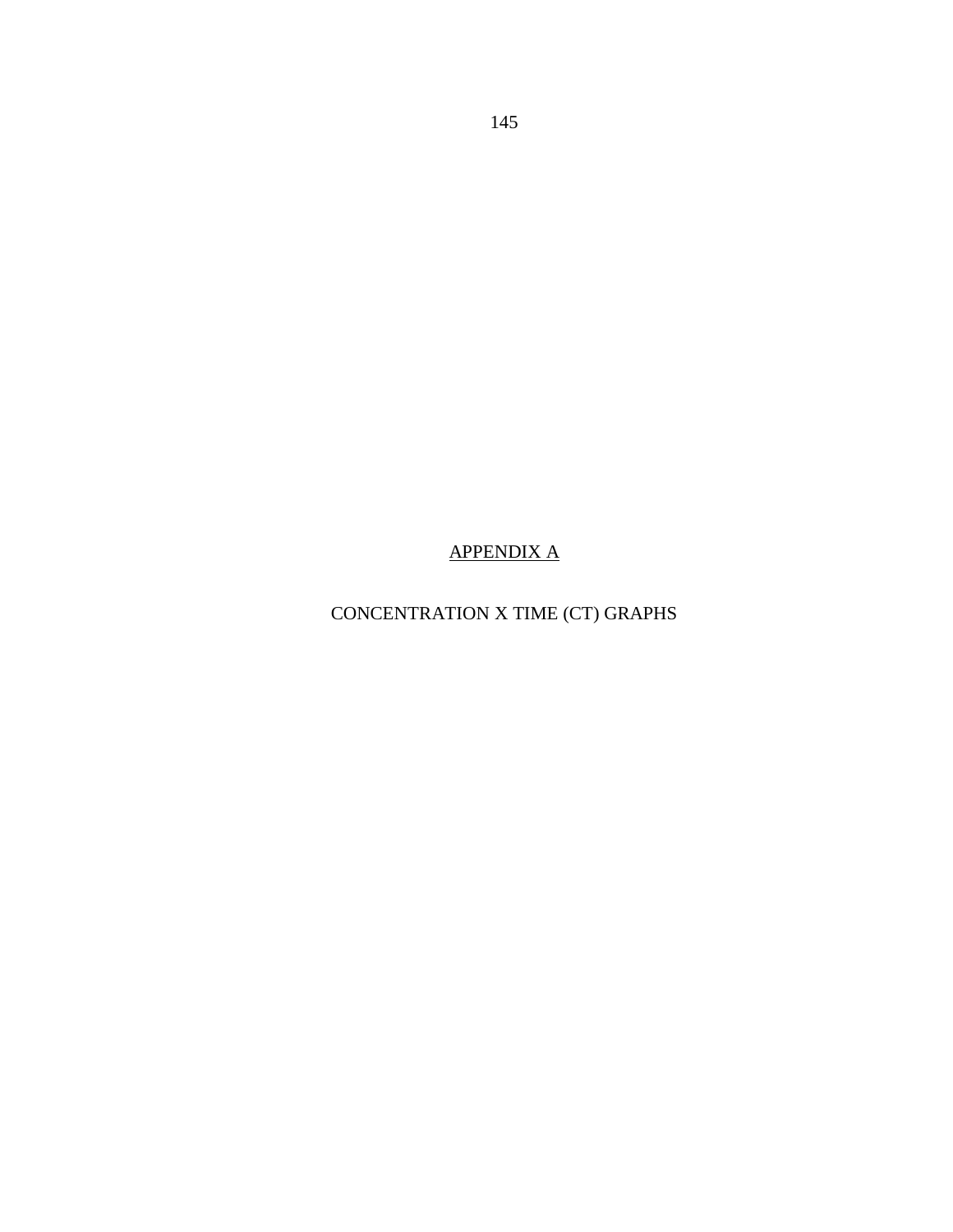

Figure 6.1 Concentration x time (Ct) curves for chemostat samples treated with chlorine. Bars and whiskers represent one standard deviation; n ≥3, FS-3 = *Burkholderia cepacia*, RB-8 = *Pseudomonas aeruginosa*, DL = dual (species in co-culture)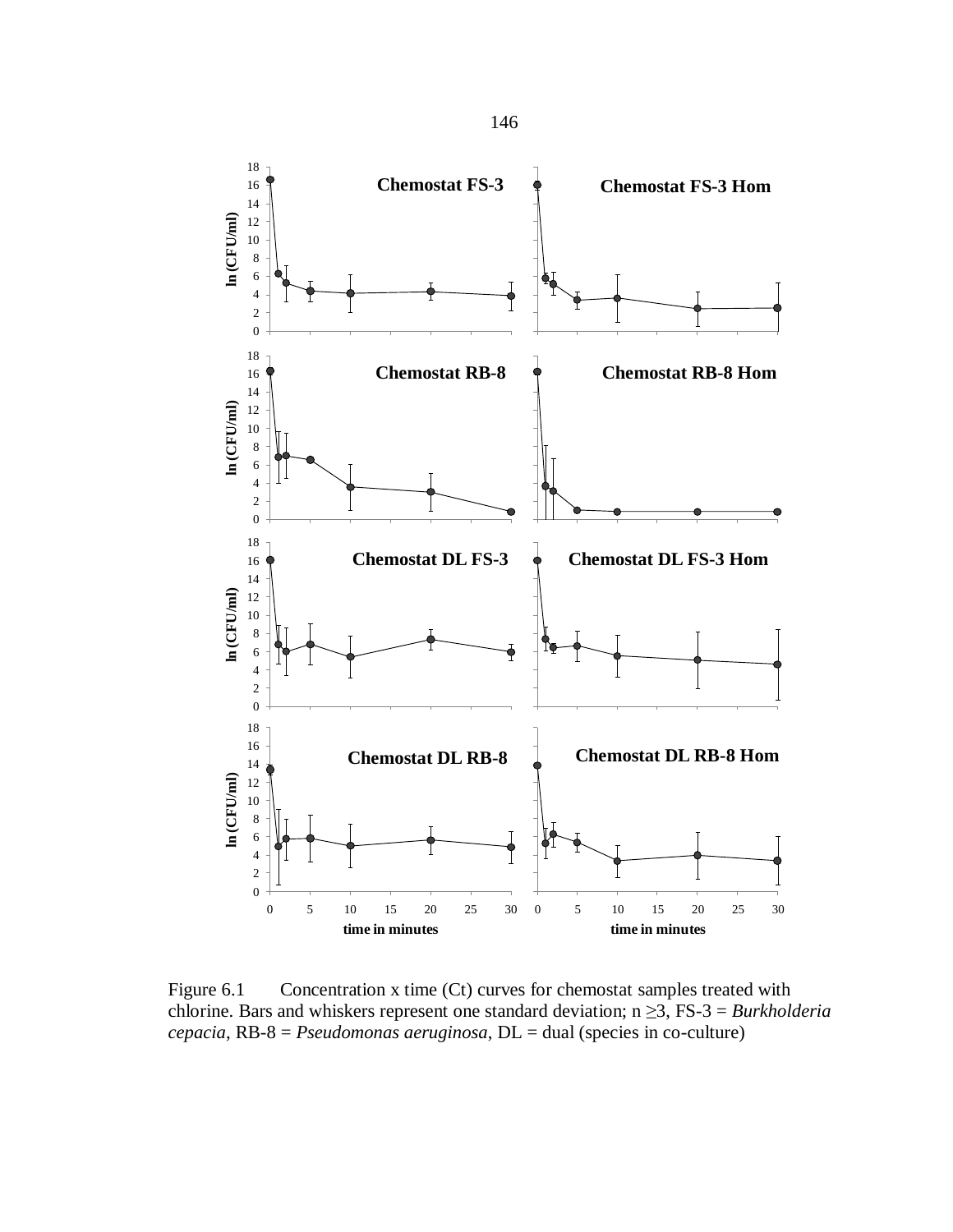

Figure 6.2 Concentration x time (Ct) curves for tubing reactor effluent samples treated with chlorine. Bars and whiskers represent one standard deviation;  $n \ge 3$ , FS-3 = *Burkholderia cepacia*, RB-8 = *Pseudomonas aeruginosa*, DL = dual (species in coculture)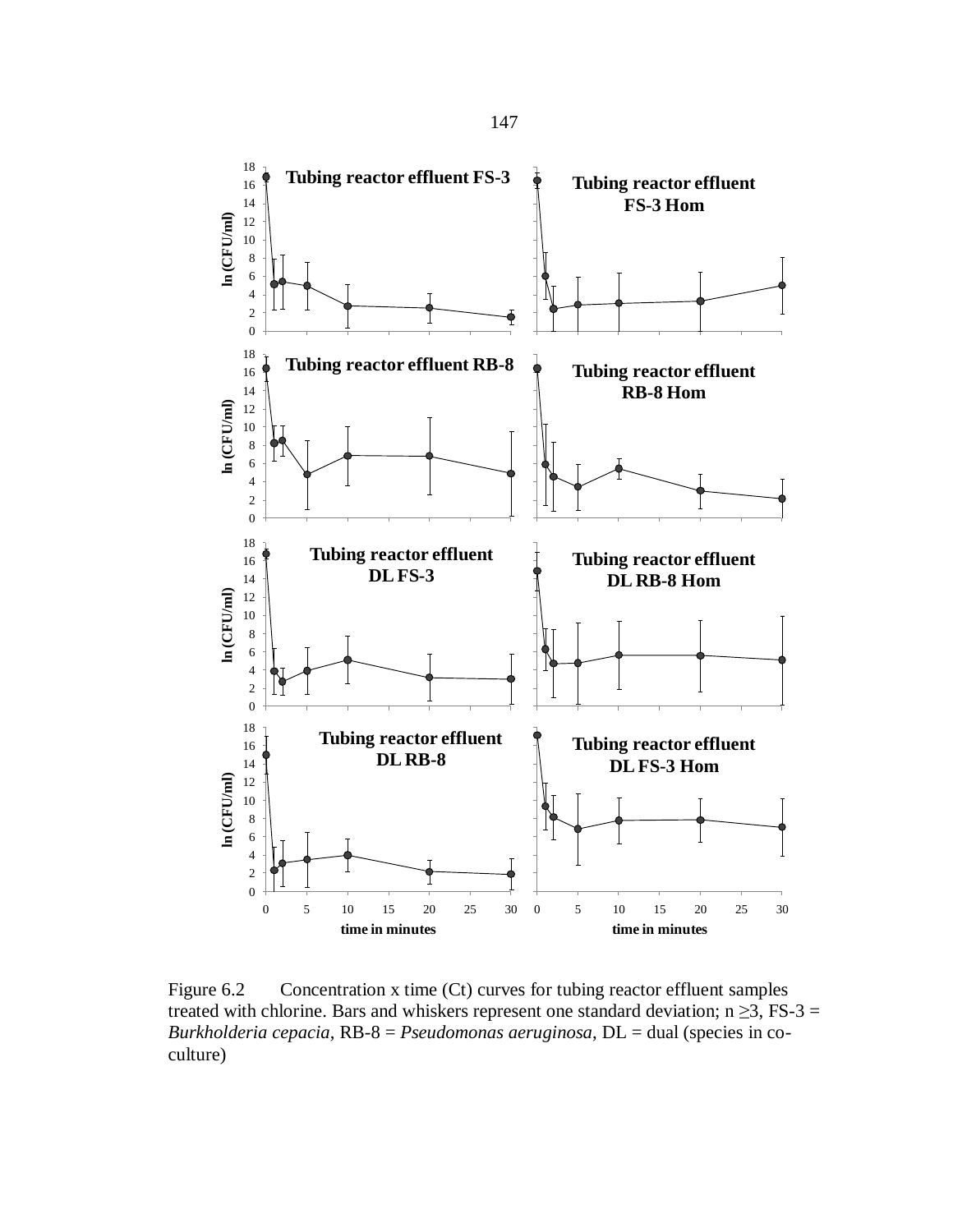

Figure 6.3 Concentration x time (Ct) curves for biofilm samples treated with chlorine. Bars and whiskers represent one standard deviation; n ≥2, FS-3 = *Burkholderia cepacia*, RB-8 = *Pseudomonas aeruginosa*, DL = dual (species in co-culture)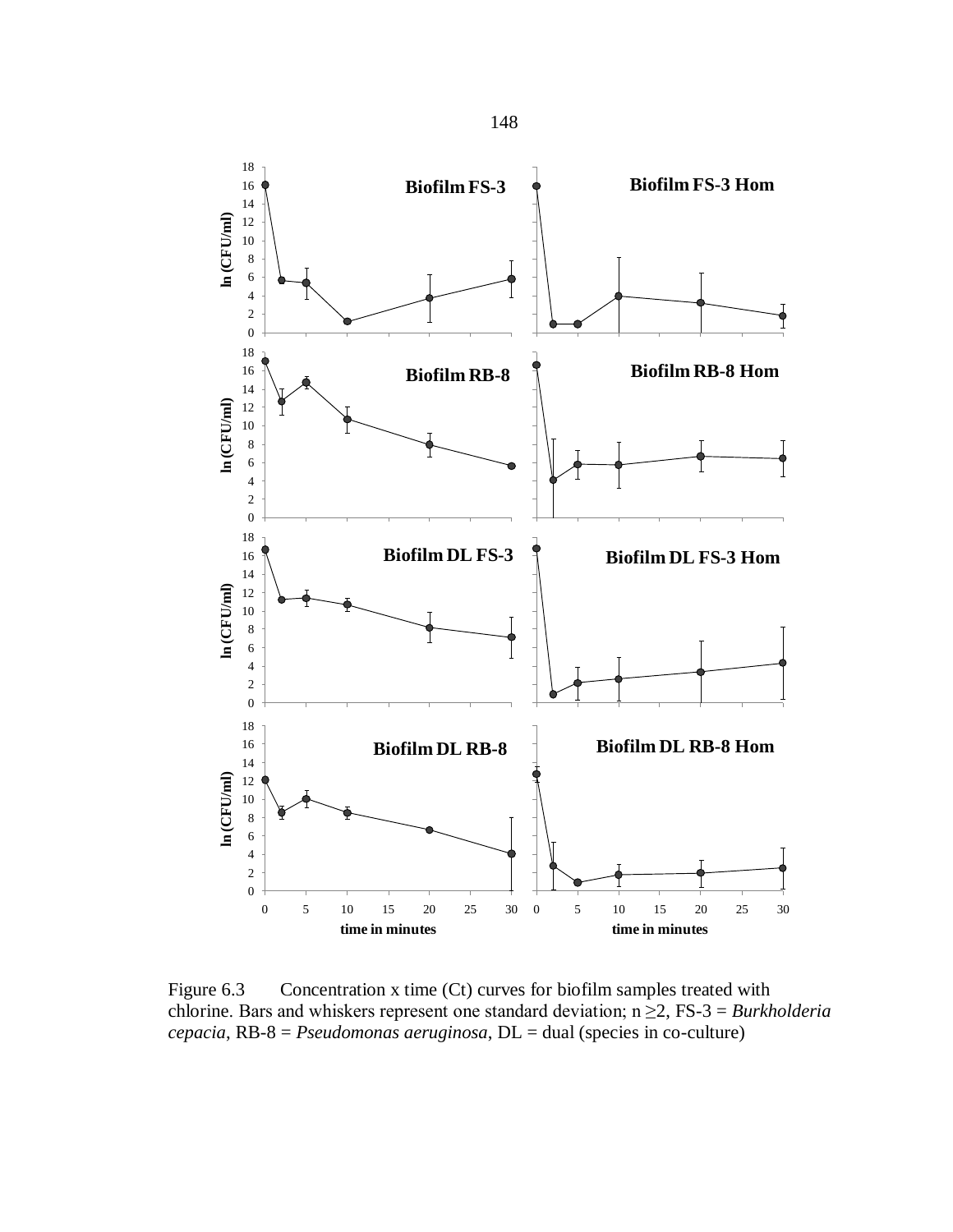|                         | species | unhomogenized | homogenized |
|-------------------------|---------|---------------|-------------|
| Chemostat               | $FS-3$  | 2.00          | 0.50        |
|                         | $RB-8$  | 3.00          | 2.00        |
|                         | DL FS-3 | 1.00          | 0.50        |
|                         | DL RB-8 | 1.00          | 0.50        |
| Tubing reactor effluent | $FS-3$  | 6.00          | 1.00        |
|                         | $RB-8$  | 1.00          | 0.50        |
|                         | DL FS-3 | 3.00          | 0.50        |
|                         | DL RB-8 | 3.00          | 0.50        |
| <b>Biofilm</b>          | $FS-3$  | 20.00         | 2.00        |
|                         | $RB-8$  | 20.00         | 6.00        |
|                         | DL FS-3 | 30.00         | 2.00        |
|                         | DL RB-8 | 30.00         | 2.00        |

Table 6.1 Subjective sub-lethal doses of chlorine chosen for CT curves. FS-3 = *B*. *cepacia*; RB-8 = *P. aeruginosa*, DL = dual (grown in co-culture).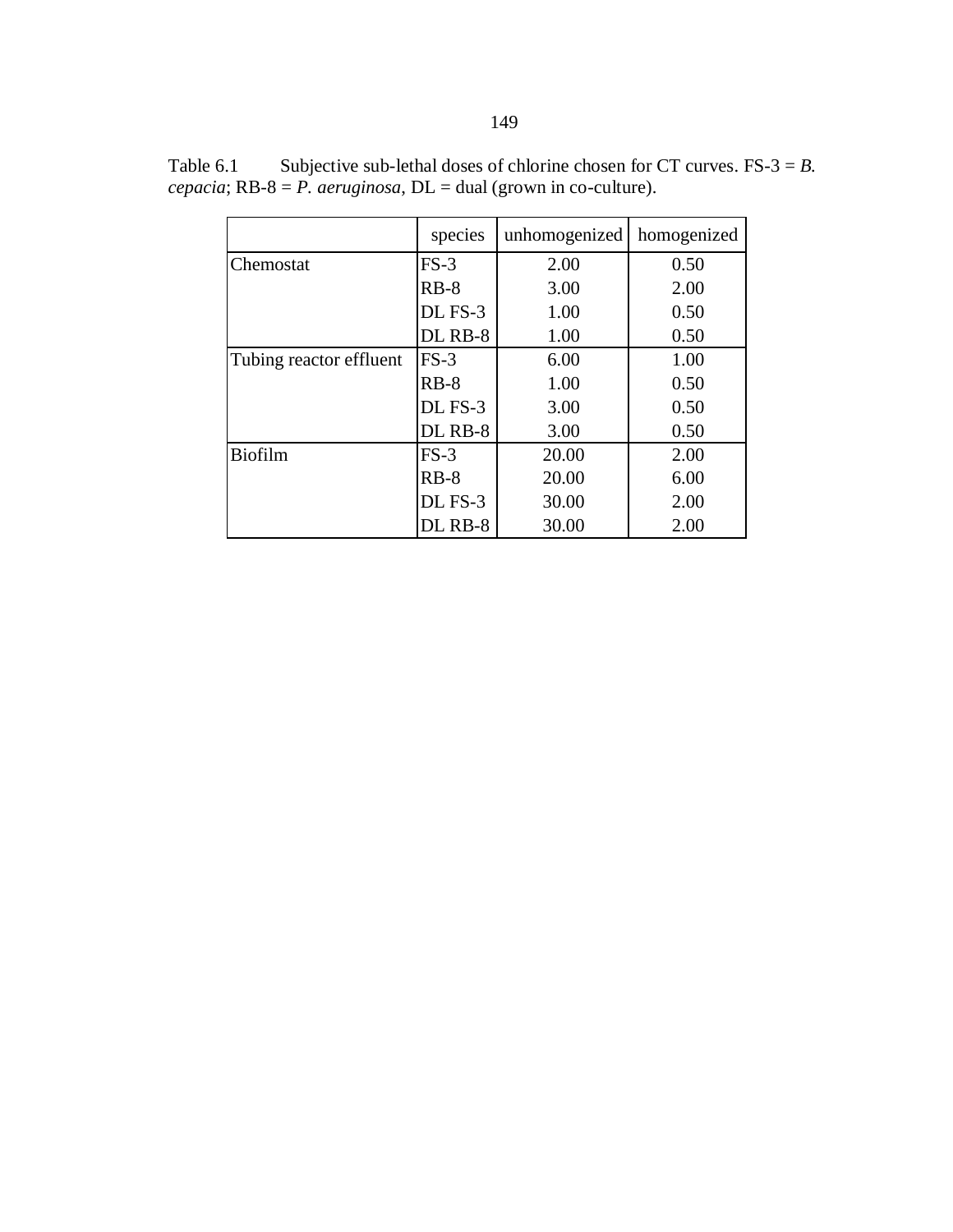

Figure 6.4 Concentration x time (Ct) curves for chemostat samples treated with chlorine dioxide. Bars and whiskers represent one standard deviation;  $n \ge 2$ , FS-3 = *Burkholderia cepacia*, RB-8 = *Pseudomonas aeruginosa*, DL = dual (species in coculture)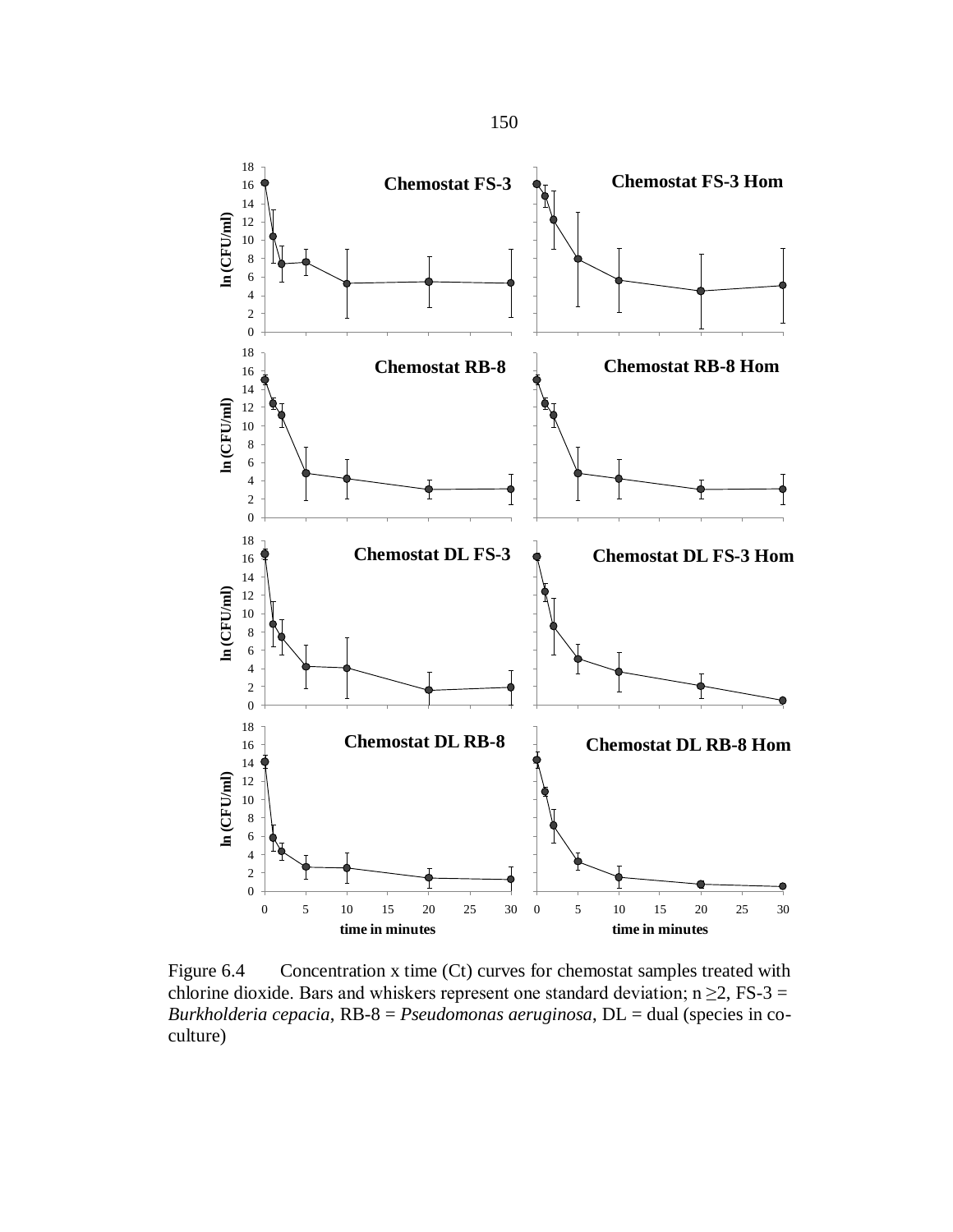

Figure 6.5 Concentration x time (Ct) curves for tubing reactor effluent samples treated with chlorine dioxide. Bars and whiskers represent one standard deviation;  $n \geq 2$ , FS-3 = *Burkholderia cepacia*, RB-8 = *Pseudomonas aeruginosa*, DL = dual (species in co-culture)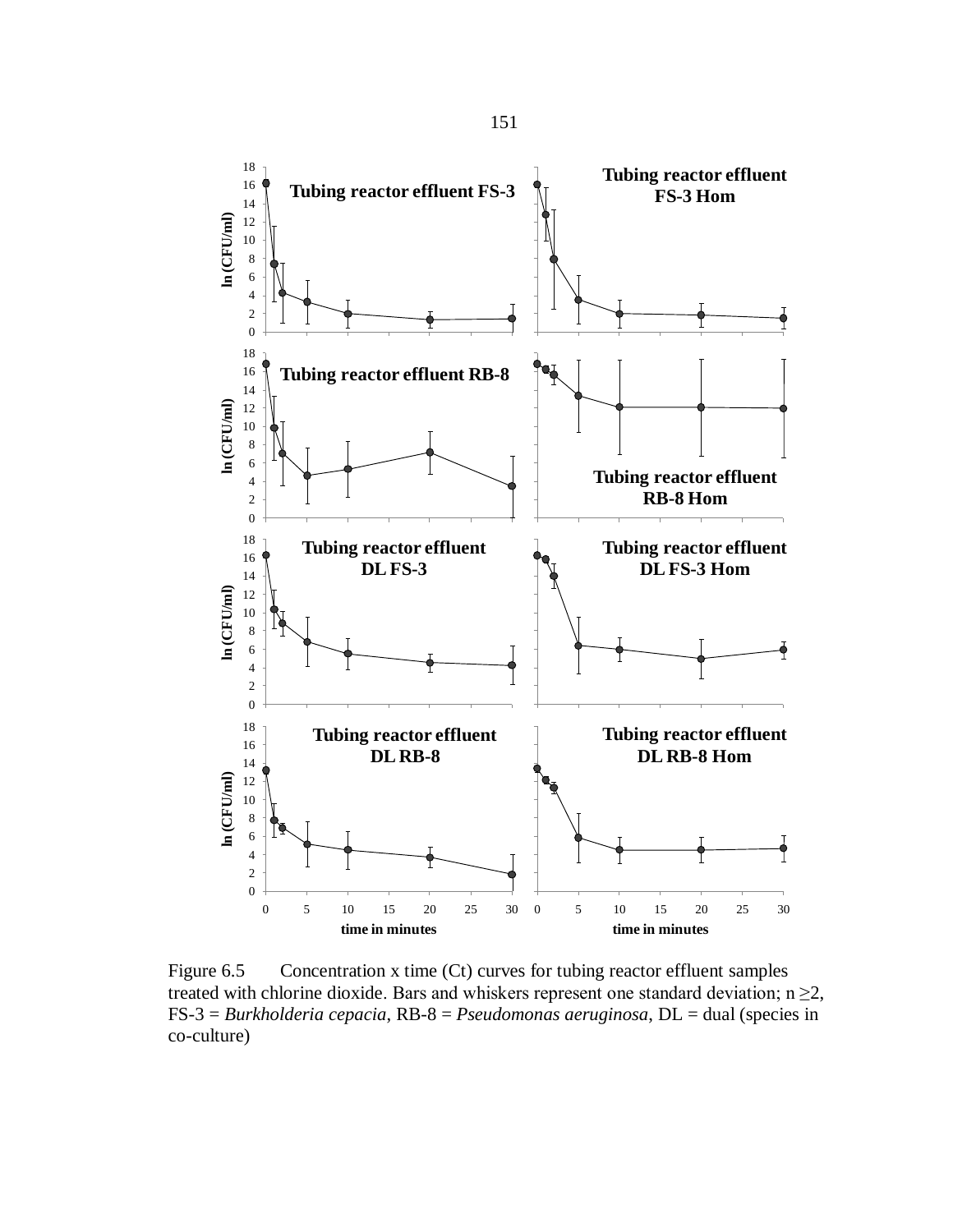

Figure 6.6 Concentration x time (Ct) curves for biofilm samples treated with chlorine dioxide. Bars and whiskers represent one standard deviation; n ≥2, FS-3 = *Burkholderia cepacia*, RB-8 = *Pseudomonas aeruginosa*, DL = dual (species in co-culture)